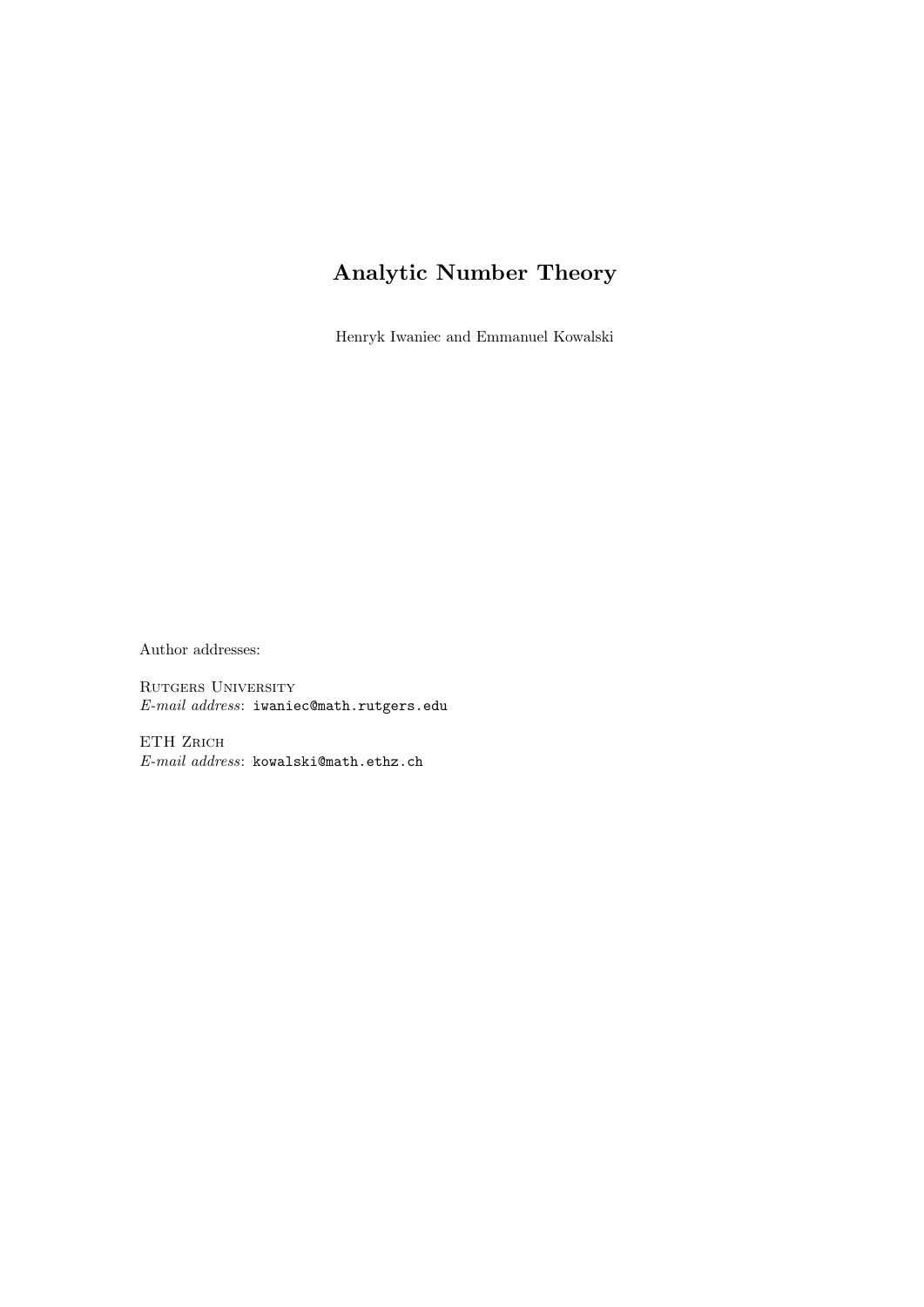1991 Mathematics Subject Classification. Primary 11Fxx, 11Lxx, 11Mxx, 11Nxx, 11T23, 11T24, 11R42. Key words and phrases. Analytic number theory, distribution of prime numbers, automorphic forms, L-functions, exponential sums.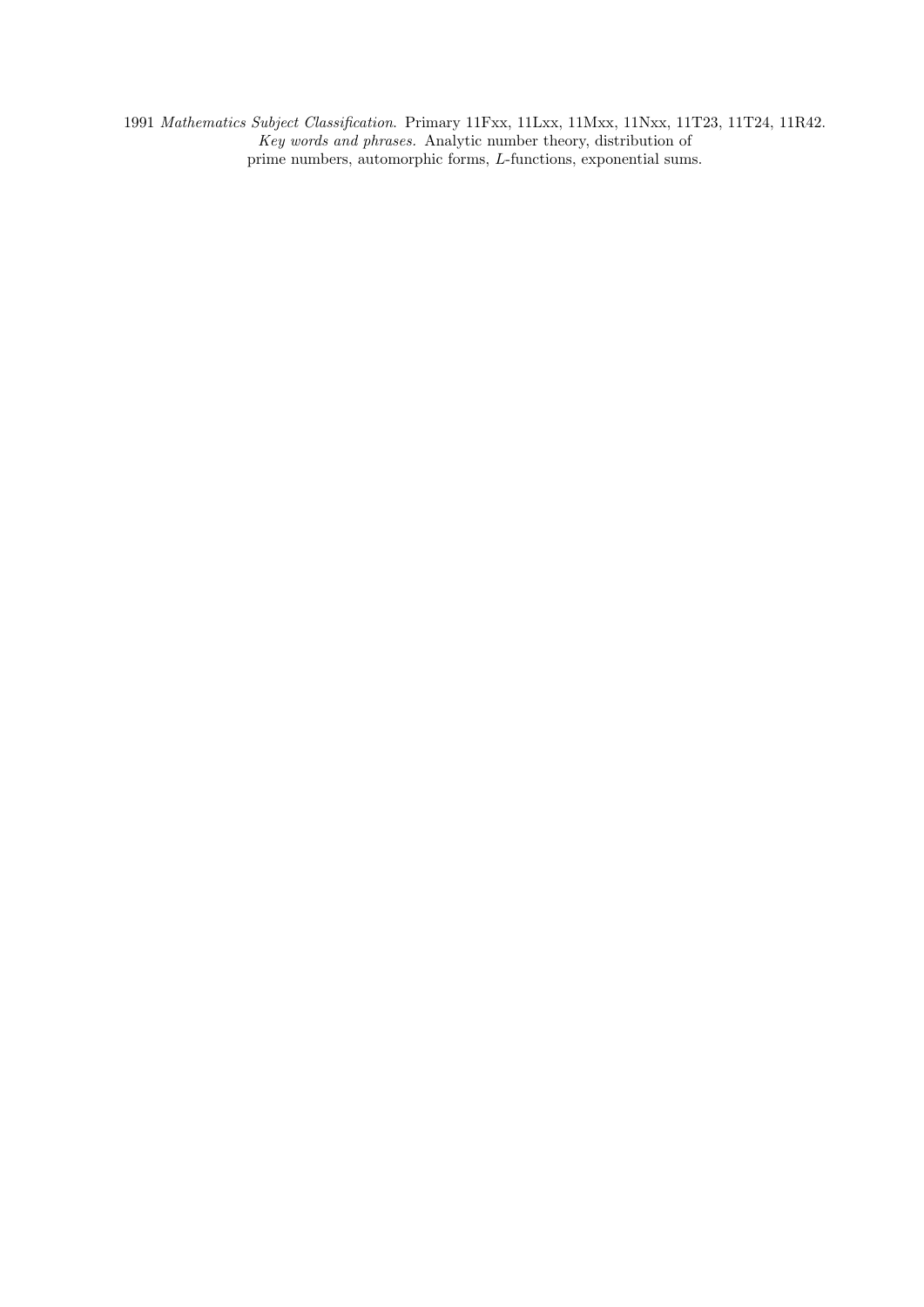### CHAPTER 11

# SUMS OVER FINITE FIELDS

#### 11.1. Introduction.

In this chapter we consider a special type of exponential and character sums, called sometimes "complete sums", which can be seen as sums over the elements of a finite field. Although the methods of Chapter 8 can still be applied to the study of such sums, disregarding this special feature, the deepest understanding and the strongest results are obtained when the finite field aspect is taken into account and the powerful techniques of algebraic geometry are brought to bear.

We have already encountered in the previous chapters some examples of exponential sums which can be interpreted as sums over finite fields, for example, the quadratic Gauss sums

$$
G_a(p) = \sum_{x \bmod p} \left(\frac{x}{p}\right) e\left(\frac{ax}{p}\right)
$$

or the Kloosterman sums (1.56)

$$
S(a, b; p) = \sum_{x \bmod p}^{\star} e\left(\frac{ax + b\bar{x}}{p}\right).
$$

In this chapter we will study these sums in particular. The culminating point of our presentation is the elementary method of Stepanov which we apply for proving Weil's bound for Kloosterman sums

$$
|S(a,b;p)| \leqslant 2\sqrt{p}
$$

and Hasse's bound for the number of points of an elliptic curve over a finite field. Then we survey briefly, without proofs, the powerful formalism of  $\ell$ -adic cohomology developed by Grothendieck, Deligne, Katz, Laumon and others, hoping to convey a flavor of the tools involved and to give the reader enough knowledge to make at least a preliminary analysis of any exponential sum he or she may encounter in analytic number theory.

#### 11.2. Finite fields.

We first recall briefly some facts about finite fields, and establish the notations used in this chapter. For every prime p, the finite ring  $\mathbb{Z}/p\mathbb{Z}$  of residue classes modulo p is a field, which we denote  $\mathbb{F}_p$ . The Galois theory of  $\mathbb{F}_p$  is very easy to describe: for any  $n \geq 1$ , there exists a unique (up to isomorphism) field extension of  $\mathbb{F}_p$  of degree n, written  $\mathbb{F}_{p^n}$ . Conversely, any finite field  $\mathbb F$  with q elements is isomorphic (but not canonically) to a unique field  $\mathbb{F}_{p^d}$ , so  $q = p^d$ , and  $\mathbb{F}$  admits also a unique finite extension of degree n for any  $n \geq 1$ , namely  $\mathbb{F}_{n^{dn}}$ .

Let now  $\mathbb{F} = \mathbb{F}_q$  be a finite field with  $q = p^d$  elements. In most of the chapter, p is fixed and we change notation slightly, denoting by  $\overline{\mathbb{F}}$  an algebraic closure of  $\mathbb F$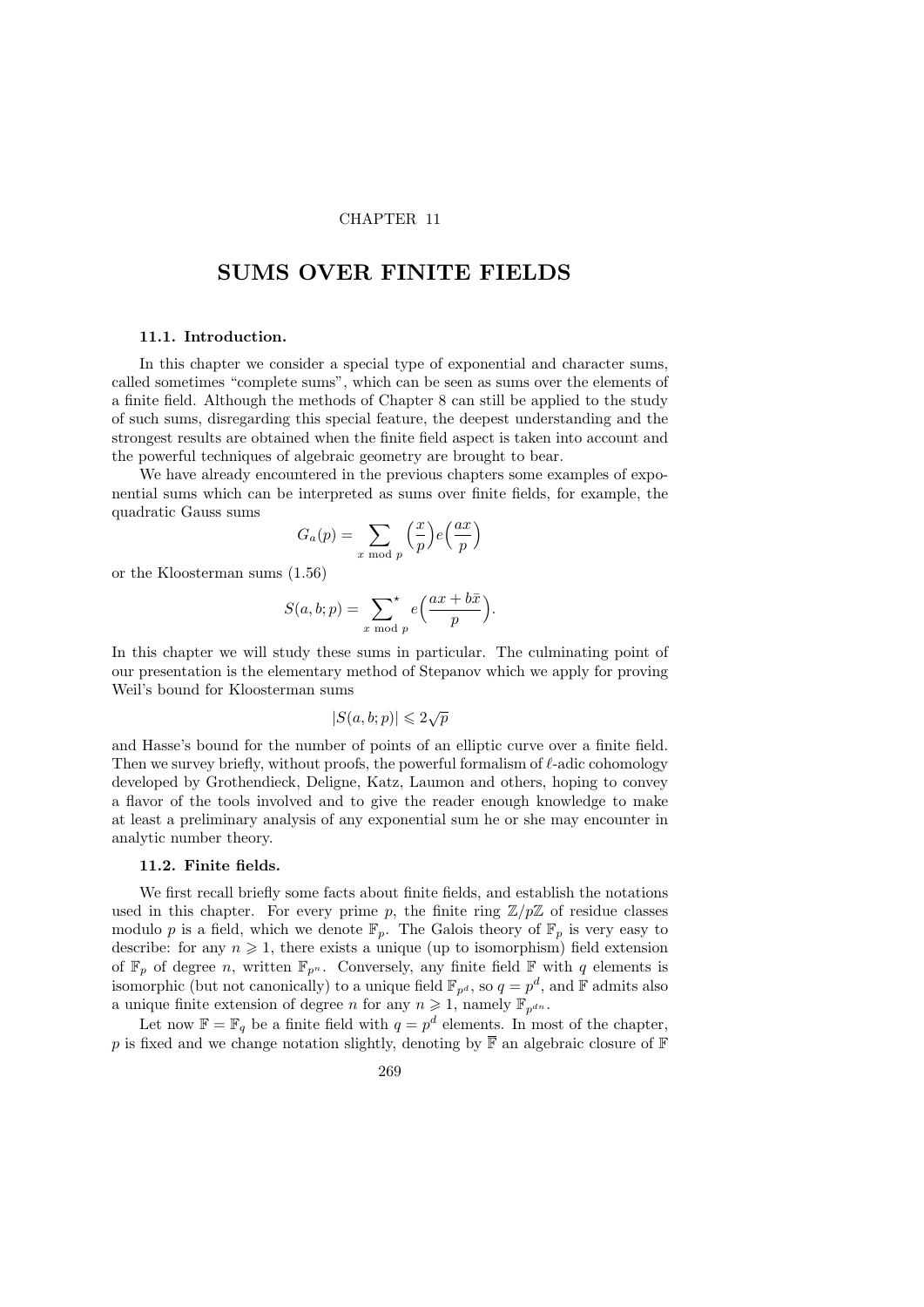and by  $\mathbb{F}_n \subset \overline{\mathbb{F}}$  the unique extension of degree n of  $\mathbb{F}$  for  $n \geq 1$ . The context will always indicate clearly that the cardinality of  $\mathbb{F}_n$  is  $q^n$  and not n.

The extension  $\mathbb{F}_n/\mathbb{F}$  is a Galois extension, with Galois group  $G_n$  canonically isomorphic to  $\mathbb{Z}/n\mathbb{Z}$ , the isomorphism being the map  $\mathbb{Z}/n\mathbb{Z} \to G_n$  defined by  $1 \mapsto \sigma$ , where  $\sigma$  is the Frobenius automorphism of  $\mathbb{F}_n$  given by  $\sigma(x) = x^q$ .

Let  $\bar{\mathbb{F}}$  be a given algebraic closure of  $\mathbb{F}$ , so by the above,

$$
\bar{\mathbb{F}} = \bigcup_{n \geqslant 1} \mathbb{F}_n.
$$

By Galois theory, for any  $x \in \overline{\mathbb{F}}$ , we have  $x \in \mathbb{F} \iff \sigma(x) = x$  if and only if  $x^q = x$  and more generally

(11.1) 
$$
x \in \mathbb{F}_n \iff \sigma^n(x) = x \iff x^{q^n} = x.
$$

From this we can deduce that  $\mathbb{F}_n$  is the splitting field of the polynomial  $X^{q^n} - X \in$  $\mathbb{F}[X]$ . More precisely, one can state the following result of Gauss:

LEMMA 11.1. For any integer  $n \geq 1$ , we have

(11.2) 
$$
\prod_{d|n} \prod_{\deg(P)=d} P = X^{q^n} - X
$$

where the product ranges over all irreducible monic polynomials P of degree d dividing n.

Proof. This is an immediate consequence of the description of finite fields: the roots of the polynomial on the right side (in an algebraic closure) are exactly the elements  $x \in \mathbb{F}_n$  with multiplicity one and, conversely, every such x has a minimal polynomial which must occur, exactly once, among the polynomials P on the left side.

Associated to the extension  $\mathbb{F}_n/\mathbb{F}$  are the trace map and the norm map. Because of the above description of the Galois group of  $\mathbb{F}_n/\mathbb{F}$ , the trace map Tr = Tr $_{\mathbb{F}_n/\mathbb{F}}$ :  $\mathbb{F}_n \to \mathbb{F}$  is given by

(11.3) 
$$
\text{Tr}(x) = \sum_{0 \le i \le n-1} \sigma^i(x) = \sum_{0 \le i \le n-1} x^{q^i}
$$

while the norm map  $N = N_{\mathbb{F}_n/\mathbb{F}} : \mathbb{F}_n^* \to \mathbb{F}^*$  is similarly

(11.4) 
$$
N(x) = \prod_{0 \le i \le n-1} \sigma^i(x) = \prod_{0 \le i \le n-1} x^{q^i} = x^{\frac{q^n - 1}{q - 1}}.
$$

The equations  $\text{Tr}(x) = y$  and  $N(x) = y$ , for a fixed  $y \in \mathbb{F}$  are very important. Because the extension  $\mathbb{F}_n/\mathbb{F}$  is separable, the equation Tr  $(x) = y$  always has a solution. If  $x_0$  is a given solution, then all solutions are in one-to-one correspondence with solutions of Tr  $(a) = 0$ , by  $x = x_0 + a$ . Moreover, any solution of Tr  $(a) = 0$ is of the form  $a = \sigma(b) - b = b^q - b$  for some  $b \in \mathbb{F}_n$ , unique up to addition of an element in F.

Similarly, for any  $y \in \mathbb{F}^*$ , the equation  $N(x) = y$  has a solution, and if  $x_0$  is a given solution, the set of solutions is in one-to-one correspondence with solutions of  $N(a) = 1$ , which by Hilbert's Theorem 90 (or by direct proof) are all given by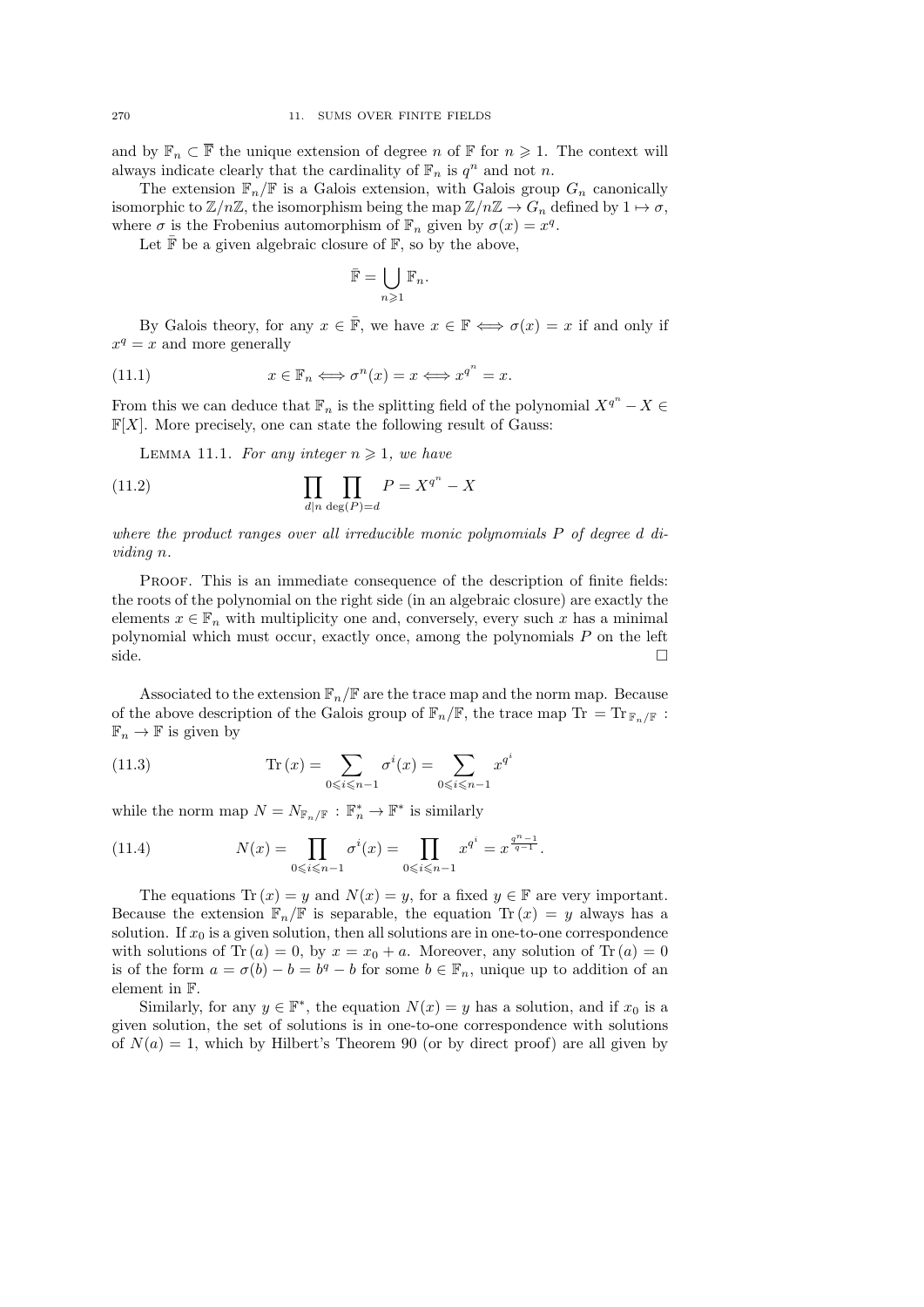$a = \sigma(b)b^{-1} = b^{q-1}$  for some  $b \in \mathbb{F}_n^*$ , unique up to multiplication by an element in  $\mathbb{F}^*$  .

As the additive group of  $\mathbb F$  is finite, the general theory of characters of a finite abelian group (see Chapter 3) can be applied. Characters of  $F$  are called additive characters, and they are all of the form  $x \mapsto \psi(ax)$  for some  $a \in \mathbb{F}$ , where  $\psi$  is some fixed non-trivial additive character. For instance, let Tr :  $\mathbb{F} \to \mathbb{Z}/p\mathbb{Z}$  be the trace map to the base-field, then

$$
(11.5) \qquad \qquad \psi(x) = e(\text{Tr}(x)/p)
$$

is a non-trivial additive character of  $\mathbb F$ . For a given additive character  $\psi$  and  $a \in \mathbb F$ , we denote by  $\psi_a$  the character  $x \mapsto \psi(ax)$ .

Applying the general theory of characters of finite abelian groups, we get the orthogonality relations

$$
\sum_{\psi} \psi(x) = \begin{cases} q & \text{if } x = 1, \\ 0 & \text{otherwise} \end{cases}
$$

(which is used to "solve" the equation  $x = 0$  in F) and

$$
\sum_{x \in \mathbb{F}} \psi(x) = \begin{cases} q & \text{if } \psi = 1 \text{ is the trivial character,} \\ 0 & \text{otherwise.} \end{cases}
$$

The description of characters of the multiplicative group  $\mathbb{F}^*$  (also called multiplicative characters of  $\mathbb{F}$ ) is not so explicit. The group structure of  $\mathbb{F}^*$  is well-known (dating back to Gauss): it is a cyclic group of order  $q-1$ . Generators of  $\mathbb{F}^*$  are called primitive roots, and there are  $\varphi(q-1)$  of them, but no useful formula for a primitive root exists. Fixing one, say  $z \in \mathbb{F}^*$ , one has an isomorphism

$$
\log\,:\, \left\{\begin{array}{l}\mathbb{F}^*\simeq\mathbb{Z}/(q-1)\mathbb{Z}\\\ x\mapsto n\text{ such that }z^n=x\end{array}\right.
$$

and all multiplicative characters of  $\mathbb F$  are expressed as

$$
\chi(x) = e\left(\frac{a\log(x)}{q-1}\right)
$$

for some  $a \in \mathbb{Z}/(q-1)\mathbb{Z}$ , but such a description is usually of no use in analytic number theory.

As examples of multiplicative characters, suppose  $\mathbb{F} = \mathbb{Z}/p\mathbb{Z}$  and  $p \neq 2$ . Then the Legendre symbol

$$
x\mapsto \left(\frac{x}{p}\right)
$$

is a non-trivial quadratic character. In general, if  $\delta | (q-1)$ , there is a cyclic group of order  $\delta$  consisting of characters  $\chi$  of  $\mathbb{F}^*$  of order  $\delta$ .

The orthogonality relations become

$$
\sum_{\chi} \chi(x) = \begin{cases} q - 1 & \text{if } x = 1, \\ 0 & \text{otherwise,} \end{cases}
$$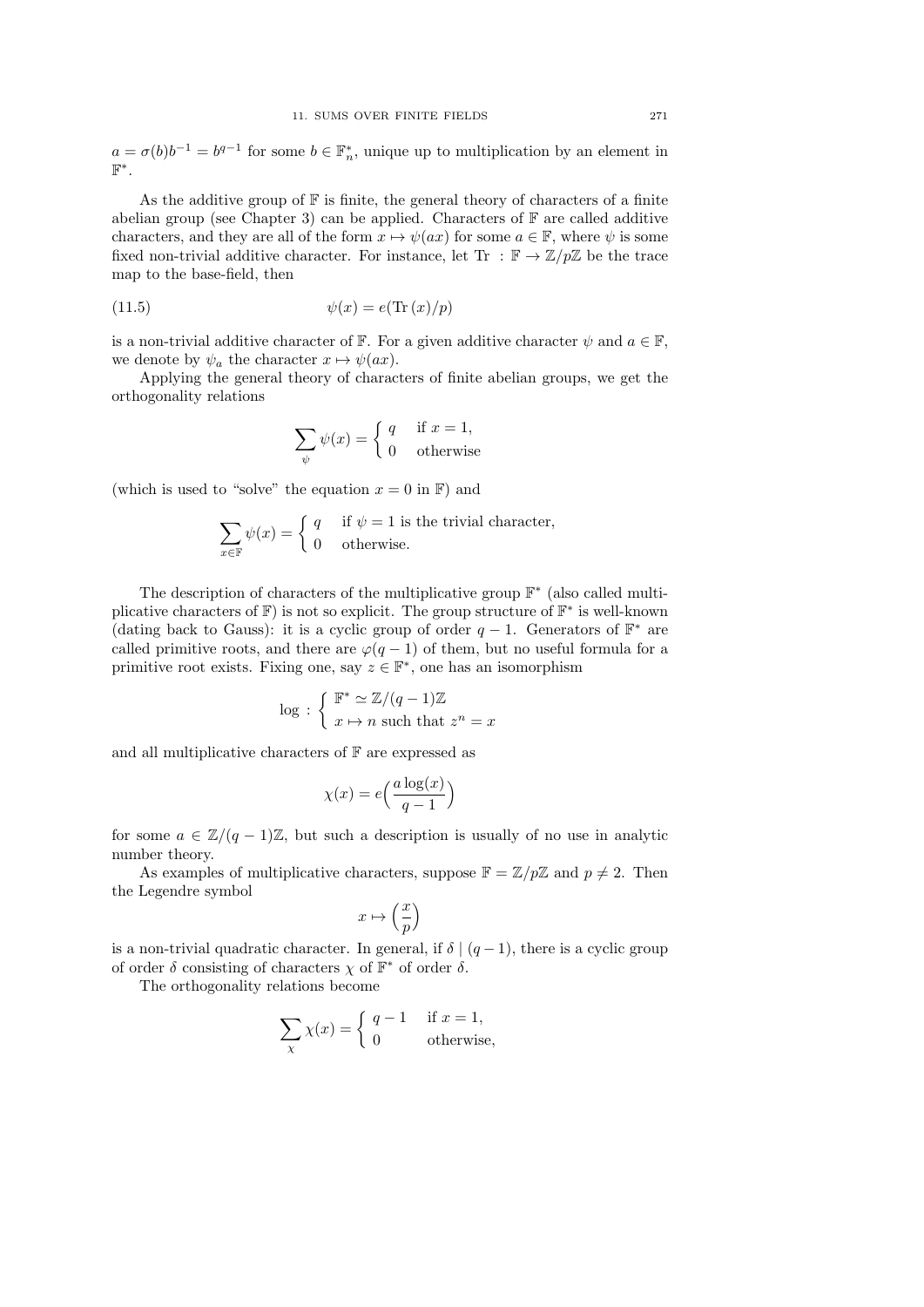(the sum over all multiplicative characters), and

$$
\sum_{x \in \mathbb{F}^*} \chi(x) = \begin{cases} q - 1 & \text{if } \chi = 1 \text{ is the trivial character,} \\ 0 & \text{otherwise.} \end{cases}
$$

It is usual to extend multiplicative characters to F by defining  $\chi(0) = 0$  if  $\chi \neq 1$ , and  $\chi(0) = 1$  if  $\chi = 1$ . Notice then that for any  $\delta | q - 1$  the formula

(11.6) 
$$
\sum_{\chi^{\delta} = 1} \chi(x) = |\{ y \in \mathbb{F} \mid y^{\delta} = x \}|
$$

(also a particular case of the orthogonality relations for the group  $\mathbb{F}^*/(\mathbb{F}^*)^d$ , as described in Chapter 3) is true for all  $x \in \mathbb{F}$ .

#### 11.3. Exponential sums.

Let  $\mathbb{F} = \mathbb{F}_q$  be a finite field with  $q = p^m$  elements, p a prime. Exponential sums over  $\mathbb F$  can be of various kinds. For the simplest case, consider a polynomial  $P \in \mathbb{F}[X]$  and an additive character  $\psi$ , and define the sum

$$
S(P) = \sum_{x \in \mathbb{F}} \psi(P(x)).
$$

Slightly more generally, take a non-zero rational function  $f = P/Q \in \mathbb{F}(X)$  and consider

$$
S(f) = \sum_{\substack{x \in \mathbb{F} \\ Q(x) \neq 0}} \psi(f(x));
$$

for instance, taking  $q = p$  and  $f(x) = ax + bx^{-1}$ , we have  $S(f) = S(a, b; p)$ . Multiplicative characters can also be used, getting sums of the type

$$
S_{\chi}(f) = \sum_{x \in \mathbb{F}}^{\star} \chi(f(x))
$$

(where the star in  $\sum^{\star}$  means here and henceforth that the summation extends to all x which are not poles of f). For  $q = p$ ,  $\chi = \left(\frac{1}{p}\right)$  (the Legendre symbol) and  $f(x) \in \mathbb{Z}[X]$  a cubic polynomial without multiple roots modulo p, we see that  $-S_y(f)$  is the p-th coefficient  $a_p$  of the Hasse-Weil zeta function of the elliptic curve with equation  $y^2 = f(x)$  (see Section 14.4).

Still more generally, one can mix additive and multiplicative characters, and define sums such as

(11.7) 
$$
S_{\chi}(f,g) = \sum_{x \in \mathbb{F}}^{\star} \chi(f(x))\psi(g(x)),
$$

an example of which is the Salié sum  $T(a, b; p)$  defined by

$$
T(a, b; p) = \sum_{x \bmod p}^{x} {x \choose p} e\left(\frac{ax + b\bar{x}}{p}\right)
$$

which occurs in the Fourier expansion of half-integral weight modular forms; see [**16**] for instance. In contrast with the seemingly simpler Kloosterman sums  $S(a, b; p)$ , the Salié sums  $T(a, b; p)$  can be explicitly computed (see Lemma 12.4, and Corollary  $21.9$  for the uniform distribution of the "angles" of the Salié sums).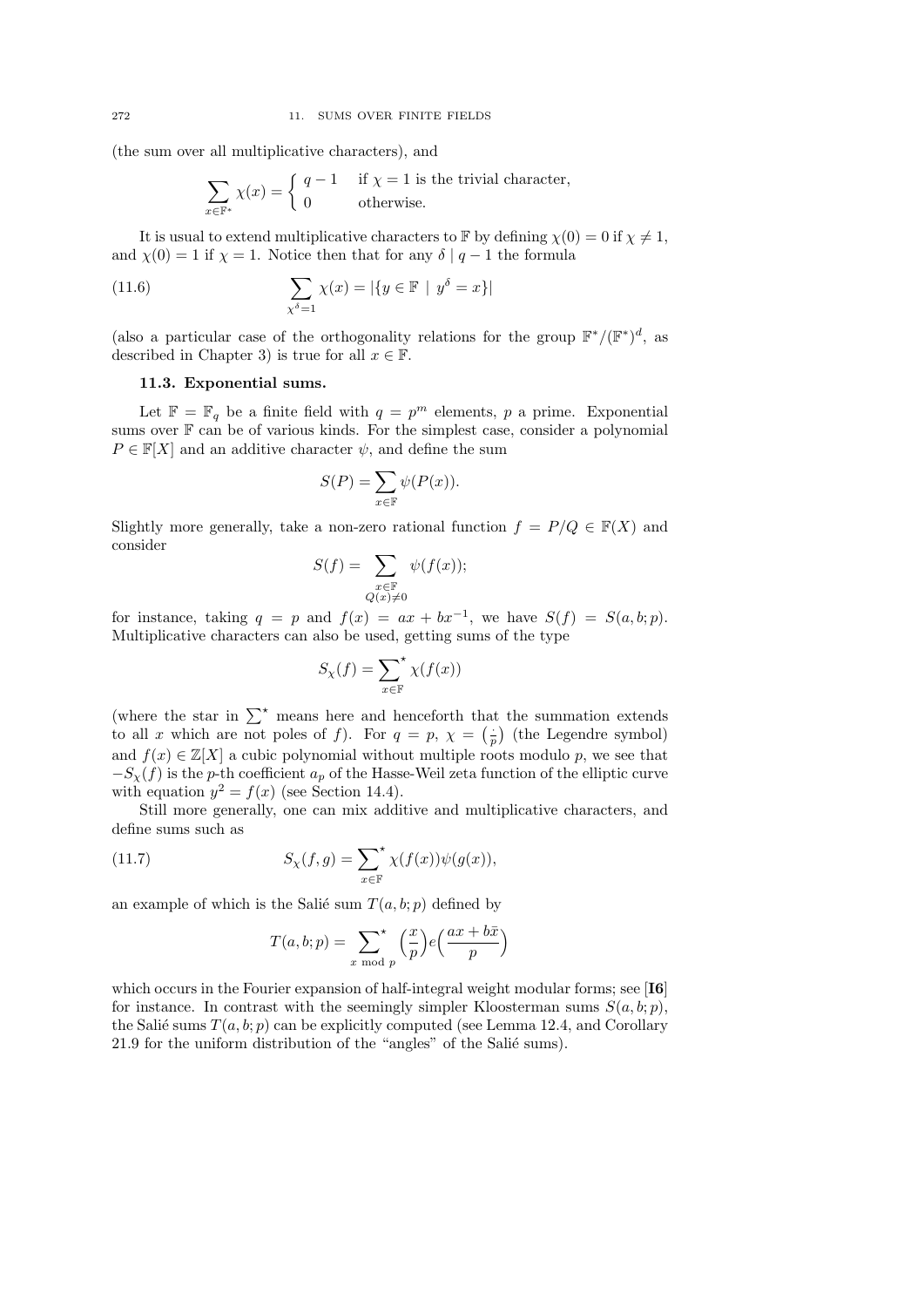To end this list, we mention that all these definitions can again be generalized to sums in more than one variable, and that the summation variables can be restricted to the rational points of an algebraic variety defined over F: some examples will appear in the survey sections of this chapter.

The exponential sums which directly arise in analytic number theory are sums over the prime field  $\mathbb{Z}/p\mathbb{Z}$ . However, the deeper understanding naturally requires considering sums over the extension fields  $\mathbb{F}_{p^n}$ . Indeed, the very reason for the success of algebraic methods lies in the fact that an exponential sum over  $\mathbb{F}_p$  doesn't really come alone, but has natural "companions" over all the extension fields  $\mathbb{F}_{p^n}$ , and it is really the whole family which is investigated and which is the natural object of study. Those companion sums are easily defined: take the most general sum  $S = S_{\chi}(f, g)$  we have introduced, then for  $n \geq 1$  let

(11.8) 
$$
S_n = \sum_{x \in \mathbb{F}_n} \chi(N_{\mathbb{F}_n/\mathbb{F}}(f(x))) \psi(\text{Tr}_{\mathbb{F}_n/\mathbb{F}}(g(x)))
$$

where we use the multiplicative character  $\chi \circ N$  and the additive character  $\psi \circ \text{Tr}$  of  $\mathbb{F}_n$ . All the sums  $S_n$  are incorporated into a single object, the zeta function of the exponential sum, which is the formal power series  $Z = Z_{\chi}(f, g) \in \mathbb{C}[[T]]$  defined by the formula

$$
Z = \exp\left(\sum_{n\geqslant 1} \frac{S_n}{n} T^n\right).
$$

Justification for the introduction of the zeta function comes from the following rationality theorem, conjectured by Weil, and proved by Dwork.

THEOREM 11.2 (DWORK). The zeta function  $Z$  is the power series expansion of a rational function; more precisely, there exist coprime polynomials  $P$  and  $Q$  in  $\mathbb{C}[T]$ , with  $P(0) = Q(0) = 1$ , such that  $Z = \frac{P}{Q}$ .

As a corollary, denote by  $(\alpha_i)$  (resp.  $(\beta_i)$ ) the inverse of the roots (with multiplicity) of  $P$  (resp.  $Q$ ), so

$$
P = \prod_i (1 - \alpha_i T), \quad Q = \prod_j (1 - \beta_j T).
$$

Then using the power-series expansion

$$
\log \frac{1}{1-T} = \sum_{n \geqslant 1} \frac{T^n}{n}
$$

we find that the formula  $Z = P/Q$  is equivalent to the formula

$$
S_n = \sum_j \beta_j^n - \sum_i \alpha_i^n
$$

for any  $n \geq 1$ , which shows how the various sums  $S_n$  are related. In particular, note that they satisfy a linear recurrence relation of order d equal to the number  $\deg P + \deg Q$  of roots  $\alpha_i, \beta_j$ .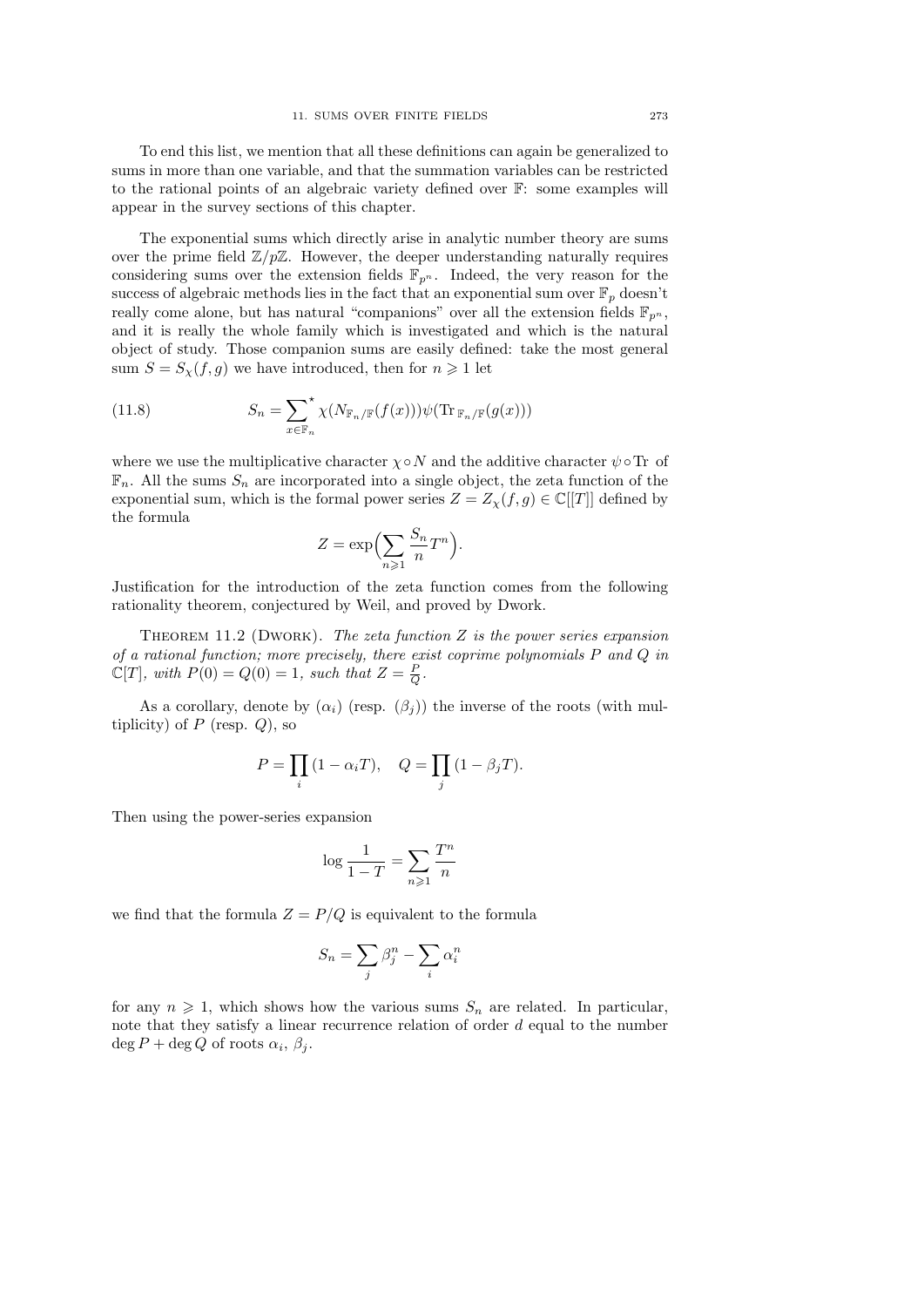COROLLARY 11.3. We have for any  $n \geq 1$  the upper bound

$$
|S_n| \leqslant \sum_j |\beta_j|^n + \sum_i |\alpha_i|^n.
$$

In particular,

(11.9) 
$$
|S| \leqslant \sum_{j} |\beta_j| + \sum_{i} |\alpha_i|.
$$

A common abuse of language is to speak of the  $\alpha_i$  and  $\beta_j$  as the roots of the exponential sum S. We will describe in Section 11.11 a number of general facts about these roots. In the intervening sections, we will prove Dwork's Theorem and estimate the modulus of the roots in the important special cases of Gauss sums, Kloosterman sums and for the local zeta function of elliptic curves.

REMARKS. We have called the sums  $S_n$ ,  $n \geq 1$ , "companions" of the original exponential sum  $S$ . However, one can consider other companions of  $S$  as well. If  $S$ involves an additive character, it can also be very useful sometimes to consider  $S$  as just one element of the family of sums obtained by varying the additive character, specifically if

$$
S = \sum_{x \in \mathbb{F}}^{\star} \chi(f(x))\psi(g(x)),
$$

we also introduce for  $a \in \mathbb{F}$ ,

$$
S_a = \sum_{x \in \mathbb{F}}^{\star} \chi(f(x)) \psi_a(g(x)) = \sum_{x \in \mathbb{F}}^{\star} \chi(f(x)) \psi(ag(x)).
$$

Estimates on average over a for the first few power moments of  $S_a$  are often easily derived by elementary means, and they can be of great use in estimating  $S$ , even in addition to the methods of algebraic geometry. See the proof of Weil's bound for Kloosterman sums in Section 11.7 and the examples in Section 11.11. More general types of families have been (and still are) extensively studied by Katz; see for instance [K1].

#### 11.4. The Hasse-Davenport relation.

We consider general Gauss sums over a finite field. Let  $\mathbb{F} = \mathbb{F}_q$  be a finite field with  $q = p<sup>m</sup>$  elements, and let  $\psi$  be an additive character and  $\chi$  a multiplicative character of F. The Gauss sum  $G(\chi, \psi)$  is

(11.10) 
$$
G(\chi, \psi) = \sum_{x \in \mathbb{F}} \chi(x) \psi(x).
$$

(recall that  $\chi$  is extended to F by  $\chi(0) = 1, 0$  according to whether  $\chi$  is trivial or not). When  $\chi$  is the Legendre symbol, one recovers quadratic Gauss sums.

The associated sums over the extensions fields are

$$
G_n(\chi, \psi) = \sum_{x \in \mathbb{F}_n} \chi(N_{\mathbb{F}_n / \mathbb{F}}(x)) \psi(\text{Tr}_{\mathbb{F}_n / \mathbb{F}}(x))
$$

and the zeta function is

(11.11) 
$$
Z(\chi, \psi) = \exp\left(\sum_{n\geqslant 1} \frac{G_n(\chi, \psi)}{n} T^n\right).
$$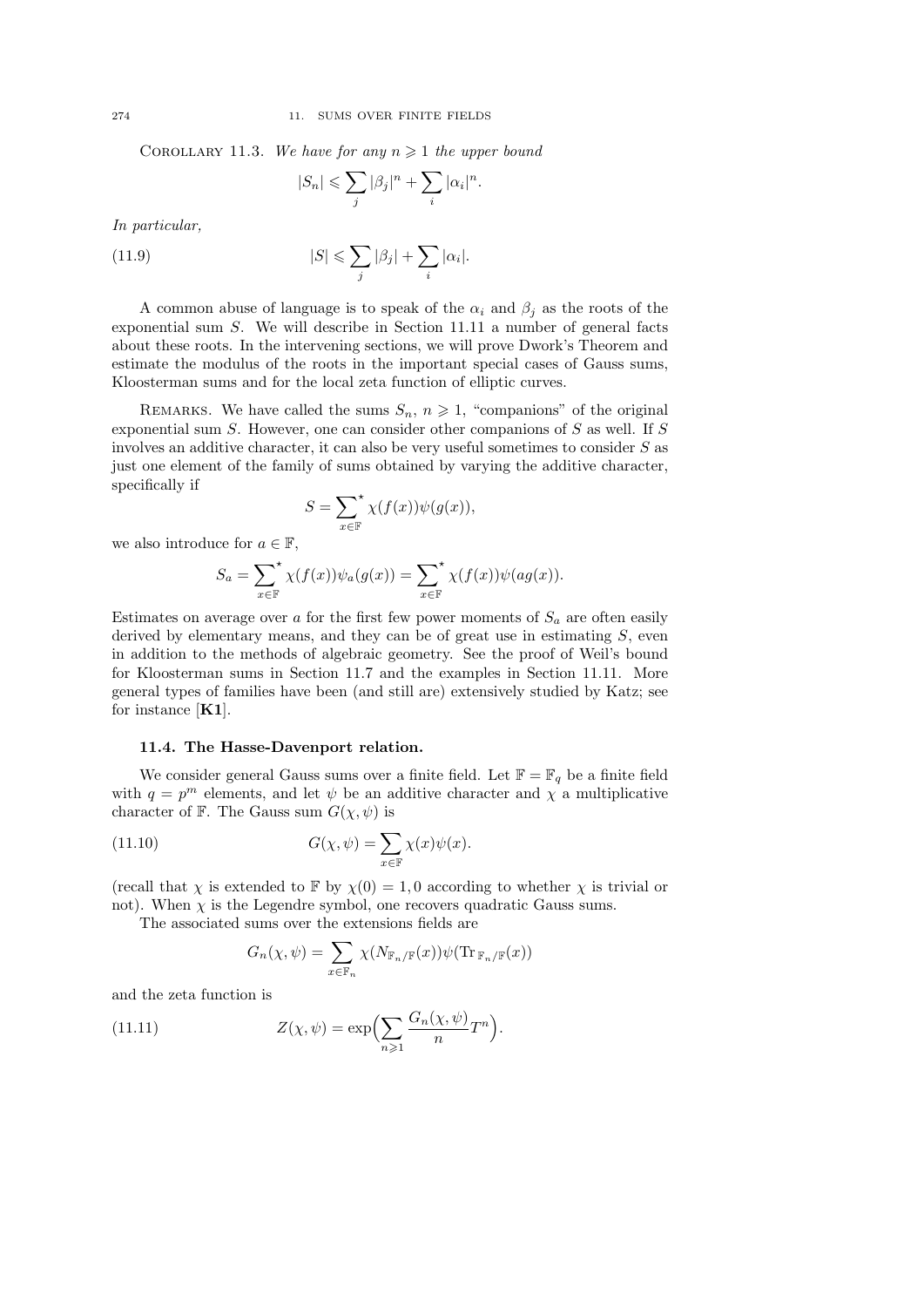In this case, Dwork's Theorem was proved by Hasse and Davenport and is known as the Hasse-Davenport Relation.

THEOREM 11.4 (HASSE-DAVENPORT). Assume  $\chi$  and  $\psi$  are non-trivial. Then we have for any  $n \geq 1$ ,

$$
-G_n(\chi, \psi) = (-G(\chi, \psi))^n
$$

or equivalently the zeta function is a linear polynomial

$$
Z(\chi, \psi) = 1 + G(\chi, \psi)T.
$$

Hence the only "root" for the Gauss sum is  $G(\chi, \psi)$  itself. This can be estimated elementarily, as was done for the Gauss sums considered in Chapter 3.

PROPOSITION 11.5. We have

$$
|G(\chi,\psi)| = \sqrt{q}
$$

if neither  $\chi$  nor  $\psi$  is trivial, while

$$
|G(1,\psi)| = \begin{cases} 0 & \text{if } \psi \text{ non-trivial,} \\ q & \text{if } \psi = 1 \end{cases}
$$

$$
|G(\chi,1)| = \begin{cases} 0 & \text{if } \chi \text{ non-trivial,} \\ q & \text{if } \chi = 1. \end{cases}
$$

PROOF. The last two statements are immediate, so assume neither  $\chi$  nor  $\psi$  is trivial. We have

$$
|G(\chi, \psi)|^2 = \sum_{x, y \in \mathbb{F}^*} \chi(x)\overline{\chi}(y)\psi(x)\psi(-y)
$$
  
= 
$$
\sum_{z \in \mathbb{F}} \chi(z) \sum_{y \in \mathbb{F}^*} \psi((z-1)y)
$$
 (on writing  $z = xy^{-1}$ )  
=  $q$  (by orthogonality, applied twice.)

We now turn to the proof of the Hasse-Davenport Relation. We consider the field  $F = \mathbb{F}(X)$  of rational functions on  $\mathbb{F}$  and the ring  $R = \mathbb{F}[X]$  of polynomials. Recall that R is a principal ideal domain. For  $h \in R$  of degree  $d \geq 0$ , we define the norm

$$
N(h) = q^d.
$$

The zeta function of  $F$  is the Dirichlet series (analogous to the Riemann zeta function)

$$
\zeta_F(s) = \sum_{\substack{h \in R \\ h \text{ monic}}} N(h)^{-s}.
$$

REMARK. This could also be written as a sum over the non-zero ideals  $\mathfrak{a}$  in R,

$$
\zeta_F(s) = \sum_{\mathfrak{a}} N(\mathfrak{a})^{-s}
$$

where  $N(\mathfrak{a}) = |R/\mathfrak{a}| = N(h)$  for any polynomial h such that  $\mathfrak{a} = (h)$ . But we will work with polynomials to emphasize the elementary spirit here.

 $\Box$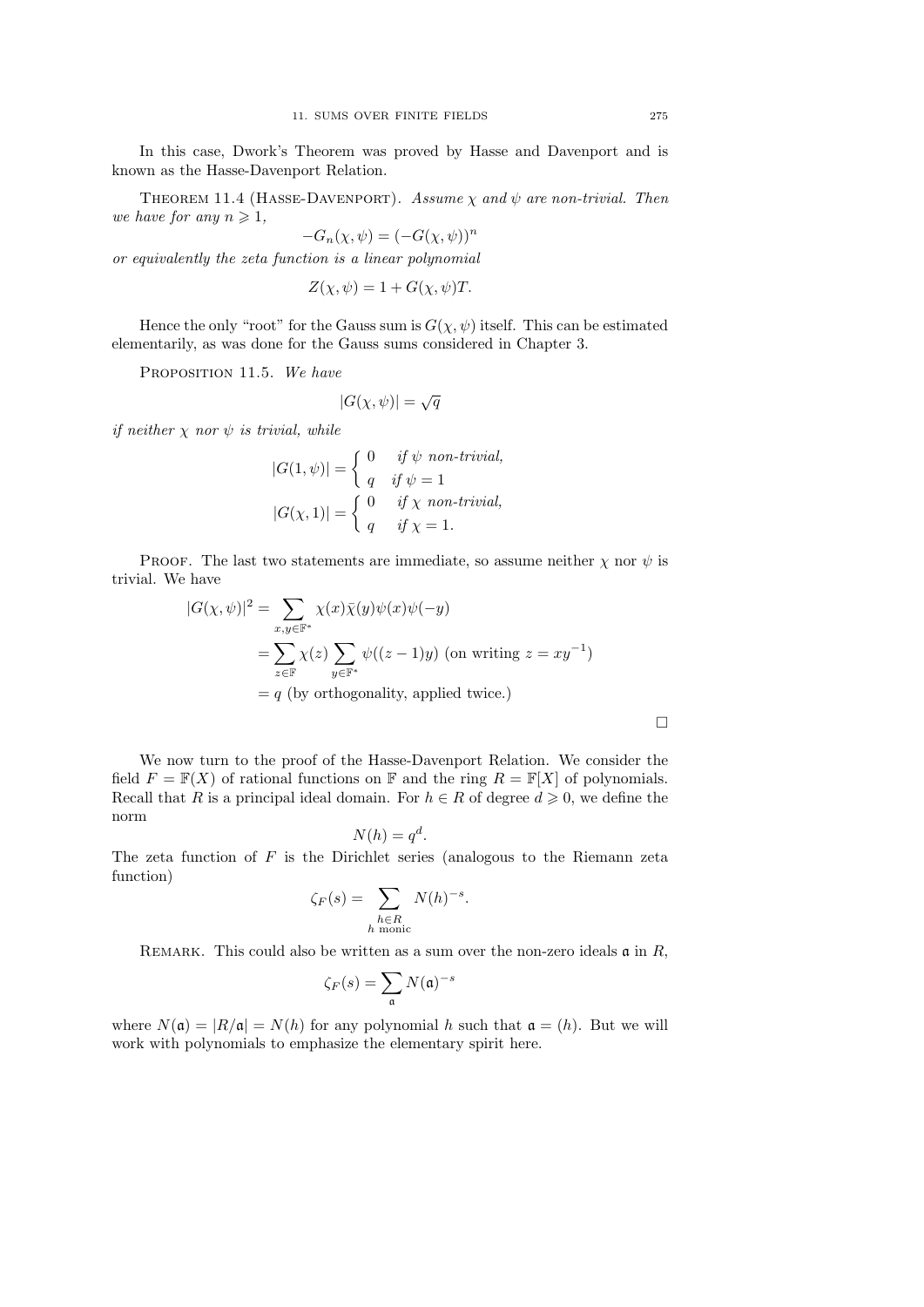The Dirichlet series  $\zeta_F(s)$  converges absolutely for Re  $(s) > 1$ . Indeed, putting

$$
n(d) = \{ h \in R \mid \deg(h) = d, h \text{ is monic} \} = q^d
$$

we obtain immediately

$$
\zeta_F(s) = \sum_{d \ge 0} n(d)q^{-ds} = \sum_{d \ge 0} q^{(1-s)d} = (1 - q^{1-s})^{-1}.
$$

On the other hand, unique factorization into irreducible polynomials yields an expression of  $\zeta_F$  as an Euler product

$$
\zeta_F(s) = \prod_{\substack{P \in R \\ P \text{ monic irreducible}}} (1 - N(P)^{-s})^{-1}
$$

which is convergent for  $\text{Re}(s) > 1$ .

The first step in the proof of the Hasse-Davenport Relation consists of writing the zeta function of Gauss sums as an L-function for the field F. Let  $H \subset F^*$  be the subgroup of rational functions which are quotients of monic polynomials, and  $G \subset H$  a subgroup with the property

$$
h_1h_2\in G\Rightarrow h_1, h_2\in G.
$$

Then if  $\alpha : G \to \mathbb{C}^*$  is a character of the group G, it can be extended to a totally multiplicative function of the set of monic polynomials  $h \in R$  by putting  $\alpha(h) = 0$ if  $h \notin G$ . The corresponding L-function is defined analogously to the classical L-functions by the Dirichlet series

$$
L(s, \alpha) = \sum_{\substack{h \in R \\ h \text{ monic}}} \alpha(h)N(h)^{-s} = \prod_P (1 - \alpha(P)N(P)^{-s})^{-1}
$$

for Re  $(s) > 1$ .

For dealing with Gauss sums we consider the subgroup  $G \subset H$  of rational functions f defined and non-vanishing at 0. Define a character  $\lambda$  on G by

$$
\lambda(h) = \chi(a_d)\psi(a_1)
$$

for  $h = X^d - a_1 X^{d-1} + \cdots + (-1)^d a_d \in R$ . Clearly  $\lambda$  is multiplicative on monic polynomials, and extends to a character of  $G$ . In this case we get the following:

LEMMA 11.6. We have  $L(s, \lambda) = 1 + G(\chi, \psi)q^{-s}$ .

PROOF. We arrange the Dirichlet series for  $L(s, \lambda)$  according to the degree of h:

$$
L(s,\lambda) = \sum_{d \geqslant 0} \left( \sum_{\deg(h)=d} \lambda(h) \right) q^{-ds}
$$

and evaluate each term in turn. For  $d = 0$ , the only monic polynomial occurring is  $h = 1$ , and  $\lambda(1) = 1$ . For  $d = 1$ , we have  $h = X - a$  so that

$$
\sum_{\deg(h)=1} \lambda(h) = \sum_{a \in \mathbb{F}} \lambda(X - a) = \sum_{a \in \mathbb{F}} \chi(a)\psi(a) = G(\chi, \psi).
$$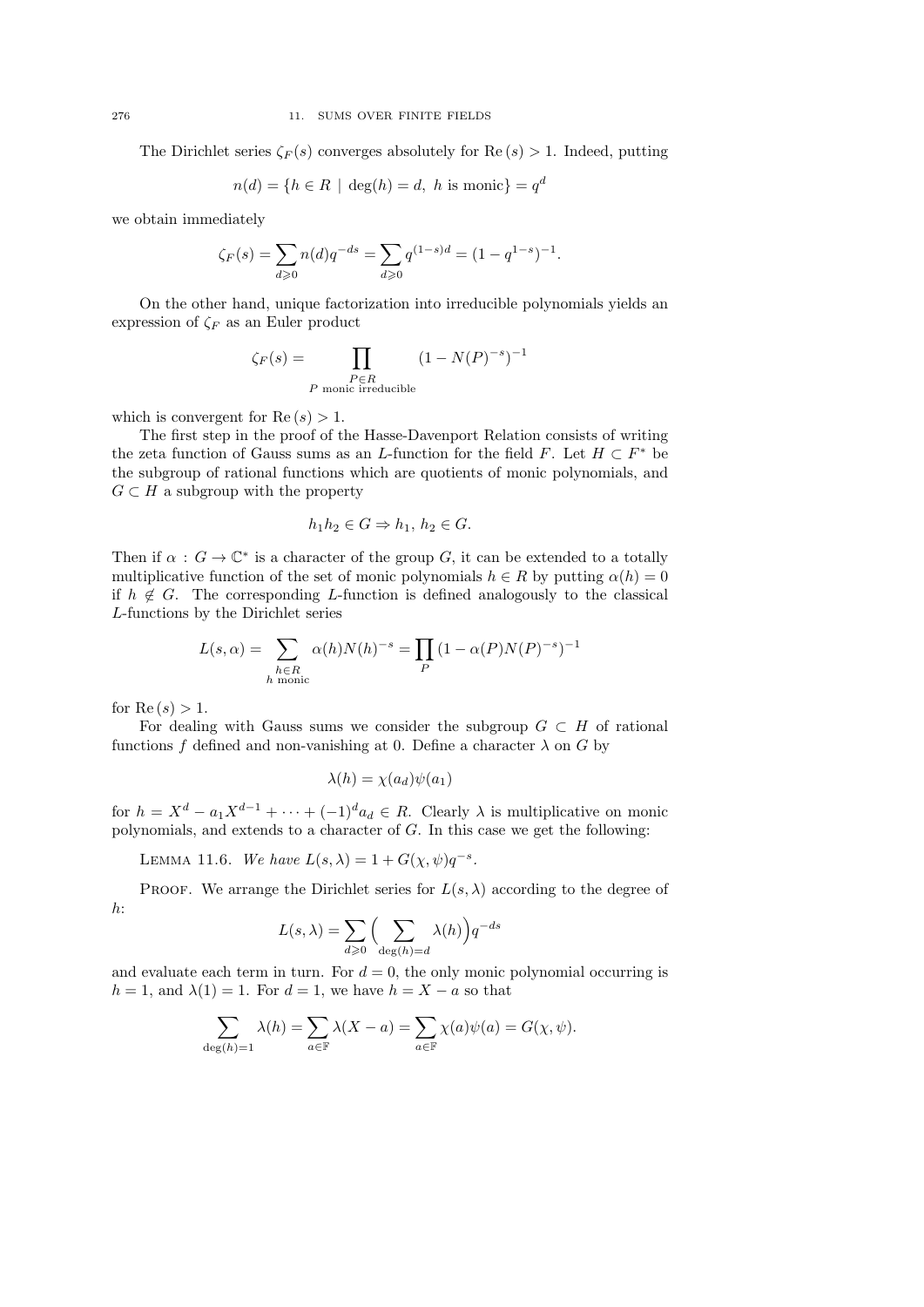For any  $d \geqslant 2$  we have

$$
\sum_{\deg(h)=d} \lambda(h) = \sum_{a_1,\dots,a_d \in \mathbb{F}} \lambda(X^d - a_1 X^{d-1} + \dots + (-1)^d a_d)
$$

$$
= q^{d-2} \sum_{a_1,a_d \in \mathbb{F}} \chi(a_d) \psi(a_1) = 0
$$

by orthogonality, because at least one of the characters  $\chi, \psi$  is non-trivial.  $\square$ 

On the other hand, appealing to the Euler product we will prove:

LEMMA 11.7. We have  $L(s, \lambda) = Z(q^{-s})$ , where  $Z = Z(\chi, \psi)$  is the zeta function (11.11) associated with Gauss sums.

Theorem 11.4 follows from Lemmas 11.6 and 11.7.

PROOF OF LEMMA 11.7. Taking the logarithmic derivative of the Euler product, we get

$$
-\frac{1}{\log q} \frac{L'(s,\lambda)}{L(s,\lambda)} = \sum_{P} \deg(P) \sum_{r \ge 1} \lambda(P)^r q^{-rds}
$$

$$
= \sum_{n \ge 1} \Big( \sum_{rd=n} d \sum_{\substack{P \ \deg(P) = d}} d\lambda(P)^r \Big) q^{-ns}
$$

while, on the other hand,

$$
-\frac{1}{\log q} \frac{Z'(q^{-s})}{Z(q^{-s})} = \sum_{n \geq 1} G_n(\chi, \psi) q^{-ns}.
$$

It therefore suffices to prove the formula

(11.12) 
$$
\sum_{\substack{P\\d=\deg(P)|n}} d\lambda(P)^{n/d} = G_n(\chi, \psi)
$$

for  $n \geq 1$ , the equality of the logarithmic derivatives being sufficient to imply Lemma 11.7 since both sides are Dirichlet series with leading coefficient 1.

To prove  $(11.12)$ , let P be one of the irreducible polynomials appearing on the left side, of degree d | n. Its roots, say  $x_1,..., x_d$ , are in  $\mathbb{F}_n$ . Fix one root  $x = x_j$ and write

$$
P = X^d - a_1 X^{d-1} + \dots + (-1)^d a_d.
$$

We get

$$
N(x) = (N_{\mathbb{F}_d/\mathbb{F}}(x))^{n/d} = a_d^{n/d},
$$
  
Tr  $(x) = \frac{n}{d}$ Tr  $\mathbb{F}_d/\mathbb{F}(x) = \frac{n}{d}a_1$ 

hence

$$
\lambda(P)^{n/d} = (\chi(a_d)\psi(a_1))^{n/d} = \chi(a_d^{n/d})\psi\left(\frac{n}{d}a_1\right) = \chi(N(x))\psi(\text{Tr}(x)).
$$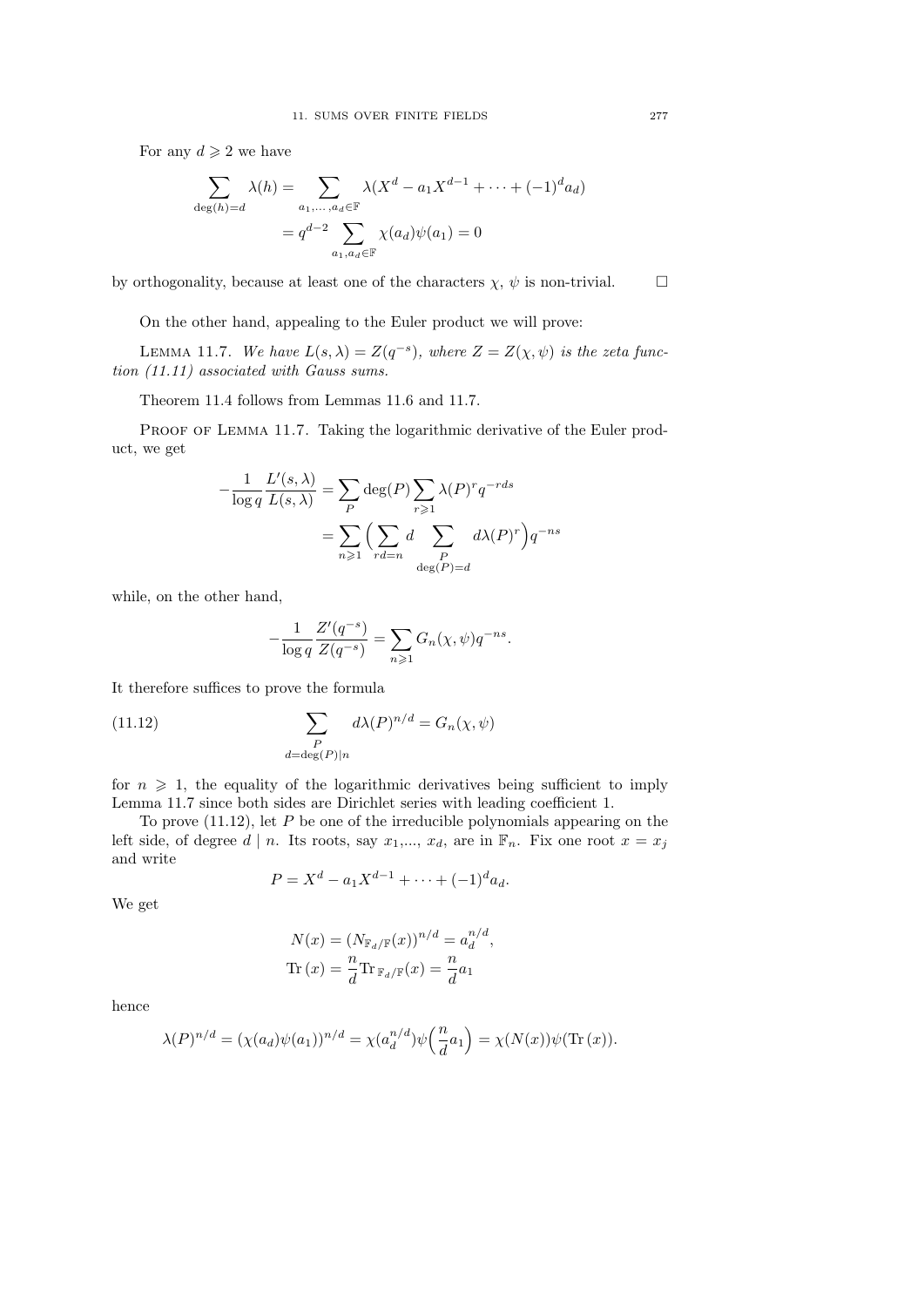Summing over all roots of  $P$  we derive

$$
d\lambda(P)^{n/d} = \sum_{i=1}^{d} \chi(N(x_i))\psi(\text{Tr}(x_i)),
$$

and summing over all  $P$  with  $\deg(P) \mid n$ , we get (11.12) by Lemma 11.1 since every element in  $\mathbb{F}_n$  will appear exactly once as one of the roots  $x_i$  for some P.  $\Box$ 

#### 11.5. The zeta function for Kloosterman sums.

Next we consider Kloosterman sums. Let  $\mathbb F$  be a finite field with  $q = p^m$ elements and this time consider additive characters  $\psi$  and  $\varphi$ . We define the Kloosterman sum associated to  $\psi$  and  $\varphi$  by

(11.13) 
$$
S(\psi, \varphi) = -\sum_{x \in \mathbb{F}^*} \psi(x)\varphi(x^{-1}),
$$

(the minus factor is only for cosmetic reasons). When  $q = p$  is prime, and  $\psi(x) =$  $e(ax/p), \varphi(x) = e(bx/p),$  we have therefore  $S(\psi, \varphi) = -S(a, b; p).$ 

The companion sums over the extension fields  $\mathbb{F}_n$  are

$$
S_n(\psi, \varphi) = -\sum_{x \in \mathbb{F}_n^*} \psi(\text{Tr}(x)) \varphi(\text{Tr}(x^{-1}))
$$

and the Kloosterman zeta function is

$$
Z = Z(\psi, \varphi) = \exp\left(\sum_{n\geqslant 1} \frac{S_n(\psi, \varphi)}{n} T^n\right).
$$

We will prove Dwork's Theorem in this case, which is due to Carlitz.

THEOREM 11.8. Assume that  $\psi$  and  $\varphi$  are both non-trivial. Then

$$
Z(\psi, \varphi) = \frac{1}{1 - S(\psi, \varphi)T + qT^2}.
$$

The proof is very similar to that of Theorem 11.4. We put  $R = \mathbb{F}[X], F = \mathbb{F}(X)$ as before, and consider the same group  $G \subset F^*$  of quotients of monic polynomials defined and non-vanishing at 0. We define a character  $\eta : G \to \mathbb{C}^*$  by putting

$$
\eta(h) = \psi(a_1)\varphi(a_{d-1}/a_d)
$$

for a monic polynomial  $h \in G$ , where we write (compare the previous section)

$$
h = X^d + a_1 X^{d-1} + \dots + a_{d-1} X + a_d
$$

(with  $a_d \neq 0$  since  $h \in G$ ). The following computation verifies that  $\eta$  is indeed a character of G: let  $h' = X^e + b_1 X^{e-1} + \cdots + b_{e-1} X + b_e$  with  $b_e \neq 0$ , then

$$
hh' = X^{d+e} + (a_1 + b_1)X^{d+e-1} + \dots + (a_{d-1}b_e + a_d b_{e-1})X + a_d b_e
$$

and

$$
\eta(hh') = \psi(a_1 + b_1)\varphi\left(\frac{a_{d-1}b_e + a_d b_{e-1}}{a_d b_e}\right)
$$
  
= 
$$
\psi(a_1)\varphi(a_{d-1}/a_d)\psi(b_1)\varphi(b_{e-1}/b_e)
$$
  
= 
$$
\eta(h)\eta(h').
$$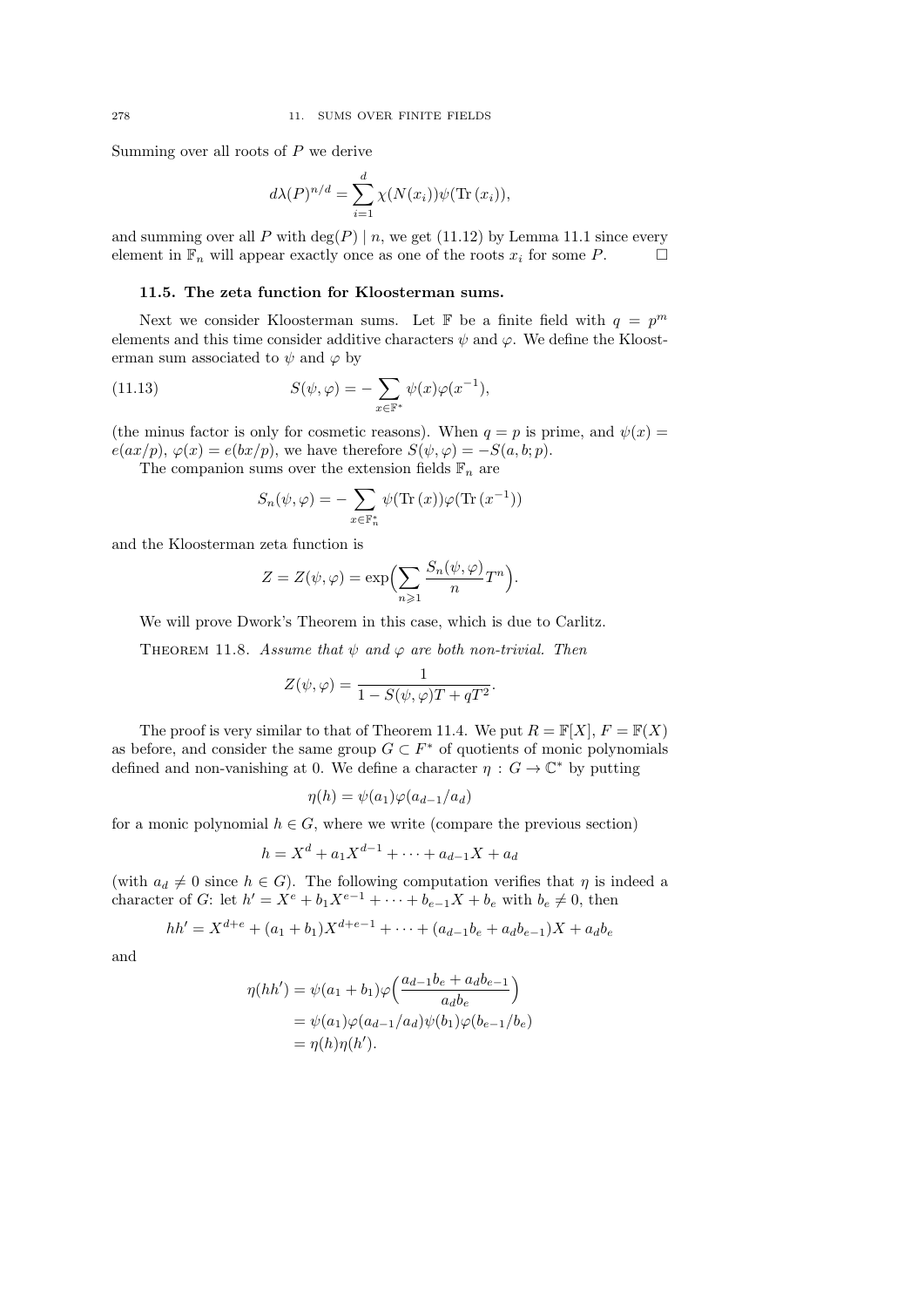Recall that we extend  $\eta$  to all  $h \in R$  by putting  $\eta(h) = 0$  for  $h \notin G$ .

LEMMA 11.9. For  $\psi$  and  $\psi$  non-trivial, the L-function associated to  $\eta$  is given by

$$
L(s, \eta) = \sum_{h} \eta(h) N(h)^{-s} = 1 - S(\psi, \varphi) q^{-s} + q^{1-2s}.
$$

PROOF. By arranging terms according to the degree of  $h$ , we write

$$
L(s, \eta) = \sum_{d \geq 0} \left( \sum_{\deg(h) = d} \eta(h) \right) q^{-ds}
$$

and evaluate the inner sums. For  $d = 0$ , we have only  $h = 1$  and  $\eta(1) = 1$ . For  $d = 1$ , we have  $h = X + a$  with  $a \neq 0$ , hence

$$
\sum_{\deg(h)=1} \eta(h) = \sum_{a \in \mathbb{F}^*} \eta(X+a) = \sum_{a \in \mathbb{F}^*} \psi(a)\varphi(a^{-1}) = -S(\psi, \varphi).
$$

For  $d=2$ , we get

$$
\sum_{\deg(h)=2} \eta(h) = \sum_{\substack{a \in \mathbb{F} \\ b \in \mathbb{F}^*}} \eta(X^2 + aX + b) = \sum_{\substack{a \in \mathbb{F} \\ b \in \mathbb{F}^*}} \psi(a)\varphi(ab^{-1})
$$

$$
= q - 1 + \Big(\sum_{a \in \mathbb{F}^*} \psi(a)\Big)\Big(\sum_{b \in \mathbb{F}^*} \varphi(b)\Big) = q
$$

by applying twice the orthogonality of characters, since neither  $\psi$  nor  $\varphi$  is trivial.

Finally, for  $d \geqslant 3$ , we get

$$
\sum_{\deg(h)=d} \eta(h) = \sum_{a \in \mathbb{F}^*} \sum_{\substack{a_1, \dots, a_{d-1} \in \mathbb{F} \\ a_1 \geq a_2 \geq 0}} \eta(X^d + a_1 X^{d-1} + \dots + a_{d-1} X + a) \\ = q^{d-3} \sum_{\substack{a_1, a_{d-1} \in \mathbb{F} \\ a \in \mathbb{F}^*}} \psi(a_1) \varphi(a_{d-1} a^{-1}) = 0
$$

since there is free summation over  $a_1 \in \mathbb{F}$ .

LEMMA 11.10. For  $\psi$  and  $\varphi$  non-trivial, we have the identity

$$
Z(\psi,\varphi)(q^{-s}) = L(s,\eta)^{-1} = \frac{1}{1 - S(\psi,\varphi) q^{-s} + q^{1-2s}}.
$$

This lemma completes the proof of Theorem 11.8.

PROOF. The L-function has an Euler product

$$
L(s, \eta) = \prod_P (1 - \eta(P)N(P)^{-s})^{-1}.
$$

Taking the logarithmic derivative we get

$$
-\frac{1}{\log q} \frac{L'(s, \eta)}{L(s, \eta)} = \sum_{P} \deg(P) \sum_{r \geq 1} \eta(P)^r q^{-r \deg(P)s}
$$

$$
= \sum_{n \geq 1} \left( \sum_{rd=n} d \sum_{\deg(P)=r} \eta(P)^r \right) q^{-ns}
$$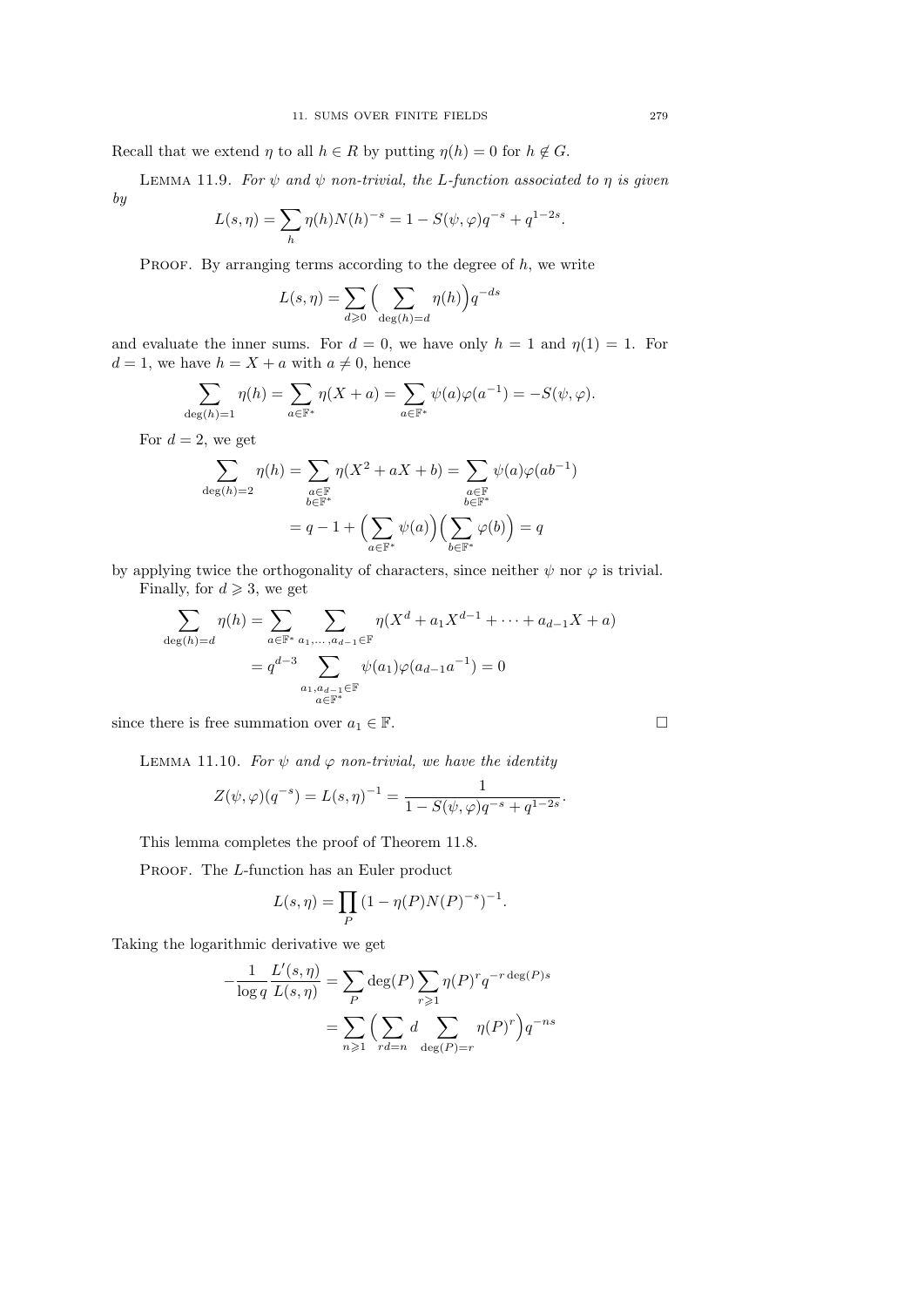and as before it suffices to prove the formula

(11.14) 
$$
\sum_{d=\deg(P)|n} d\eta(P)^{n/d} = -S_n(\psi, \varphi)
$$

for  $n \geqslant 1$ . Let

$$
P = X^d + a_1 X^{d-1} + \dots + a_{d-1} X + a_d
$$

be one of the irreducible polynomials on the left side of  $(11.14)$ , of degree d | n, and  $x_1,..., x_d$  its roots, which lie in  $\mathbb{F}_d$ . We have for each i,

$$
\text{Tr}(x_i) = \frac{n}{d} \text{Tr}_{\mathbb{F}_d/\mathbb{F}}(x_i) = -\frac{n}{d} a_1
$$
  
(since  $a_d^{-1} X^d P(X^{-1}) = X^d + \frac{a_{d-1}}{a_d} X^{d-1} + \dots + a_d^{-1}$ ) and

$$
\text{Tr}(x_i^{-1}) = \frac{n}{d} \text{Tr}_{\mathbb{F}_d/\mathbb{F}}(x_i^{-1}) = -\frac{n}{d} \frac{a_{d-1}}{a_d}.
$$

Hence

$$
\eta(P)^{n/d} = \psi\left(\frac{n}{d}a_1\right)\varphi\left(\frac{n}{d}\frac{a_{d-1}}{a_d}\right) = \psi(-x_i)\varphi(-x_i^{-1})
$$

and summing over the roots  $x_i$ , then over the polynomials P of degree  $d | n$ , we obtain (11.14) by Gauss's Lemma again.  $\square$ 

Theorem 11.8 allows us to factor the Kloosterman zeta function

$$
Z(\psi, \varphi) = (1 - S(\psi, \varphi)T + qT^{2})^{-1} = (1 - \alpha T)^{-1}(1 - \beta T)^{-1}
$$

where  $\alpha$  and  $\beta$  are complex numbers, and of course  $\alpha + \beta = S(\psi, \varphi)$ ,  $\alpha\beta = q$ . In sharp contrast to the case of Gauss sums, however, the roots  $\alpha$  and  $\beta$  cannot be explicitly computed.

THEOREM 11.11 (WEIL). Assume that  $\psi$  and  $\varphi$  are non-trivial and  $p \neq 2$ . Then the roots  $\alpha$  and  $\beta$  for the Kloosterman sum  $S(\psi, \varphi)$  satisfy  $|\alpha| = |\beta| = \sqrt{q}$ , and therefore we have

$$
(11.15)\t\t |S(\psi,\varphi)| \leq 2\sqrt{q}.
$$

We will prove Theorem 11.11 in the next two sections.

COROLLARY 11.12. Let  $a, b, c$  be integers, c positive. We have

(11.16) 
$$
|S(a,b;c)| \leq \tau(c)(a,b,c)^{1/2}c^{1/2}.
$$

PROOF. By the twisted multiplicativity  $(1.59)$  for Kloosterman sums, it suffices to consider  $c = p^{\nu}$  with p prime and  $\nu \geq 1$ . If p | ab, we have Ramanujan sums for which the result is easy (see (3.2), (3.3)). Otherwise, the case  $\nu = 1$  follows from Theorem 11.11 for  $p \ge 3$ , and for  $p = 2$  one checks immediately that the Kloosterman sums modulo 2 satisfy Theorem 11.11: we have  $S(1,1;2) = 1$ , and the associated zeta function is therefore  $Z(T) = 1 + T + 2T^2$ , with roots  $\left(-1 \pm i \sqrt{7}\right)/4$ of modulus  $1/\sqrt{2}$ .

The case  $p \nmid ab$  and  $\beta \geq 2$  can be dealt with elementarily; see Exercise 1 of Chapter 12.  $\Box$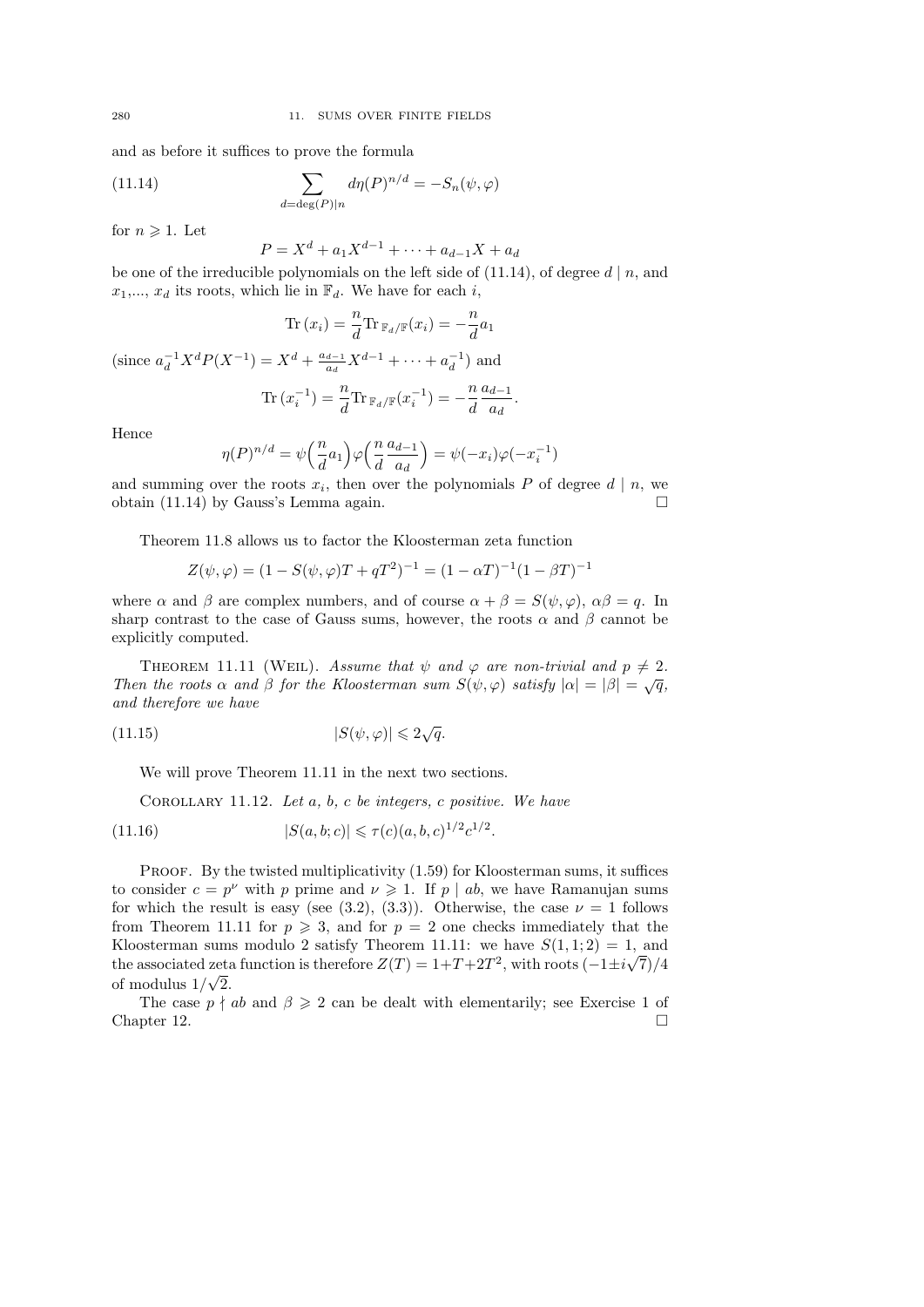EXERCISE 1. Consider a general Kloosterman-Salié sum

$$
S(\chi;\psi,\varphi) = -\sum_{x\in\mathbb{F}} \chi(x)\psi(x)\varphi(x^{-1})
$$

and its associated companions  $S_n$  and zeta function Z, where  $\psi$  and  $\varphi$  are additive characters of  $\mathbb F$  and  $\chi$  is multiplicative (so  $\chi = 1$  is the case of Kloosterman sums). Show that

$$
Z = (1 - S(\chi; \psi, \varphi)q^{-s} + \bar{\chi}(-a)\chi(b)q^{1-2s})^{-1}
$$

where

$$
\psi(x) = e\left(\frac{\text{Tr}(ax)}{p}\right), \quad \varphi(x) = e\left(\frac{\text{Tr}(bx)}{p}\right).
$$

#### 11.6. Stepanov's method for hyperelliptic curves.

We will prove Theorem 11.11 by deducing it from the Riemann Hypothesis for certain algebraic curves over finite fields. However, we use Stepanov's elementary method (see [Ste], [Sch], [Bo3]) instead of Weil's arguments.

Let  $\mathbb F$  be a finite field with q element, of characteristic p. We will only consider algebraic curves  $C_f$  over  $\mathbb F$  given by equations of the type

(11.17) 
$$
C_f: y^2 = f(x)
$$

for some polynomial  $f \in \mathbb{F}[X]$  of degree  $m \geqslant 3$ . We assume moreover the following condition

## (11.18) The polynomial  $Y^2 - f(X) \in \mathbb{F}[X, Y]$  is absolutely irreducible

(i.e. it is irreducible over the algebraic closure of  $\mathbb{F}$ ). This is a minimal regularity assumption on the curve  $C_f$ . It is easily seen to be equivalent to the condition that f is not a square in  $\overline{\mathbb{F}}[X]$ , and we will use it in this form.

REMARK. Stepanov's method has been refined by Schmidt [Sch] and Bombieri [Bo3] and is capable of handling the general case of the Riemann Hypothesis for curves; the case of curves with equation of the type  $y^d = f(x)$  is not much harder than the one treated here. We limit ourselves to the curves  $C_f$  for simplicity, and because it suffices for the application to Kloosterman sums and elliptic curves. Note that curves of the type  $y^2 = f(x)$  are instances of so-called hyperelliptic curves, which are quite naturally distinguished among algebraic curves (but not all hyperelliptic curves are of this form; see for instance elliptic curves in characteristics 2 and 3).

The problem we consider is that of estimating the number  $|C_f(\mathbb{F})|$  of **F**-rational points of  $C_f$ , i.e., the number N of solutions  $(x, y) \in \mathbb{F}^2$  to the equation  $y^2 = f(x)$ . We are especially interested in this question when  $q$  is large (typically, as with exponential sums, the polynomial  $f \in \mathbb{F}[X]$  is fixed, and we consider the  $\mathbb{F}_n$ -rational points for all  $n \geqslant 1$ , although we will obtain completely explicit inequalities.

THEOREM 11.13. Assume that  $f \in \mathbb{F}[X]$  satisfies (11.18), and  $m = \deg(f) \geq$ 3. If  $q > 4m^2$ , then  $N = |C_f(\mathbb{F})|$  satisfies

$$
|N - q| < 8m\sqrt{q}.
$$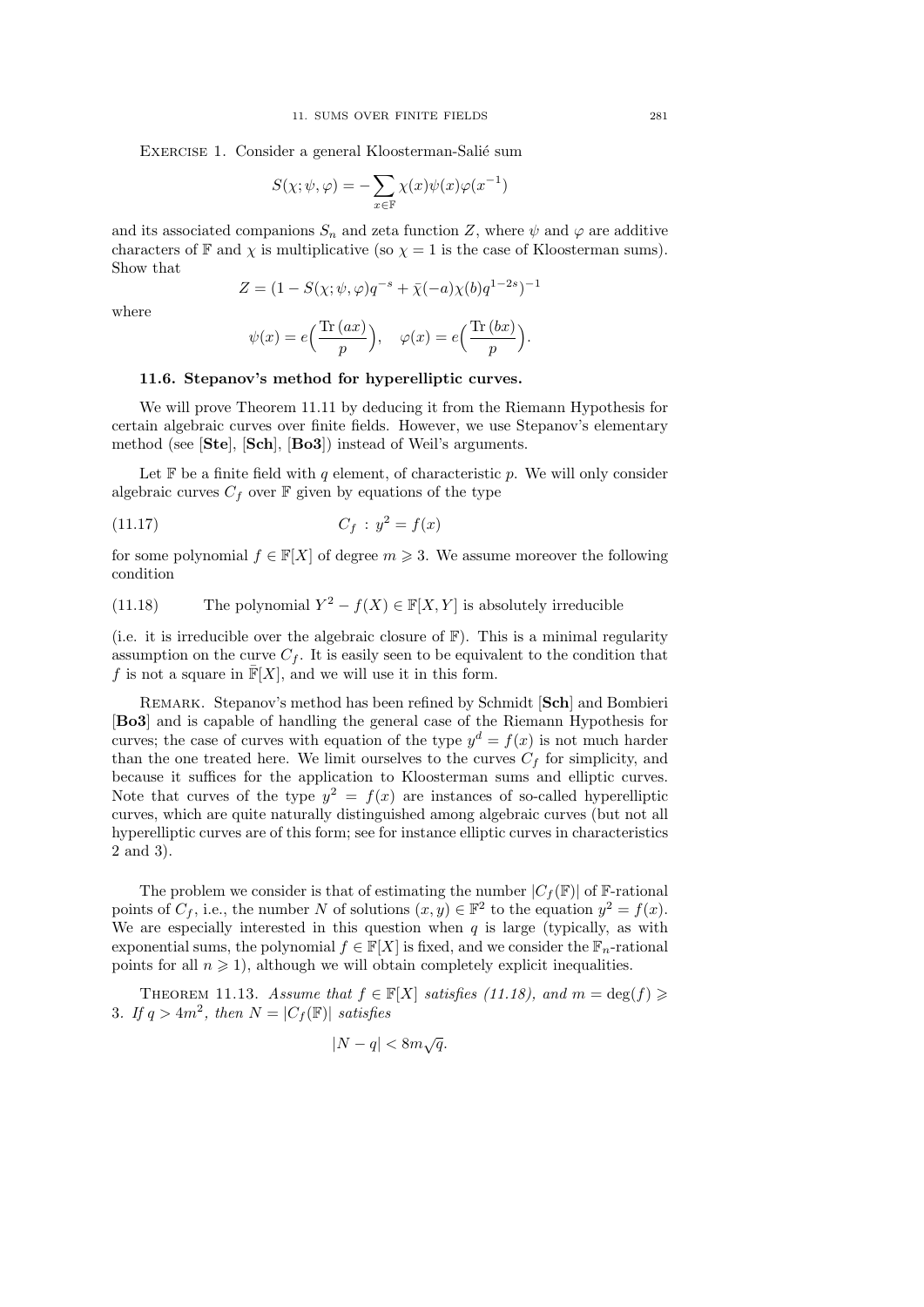Clearly we can assume that  $p > 2$ , as otherwise the map  $y \mapsto y^2$  is an automorphism of  $\mathbb F$  and  $N = q$ .

Stepanov's idea, which was inspired by results of Thue [Thu] in diophantine approximation, is to construct an auxiliary polynomial of degree  $r$ , say, having zeros of high multiplicity (at least  $\ell$ , say) at the x-coordinates of points of  $C_f(\mathbb{F})$ . Hence one gets easily the inequality

$$
N \leqslant 2r\ell^{-1},
$$

the factor two being the highest possible multiplicity of a given  $x$ -coordinate among points in  $C_f(\mathbb{F})$ . This inequality turns out to be so strong that it gives the upperbound of the theorem (certainly a surprising fact!). A trick then deduces the lower-bound from this.

We first distinguish among the points  $(x, y)$  these with  $y = 0$ . Let  $N_0$  be the number of distinct zeros of f in F, which is also the number of points  $(x, 0) \in C_f(\mathbb{F})$ . If  $(x, y)$  is a point of  $C_f$  with  $y \neq 0$ , it follows that  $f(x)$  is a square in F, which is true if and only if  $g(x) = 1$  where

$$
g = f^c
$$
 with  $c = \frac{1}{2}(q-1)$ .

Conversely, given  $x \in \mathbb{F}$  with  $g(x) = 1$ , there are exactly two elements  $y \in \mathbb{F}^*$ with  $y^2 = f(x)$ . Hence, writing

(11.19) 
$$
N_1 = |\{x \in \mathbb{F} \mid g(x) = 1\}|
$$

it follows that

$$
(11.20) \t\t\t N = N_0 + 2N_1.
$$

We will estimate  $N_1$  by following the strategy sketched above, but in order to handle the lower bound later, we generalize slightly and consider for any  $a \in \mathbb{F}$  the set

(11.21) 
$$
\mathcal{S}_a = \{x \in \mathbb{F} \mid f(x) = 0 \text{ or } g(x) = a\}.
$$

To produce polynomials vanishing to a large order, we wish to use derivatives to characterize when this occurs. In characteristic  $0$ , a polynomial  $P$  has a zero of order  $\ell$  at  $x_0$  if and only if all the derivatives  $P^{(i)}$  with  $0 \leqslant i \leqslant \ell$  vanish at  $x_0$ . In characteristic  $p > 0$ , however, this is no longer true if  $\ell > p$ , as the example of the polynomial  $P = X^p$  shows, since  $P^{(k)} = 0$  for all  $k \geq 1$ , in particular,  $P^{(p)}(0) = 0$ . A satisfactory solution follows by considering other differential operators.

DEFINITION. Let K be any field. For any  $k \geq 0$ , the k-th Hasse derivative is the linear operator  $E^k: K[X] \to K[X]$  defined by

$$
E^k X^n = \binom{n}{k} X^{n-k}
$$

for all  $n \geq 0$ , and extended to  $K[X]$  by linearity. We also write  $E = E^1$  (but beware that  $E^k \neq E \circ E \circ \cdots \circ E$ .

REMARK. From the binomial expansion

$$
X^{n} = (X - a + a)^{n} = \sum_{k=0}^{n} {n \choose k} a^{n-k} (X - a)^{k},
$$

and by linearity, we see that the value of  $E^k P$  at a point  $a \in K$ , for  $P \in K[X]$ , is simply the coefficient of  $(X - a)^k$  in the Taylor expansion of P around a. This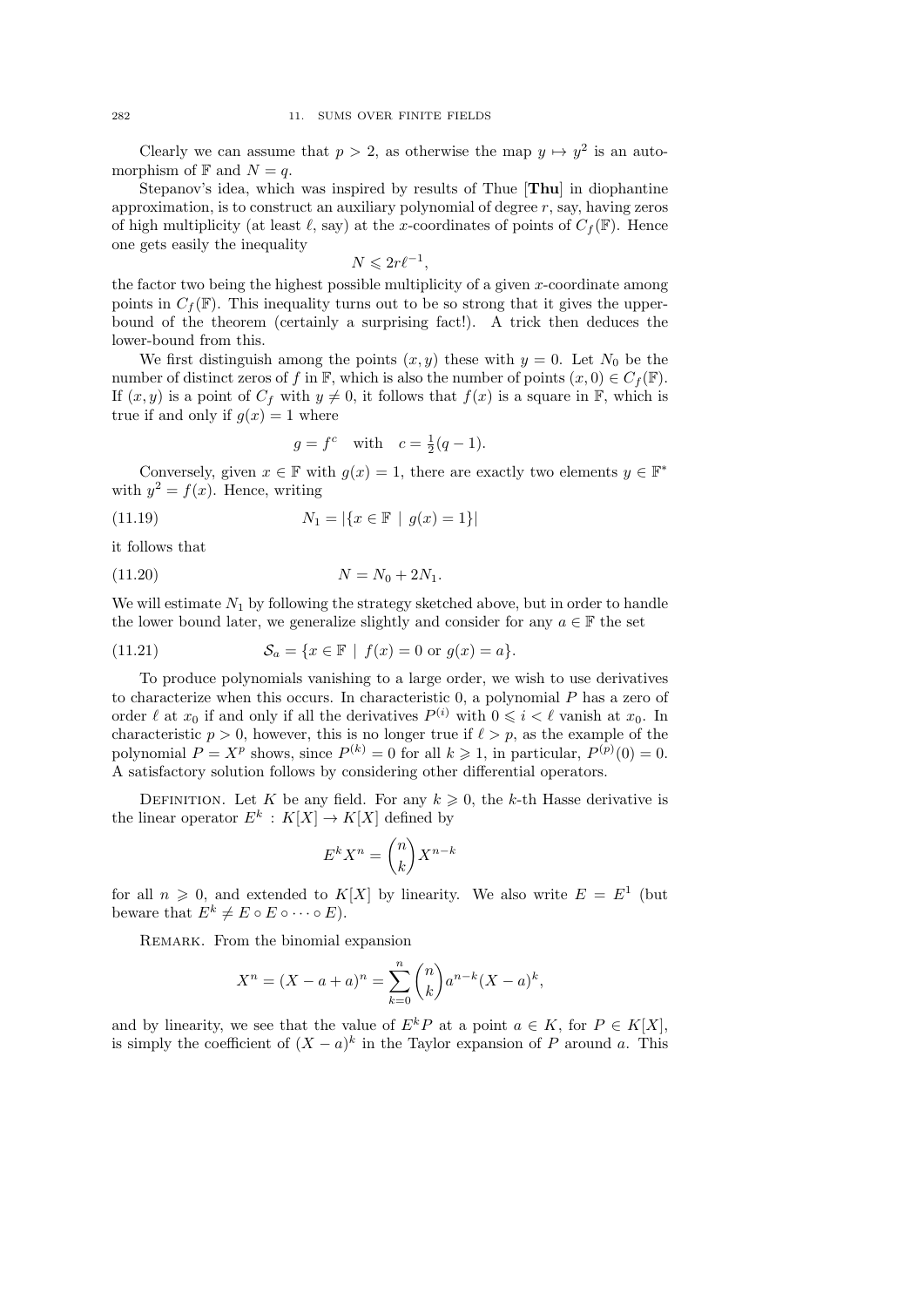explains the properties of the Hasse derivatives, but we cannot take this as a definition, because the values of a polynomial over a finite field do not characterize the polynomial.

Note that for K of characteristic  $p > 0$ , we get  $EX^p = E^2 X^p = \cdots$  $E^{p-1}X^p = 0$ , but  $E^pX^p = 1 \neq 0$  and we see that the Hasse derivatives detect the zero of  $X^p$  of order exactly p at 0. This is a general fact, as Lemma 11.16 will show.

Lemma 11.14. The Hasse derivatives satisfy

$$
E^{k}(fg) = \sum_{j=0}^{k} (E^{j}f)(E^{k-j}g)
$$

for all  $f, g \in K[X]$ , and more generally,

(11.22) 
$$
E^{k}(f_1 \cdots f_r) = \sum_{j_1 + \cdots + j_r = k} (E^{j_1} f_1) \cdots (E^{j_r} f_r)
$$

for  $f_1, ..., f_r \in K[X]$ .

PROOF. It suffices to consider  $f = X^m$ ,  $g = X^n$ , and the first formula follows from the identity

$$
\binom{n+m}{k} = \sum_{j=0}^{k} \binom{m}{j} \binom{n}{k-j}
$$

which is obvious from the combinatorial interpretation of the binomial coefficients. Then the second formula follows by induction.

COROLLARY 11.15. (1) For all k,  $r \geq 0$ , and all  $a \in K$ , we have

$$
E^{k}(X-a)^{r} = {r \choose k} (X-a)^{r-k}
$$

.

(2) For all k,  $r \geq 0$  with  $k \leq r$ , and all  $f, g \in K[X]$ , we have

$$
E^k(fg^r) = hg^{r-k}
$$

for some polynomial h such that

$$
\deg(h) \leqslant \deg(f) + k \deg(g) - k.
$$

PROOF. For (1), we apply (11.22) to  $f_1 = \cdots = f_r = X - a$ , getting

$$
E^{k}(X - a)^{r} = \sum_{j_{1} + \dots + j_{r} = k} E^{j_{1}}(X - a) \dots E^{j_{r}}(X - a)
$$

and only terms with all  $j_i \in \{0,1\}$ ,  $1 \leq i \leq r$ , give non-zero contributions since  $E^{j}(X - a) = 0$  for  $j \ge 2$ , from the definition. Hence (1) follows.

For (2), we observe that if  $k \leq r$ , we have  $j_i = 0$  for at least  $r - k$  indices in  $(11.22)$ , which gives  $(2)$ .

LEMMA 11.16. Let  $f \in K[X]$  and  $a \in K$ . Suppose that  $(E^k f)(a) = 0$  for all  $k < \ell$ . Then f has a zero of order  $\geq \ell$  at a, i.e., is divisible by  $(X - a)^{\ell}$ .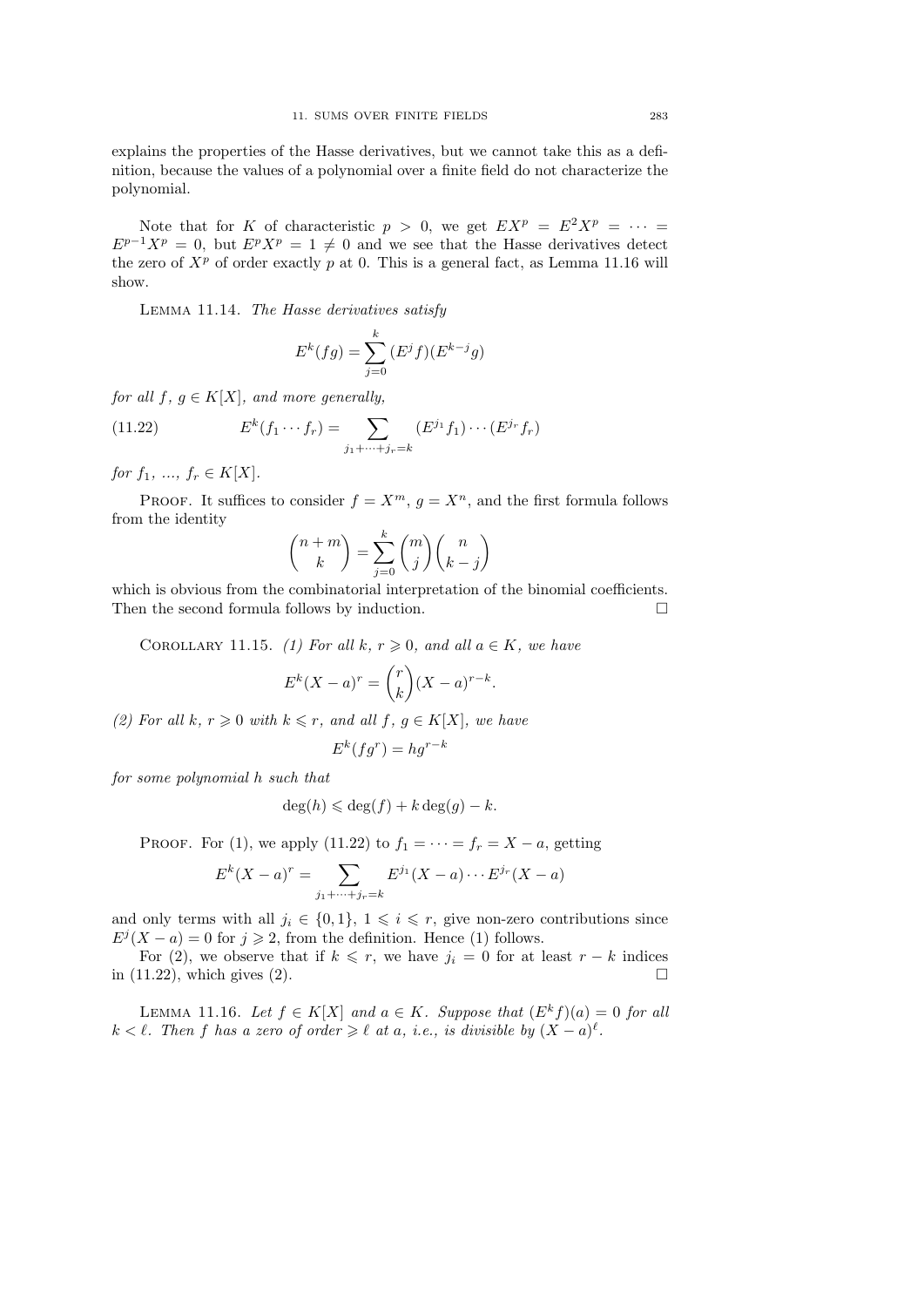PROOF. Let

$$
f = \sum_{0 \leqslant i \leqslant d} \alpha_i (X - a)^i
$$

be the Taylor expansion of  $f$  around  $a$ . By  $(1)$  of Corollary 11.15, we obtain

$$
E^k f = \sum_{k \leqslant i \leqslant d} \alpha_i \binom{i}{k} (X - a)^{i - k}
$$

and evaluating at a we get  $\alpha_k = 0$  for all  $k < \ell$ , hence f is divisible by  $(X - a)^{\ell}$  as claimed.  $\hfill \square$ 

We need another technical lemma.

LEMMA 11.17. Let  $K = \mathbb{F}$  be a finite field of characteristic p with q elements, and let  $r = h(X, X^q) \in \mathbb{F}[X]$ , where  $h \in \mathbb{F}[X, Y]$ . Then

$$
E^k r = (E^k_X h)(X, X^q)
$$

for all  $k < q$ , where on the right side  $E_{X}^{k}h$  denotes the Hasse derivative of h performed with respect to X.

PROOF. It suffices to consider  $h = X^n Y^m$ , so we must prove that  $E^k X^{n+mq} =$  $(E^{k}X^{n})X^{mq}$ . From Lemma 11.14, we get

$$
E^k X^{n+mq} = \sum_{j=0}^k E^{k-j} X^n E^j X^{mq}
$$

so it suffices to show that  $E^{j}X^{mq} = 0$  for  $0 < j < q$  to prove the lemma. But

$$
\binom{mq}{j} = \frac{mq}{j} \binom{mq-1}{j-1} = 0
$$

in characteristic  $p$ , and the result follows.

We come to the heart of Stepanov's method, the construction of the auxiliary polynomial.

PROPOSITION 11.18. Assume that  $q > 8m$ , and let  $\ell$  be an integer satisfying  $m < \ell \leqslant q/8$ . Then there exists a polynomial  $r \in \mathbb{F}[X]$  of degree

$$
\deg(r) < c\ell + 2m\ell(\ell - 1) + mq
$$

which has a zero of order at least  $\ell$  at all points  $x \in S_a$  (recall  $c = \frac{1}{2}(q-1)$ ).

We will look, by the method of indeterminate coefficients, for a polynomial  $r$ of the special form

(11.23) 
$$
r = f^{\ell} \sum_{0 \le j < J} (r_j + s_j g) X^{jq}
$$

for some polynomials  $r_j, s_j \in \mathbb{F}[X]$ , to be constructed, each of which has degree bounded by  $c - m$ . Hence such a polynomial r has degree bounded by

(11.24) 
$$
\deg(r) \leqslant \ell m + c - m + cm + Jq \leqslant (J+m)q.
$$

The next lemma is crucial to ensure that  $r \neq 0$ . This is where we need the assumption (11.18).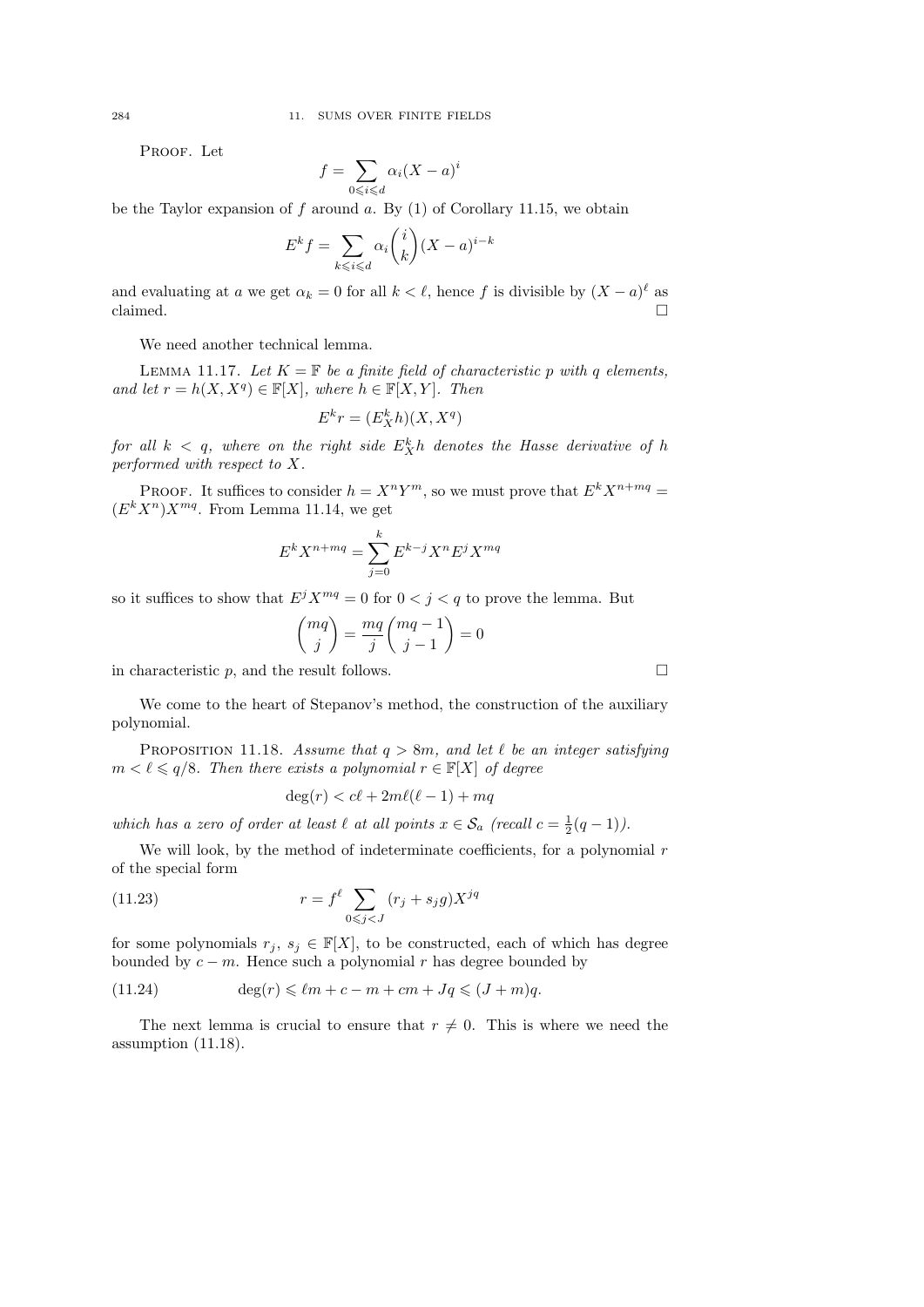LEMMA 11.19. We have  $r = 0 \in \mathbb{F}[X]$  if and only if  $r_j = s_j = 0 \in \mathbb{F}[X]$  for all j.

PROOF. We can assume (by a shift  $X \mapsto X + a$  if necessary) that  $f(0) \neq 0$ . Suppose that  $r = 0$  but not all  $r_j$ ,  $s_j$  are zero; let k be the smallest index for which one of  $r_k$ ,  $s_k$  is non-zero. Dividing by  $f^{\ell} X^{kq}$ , we get from (11.22) the identity

$$
\sum_{k\leqslant j < J} \big(r_j + s_j g\big) X^{(j-k)q} = 0
$$

which we write in the form  $h_0 + h_1 g = 0$ , where

$$
h_0=\sum_{k\leqslant j< J}r_jX^{(j-k)q},\qquad h_1=\sum_{k\leqslant j< J}s_jX^{(j-k)q}.
$$

We square this equation, then multiply both sides by  $f$ , getting

$$
h_0^2 f = h_1^2 f^q.
$$

Since  $f \in \mathbb{F}[X]$ , we have

$$
f(X)^q = f(X^q) \equiv f(0) \pmod{X^q}
$$

hence

$$
r_k^2 f \equiv s_k^2 f(0) \pmod{X^q}.
$$

However, the degree s of the polynomials in this congruence are bounded by  $2 \deg(r_k) + m \leq 2(c - m) + m < q$ , and  $2 \deg(s_k) < 2(c - m) < q$ , respectively. So there must be equality  $r_k^2 f = s_k^2 f(0)$ , which contradicts the assumption (11.18) that f is not a square in  $\overline{\mathbb{F}}[X]$ .

We now evaluate the Hasse derivatives of r.

LEMMA 11.20. Let  $k \leqslant \ell$ . Then there exist polynomials  $r_j^{(k)}$ ,  $s_j^{(k)}$  each one of  $degree \leqslant c - m + k(m - 1)$  such that

$$
E^{k}r = f^{\ell-k} \sum_{0 \leqslant j < J} (r_j^{(k)} + s_j^{(k)}g) X^{jq}.
$$

PROOF. We can write  $r = h(X, X^q)$  where  $h \in \mathbb{F}[X, Y]$  is the polynomial

$$
h = f^{\ell} \sum_{0 \leq j \leq J} (r_j + s_j f^c) Y^{jq}.
$$

Hence by Lemma 11.17, we have

$$
E^{k}r = (E_{X}^{k}h)(X, X^{q}) = \sum_{0 \leq j < J} (E^{k}(f^{\ell}r_{j}) + E^{k}(f^{\ell+c}s_{j}))X^{jq}.
$$

By (2) of Corollary 11.15 there exist polynomials  $r_j^{(k)}$  and  $s_j^{(k)}$  satisfying  $E^k(f^{\ell}r_j)$  =  $f^{\ell-k}r_j^{(k)}$  and  $E^k(f^{\ell+c}s_j) = f^{\ell-k+c}s_j^{(k)}$  with  $\deg(r_j^{(k)}) \leq \deg(r_j) + k \deg(f) - k \leq$  $c-m+k(m-1)$  and  $\deg(s_j^{(k)}) \leqslant c-m+k(m-1)$ . This is the desired result.  $\square$ 

Recall that we wish r to have zeros of order  $\geq \ell$  at points in  $\mathcal{S}_a$  (see (11.20)). If  $f(x) = 0$ , clearly this is the case. So let  $x \in S_a$ , with  $f(x) \neq 0$ . Applying Lemma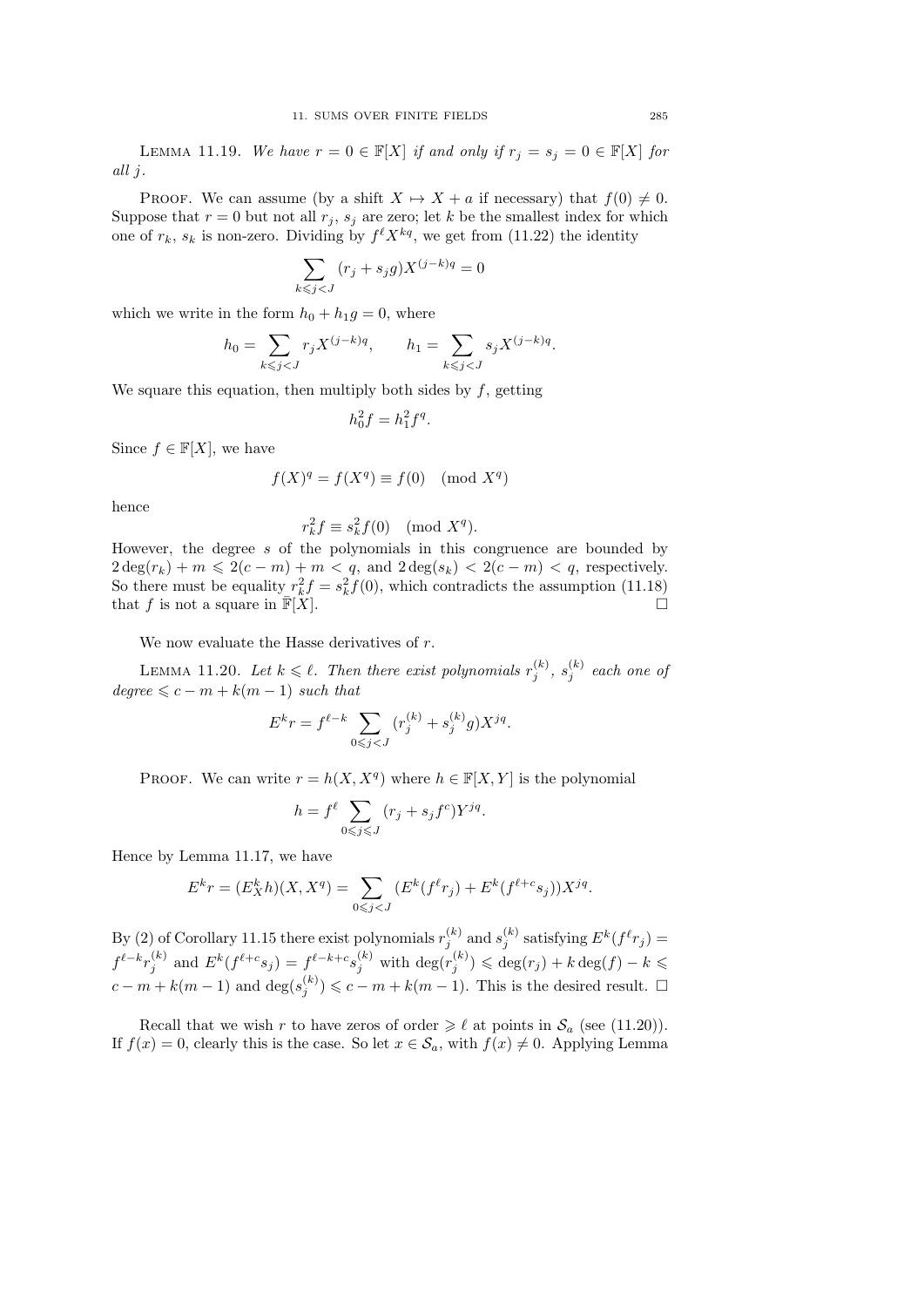11.21, we evaluate  $E^k r$  at a point  $x \in \mathcal{S}_a$ , using  $g(x) = a$ , and most importantly  $x^q = x$ :

$$
E^{k}r(x) = f(x)^{\ell-k} \sum_{0 \leq j < J} (r_j^{(k)}(x) + as_j^{(k)}(x))x^j
$$
\n
$$
= f(x)^{\ell-k} \sigma^{(k)}(x)
$$

where  $\sigma^{(k)} \in \mathbb{F}[X]$  is the polynomial

$$
\sigma^{(k)} = \sum_{0 \le j < J} \left( r_j^{(k)} + a s_j^{(k)} \right) X^j.
$$

We can now prove Proposition 11.18: if  $\sigma^{(k)} = 0$  for all  $k < \ell$ , Lemma 11.16 shows that r has a zero of order  $\geq \ell$  at all points in  $\mathcal{S}_a$ . The system of equations

(11.25) 
$$
\sigma^{(k)} = 0, \text{ for all } k < \ell
$$

is a homogeneous system of linear equations, the unknowns being the coefficients of the polynomials  $r_j$ ,  $s_j$ , the equations corresponding to the coefficients of the  $\sigma^{(k)}$ . We observe that

$$
\deg(\sigma^{(k)}) < c - m + k(m - 1) + J,
$$

so the number of equations does not exceed  $B = \ell(c - m + J) + \frac{1}{2}\ell(\ell - 1)(m - 1)$ while, on the other hand, the number of coefficients of the  $r_j$  and  $s_j$  is at least  $A = 2(c - m)J$ . By choosing J large enough, we can make  $A > B$ . Then the system (11.25) has a non-trivial solution, and by Lemma 11.19 this produces  $r \neq 0$ such that r has zeros of order  $\geq \ell$  at all points  $x \in \mathcal{S}_a$ . Taking

$$
J = \frac{\ell}{q}(c + 2m(\ell - 1))
$$

one can check that  $A > B$  (recall that  $2c = q - 1$  and  $8\ell \leq q$ ). The degree of r is bounded by (11.24), which gives Proposition 11.18.

We now prove Stepanov's Theorem 11.13. First, let a be arbitrary, and apply Proposition 11.18. Since the auxiliary polynomial  $r$  is non-zero and vanishes to order  $\geq \ell$  at points in  $\mathcal{S}_a$ , we have  $\ell|\mathcal{S}_a| \leq \deg(r) \leq c\ell + 2m\ell(\ell - 1) + mq$  so  $|\mathcal{S}_a| \leq c + 2m(\ell - 1) + mq\ell^{-1}$ . We choose  $\ell = 1 + [\sqrt{q}/2]$ , which gives the bound √

$$
(11.26) \t\t |S_a| < c + 4m\sqrt{q}.
$$

To prove Theorem 11.13, take first  $a = 1$  getting

$$
N_0 + N_1 = |\mathcal{S}_a| < \frac{q}{2} + 4m\sqrt{q}
$$

hence the upper bound

(11.27) 
$$
N = N_0 + 2N_1 < 2(N_0 + N_1) < q + 8m\sqrt{q}.
$$

To get a lower bound, by the factorization  $X^q - X = X(X^c - 1)(X^c + 1)$  we have

$$
f(x)(g(x) - 1)(g(x) + 1) = 0
$$

for all  $x \in \mathbb{F}$ , hence  $N_0 + N_1 + N_2 = q$  where  $N_2 = |\{x \in \mathbb{F} \mid g(x) = -1\}|$ . By (11.26) applied to  $S_{-1}$ , we have

$$
N_0+N_2=|\mathcal{S}_{-1}|<\frac{q}{2}+4m\sqrt{q}
$$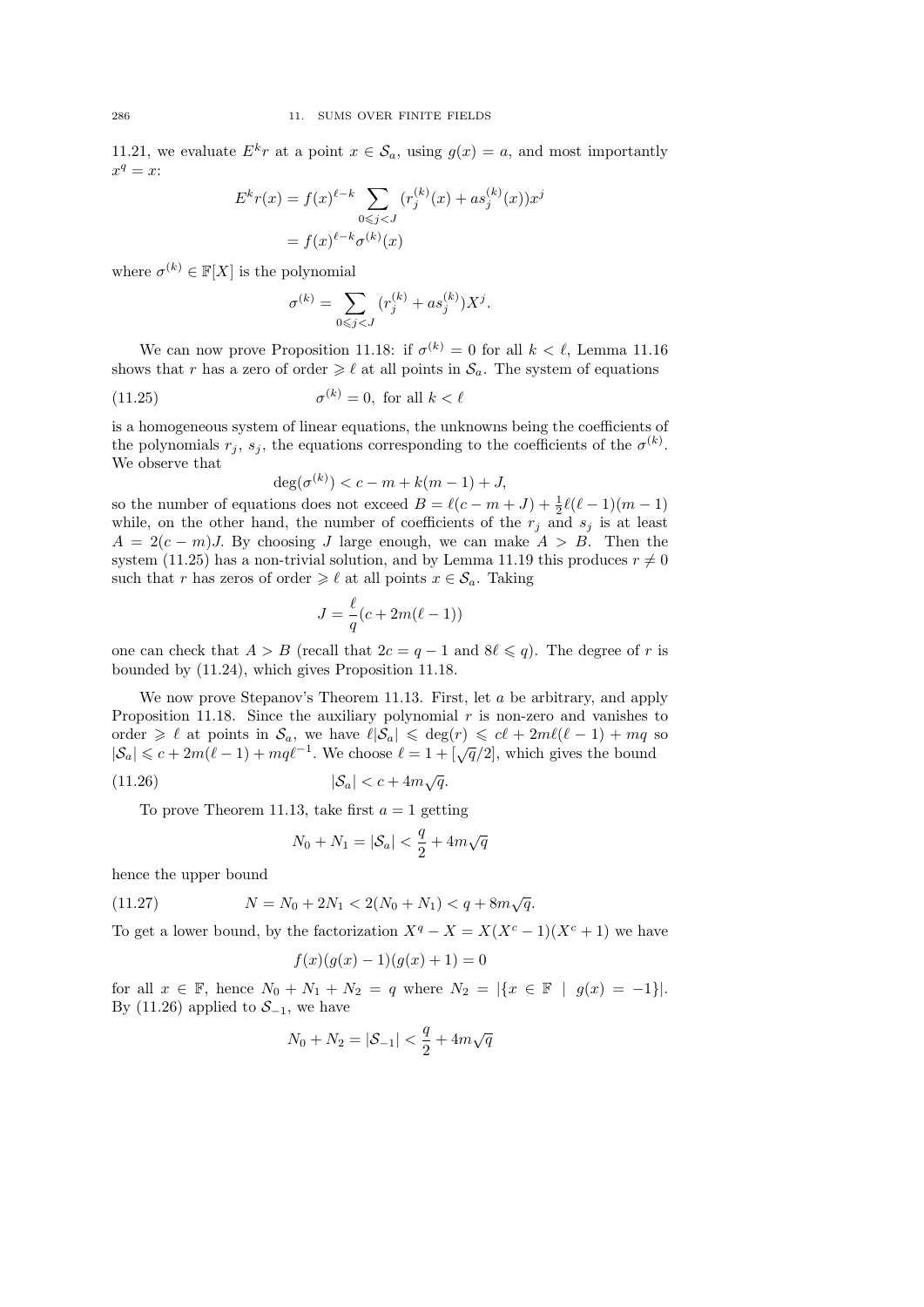hence

$$
N_1 = q - N_0 - N_2 > \frac{q}{2} - 4m\sqrt{q},
$$

and finally,

(11.28) 
$$
N = N_0 + 2N_1 \ge 2N_1 > q - 8m\sqrt{q}.
$$

Clearly (11.27) and (11.28) prove Theorem 11.13.

#### 11.7. Proof of Weil's bound for Kloosterman sums.

Let F be a finite field with q elements, of characteristic  $p \neq 2$ . Let  $\psi$  be any fixed non-trivial additive character of  $\mathbb{F}$ . For any additive character  $\varphi$  there exists a unique  $a \in \mathbb{F}$  such that  $\varphi = \psi_a$ , hence any Kloosterman sum  $S(\psi, \varphi)$  is of the form

$$
S(\psi_a, \psi_b) = -\sum_{x \in \mathbb{F}^*} \psi(ax + bx^{-1})
$$

for some  $a, b \in \mathbb{F}$ . We consider a and b as fixed and write  $g = aX + bX^{-1}$ . We will prove Weil's bound  $(11.15)$  by relating the average of the Kloosterman sums  $S(\psi_a, \psi_b)$  over  $\psi$  to the number of points on an hyperelliptic curve, where the contribution of the trivial character  $\psi_0 = 1$  will be the main term.

LEMMA 11.21. For any  $n \geq 1$  and any  $x \in \mathbb{F}_n$ , we have

(11.29) 
$$
|\{x \in \mathbb{F}_n \mid y^q - y = x\}| = \sum_{\psi} \psi(\text{Tr}(x))
$$

where the sum ranges over all additive characters of  $\mathbb F$  and  $\text{Tr}$  is the trace  $\mathbb F_n \to \mathbb F$ .

PROOF. If Tr  $(x) = 0$ , then the equation  $y<sup>q</sup> - y = x$  has q solutions exactly, as recalled in Section 11.2, and in this case we have  $\psi(\text{Tr} (x)) = 1$  for all  $\psi$ , hence the right side of (11.29) is also equal to q. On the other hand, if Tr  $(x) \neq 0$ , the equation  $y^q - y = x$  has no solution, and the character sum is zero by orthogonality.  $\square$ 

From this lemma we deduce that

$$
- \sum_{\psi} S_n(\psi_a, \psi_b) = \sum_{\psi} \sum_{x \in \mathbb{F}_n^*} \psi(\text{Tr } g(x))
$$
  
(11.30)  

$$
= |\{(x, y) \in \mathbb{F}_n^* \times \mathbb{F}_n \mid y^q - y = g(x)\}| = N_n, \text{ say,}
$$

for  $n \geq 1$ . If  $\psi = \psi_0$ , the trivial character, we have

$$
S(\psi_a, \psi_b) = S(\psi_0, \psi_0) = 1 - q^n.
$$

For  $\psi \neq \psi_0$ , let  $\alpha_{\psi}$ ,  $\beta_{\psi}$  be the "roots" of the Kloosterman sum  $S(\psi_a, \psi_b)$ , so by Theorem 11.8 we have  $\alpha_{\psi}\beta_{\psi} = q$  and

$$
S_n(\psi_a, \psi_b) = \alpha_{\psi}^n + \beta_{\psi}^n,
$$

for all  $n \geqslant 1$ .

We can therefore write

$$
N_n = q^n - 1 - \sum_{\psi \neq \psi_0} (\alpha^n_{\psi} + \beta^n_{\psi}).
$$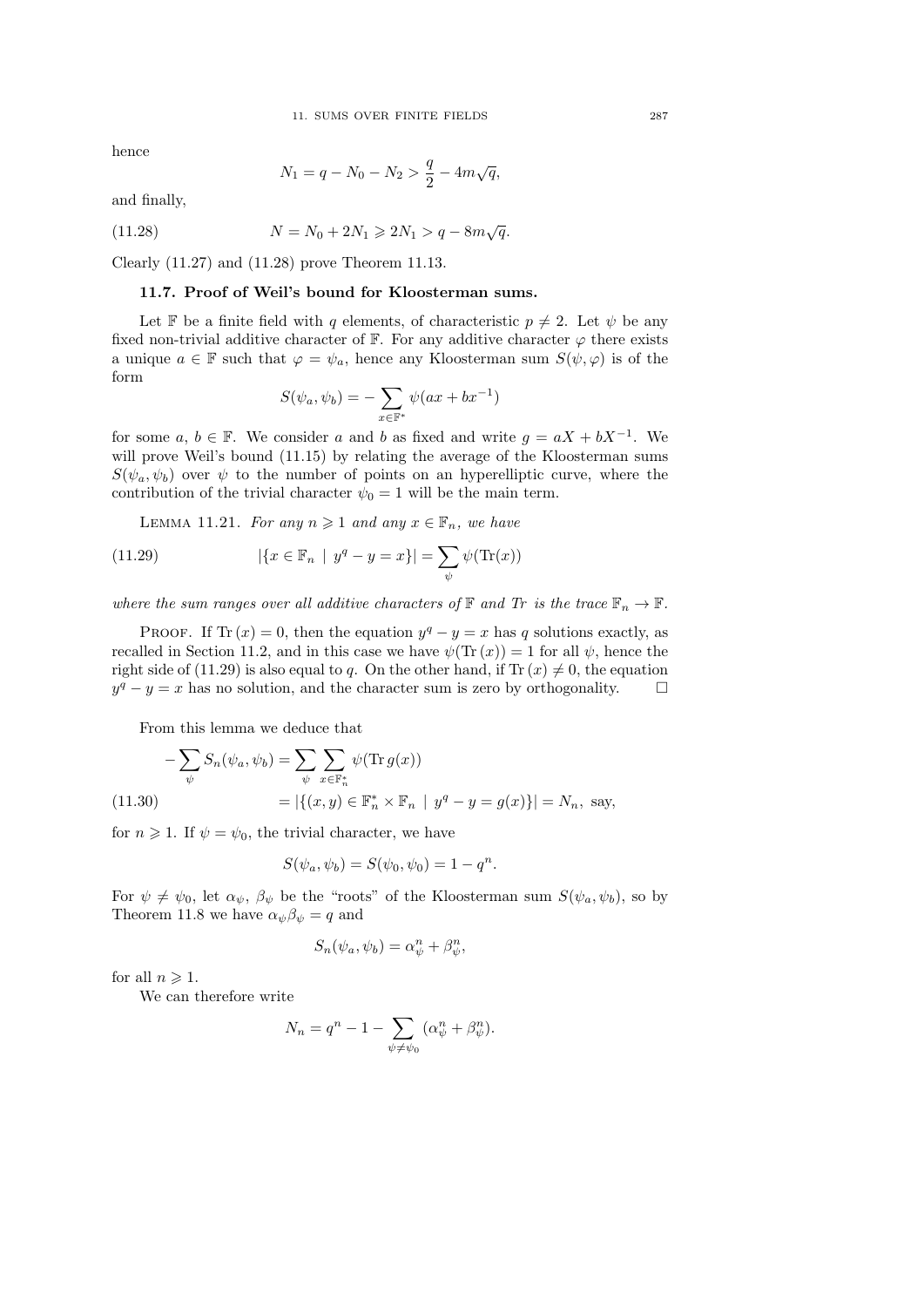The equation  $y^q - y = g(x)$  does not obviously describe a curve, since g is not a polynomial, but multiplying by  $x$  it is equivalent with

$$
C_{a,b}: ax^2 - (y^q - y)x + b = 0
$$

(note that  $x = 0$  is not possible since  $b \neq 0$ ). Because  $p \neq 2$ , the number of solutions is equal to the number of solutions of the discriminant equation of this quadratic equation

$$
D_{a,b} : (y^q - y)^2 - 4ab = v^2,
$$

i.e.,  $N_n = |D_{a,b}(\mathbb{F}_n)|$ . This is of the form (11.17) with  $\deg(f) = 2q$ , and because  $4ab \neq 0$  it satisfies (11.18). Hence by Theorem 11.13 we have

$$
|N_n-q^n|<16q^{1+n/2}
$$

if *n* is large enough, so that  $q^n > 16q$ .

By (11.30) we get a sharp estimate for the roots  $\alpha_{\psi}$ ,  $\beta_{\psi}$ , on average

(11.31) 
$$
\frac{1}{q} \Big| \sum_{\psi \neq \psi_0} \left( \alpha_{\psi}^n + \beta_{\psi}^n \right) \Big| \leqslant 16 q^{n/2}
$$

for  $n$  large enough. The following simple lemma shows that the individual roots must be of modulus  $\leq \sqrt{q}$ :

LEMMA 11.22. Let  $\omega_1, \ldots, \omega_r$  be complex numbers, A, B positive real numbers and assume that

$$
\Bigl|\sum_{j=1}^r\omega_j^n\Bigr|\leqslant AB^n
$$

holds for all integers n large enough. Then  $|\omega_i| \leq B$  for all j.

Proof. One can do this by hand (using Dirichlet's box principle), but a nice trick gives the result immediately: consider the complex power series

$$
f(z) = \sum_{n \geq 1} \left( \sum_{j} \omega_j^n \right) z^n = \sum_{j} \frac{1}{1 - \omega_j z}.
$$

The hypothesis implies that f converges absolutely in the disc  $|z| < B^{-1}$ , hence f is analytic in this region. In particular, it has no poles there, which means that we must have  $|\omega_j|^{-1} \geqslant B^{-1}$ for all  $j$ .

From this lemma applied with  $A = 16q$ ,  $B = \sqrt{q}$ , we deduce the upper bounds From this lemma applied with  $A = 10q$ ,  $B = \sqrt{q}$ , we deduce the upper bounds  $|\alpha_{\psi}| \le \sqrt{q}$ ,  $|\beta_{\psi}| \le \sqrt{q}$  for all  $\psi \ne \psi_0$ . Since  $\alpha_{\psi} \beta_{\psi} = q$ , we have in fact  $|\alpha_{\psi}| =$  $|\beta_{\psi}| \leq \sqrt{q}$ ,  $|\beta_{\psi}| \leq \sqrt{q}$  for an  $\psi \neq \psi_0$ . Sim<br> $|\beta_{\psi}| = \sqrt{q}$ , and so Theorem 11.11 is proved.

REMARKS. (1) We see here twice how crucial the introduction of the companion sums  $K_n$  is: first because the curve  $D_{a,b}$  has very high degree, so Stepanov's bound  $|N-q| < 8m\sqrt{q}$  is trivial when applied to F itself, and secondly because only by the consideration of all extension fields can we determine the exact order of magnitude of the roots, and obtain Weil's bound  $S(\psi, \varphi) \leq 2\sqrt{q}$  with the sharp constant 2.

(2) The constant 2 is optimal in Weil's bound for fixed  $a, b$  and  $q$ . Indeed we have

$$
\sum_{n\geq 1} S_n(\psi_a, \psi_b) z^n = \frac{1}{1 - \alpha_{\psi} z} + \frac{1}{1 - \beta_{\psi} z}.
$$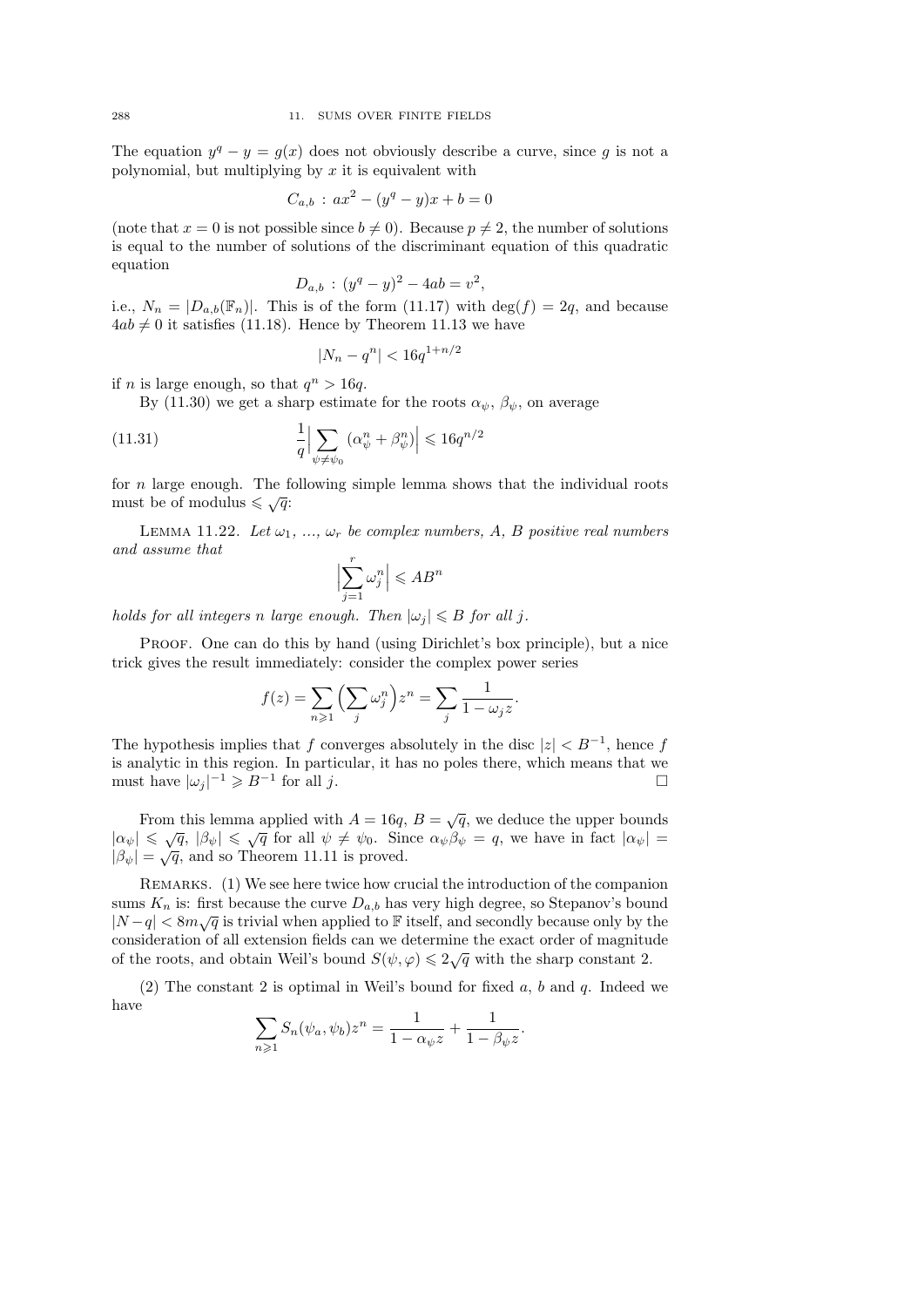This is a non-zero rational function with poles on the circle  $|z|=1/\sqrt{q}$ , hence this is its radius of convergence. Therefore

$$
\limsup_{n \to +\infty} |S_n(\psi_a, \psi_b)|^{-1/n} = \frac{1}{\sqrt{q}}.
$$

This means that for any  $\varepsilon > 0$  there exist infinitely many n such that

$$
|S_n(\psi_a, \psi_b)| \geq (2 - \varepsilon) q^{n/2}.
$$

It is conjectured (this follows from the Sato-Tate Conjecture for the angles of Kloosterman sums described in Chapter 21) that the Weil bound is also optimal when a, b are fixed,  $n = 1$ , and  $q = p \rightarrow +\infty$ . However, this remains very much open. See the remark at the end of the introduction to Section 11.8 for the case of elliptic curves.

(3) Using the extension of Stepanov's method to curves of the type  $y^d = f(x)$ and an analysis of the corresponding zeta function, one can prove the following estimate for complete character sums:

THEOREM 11.23. Let  $\mathbb F$  be a finite field with q elements and let  $\chi$  be a nontrivial multiplicative character of  $\mathbb{F}^*$  of order  $d > 1$ . Suppose  $f \in \mathbb{F}[X]$  has m distinct roots and f is not a d-th power. Then for  $n \geq 1$  we have

$$
\left|\sum_{x\in\mathbb{F}_n}\chi(N(f(x)))\right|\leqslant(m-1)q^{n/2}.
$$

This is Theorem 2C', p. 43, of [Sch]. In particular, we get the following corollary which will be used in proving the Burgess bound for short character sums (Theorem 12.6).

COROLLARY 11.24. Let  $\chi$  (mod p) be a non-principal multiplicative character. If one of the classes  $b_v \pmod{p}$ ,  $v = 1, \ldots, 2r$  is different from the remaining ones then

$$
\Big|\sum_{x \pmod{p}} \chi((x+b_1)\dots(x+b_r))\overline{\chi}((x+b_{r+1})\dots(x+b_{2r}))\Big| \leqslant 2rp^{\frac{1}{2}}.
$$

PROOF. Observe that

$$
\chi((x+b_1)\dots(x+b_r))\bar{\chi}((x+b_{r+1})\dots(x+b_{2r})=\chi(f(x))
$$

with

$$
f(x) = \prod_{1 \leq j \leq r} (x + b_j) \prod_{r+1 \leq j \leq 2r} (x + b_j)^{p-2}.
$$

From the assumption, one of the  $b_i$  is a root of f of order either 1 or  $p-2$ , which is coprime with the order d  $|(p-1)$  of  $\chi$ , so we can apply Theorem 11.23.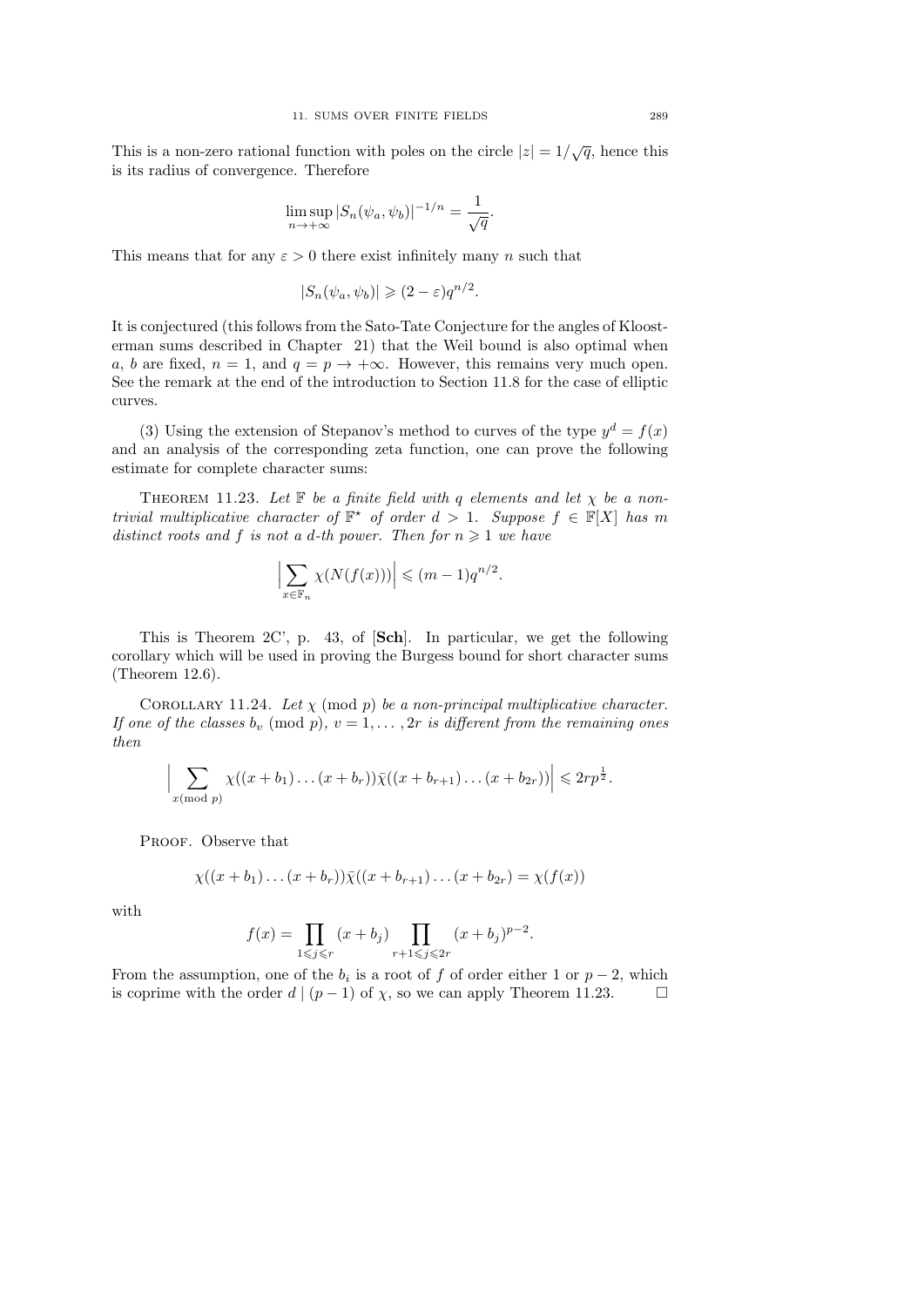#### 11.8. The Riemann Hypothesis for elliptic curves over finite fields.

A particularly important case of the Riemann Hypothesis is that of elliptic curves. Historically this was first established by Hasse using global methods. In the notation of Section 11.6, this means that we consider curves  $C_f$  with deg  $f = 3$ , so the equation is of the form

(11.32) 
$$
C: y^2 = x^3 + a_2x^2 + a_4x + a_6
$$

(the numbering reflects the traditional notation for elliptic curves, see Section 14.4). In contrast with that section, we emphasize that we are considering the affine curve, without the point at infinity. The cubic polynomial  $f(x) = x^3 + a_2x^2 + a_4x + a_6$ cannot be a square, so this curve satisfies the assumption (11.18). Moreover, we assume that f does not have a double root; this means that the curve  $C$  is smooth (see Section 11.9), and it is a necessary condition for what follows.

In this case, Theorem 11.13 implies that for  $q > 36$  the number  $N = |C(\mathbb{F})|$ satisfies

$$
|N - q| < 24\sqrt{q}.
$$

In Section 11.10 we will prove, as before for Kloosterman sums, the rationality and the functional equation of the corresponding zeta function, from which we will deduce:

THEOREM 11.25. Let C be an elliptic curve over  $\mathbb F$  given by

$$
C: y^2 = x^3 + a_2x^2 + a_4x + a_6
$$

with  $a_i \in \mathbb{F}$ . Then for all  $n \geq 1$  we have

(11.33) 
$$
\left| |C(\mathbb{F}_n)| - q^n \right| \leq 2q^{n/2}.
$$

REMARKS. Theorem 11.25 is optimal. Indeed letting  $n \to +\infty$ , this follows as for Kloosterman sums from Lemma 11.22. However, it is also true in the horizontal sense as the following example shows: let  $E/\mathbb{Q}$  be the elliptic curve with equation

$$
E: y^2 = x^3 - x
$$

which has complex multiplication by  $\mathbb{Z}[i]$ . As before we consider the affine points, not the projective ones. The discriminant of  $E$  is 64 so  $E$  can be reduced modulo p to an elliptic curve over  $\mathbb{Z}/p\mathbb{Z}$  for any odd prime p. One shows (for instance by relating E to the curve  $y^2 = x^4 + 4$  by changing  $(x, y) \mapsto (yx^{-1}, 2x - y^2x^{-2})$  for  $(x, y) \neq (0, 0)$ , see e.g. [I4] or [IR]) that  $|E(\mathbb{Z}/p\mathbb{Z})| = p$  if  $p \equiv 3 \pmod{4}$  and  $|E(\mathbb{Z}/p\mathbb{Z})| = p - 2a_p$  if  $p \equiv 1 \pmod{4}$ , where

$$
p = a_p^2 + b_p^2
$$

with  $\pi = a_n + ib_n \equiv 1 \pmod{2(1+i)}$  (this congruence determines  $\pi$  up to conjugation). For any  $\varepsilon > 0$ , Theorem 5.36 (generalized slightly to add the congruence condition) shows that there exist infinitely many Gaussian primes  $\pi \equiv 1 \pmod{2(1+i)}$ such that  $|\arg \pi| < \varepsilon$ . Hence  $|\text{Im}(\pi)| \leq \varepsilon |\pi|$  and

$$
|p - |E(\mathbb{Z}/p\mathbb{Z})|| = 2|a_p| \geqslant 2(1 - \varepsilon^2)\sqrt{p}
$$

for infinitely many p.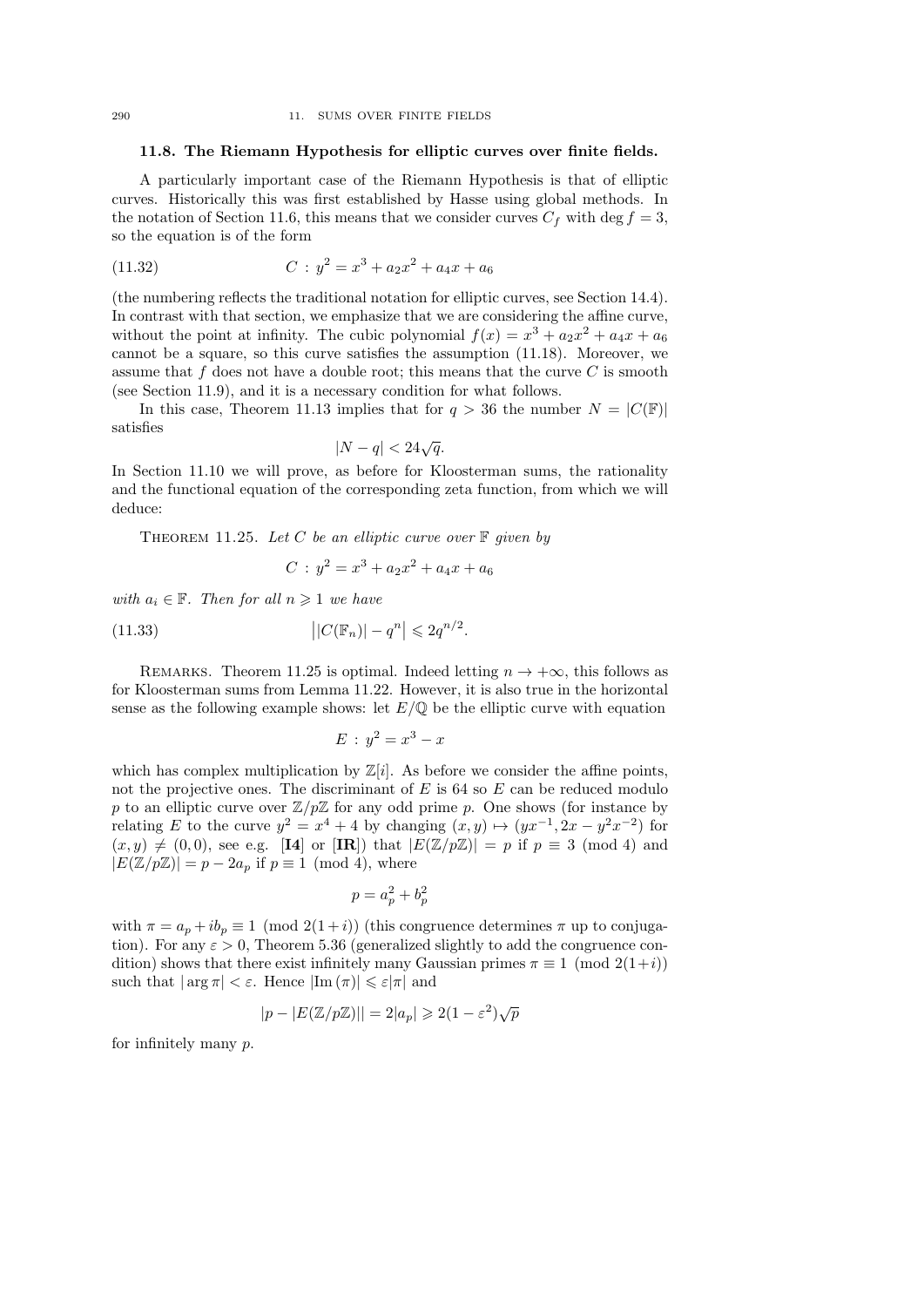Theorem 11.25 will be proved in Section 11.10 after some geometric and algebraic preliminaries. This goes a bit further away from the heart of analytic number theory, yet we include full details because the Hasse bound is also important as being the simplest case of the very important Deligne bound for Fourier coefficients of modular forms. The reader will also certainly appreciate the elegance and beauty of the geometry involved.

#### 11.9. Geometry of elliptic curves.

In explaining the special geometric features of elliptic curves, we may as well consider a more general case. So let k be an arbitrary field,  $\bar{k}$  an algebraic closure, and let C be the curve given by the equation

$$
C: y^2 = f(x), \text{ with } f = X^3 + a_2 X^2 + a_4 X + a_6 \in k[X],
$$

identified with the set of solutions  $(x, y) \in \bar{k}^2$ . We assume as before that f does not have a double root. If  $k'/k$  is any extension, we let  $C(k')$  be the set of solutions in  $(k')^2$ .

The geometry of the elliptic curve becomes much clearer if we work with the projective version of the curve  $C$ , namely the curve  $E$  in the projective plane given, in homogeneous coordinates  $(x : y : z)$ , by the equation

$$
E: y^2 z = x^3 + a_2 x^2 z + a_4 x z^2 + a_6 z^3.
$$

Putting  $z = 1$  gives back C; on the other hand, "at infinity", we are only adding one point: taking  $z = 0$  yields  $x = 0$ , and all elements  $(0 : y : 0)$  (with  $y \neq 0$ ) correspond to a single point  $\infty = (0 : 1 : 0)$  in the projective plane. Notice that this point  $\infty$  is rational over the base field k, so that for all extensions  $k'/k$  we have

$$
E(k') = C(k') \cup \{\infty\}.
$$

The main property of the curve  $E$  that we will use is the beautiful fact that its points form an abelian group, with identity element  $\infty$ . Throughout, p denotes points on E, not the characteristic of the field k. The group law (denoted by  $+)$  is described by the geometric condition that for any three (distinct) points  $p_1, p_2$  and  $p_3$  in E, we have  $p_1 + p_2 + p_3 = 0$  if and only if the three points are collinear (in the projective plane), and the opposite of a point  $(x : y : z)$  is the point  $(x : -y : z)$ (symmetry with respect to the  $x$ -axis). This way one can construct the sum of any two distinct points, by computing the equation of the line joining them, and taking the opposite (in the sense above) of the third intersection point with the curve. That there are exactly three intersection points follows immediately from the fact that the polynomial f is of degree 3. In addition, to compute the double  $p + p$  of a point  $p$ , the same construction is done with the tangent line at  $p$ ; the condition that f has no double root ensures that this tangent line always exists.

Also, because  $f \in k[X]$ , it follows easily that the k'-rational points  $E(k')$ , for any extension  $k'/k$ , form a subgroup of  $E(\tilde{k})$ .

We do not prove those facts here; completely elementary proofs, by computing explicitly the coordinates of the sum  $p_1 + p_2$  of two points according to the recipe above and checking the abelian group axioms (associativity is the only difficulty), are fairly straightforward (see for instance [IR], ch. 18, 19).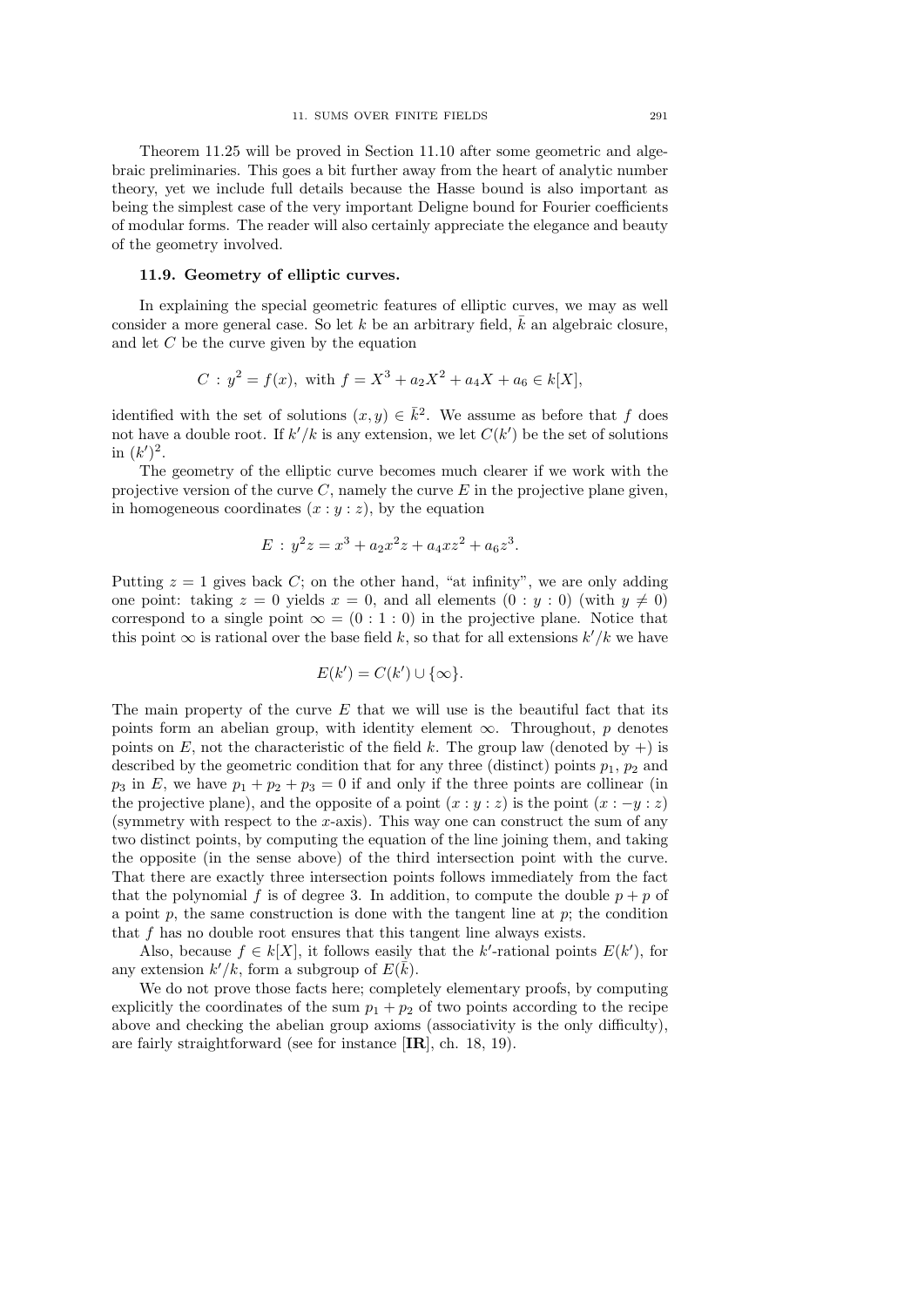We now introduce some further geometric objects related to  $E$  or, more generally, to any smooth, projective, algebraic curve<sup>1</sup>. Thus consider again a more general case: let  $\bar{k}$  be an algebraically closed field, and let E be a plane algebraic curve over  $\bar{k}$ , i.e. given by an equation

$$
f(x, y, z) = 0
$$

for some homogeneous  $f \in \overline{k}[X, Y, Z]$ . We identify E with the set of points in the projective plane. We assume that  $E$  is smooth, which means here that for any point  $p = (x : y : z)$  of E, not all partial derivatives  $\partial f / \partial X(p)$ ,  $\partial f / \partial Y(p)$ ,  $\partial f / \partial Z(p)$ , are zero. In this case the line with equation

$$
\frac{\partial f}{\partial X}(p)(X-x) + \frac{\partial f}{\partial Y}(p)(Y-y) + \frac{\partial f}{\partial Z}(p)(Z-z) = 0
$$

is well-defined and is the tangent line to E at p. For elliptic curves  $y^2 = f(x)$ , this smoothness condition is equivalent to the fact that the polynomial  $f$  has no double roots, by a simple calculation.

Let  $C$  be the affine curve corresponding to  $E$  given by

$$
C: f(x, y, 1) = 0
$$

in  $\bar{k}^2$ . Let  $g(X,Y) = f(X,Y,1) \in \bar{k}[X,Y]$ . We define  $\bar{k}[C] = \bar{k}[X,Y]/(g)$ . Elements of  $\overline{k}[C]$  can be interpreted as functions on C. We assume that  $(q)$  is a prime ideal (this is easily checked in the case of elliptic curves) so that  $\overline{k}[C]$  is an integral domain, and we let  $\bar{k}(C)$  or  $\bar{k}(E)$  be its quotient field, called the function field of C or of E. It is a finite extension of the field  $\overline{k}(X)$  of rational functions over  $\overline{k}$ C or of E. It is a finite extension of the held  $\kappa(X)$  of rational functions over  $\kappa$  (for elliptic curves  $y^2 = f(x)$ , it is a quadratic extension  $\bar{k}(X)(\sqrt{f})$ ). We interpret elements of the function field as rational functions on E, so given a point  $p \in E$ and an element  $\varphi \in \overline{k}(E)$ , either  $\varphi$  has a pole at p or  $\varphi(p) \in \overline{k}$  is defined.

Now the important point is that because  $E$  is smooth it is possible to define the order of  $\varphi$  at p for every p in E and every non-zero rational function  $\varphi \in \bar{k}(E)^*$ . As expected, this order behaves like its analogue for holomorphic functions theory or rational functions. Precisely, for every  $p \in R$ , there is a discrete valuation

$$
\text{ord}_p \, : \, \bar{k}(E)^\times \to \mathbb{Z},
$$

which gives the order of the zero (if  $\geq 0$ ) or pole (if  $\lt 0$ ) of a rational function at p. As a discrete valuation, it satisfies

$$
\text{ord}_p(c) = 0, \text{ for } c \in \bar{k}^*,
$$

$$
\text{ord}_p(\varphi \psi) = \text{ord}_p(\varphi) + \text{ord}_p(\psi),
$$

$$
\text{ord}_p(\varphi + \psi) \ge \min(\text{ord}_p(\varphi), \text{ord}_p(\psi)).
$$

We sketch a proof (see also [Sil], Prop. II.1.1): consider the ring  $\mathcal{O}_p = \{ \varphi \in$  $\overline{k}(E)$  |  $\varphi$  is defined at p. This is a noetherian local domain with maximal ideal  $\mathfrak{m}_p = \{ \varphi \in \mathcal{O}_p \mid \varphi(p) = 0 \}$  and residue field  $\mathcal{O}_p / \mathfrak{m}_p \simeq \bar{k}$  (by evaluation at p). Because E is smooth at p (there is a tangent line), the  $\bar{k}$ -vector space  $\mathfrak{m}_p/\mathfrak{m}_p^2$  is of dimension 1 (because the curve is in the plane, it is of dimension  $\leq 2$ ; the equation of the tangent line gives a relation, and it is easy to see that  $m_p/m_p^2 \neq 0$ . By Nakayama's Lemma (see for instance  $[AM]$ , p. 21), it follows that  $\mathfrak{m}_n$  is a principal

<sup>1</sup>The reader can without damage assume that we are just dealing with the elliptic curves described before, with  $k = \overline{\mathbb{F}}$ . In this case every incomplete assertion can be checked by hand.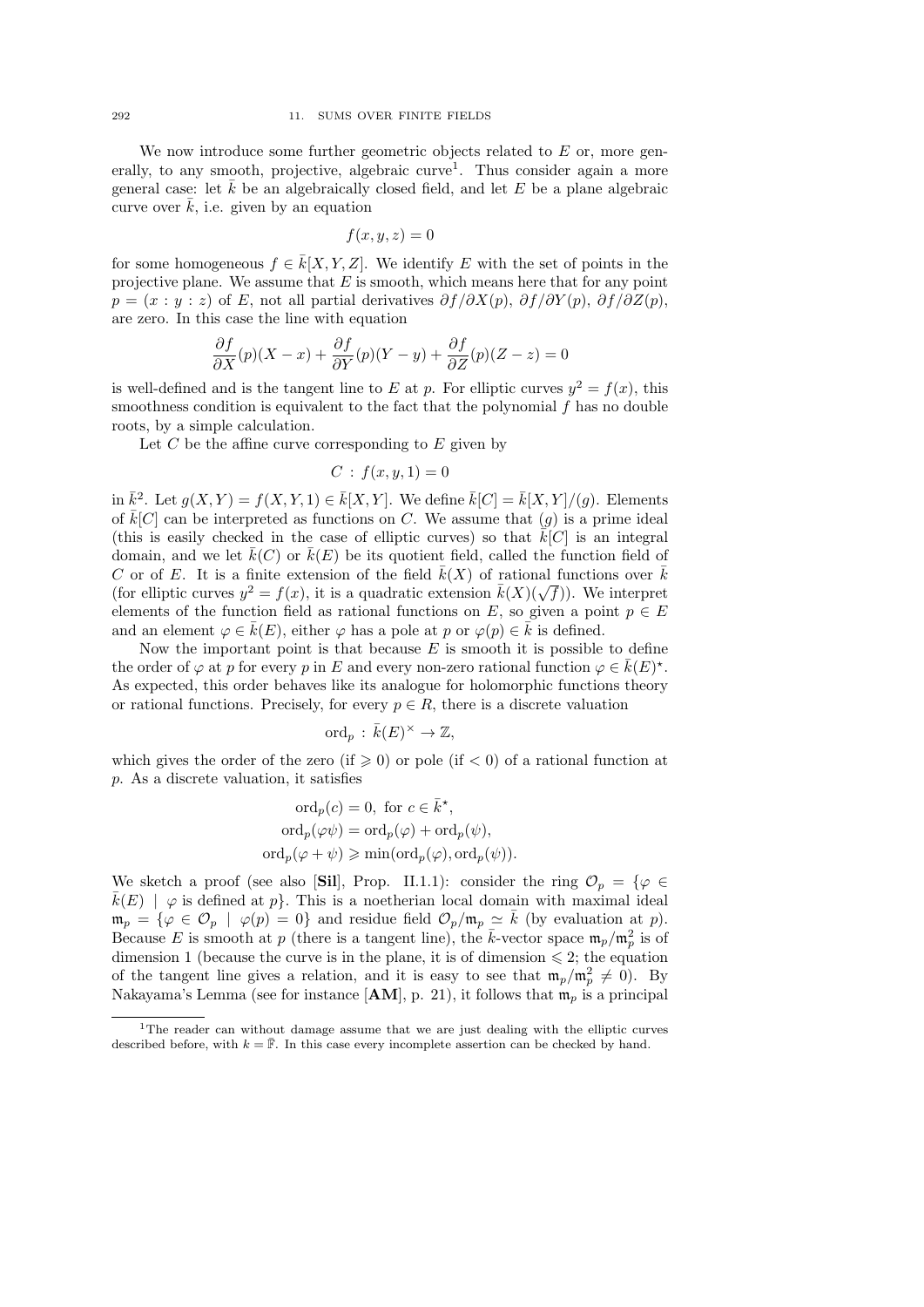ideal. Let  $\pi$  be a generator; then  $\mathfrak{m}_p^d$  is generated by  $\pi^d$  for any  $d \geq 1$ . The order ord<sub>p</sub> can be defined for  $\varphi$  in  $\mathcal{O}_p$ ,  $\varphi \neq 0$ , by

$$
\mathrm{ord}_p(\varphi)=\max\{d\geqslant 0\,\mid\,\varphi\in\mathfrak{m}_p^d\}
$$

and extended to a homomorphism  $\bar{k}(E)^* \to \mathbb{Z}$ . The properties above are then quite easy to check.

For elliptic curves  $y^2 = f(x)$ , one can easily see that if  $p \neq \infty$ , and  $p = (x, y)$ with  $y \neq 0$ , it is possible to take  $\pi = X - x$ . For  $p = \infty$ , one can take  $\pi = X/Y$ , and one finds that  $\text{ord}_{\infty}(x) = -2$ ,  $\text{ord}_{\infty}(y) = -3$ .

Every non-zero element  $\varphi \in \bar{k}(E)$  has finitely many zeros and poles, and to package them conveniently we define a divisor on E to be a formal finite linear combination with coefficients in Z of symbols  $[p]$ , one for each point  $p \in E$ . Divisors form a free abelian group  $Div(E)$ . Two homomorphisms are important. One associates to a non-zero rational function  $\varphi$  the divisor (denoted  $(\varphi)$ ) of its zeros and poles:

$$
\begin{cases} \bar{k}(E)^{\times} \to \text{Div}(E) \\ \varphi \mapsto (\varphi) = \sum_{p \in E} \text{ord}_p(\varphi) \end{cases}
$$

and the second gives the degree of a divisor:

$$
\deg\ \left\{\begin{array}{l} {\rm Div}(E)\to{\mathbb Z},\\[0.1em] [p]\mapsto 1.\end{array}\right.
$$

As suggested by the notation, divisors of the type  $(\varphi)$  are called principal divisors.

Ordinary rational functions have as many zeros as poles, with multiplicity, and the same holds for  $\varphi \in \bar{k}(E)^*$ : this means that for all  $\varphi \in \bar{k}(E)^*$ , we have  $deg((\varphi)) = 0$  (see for instance [Sil], II-3). For elliptic curves  $y^2 = f(x)$ , an easy proof can be derived by observing that  $\bar{k}(E)$  is a quadratic extension of  $\bar{k}(X)$ . The non-trivial element in the Galois group is  $\varphi \mapsto \overline{\varphi}$  defined by  $\overline{\varphi}(p) = \varphi(-p)$ . It is clear that  $\text{ord}_p(\varphi) = \text{ord}_{-p}(\bar{\varphi})$ , hence  $\text{deg}(\varphi) = \text{deg}(\bar{\varphi})$ . Now  $\varphi \bar{\varphi}$  is in  $\bar{k}(X)$ . One can check the following compatibility: if  $\psi \in \bar{k}(X)$ , with divisor  $(\psi)_1 = \sum n_i x_i$ (as an ordinary rational function), then its divisor as an element of  $\overline{k}(E)$  is  $(\psi)$  =  $\sum n_i([p_i]+[-p_i]),$  where  $p_i$  is any point of E with x-coordinate  $x_i$ . In particular,  $0 = \deg((\psi)_1) = 2 \deg((\psi))$ . Applying this to  $\varphi \bar{\varphi}$  gives

$$
0 = \deg(\varphi \overline{\varphi}) = \deg(\varphi) + \deg(\overline{\varphi}) = 2 \deg(\varphi).
$$

DEFINITION. 1. Two divisors  $D_1$  and  $D_2$  such that  $D_1 - D_2 = (\varphi)$  for some  $\varphi \in \bar{k}(E)^{\times}$  are called linearly equivalent. This is denoted  $D_1 \sim D_2$ , and is an equivalence relation on  $Div(E)$ .

2. The group  $Div(E)$  carries a partial ordering, compatible with the group structure, defined by  $D \geq 0$  if and only if all the coefficients in the formal sum giving  $D$  are  $\geq 0$ . Such divisors are called effective divisors.

3. For a divisor  $D \in Div(E)$ , let

$$
L(D) = \{0\} \cup \{ \varphi \in \bar{k}(E) \mid (\varphi) + D \geq 0 \};
$$

this is a  $\bar{k}$ -vector space. Let  $\ell(D) = \dim L(D)$ , an integer or  $+\infty$ .

If  $D = n_1[p_1] + ... + n_k[p_k] - m_1[q_1] - ... - m_j[q_j]$  with  $n_i, m_i \ge 0$ , then  $\varphi \in L(D)$ ,  $\varphi \neq 0$ , means simply that  $\varphi$  has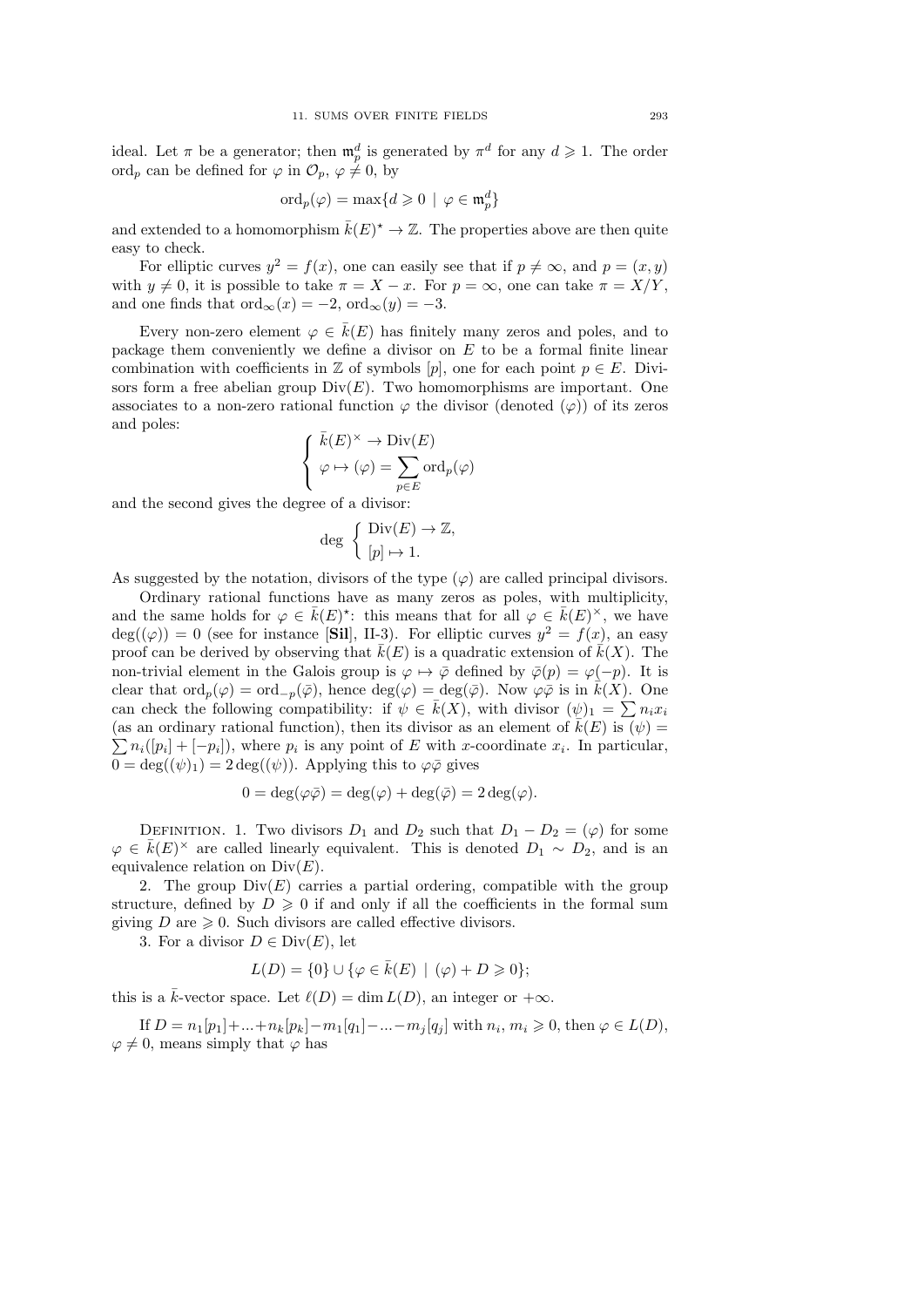- (1) Poles of order at most  $n_i$  at  $p_i$ ,  $1 \leq i \leq k$ ;
- (2) Zeros of order at least  $m_i$  at  $q_i$ ,  $1 \leq i \leq j$ .

It follows immediately that if  $D_2 \le D_1$ , then  $L(D_2) \subset L(D_1)$ . Also, if  $D_1 \sim D_2$ , then writing  $D_1 = D_2 + (\psi)$ , the map  $\varphi \mapsto \psi \varphi$  induces an isomorphism  $L(D_1) \rightarrow$  $L(D_2)$ , in particular,  $\ell(D_1) = \ell(D_2)$  only depends on the linear equivalence class of the divisor.

The following interpretation is also clear: there is a bijection

(11.34) 
$$
\begin{cases} \mathbf{P}(L(D)) \to \{\text{Effective divisors linearly equivalent to } D \}, \\ \varphi \mapsto (\varphi) + D \end{cases}
$$

between the projective space  $P(L(D))$  of  $L(D)$  and the effective divisors linearly equivalent to D (by definition of  $L(D)$ , the map has image in the set of effective divisors). This also requires the important fact that

(11.35) 
$$
L(0) = \bar{k}, \quad \ell(0) = 1.
$$

In other words, an everywhere defined rational function on  $E$  is constant: this is obvious for elliptic curves, since regularity on C forces such a  $\varphi$  to be a polynomial  $q(X) + Y h(X)$ , and regularity at  $\infty$  then forces  $h = 0, q \in \overline{k}$ .

We first notice the following simple lemma:

LEMMA 11.26. Let D be a divisor on E such that  $\ell(D) > 0$ . Then either  $deg(D) > 0$  or  $D \sim 0$ .

PROOF. If  $\ell(D) > 0$ , there is a non-zero element  $\varphi \in L(D)$ , so that  $(\varphi) + D \geq 0$ . Taking the degree we find that  $deg(D) \geq 0$ . So we need only show now that if  $deg(D) = 0$ , then  $D \sim 0$ . But  $(\varphi) + D$  is then an effective divisor of degree 0; clearly it must be = 0, so  $D = -(\varphi) = (\varphi^{-1}) \sim 0$ .

To prove the rationality of the local zeta function of elliptic curves, we will need to know the value of  $\ell(D)$  for effective divisors. This is computed by the Riemann-Roch Theorem.

Theorem 11.27. Let E be an elliptic curve over an algebraically closed field  $\overline{k}$ . For any divisor D on E,  $\ell(D)$  is finite and we have the formula

$$
(11.36) \qquad \ell(D) - \ell(-D) = \deg D.
$$

Equivalently, by Lemma 11.26, we can compute  $\ell(D)$  for any D by:

1. If  $deg(D) \geq 0$ , and  $D \neq 0$ , then  $\ell(D) = deg(D)$ .

2. If  $D \sim 0$ , then  $\ell(D) = 1$ .

3. If  $deg(D) < 0$ , then  $\ell(D) = 0$ .

This is the Riemann-Roch theorem specialized for elliptic curves. See the remark below for the general case.

The simple proof for the Riemann-Roch theorem hinges on the remarkable interaction of the group structure on  $E$  with the divisor group. Indeed, consider the map

$$
\sigma : \text{Div}(E) \to E
$$

defined by  $\sigma(n_1[p_1] + ... + n_k[p_k]) = n_1p_1 + ... + n_kp_k$ , the + on the right side corresponding to the group law on E.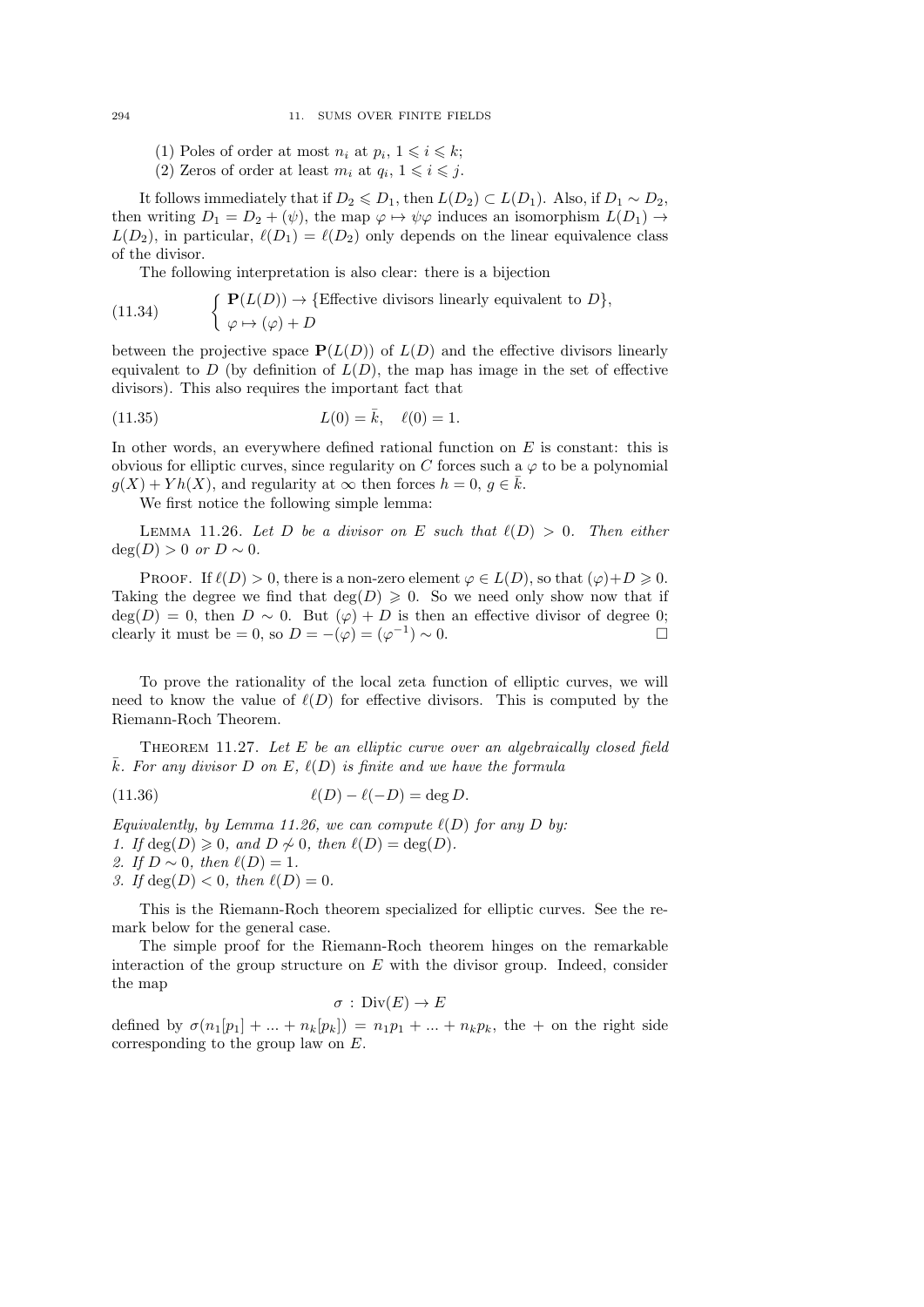PROPOSITION 11.28. Let  $D$  be a divisor on  $E$ . Then we have

$$
D \sim [\sigma(D)] + (\deg(D) - 1)[\infty].
$$

PROOF. In essence this "is" the group law itself: by induction, we need only consider  $D = [p] + [q]$  and  $D = [p] - [q]$  for some points p and q. If p or q is the origin  $\infty$ , the result is obvious.

So consider first the case of  $D = [p] + [q]$  with  $p, q \neq \infty$  and  $p \neq q$ . Then the equation  $aX + bY + c = 0$  of the line joining p and q defines an element  $\varphi = aX + bY + c \in \overline{k}(E)$ , which by definition of the group law satisfies

$$
(\varphi) = [p] + [q] + [r] - 3[\infty]
$$

where  $-r = p + q = \sigma(D)$ . Since  $(\varphi) \sim 0$  we get

$$
D = [p] + [q] \sim (\varphi) - [\sigma(D)] + 3[\infty] \sim -[\sigma(D)] + 3[\infty].
$$

But similarly for any point p in E, the equation of the line joining p and  $-p$  gives a function with divisor  $[p] + [-p] - 2[\infty]$  so that for any p

$$
(11.37) \qquad -[p] + [\infty] \sim [-p] - [\infty]
$$

and hence  $D \sim [\sigma(D)] + [\infty]$ , as desired.

If  $p = q$ , the equation of the tangent line gives  $2[p] + [2p] - 2[\infty] \sim 0$ , and the result again follows. Finally if  $D = [p] - [q]$ , use (11.37) to reduce to the previous case:

$$
[p] - [q] = [p] + (-[q] + [\infty]) - [\infty] \sim [p] + [-q] - 2[\infty] \sim [p+q] - [\infty].
$$

PROOF OF THE RIEMANN-ROCH THEOREM. Notice that (11.36) for D or  $-D$ are equivalent. By Proposition 11.28, we have

$$
\ell(D) = \ell([\sigma(D)] + (\deg D - 1)[\infty]),
$$
  

$$
\ell(-D) = \ell([-\sigma(D)] + (1 - \deg D)[\infty]).
$$

One of the two divisors on the right is effective, so we can assume that  $D$  is effective and of the form  $D = [p] + n[\infty]$  with  $P \in E$  and  $n \geq 0$ .

If  $p = \infty$ , then  $D = m[\infty]$  with  $m \ge 1$ . We must prove  $\ell(D) = m$ . Any element  $\varphi$  of  $L(m[\infty])$  has no poles on C, hence is a polynomial  $\varphi \in \overline{k}[X, Y]$ , which satisfies  $\text{ord}_{\infty}(\varphi) \geqslant -m$ . Since  $\text{ord}_{\infty}(X) = -2$  and  $\text{ord}_{\infty}(Y) = -3$ , we have

$$
\text{ord}_{\infty}(\varphi) = \max(-2 \deg(g), -3 - 2 \deg(h)) \text{ for } \varphi = g(X) + Yh(X).
$$

Let  $V = \{2 \deg(g), 3 + 2 \deg(h)\}\$  where g and h are polynomials in X. One sees immediately that  $V$  is the set of all positive integers, except 1. Now using monomials  $X^a$  or  $Y X^b$  as basis elements, we check that

$$
\ell(m[\infty]) = |\{n \in V \mid n \leqslant m\}| = m.
$$

Now we consider  $D = [p]+n[\infty]$  with  $n \geq 0$  and  $p \neq \infty$ . If  $n = 0$ , we can use the automorphism  $q \mapsto q-p$  which sends p to  $\infty$  to get an isomorphism  $L([p]) \simeq L([\infty])$ which implies  $\ell([p]) = 1$ .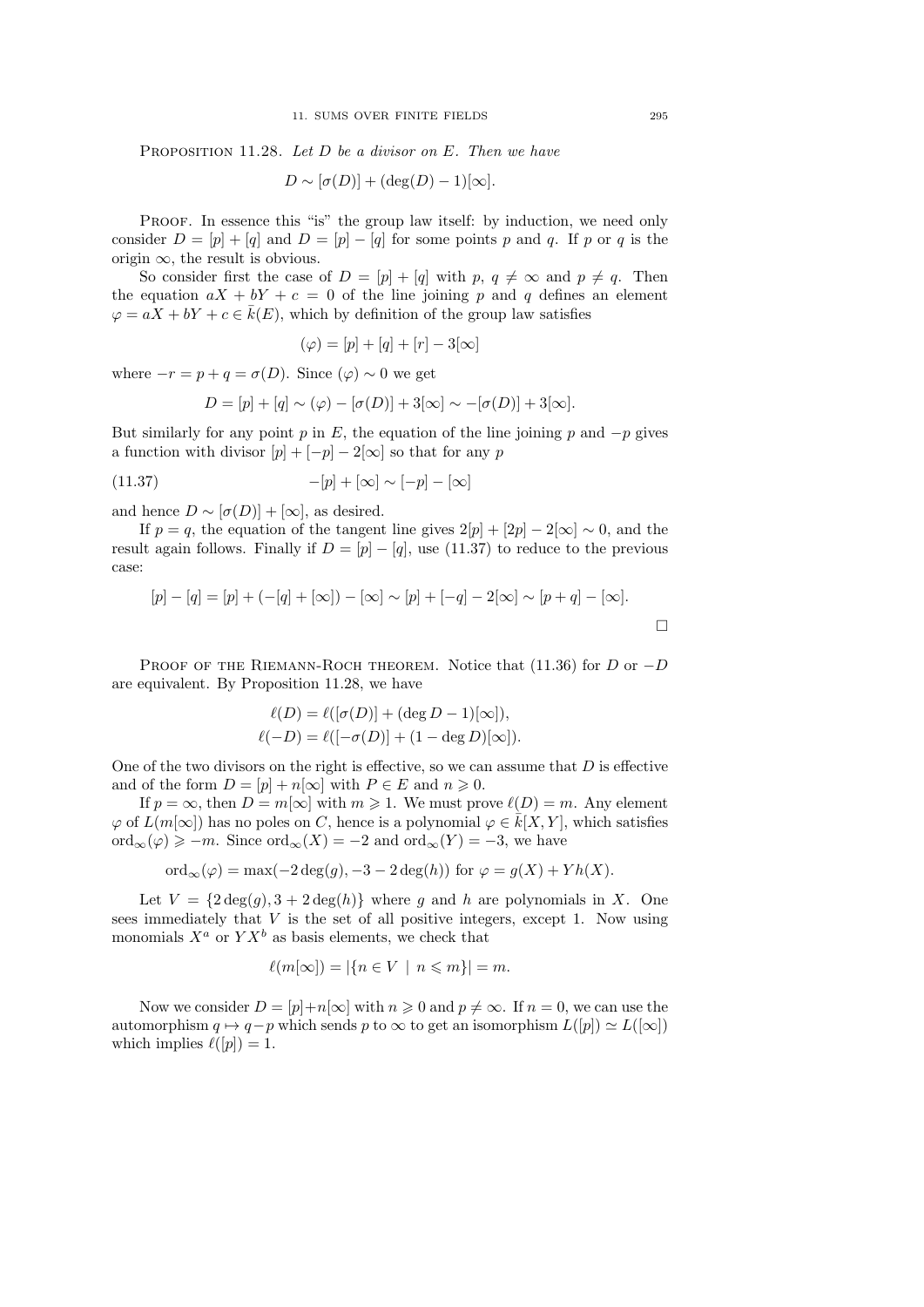If  $n \geq 1$ , we have  $D \geq n[\infty]$  hence  $L(n[\infty]) \subset L(D)$ . Thus  $n \leq \ell(D)$ . Moreover, because only a simple pole is allowed at p, we have  $\ell(D) \leq n+1$ : if  $\pi_p$  is a function with a simple zero at  $p$ , we have a  $k$ -linear map

$$
\left\{ \begin{array}{l} L(D)/L(n[\infty]) \to \bar{k} \\ \varphi \mapsto (\pi_p \varphi)(p) \end{array} \right.
$$

which is tautologically injective. Thus we must show that there is in  $L(D)$  one more  $\bar{k}$ -linearly independent element not in  $L(n[\infty])$ .

Write  $p = (x, y)$  in affine coordinates. We have the following divisors:

$$
(X - x) = [p] + [-p] - 2[\infty],
$$
  
\n
$$
(Y + y) = [-p] + [p'] + [p''] - 3[\infty]
$$

for some p' and p''. Let  $\varphi = (Y+y)/(X-x)$ , then  $(\varphi) = -[p]+[p']+[p'']-[ \infty ] \ge -D$ . We claim that  $p \neq p'$ ,  $p''$ . Indeed p' and p'', by definition, are of the form  $(x_1, -y)$ ,  $(x_2, -y)$ . This can be equal to p only if  $y = 0$ , but for  $y = 0$  by assumption there are three distinct roots of  $f(x) = 0$ . Hence  $\varphi$  has a simple pole at p, so  $\varphi \notin L(n[\infty]),$ and we obtain the required formula  $\ell(D) = n + 1 = \deg(D)$ .

We must now consider some rationality questions. We assume that we have an elliptic curve E given by  $y^2 = f(x)$  with  $f \in k[X, Y]$ . The preceding analysis applies to an algebraic closure  $\bar{k}$  of k. There is a natural action of the Galois group  $G_k$  of k on E (on the coordinates), and on the divisors. A point or a divisor is called k-rational if it is  $G_k$ -fixed. Notice that for a divisor  $D = n_1p_1 + ... + n_ip_j$  this does not mean that the  $p_i$  are in  $E(k)$ . Also  $G_k$  acts on  $k(E)$  and the field fixed by  $G_k$  is  $k(E)$ , the fraction field of  $k[X, Y]/(f)$ . The divisor of a function  $\varphi \in k(E)$  is obviously k-rational.

If  $D$  is defined over  $k$ , we define

$$
L_k(D) = \{0\} \cup \{\varphi \in k(E) \mid (\varphi) + D \geq 0\}
$$

and we let  $\ell_k(D) = \dim_k L_k(D)$ . It is clear that  $\ell_k(D) \leq \ell(D)$ .

THEOREM 11.29. For any  $k$ -rational divisor  $D$ , we have

$$
\ell_k(D)=\ell(D).
$$

In particular the Riemann-Roch formula holds with  $\ell_k(D)$  instead of  $\ell(D)$ .

Proof. This is a special case of the following theorem, which is a formulation of Hilbert's Theorem 90 for  $GL(n)$ : let k be a field,  $\overline{k}$  an algebraic closure, V a  $\overline{k}$ vector space with an action of  $G_k$ . Then there is a basis of V made of elements which are  $G_k$ -fixed (equivalently, let  $V_k = V^{G_k}$ , then  $V = V_k \otimes \bar{k}$ , or  $\dim_k V_k = \dim_{\bar{k}} V$ ). For a proof, see for instance  $[\textbf{Sil}]$ , Lemma II.5.8.1.

Remark. This theory adapts in the following way to more general algebraic curves (see for instance [Ha], IV): if E is smooth and projective over  $\bar{k}$ , one can define a certain divisor class  $K$  (called the canonical class, and related to differentials on E). It has degree deg(K) = 2g – 2 for some integer  $g \ge 0$ , called the genus of E, and the Riemann-Roch Theorem takes the form

(11.38) 
$$
\ell(D) - \ell(K - D) = \deg(D) + 1 - g.
$$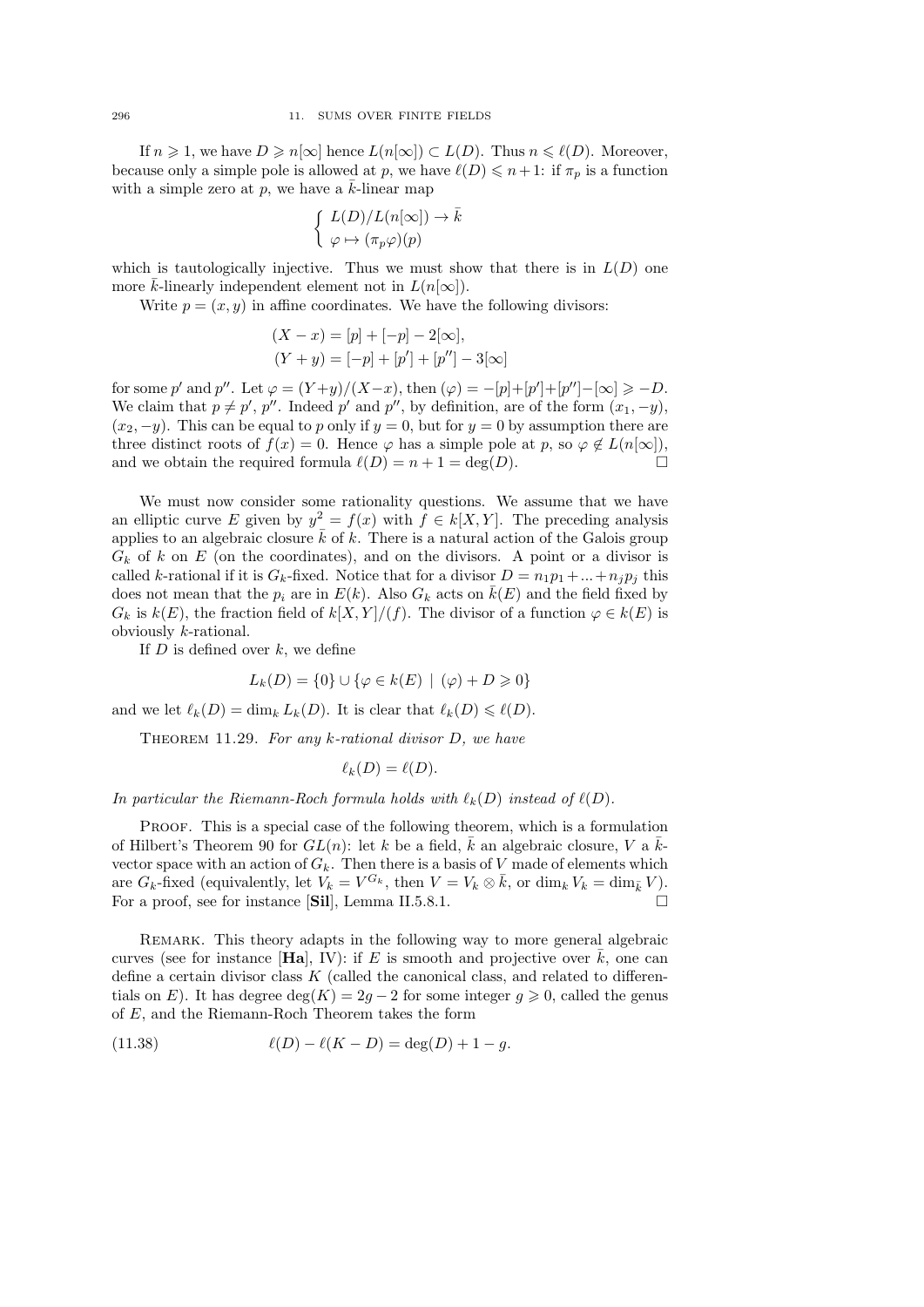Elliptic curves correspond to  $q = 1$ ; in this case the canonical class is trivial, and this reduces to Theorem 11.27. The case  $q = 0$  corresponds to the projective line, and is also very easy. The proof of (11.38) is much more involved than the one for elliptic curves, since there is no group law on the curve which would help.

#### 11.10. The local zeta function of elliptic curves.

Let C be an elliptic curve over  $\mathbb F$  given by (11.32). It is more convenient to use here the corresponding projective curve  $E$ , as described in Section 11.9. The zeta function of  $E$  is defined as the formal power series

(11.39) 
$$
Z(E) = \exp\left(\sum_{n\geqslant 1} \frac{|E(\mathbb{F}_n)|}{n} T^n\right).
$$

We first relate  $Z(E)$  to points on the curve, by giving its Euler product (compare Lemma 11.7). To do this we introduce some terminology, which comes from the language of schemes.

DEFINITION. Let E be an elliptic curve over a finite field  $\mathbb F$  with q elements. A closed point of E is the Galois orbit of a point  $x_0 \in E(\overline{\mathbb{F}})$ . The degree  $deg(x)$  of a closed point  $x$  is the cardinality (necessarily finite) of the orbit and its norm is  $Nx = q^{\deg(x)}$ . The set of closed points of E is denoted |E|.

This notion is analogue to that of an irreducible polynomial in  $\mathbb{F}[X]$  used for the zeta functions of Gauss sums and Kloosterman sums. To every closed point  $x \in |E|$  is associated an F-rational divisor which is simply the formal sum of all the elements in the orbit. The degree of this divisor is the degree of  $x$ . Moreover, it is easy to see that the group of F-rational divisors is the free abelian group generated by the divisors associated to closed points.

Lemma 11.30. We have the Euler product expansion

(11.40) 
$$
Z(E) = \prod_{x \in |E|} (1 - T^{\deg(x)})^{-1},
$$

where the product is over all closed points of E.

PROOF. This is very close to Lemmas 11.7 and 11.9. First by decomposing the points in  $E(\mathbb{F}_n)$  in Galois orbits we obtain

$$
|E(\mathbb{F}_n)| = \sum_{d|n} d \sum_{\substack{x \in |E| \\ \deg(x) = d}} 1,
$$

which is the analogue of Lemma 11.1. Then we have

$$
-T\frac{Z'(E)}{Z(E)} = \sum_{n\geqslant 1} |E(\mathbb{F}_n)|T^n
$$

and, on the other hand, this operator applied to the right side of (11.40) yields

$$
\sum_{x \in |E|} \deg(x) \sum_{n \geqslant 1} T^{n \deg(x)} = \sum_{n \geqslant 1} T^n \left( \sum_{d|n} d \sum_{\substack{x \in |E| \\ \deg(x) = d}} 1 \right)
$$

hence the result.  $\Box$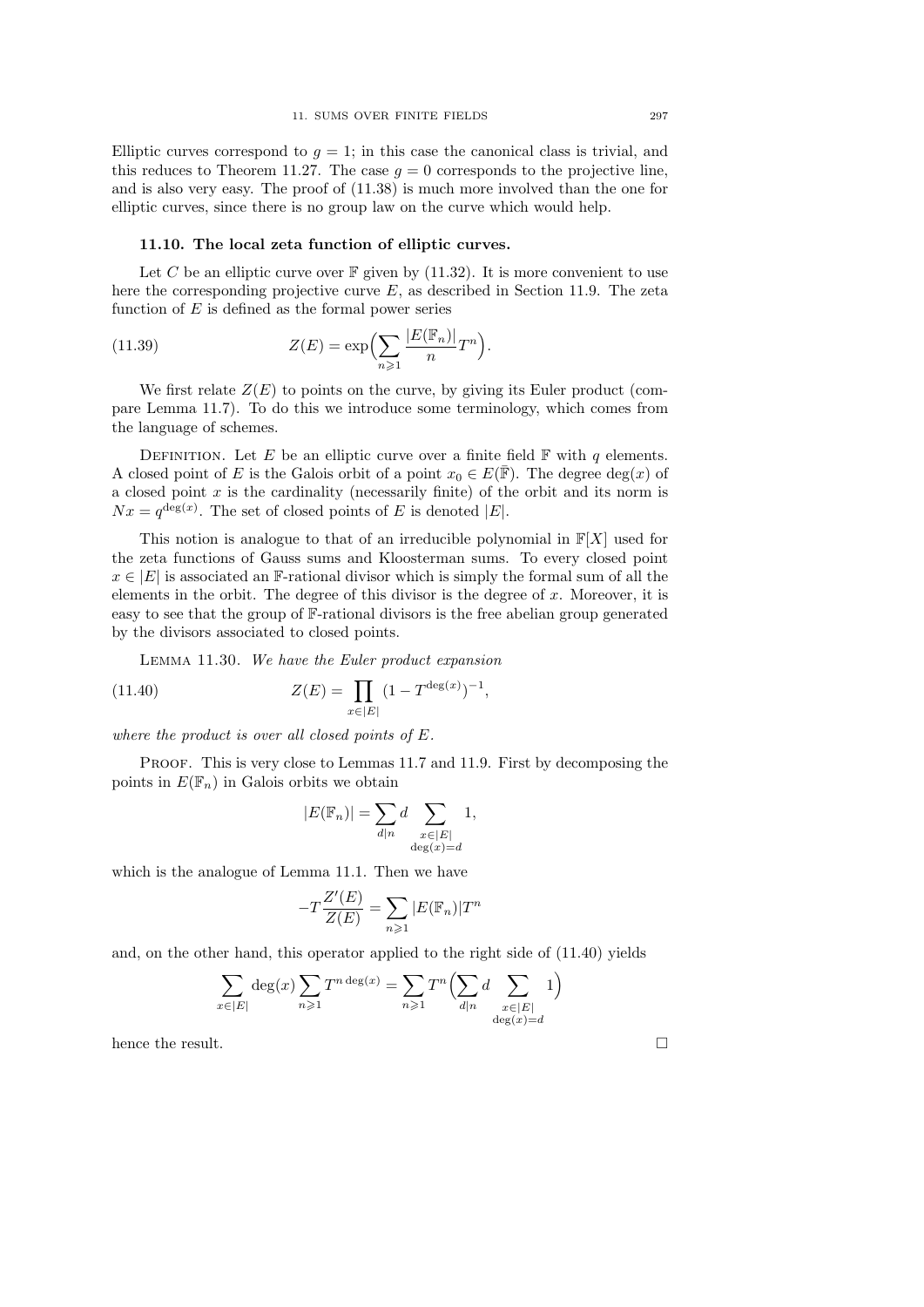Using the Riemann-Roch Theorem, we now prove the rationality and functional equation of the zeta function.

THEOREM 11.31. The zeta function  $Z(E)$  of an elliptic curve is a rational function. More precisely, it is of the form

(11.41) 
$$
Z(E) = \frac{1 - aT + qT^2}{(1 - T)(1 - qT)}
$$

where  $a \in \mathbb{Z}$  is defined by the relations  $|E(\mathbb{F})| = q+1-a$  or, in terms of  $C, |C(\mathbb{F})| =$  $q - a$ . The zeta function satisfies the functional equation  $Z(E,(qT)^{-1}) = Z(E,T)$ .

LEMMA 11.32. Let  $d \geq 0$  and let  $h_d(C)$  be the set of linear equivalence classes of F-rational divisors of degree d. Then  $h_d(C)$  is finite and  $|h_d(C)| = |h_0(C)| \le$  $|E(\mathbb{F})|$ .

PROOF. For any rational divisor  $D$ , we have by Proposition 11.28 the equivalence  $D \sim [\sigma(D)] + (\text{deg } D - 1)[\infty]$ , thus the linear equivalence class of D only depends on  $\sigma(D)$ . If D is F-rational, it follows that  $\sigma(D) \in E(\mathbb{F})$ , and therefore the inequality  $|h_d(C)| \leqslant |E(\mathbb{F})|$  holds.

Moreover, it is clear that the map  $D \mapsto D + d[\infty]$  with inverse  $D \mapsto D - d[\infty]$ induces a bijection between  $h_d(C)$  and  $h_0(C)$ .

PROOF OF THEOREM 11.31. Since  $\mathbb{F}\text{-rational divisors on } E$  are simply combinations with integer coefficients of divisors associated to closed points, the Euler product (11.40) gives the formal power series expression

$$
Z(E) = \sum_{D \geq 0} T^{\deg(D)}
$$

where the sum is over all effective  $\mathbb F$ -rational divisors on  $E$ .

Split the sum according to the degree d of D; for  $d = 0$ , the only effective divisor is  $D = 0$  so

$$
Z(E) = 1 + \sum_{d \geqslant 1} T^d \sum_{\substack{D \geqslant 0 \\ \deg(D) = d}} 1.
$$

For each  $d$ , split further the sum over divisors of degree  $d$  in linear equivalence classes. By Lemma 11.32, there are  $h_0(C)$  equivalence classes for each d. For a given class (that of  $D$  say), the contribution is the number of effective ( $\mathbb F$ -rational) divisors linearly equivalent to  $D$ . By  $(11.34)$  and Theorem 11.29, this is equal to

$$
|\mathbf{P}(L(D))| = \frac{q^{\ell_{\mathbb{F}}(D)} - 1}{q - 1} = \frac{q^{\ell(D)} - 1}{q - 1}.
$$

Since  $d \geq 1$ , the Riemann-Roch theorem implies  $\ell(D) = \deg(D) = d$ , so the computation of  $Z(E)$  is now straightforward

$$
Z(E) = 1 + \sum_{d \ge 1} T^d \sum_{\substack{D \ge 0 \\ \deg(D) = d}} 1 = 1 + \frac{h_0(C)}{q - 1} \sum_{d \ge 1} (q^d - 1) T^d
$$

$$
= 1 + \frac{h_0(C)}{q - 1} \left( \frac{T^d}{1 - qT} - \frac{T}{1 - T} \right) = 1 + \frac{h_0(C)T}{(1 - T)(1 - qT)}
$$

$$
= \frac{1 - bT + qT^2}{(1 - T)(1 - qT)}
$$

 $(11.4)$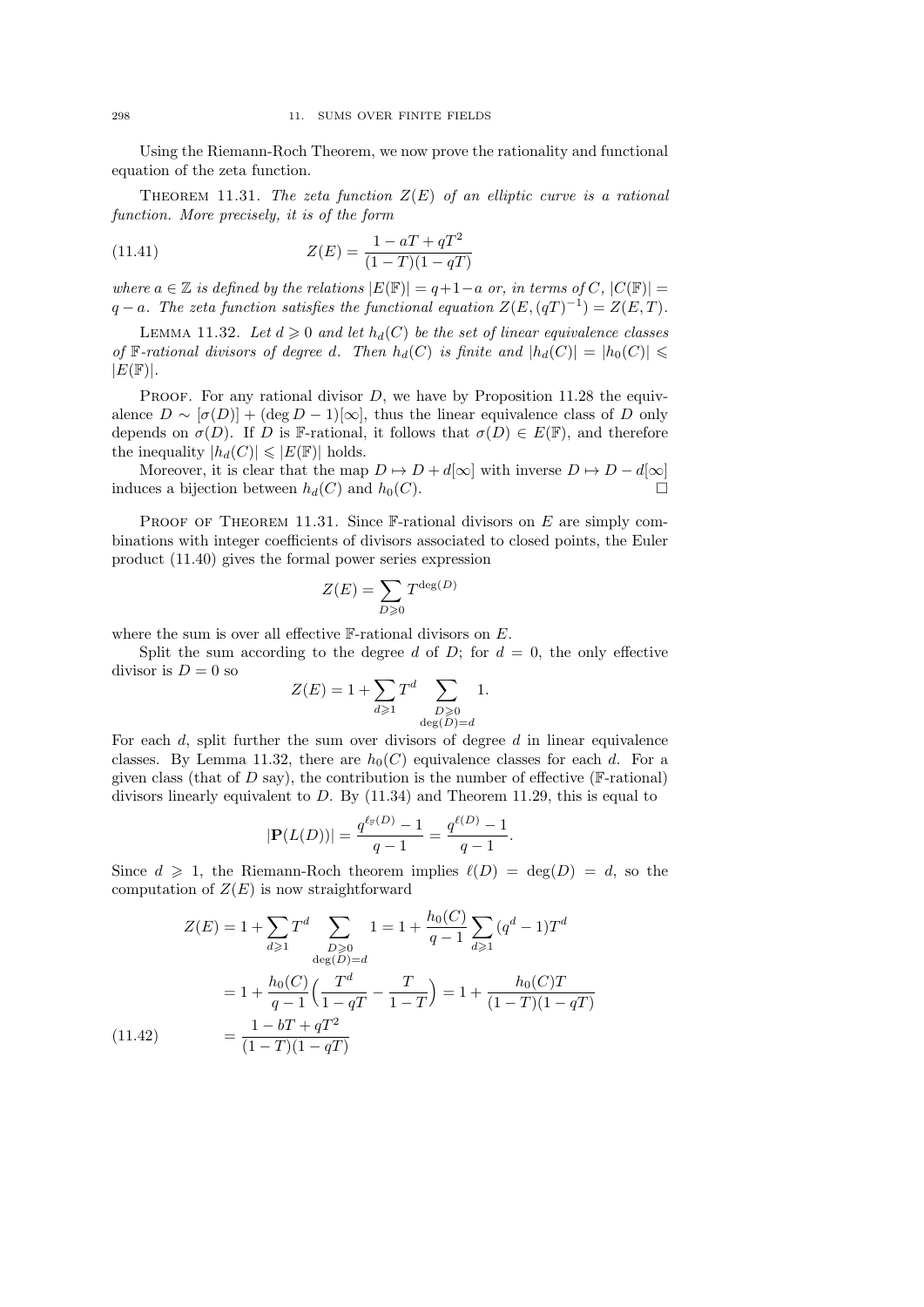where b is defined by  $h_0(C) = q + 1 - b$ .

This proves the rationality, and gives the precise form, except that we need to prove that  $a = b$ , where  $|E(\mathbb{F})| = q + 1 - a$ , or equivalently  $h_0(C) = |E(\mathbb{F})|$  (actually in Lemma 11.32, we have already shown  $|h_0(C)| \leqslant |E(\mathbb{F})|$ , but we do not need it any more). To obtain this equality, start from the original definition (11.39) of  $Z(E)$ , and compare with (11.42): the latter is seen to imply that  $|E(\mathbb{F})| = q+1-b = h_0(C)$ .

Finally the functional equation of  $Z(E)$  is a formal consequence of (11.42).  $\Box$ 

It is worth recording separately one of the last steps of the proof.

PROPOSITION 11.33. Let E be an elliptic curve over a finite field  $\mathbb{F}$ , let D be a divisor on E. Then D is principal if and only if  $\deg(D) = 0$  and  $\sigma(D) = 0 \in E$ . More precisely, the map  $j : D \mapsto \sigma(D)$  is an isomorphism between the group of divisor classes of degree 0 and  $E(\overline{\mathbb{F}})$ .

PROOF. A divisor D is  $\mathbb{F}_n$ -rational for some  $n \geq 1$ ; looking at E over  $\mathbb{F}_n$ , it suffices to prove the isomorphism between classes of F-rational divisors of degree 0 and F-rational points. But j is a surjective  $(j([x] - [\infty]) = x)$  map between finite sets with the same cardinality  $(|h_0(C)| = |E(\mathbb{F})|)$ .

This is the special case of the so-called Abel-Jacobi Theorem, for an elliptic curve over a finite field. It actually holds over any field, and a generalization to all (smooth projective) curves is the content of the theory of jacobian varieties associated to curves.

To conclude the proof of Theorem 11.25, we proceed as in the case of Kloosterman sums: from (11.41), we derive

$$
|E(\mathbb{F}_n)| - (q^n + 1) = \alpha^n + \beta^n
$$

where  $1 - aT + qT^2 = (1 - \alpha T)(1 - \beta T)$ . Then Lemma 11.22, applied with the input from Stepanov's Theorem 11.13, shows that  $|\alpha| \leq \sqrt{q}$ ,  $|\beta| \leq \sqrt{q}$ , and since  $\alpha\beta = q$ , this concludes the proof.

EXERCISE 2. Assuming the general Riemann-Roch formula  $(11.38)$ , prove that for a smooth projective algebraic curve E of genus g over a finite field  $\mathbb F$  with q elements, the zeta function

$$
Z(E) = \exp\left(\sum_{n\geqslant 1} \frac{|E(\mathbb{F}_n)|}{n} T^n\right)
$$

is a rational function of the form

$$
Z(E) = \frac{P(T)}{(1 - T)(1 - qT)}
$$

for some polynomial  $P$  with integral coefficients and degree  $2q$ .

[Hint: The question will arise whether there exist F-rational divisor classes on E of degree 1 (which is obvious for elliptic curves since the point  $\infty$  is F-rational). The image of the degree map is  $\delta \mathbb{Z}$  for some  $\delta \mid (2g-2)$  (the degree of the canonical class). Using this fact, find a preliminary form of the zeta function and analyze the poles to show that actually  $\delta = 1$  (see [Mor2], 3.3).]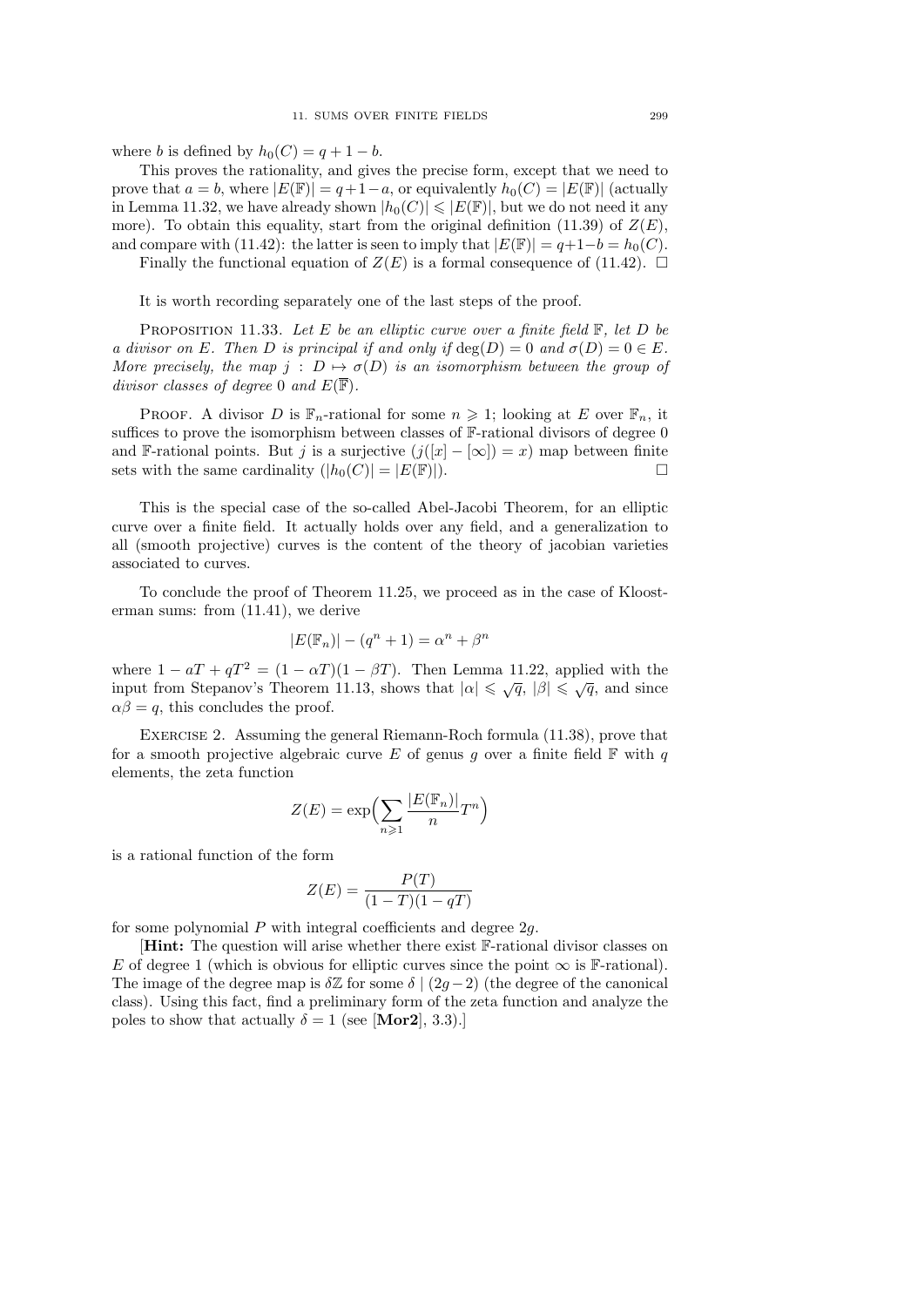#### 11.11. Survey of further results: a cohomological primer.

The methods of Stepanov are very useful and, in certain circumstances they provide the best tools available today, especially when the genus of the curve is large compared to the cardinality of the finite field (see for instance the proof by Heath-Brown of non-trivial estimates for Heilbronn sums [HB2]).

However, the deepest understanding of exponential sums over finite fields and the greatest impact on classical problems of analytic number theory comes from the sophisticated concepts of algebraic number theory, especially the  $\ell$ -adic cohomology theory as developed by Grothendieck and his collaborators, which give a very powerful and flexible framework for working with very general exponential sums.

The proof of the Riemann Hypothesis for varieties by Deligne [De1], and even more his far-reaching generalization [De2], are the basis for the extensive work of Katz, Laumon and others. It is beyond the scope of this book to discuss this theory in great detail. Let us direct the interested reader to the survey articles  $[\text{Lau}]$ ,  $[\text{K2}]$ . Study of the foundational basis of the  $\ell$ -adic theory can be started in [De3] and continued together with applications in the books of Katz, for instance  $[K3]$ ,  $[K4]$ .

We will limit this section to a short introduction of the basic vocabulary and we will state a few of the most fundamental results in this language. We then include examples to show that such knowledge can already be very useful even when one is not familiar with the details and background of algebraic geometry.

In Sections 11.4 and 11.5, we have shown that Gauss sums and Kloosterman sums can be related to analogues of Dirichlet characters over finite fields. The  $\ell$ -adic cohomological formalism which we now discuss can be thought as relating exponential sums, dually, to objects which are Galois-theoretic in nature.

The exponential sums  $S_n$  defined by (11.8) can be interpreted as sums over the algebraic curve  $U_{f,g}$  consisting of  $\overline{\mathbb{F}}_p^*$  minus the poles of the rational functions f and g. More generally, one wishes to consider exponential sums not only over curves but over more general varieties. We will use some basic vocabulary of algebraic geometry to describe such situations, but will illustrate them in the simpler case of curves. Already the case of (11.8) and  $U_{f,q}$  are quite interesting.

Let  $\mathbb F$  be a finite field and  $U/\mathbb F$  be a smooth algebraic variety of dimension  $d \geq 0$  (technically, we assume as part of the smoothness assumption that U is geometrically connected, and as part of being a variety that  $U$  is quasi-projective). The simplest examples in dimension 1 are  $U_{f,q}$ , or smooth projective curves. In dimension  $d > 1$ , the most important examples are the affine d-space  $\mathbb{A}^d$ , with set of points  $\mathbb{A}^d(\overline{\mathbb{F}}) = \overline{\mathbb{F}}^d$ , and the projective d-space. The exponential sums over U will be of the type

(11.43) 
$$
S_n = \sum_{x \in U(\mathbb{F}_n)} \chi(N(f(x))) \psi(\text{Tr}(g(x)))
$$

where  $f$  and  $g$  are  $\mathbb{F}\text{-rational functions defined on } U$ .

To  $U/\mathbb{F}$  is associated the so-called arithmetic étale fundamental group  $\pi_1(U)$ which "classifies" étale coverings  $V \to U$  of U, and is the analogue both of the Galois group of a field, or of the "ordinary" topological fundamental group. A morphism of algebraic varieties is étale if it is flat and unramified; if  $U$  is a curve, this means  $V$  is a curve,  $f$  is non-constant and unramified. For the simpler purposes of exponential sums, the fundamental group can be considered somewhat as a black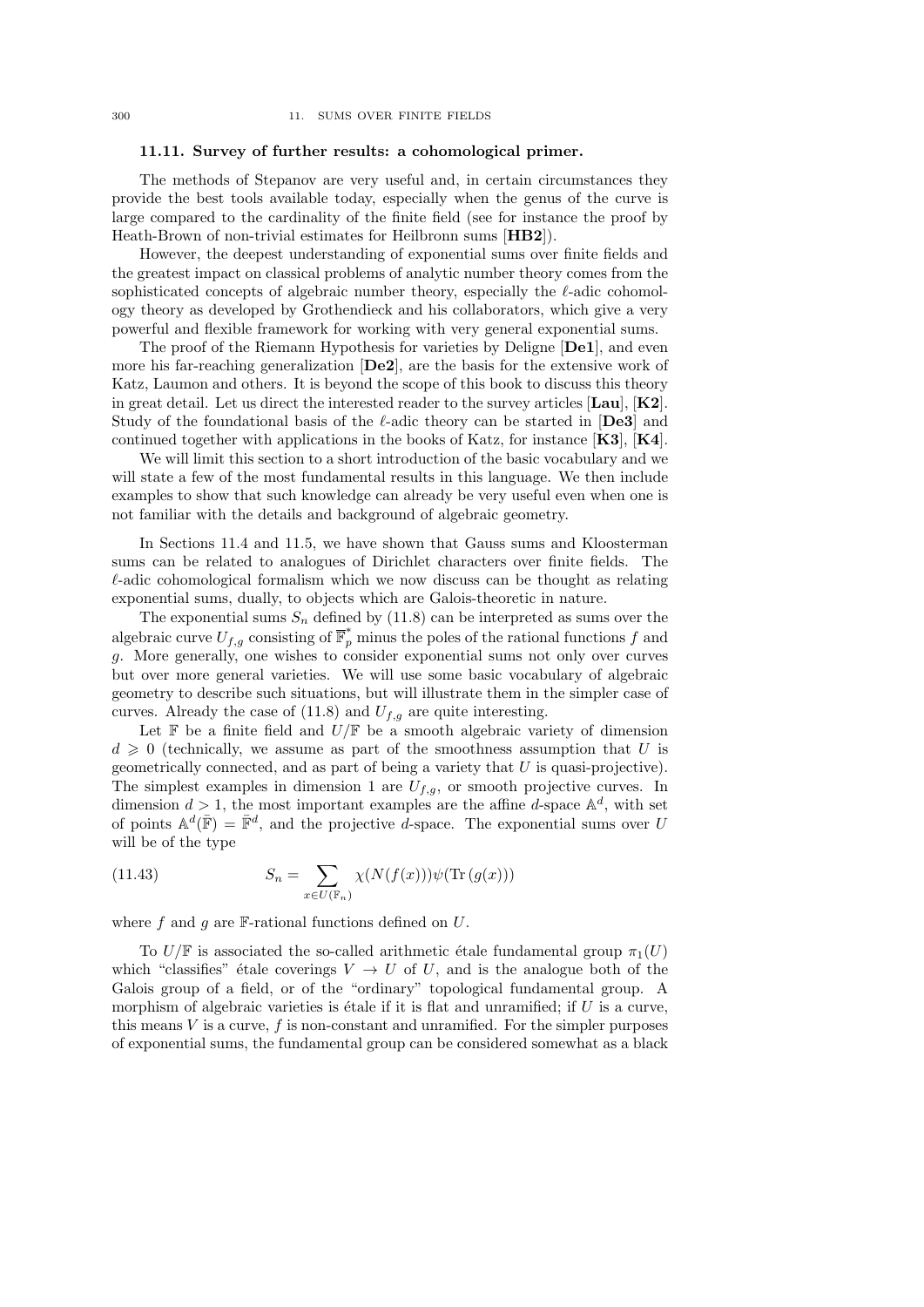box in what follows, but one should keep in mind that the elements of V in  $\pi_1(U)$ act as automorphisms of any étale covering  $\pi : V \to U$  (i.e.  $\pi(\gamma x) = \pi(x)$  for any  $\gamma \in \pi_1(U)$  and  $x \in V$ ), and that it is a functor: any map  $U \to V$  between varieties induces a continuous group homomorphism  $\pi_1(U) \to \pi_1(V)$ . (One should fix a base-point in defining  $\pi_1(U)$ , but a more or less canonical choice exists, the so-called "generic point" of the scheme  $U$ .)

EXAMPLES. (1) Let U be a single point  $\{x\}$  defined over F. Then  $\pi_1(U)$  is the Galois group  $Gal(\overline{\mathbb{F}}/\mathbb{F})$ .

(2) Let  $U/\mathbb{F}$  be a smooth curve, not necessarily projective. There is a an associated smooth projective curve  $C/\mathbb{F}$  such that  $U \subset C$  with complement a finite set T of points. If  $U = \overline{\mathbb{F}}^*$  for instance, then  $C = \mathbb{P}^1$  is the projective line, and  $T = \{0, \infty\}.$ 

The fundamental group can be described concretely as follows: let  $K = \mathbb{F}(U)$  $\mathbb{F}(C)$  be the function field of U, i.e. the field of rational functions on U or C (if  $C = \mathbb{P}^1$ , then  $K = \mathbb{F}(t)$  is the usual field of rational fractions). We have the Galois group  $G_K = \text{Gal}(\overline{K}/K)$  of K. For every closed point x of C, there is the corresponding discrete valuation  $\text{ord}_x$  of K. This extends to the separable closure  $\bar{K}$  of K, and gives rise to a decomposition group  $D_x < G_K$  and an inertia group  $I_x < D_x$  as in classical algebraic number theory, with the property that  $D_x/I_x \simeq \text{Gal}(\bar{\mathbb{F}}_q/\mathbb{F}_q)$ , where  $\mathbb{F}_q$  is the residue field of x, a finite field with  $q = Nx$ elements. Then  $\pi_1(U)$  "is" the quotient of  $G_K$  by the smallest closed normal containing all inertia groups  $I_x$  for x a closed point of U.

Fix a prime number  $\ell \neq p$ . The objects used to interpret exponential sums over U are the so-called  $\ell$ -adic sheaves on U. In the simpler cases, those will be "lisse", in which case there is a simpler alternate Galois-theoretic description which we take as definition.

DEFINITION. Let  $U/\mathbb{F}$  be a smooth variety over a finite field. A lisse  $\ell$ -adic sheaf on U is a continuous representation  $\rho : \pi_1(U) \longrightarrow GL(V)$  where V is a finite dimensional  $\overline{\mathbb{Q}}_{\ell}$ -vector space. Continuity refers to the profinite topology on  $\pi_1(U)$ and the  $\ell$ -adic topology on  $V$ .

Note the similarity with the definition of Galois representations of number fields (see Section 5.13). Because of the original definition of a sheaf, one usually denotes  $\ell$ -adic sheaves by curly letters  $\mathcal{F}$ ,  $\mathcal{G}$ , etc. Notice that one can obviously speak of direct sums, tensor product, symmetric powers, etc., of lisse  $\ell$ -adic sheaves by performing the corresponding operations on the representations. Also one can speak of irreducible sheaves, etc.

An important  $\ell$ -adic sheaf, denoted  $\overline{\mathbb{Q}}_{\ell}(1)$ , is obtained by considering the natural action of  $\pi_1(U)$  on  $\ell$ -power roots of unity, which arises from the étale coverings where one simply extends the base field from  $\mathbb F$  to its extension by roots of unity. This action is given by a certain character  $\chi_{\ell} : \pi_1(U) \to \overline{\mathbb{Q}}_{\ell}^*$ . Using this sheaf, one defines Tate twists: if F is a lisse  $\ell$ -adic sheaf and  $i \in \mathbb{Z}$ , then one denotes  $\mathcal{F}(i)$  (F twisted *i* times) the sheaf which corresponds to the action  $\rho'$  of  $\pi_1(U)$  on the same vector space but with

$$
\rho'(\gamma) = \chi_{\ell}^i(\gamma)\rho(\gamma);
$$

in other words,  $\mathcal{F}(1) = \mathcal{F} \otimes \overline{\mathbb{Q}}_{\ell}(1)$  for instance.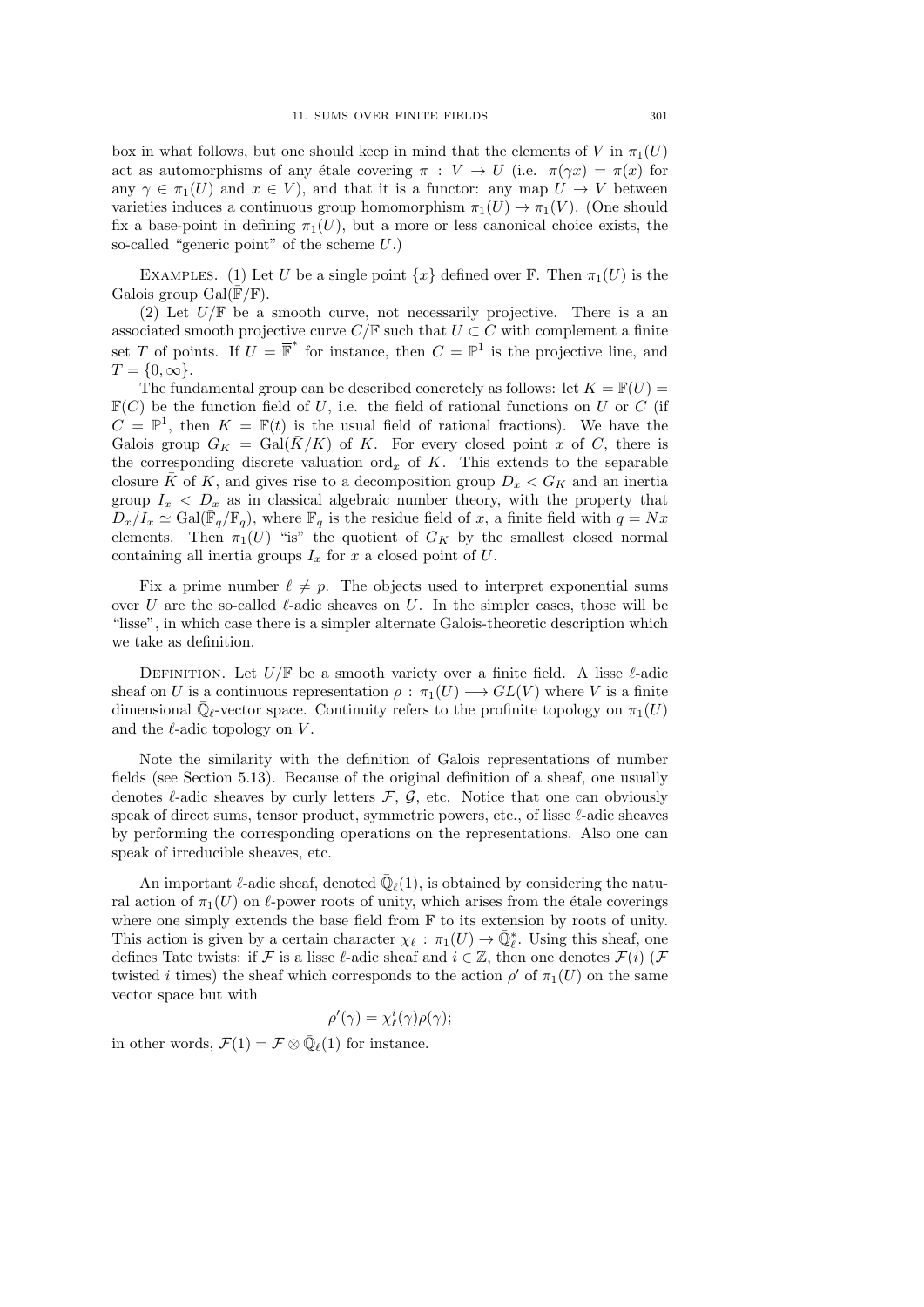#### 302 11. SUMS OVER FINITE FIELDS

Exponential sums arise by looking at the action of the Frobenius elements at points of  $U$ . Let  $x$  be a closed point  $x$  of  $U$ , which can be seen as a Galois orbit of points in  $U(\overline{\mathbb{F}})$ . The fundamental group of the "point" x is the Galois group  $D_x$  of the residue field of U at x, isomorphic to  $\mathbb{F}_n$  where n is the degree of x. By functoriality there is a map  $D_x \to \pi_1(U)$ . We have  $D_x \simeq \text{Gal}(\bar{\mathbb{F}}_n/\mathbb{F}_n)$  and the latter is generated (topologically) by the Frobenius morphism  $\sigma$ , so taking the image we get in  $\pi_1(U)$  a well-defined conjugacy class, called the arithmetic Frobenius conjugacy class at x. In particular, for any  $\ell$ -adic sheaf one can speak of the trace Tr  $\rho(\sigma_x)$  without ambiguity. However, it turns out that it is the inverse F of  $\sigma$ (the so-called geometric Frobenius) which appears naturally in the cohomological description of exponential sums. We denote by  $F_x$  the corresponding conjugacy class; it is called simply the Frobenius conjugacy class at  $x$  (omitting the adjective geometric).

THEOREM 11.34. Let  $U/\mathbb{F}$  be a smooth variety, let  $f \neq 0$  and g be  $\mathbb{F}\text{-rational}$ functions on U, let  $\psi$  be an additive character and  $\chi$  a multiplicative character of **F.** Let  $S_n = S_n(U, f, g, \chi, \psi)$  be the associated exponential sums over  $U(\mathbb{F}_n)$  as in (11.43). Then there exists a lisse  $\ell$ -adic sheaf F on U of degree 1 with the property that for all  $n \geq 1$  we have

(11.44) 
$$
S_n = \sum_{x \in U(\mathbb{F}_n)} Tr(F_x | \mathcal{F})
$$

where we denote  $Tr(g | \mathcal{F}) = Tr(\rho(g) | V)$ ,  $\mathcal F$  corresponding to the representation  $\rho : \pi_1(U) \to GL(V)$ .

To compare with the characters used to describe Gauss sums and Kloosterman sums, one should think of the latter as analogues of Dirichlet characters or Hecke characters, whereas the  $\ell$ -adic sheaves given by this theorem are analogues of Galois characters. The correspondence between the two concepts is an instance of reciprocity or class-field theory.

We sketch the construction of F in the case where  $\chi = 1$  and g is a non-zero rational function on  $U = \mathbb{A}^1 - \{\text{poles of } g\}$ , over  $\mathbb{F}$ , which makes it clear that this is very closely related to the argument in Section 11.7. Consider the curve

(11.45) 
$$
C: y^q - y = g(x)
$$

and notice that there is a surjective map  $\pi$  :  $(x, y) \mapsto x$  from C to U. For any  $a \in \overline{\mathbb{F}}$ , the equation  $y^q - y - a = 0$  is separable, hence it has q distinct roots in  $\overline{\mathbb{F}}$ . In fact the additive group of  $\mathbb{F}$  acts on the roots by translation: if y is a root and  $z \in \mathbb{F}$ , then  $(y + z)^q - (y + z) = y^q - y = a$ . Moreover,  $\pi : C \to U$  is an ´etale covering (we've just seen it is everywhere unramified and surjective). In other words,  $\pi$  is an étale Galois covering with Galois group isomorphic to the additive group  $F$  (coverings given by such equations are called Artin-Shreier coverings).

The fundamental group  $\pi_1(U)$  acts on C by automorphisms of the covering, which means as translations by elements of  $\mathbb F$  as above. This defines a surjective map  $\varphi : \pi_1(U) \to \mathbb{F}$  such that  $\varphi(\gamma) = \gamma y - y$  for any  $y \in C$ . (This doesn't depend on the choice of y because the action of  $\gamma$  on C must be a morphism of curves.)

Consider the trivial  $\ell$ -adic sheaf  $\bar{\mathbb{Q}}_{\ell}$  on C, or equivalently the trivial representation of  $\pi_1(C)$ . By the above we can construct the induced representation  $\rho$  from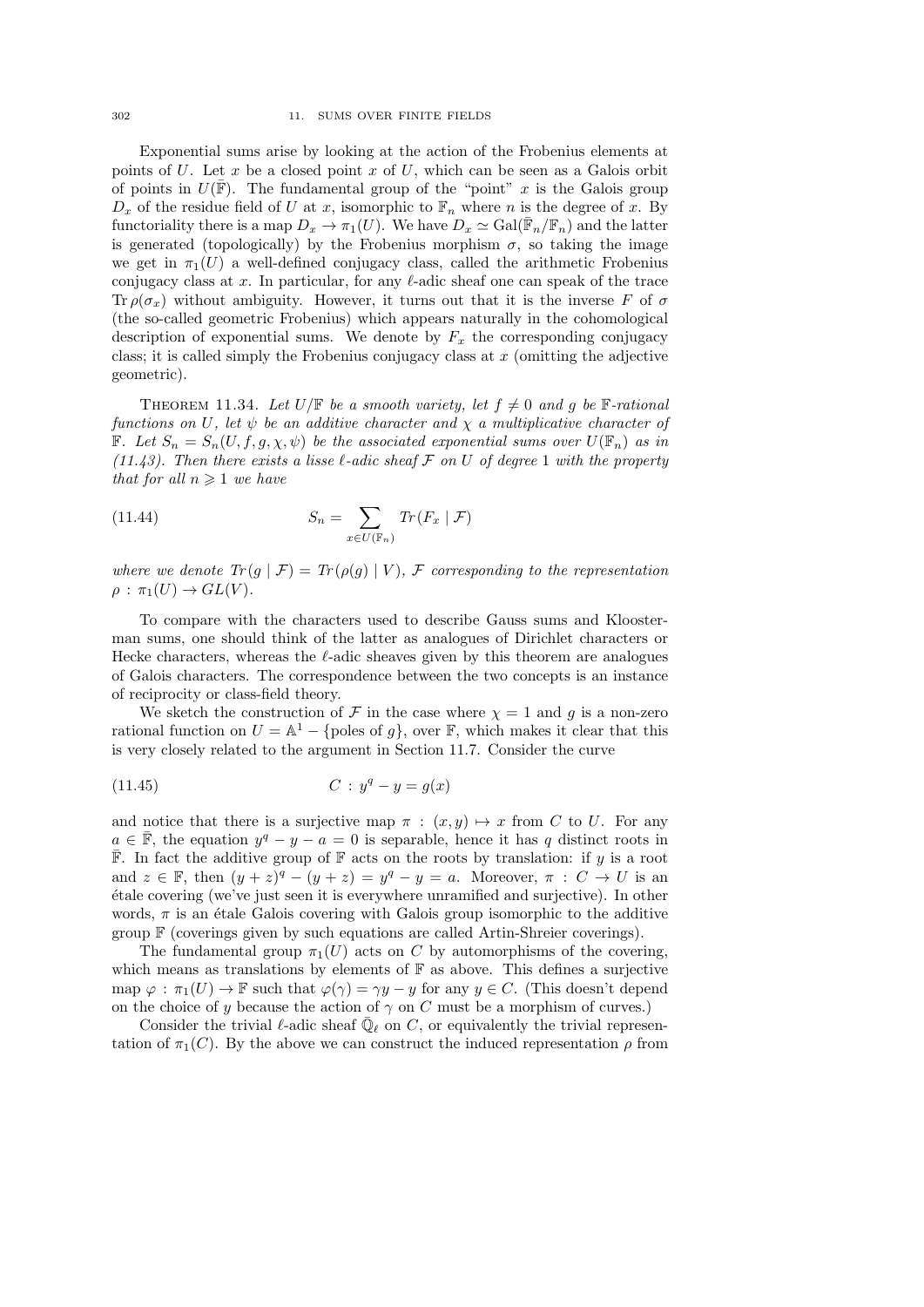$\pi_1(C)$  to  $\pi_1(U)$ , which can be described as the space

$$
V = \{ f : \pi_1(U) \to \overline{\mathbb{Q}}_\ell \mid f(\tau \gamma) = f(\gamma) \text{ for any } \tau \in \pi_1(C) \}
$$

(where  $\tau \in \pi_1(C)$  is seen through the map  $\pi_1(C) \to \pi_1(U)$  coming from  $\pi$ ), on which  $\pi_1(U)$  acts by translation on the right

$$
\rho(\gamma)f(\tau) = f(\tau\gamma).
$$

The elements  $f \in V$  depend only on  $\pi_1(C) \setminus \pi_1(U) \simeq \mathbb{F}$  (i.e. on the automorphisms of the covering  $C \to U$ , which implies that  $V \simeq \overline{\mathbb{Q}}_{\ell}^q$  is an  $\ell$ -adic sheaf on U of degree q. The representation space V can be decomposed over the additive characters  $\psi$ of  $\mathbb{F}$ ,

$$
V=\bigoplus_{\psi}\mathcal{L}_{\psi}
$$

where  $\mathcal{L}_{\psi}$  is the  $\psi$ -eigencomponent of V, namely

$$
\mathcal{L}_{\psi} = \{ f \in V \mid \rho(\gamma)f = \psi(\varphi(\gamma))f \text{ for all } \gamma \in \pi_1(U) \}.
$$

It is easy to see that each  $\mathcal{L}_{\psi}$  is an  $\ell$ -adic sheaf on U, and because  $\rho$  is induced from the trivial representation, each  $\mathcal{L}_{\psi}$  is of degree 1.

Then for every additive character  $\psi$ , the  $\ell$ -adic sheaf on U corresponding to  $\mathcal{L}_{\bar{\psi}}$ is the sheaf satisfying (11.44) for the exponential sums  $S_n(U, q, \psi)$ .

Indeed, if  $x \in U(\mathbb{F}_n)$ , and y satisfies  $y^q - y = g(x)$ , then the Frobenius of x acts on y by  $y^{q^n} = y + \text{Tr}_{\mathbb{F}_n/\mathbb{F}}(g(x))$  since

$$
y^{q^n} - y = y^{q^n} - y^{q^{n-1}} + y^{q^{n-1}} - \dots + y^q - y
$$
  
=  $(y^q - y)^{q^{n-1}} + \dots + y^q - y = \text{Tr}(y^q - y) = \text{Tr}(g(x))$ .

Hence  $\varphi(\sigma_x) = \text{Tr} g(x)$  and by definition of  $\mathcal{L}_{\psi}$  it follows that  $\sigma_x$  acts on  $\mathcal{L}_{\psi}$ by multiplication by  $\psi(\text{Tr } g(x))$ , hence  $F_x = \sigma_x^{-1}$  acts by  $\bar{\psi}(\text{Tr } g(x))$ , which gives  $(11.44)$ .

In particular, note that taking the trace for  $\mathbb{Q}_\ell$  on C we derive

$$
|C(\mathbb{F}_n)| = \sum_{\psi} S_n(U, f, \psi),
$$

as in (11.30).

EXERCISE 3. (1) Let  $S_n$  be the character sum (11.8) with  $g = 0$  for some multiplicative character  $\chi$  of  $\mathbb{F}^*$  and some non-zero rational function  $f \in \mathbb{F}(x)$ , on the variety  $U = \mathbb{A}^1$  – {zeros and poles of f}. Describe as above the construction of the sheaf  $\mathcal L$  satisfying (11.44) in this case. [**Hint:** Use the cover  $y^d = f(x)$ , where d is the order of the multiplicative character  $\chi$ .

(2) Let  $S_n$  be as in (11.8),  $U \subset \mathbb{A}^1$  the complement of the zeros and poles of f and the poles of g. If  $\mathcal{L}_{\psi}$  is the sheaf satisfying (11.44) for  $f = 1$  and  $\mathcal{L}_{\chi}$  is the sheaf satisfying (11.44) for  $g = 0$ , show that  $\mathcal{L} = \mathcal{L}_{\psi} \otimes \mathcal{L}_{\chi}$  satisfies (11.44) for  $S_n$ .

EXAMPLES. (1) Even the case  $\rho = 1$  is interesting when dealing with a general variety U. This "trivial"  $\ell$ -adic sheaf is denoted  $\overline{\mathbb{Q}}_{\ell}$ , and one has  $S_n = |U(\mathbb{F}_n)|$ .

(2) For the sheaf  $\overline{\mathbb{Q}}_{\ell}(1)$ , notice that  $\sigma_x$  acts by  $\xi \mapsto \xi^q$  for any root of unity if  $Nx = q$ . Therefore  $F_x$  acts by  $\xi \mapsto \xi^{1/q}$  and in particular the only eigenvalue of  $F_x$ is  $q^{-1}$ .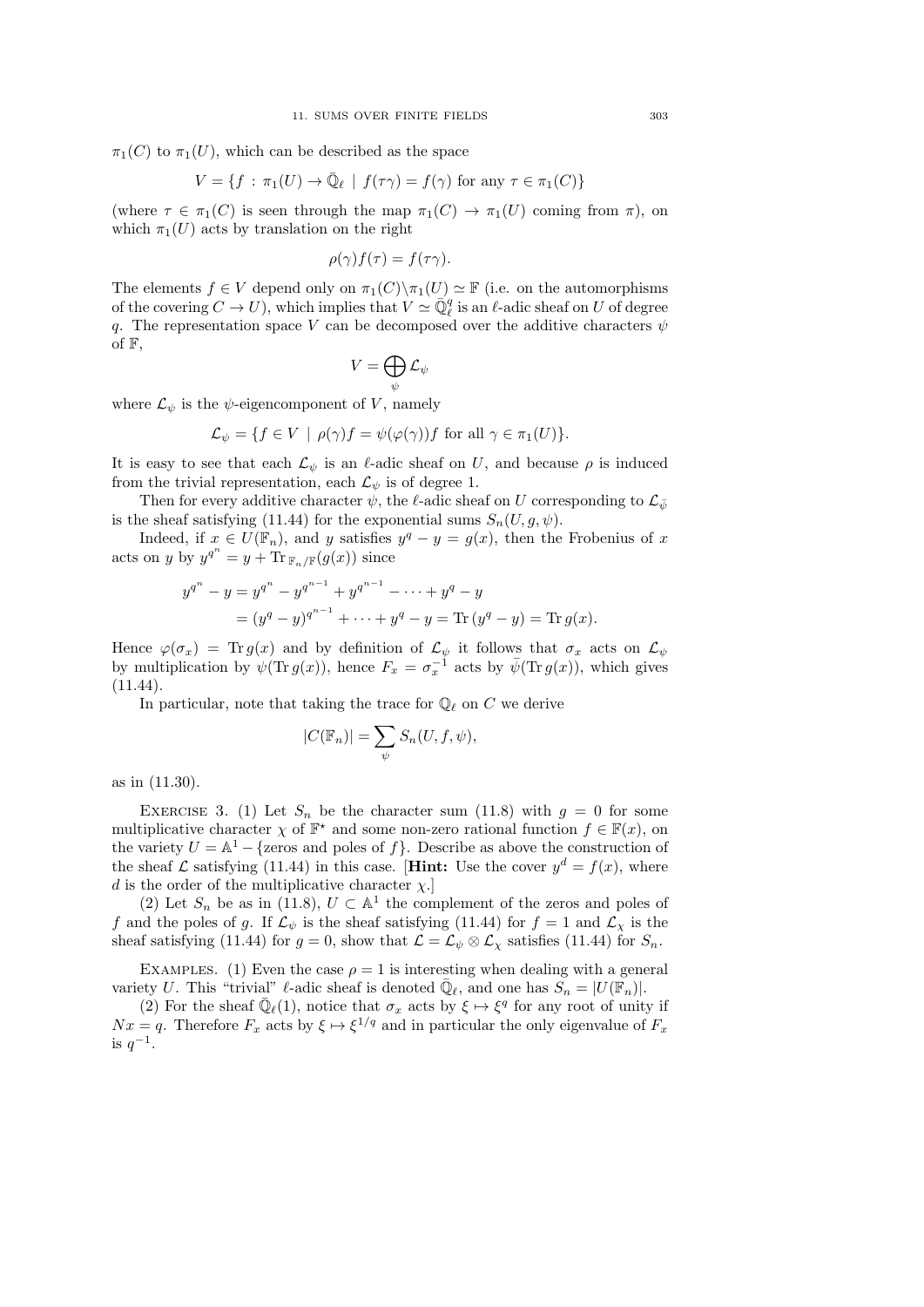Now in addition to  $U/\mathbb{F}$  we consider its "extension of scalars"  $\bar{U}/\bar{\mathbb{F}}$  over the algebraic closure of  $\mathbb{F}$ . There is a corresponding geometric fundamental group  $\pi_1(U)$ , which sits in an exact sequence

(11.46) 
$$
1 \to \pi_1(\bar{U}) \to \pi_1(U) \to \text{Gal}(\bar{\mathbb{F}}/\mathbb{F}) \to 1.
$$

To every  $\ell$ -adic sheaf F on U are associated the  $\ell$ -adic cohomology groups with compact support of  $\bar{U}$  with coefficients in F. Those are finite-dimensional  $\bar{\mathbb{Q}}_{\ell}$ vector spaces, denoted,  $H_c^i(\bar{U}, \mathcal{F})$  for  $i \geq 0$ . The key point is that the Galois group of F acts naturally on  $H_c^i(\overline{U}, \mathcal{F})$ , and in particular, so do the Frobenius  $\sigma$  and its inverse  $F$ , the geometric Frobenius. The key to the cohomological interpretation of exponential sums is the

GROTHENDIECK-LEFSCHETZ TRACE FORMULA. Let  $U/\mathbb{F}$  be a smooth variety of dimension  $d \geq 0$ , F an  $\ell$ -adic sheaf on U. We have  $H_c^i(\bar{\tilde{U}}, \mathcal{F}) = 0$  if  $i > 2d$  and for any  $n \geqslant 1$ 

(11.47) 
$$
\sum_{x \in U(\mathbb{F}_n)} \text{Tr}(F_x | \mathcal{F}) = \text{Tr}(F^n | H_c^0(\bar{U}, \mathcal{F})) - \text{Tr}(F^n | H_c^1(\bar{U}, \mathcal{F})) + \cdots
$$

$$
- \text{Tr}(F^n | H_c^{2d-1}(\bar{U}, \mathcal{F})) + \text{Tr}(F^n | H_c^{2d}(\bar{U}, \mathcal{F})).
$$

Therefore to evaluate the exponential sums (11.43) using the associated sheaf, we need to know the traces, or equivalently the eigenvalues, of  $F$  (equivalently, of  $\sigma = F^{-1}$ ) acting on  $H_c^i$  for  $0 \leqslant i \leqslant 2d$ . It turns out that in most cases  $H_c^0$  and  $H_c^{2d}$ are easy to compute:

PROPOSITION 11.35. Let F be a lisse  $\ell$ -adic sheaf on a smooth variety  $U/\mathbb{F}$ , corresponding to the representation  $\rho$  of  $\pi_1(U)$  on the  $\mathbb{Q}_\ell$ -vector space V. We have

(11.48) 
$$
H_c^0(\bar{U}, \mathcal{F}) \simeq \begin{cases} V^{\pi_1(\bar{U})} & \text{if } U \text{ is projective,} \\ 0 & \text{if } U \text{ is not projective,} \end{cases}
$$

and

(11.49) 
$$
H_c^{2d}(\bar{U}, \mathcal{F}) \simeq V_{\pi_1(\bar{U})}(-2d)
$$

where  $V^G$  denotes the space of vectors invariant under the action of a group G on an abelian group, and  $V_G$  denotes the space of co-invariants, the largest quotient of  $V$  on which  $G$  acts trivially. In both cases, the isomorphisms are canonical isomorphisms of vector spaces with an action of the Galois group of F.

Since V is a representation of  $\pi_1(U)$ , the exact sequence (11.46) shows that  $V^{\pi_1(\bar{U})}$  and  $V_{\pi_1(\bar{U})}$  are acted on by Gal( $\bar{F}/F$ ), "through" the given representation  $\rho$ .

This proposition shows that for a curve  $U/\mathbb{F}$ , the only "difficult" cohomology group is  $H_c^1(\bar{U}, \mathcal{F})$ .

EXAMPLE. Let  $U = E/\mathbb{F}_p$  be an elliptic curve,  $\mathcal{F} = \overline{\mathbb{Q}}_\ell$  the trivial sheaf. By the proposition one has

(1)  $H_c^0(\overline{E}, \overline{Q}_\ell) = \overline{Q}_\ell$ , with trivial action of F (since  $\overline{Q}_\ell$  is the trivial sheaf).

 $(2)$   $H_c^2(\overline{E}, \overline{\mathbb{Q}}_\ell) = \overline{\mathbb{Q}}_\ell(-1)$ , so by definition of the twist, F acts by multiplication by p (on roots of unity, i.e. on  $\overline{\mathbb{Q}}_{\ell}(1)$ ,  $\sigma$  acts by  $\xi \mapsto \xi^p$ , hence F by multiplication by  $p^{-1}$ ).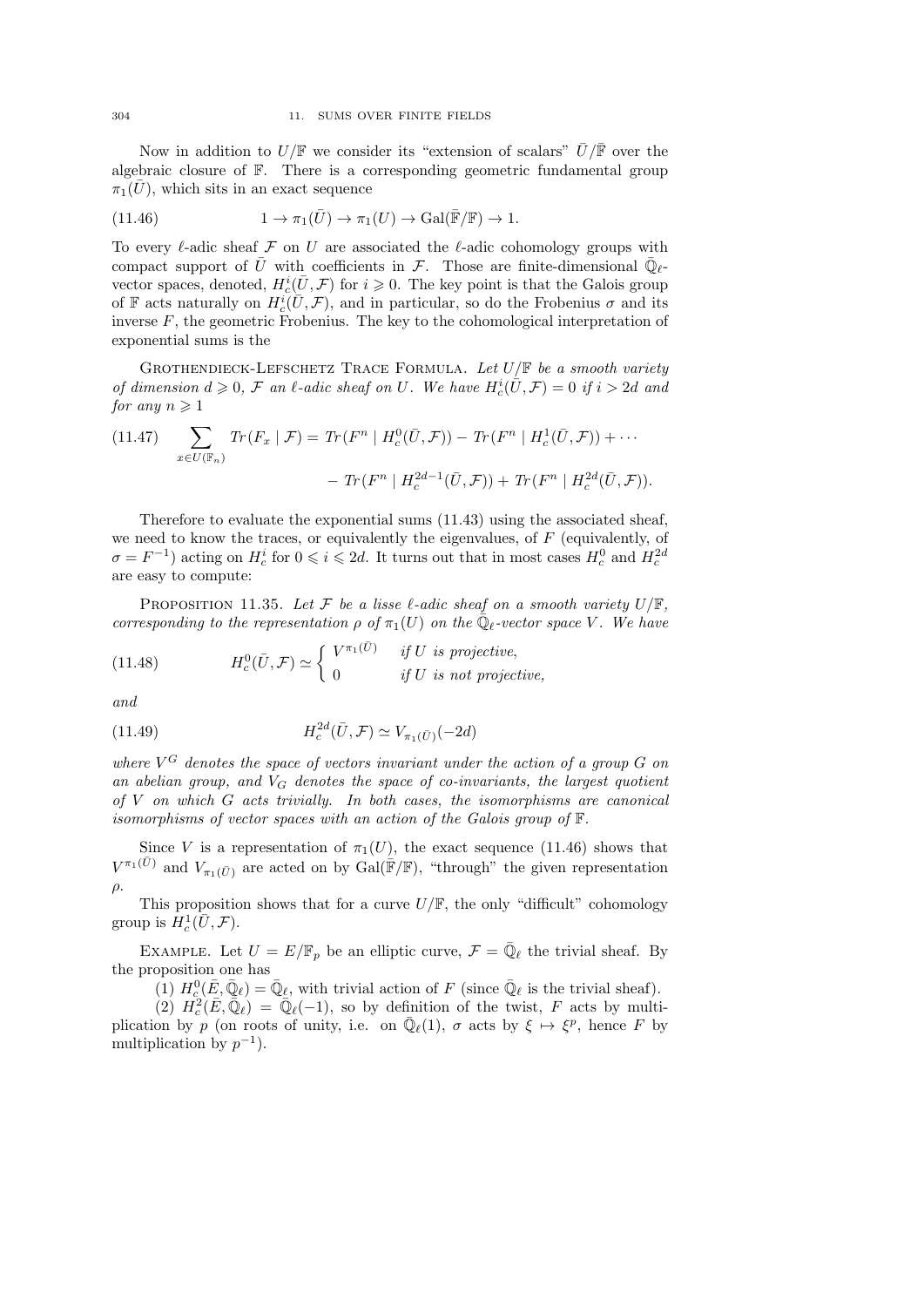The Lefschetz trace formula (11.47) gives

$$
|E(\mathbb{F}_n)| = p^n + 1 - \text{Tr}\left(F^n \mid H_c^1(\bar{E}, \bar{\mathbb{Q}}_\ell)\right)
$$

(compare Theorem 11.31).

More generally, one derives the rationality of the zeta function directly from the Trace Formula.

COROLLARY 11.36. Let U,  $S_n$  and F be as in Theorem 11.34. For  $0 \leq i \leq 2d$ , let  $b_i = \dim H_c^i(\bar{U}, \mathcal{F})$  and

$$
P_i(T) = \det(1 - FT \mid H_c^i(\bar{U}, \mathcal{F})) = \prod_{j=1}^{b_i} (1 - \alpha_{i,j} T).
$$

We have

$$
Z(\mathcal{F}) = \exp\left(\sum_{n\geq 1} \frac{S_n}{n} T^n\right) = \frac{P_1(T) \cdots P_{2d-1}(T)}{P_0(T) \cdots P_{2d}(T)} = \prod_{i=0}^{2d} \prod_j \left(1 - \alpha_{i,j} T\right)^{(-1)^{i+1}},
$$

and for  $n \geqslant 1$ ,

(11.50) 
$$
S_n = \sum_{0 \le i \le 2d} (-1)^i \alpha_{i,j}^n.
$$

Theorems 11.4, 11.8 and the result of Exercise 1 are all special cases of this corollary, together with suitable computations of cohomology groups. The numbers  $b_i$  are called the  $\ell$ -adic Betti numbers for  $\mathcal{F}$ .

Of much greater importance, however, is Deligne's vast generalization of the Riemann Hypothesis [De2]. One starts with the following "local" definition:

DEFINITION. Let  $w \in \mathbb{Z}$  be an integer. A lisse  $\ell$ -adic sheaf F on  $U/\mathbb{F}$  is said to be pure of weight w if for any closed point x of  $U$ , all eigenvalues of  $F_x$  acting on the  $\overline{\mathbb{Q}}_{\ell}$  vector space V associated to  $\overline{\mathcal{F}}$  are algebraic numbers all conjugates of which have the same absolute value equal to  $q^{w/2}$  where  $q = Nx$  is the cardinality of the residue field.

For instance, the trivial sheaf  $\overline{\mathbb{Q}}_{\ell}$  is pure of weight 0 (all eigenvalues 1). For any  $i \in \mathbb{Z}, \overline{\mathbb{Q}}_{\ell}(i)$  is pure of weight  $-2i$ , and if F is pure of weight w, then  $\mathcal{F}(i)$  is pure of weight  $w - 2i$ . For any exponential sum (11.43), the associated sheaf F is pure of weight 0 because the only eigenvalue at x is the root of unity  $\chi(Nf(x))\psi(\text{Tr }g(x)).$ 

THEOREM 11.37 (DELIGNE). Let  $U/\mathbb{F}$  be a smooth variety and  $\mathcal F$  a lisse  $\ell$ -adic sheaf on U, pure of weight w. Let  $i \geq 0$  and let  $\xi$  be any eigenvalue of the geometric Frobenius F acting on  $H_c^i(\bar{U}, \mathcal{F})$ . Then  $\xi$  is an algebraic integer, and if  $\alpha \in \mathbb{C}$  is a conjugate of  $\xi$ , we have

.

$$
(11.51) \t\t | \alpha | \leqslant q^{(w+i)/2}
$$

The conclusion is also phrased as saying that  $H_c^i(\bar{U}, \mathcal{F})$  is mixed of weights  $\leq i+w$ . If there is equality in (11.51), then  $H_c^i(\bar{U}, \mathcal{F})$  is said to be pure (of weight  $w + i$ ). In certain cases, one can apply duality theorems (for instance Poincaré duality) to deduce further that (11.51) is an equality.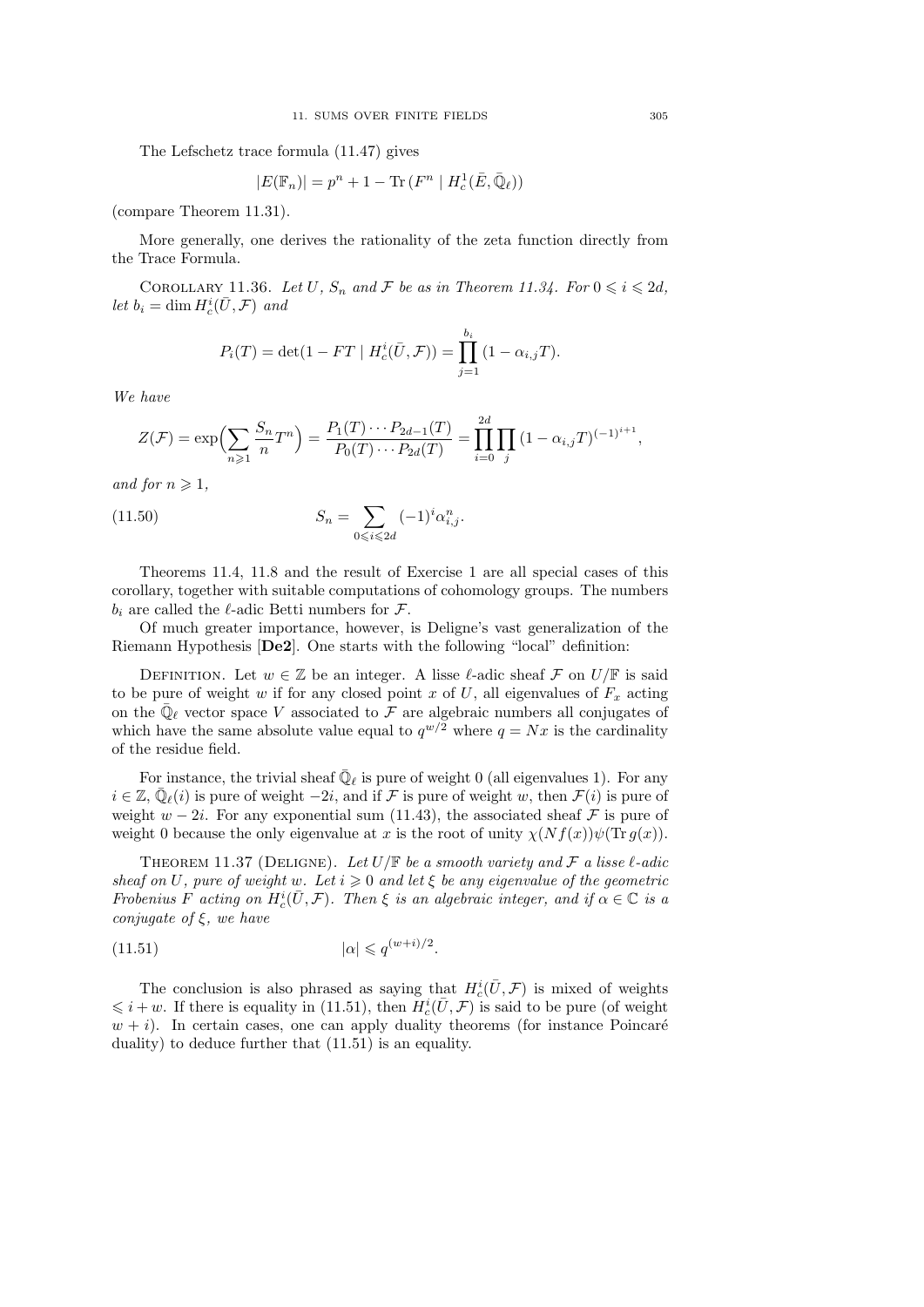Remark. Although Deligne's proof is a monumental achievement of very deep algebraic geometry, it is an interesting fact that a crucial use is made of a generalization of the method of Hadamard and de la Vallée Poussin for proving non-vanishing of L-functions on the line Re  $(s) = 1$  (see Section 5.4). Similarly, in Deligne's first proof [De1], the ideas of the classical Rankin-Selberg method for modular forms are essential (specifically, Deligne acknowledges the influence of [Ra3]).

EXAMPLE. Let  $C/\mathbb{F}$  be a smooth connected projective curve (for instance, an elliptic curve). By Proposition 11.35 as in the previous example, we have easily:

(1)  $H_c^0(\bar{C}, \bar{\mathbb{Q}}_\ell) = \bar{\mathbb{Q}}_\ell$ , with F acting trivially.

 $(2)$   $H_c^2(\bar{C}, \bar{\mathbb{Q}}_\ell) = \bar{\mathbb{Q}}_\ell(-1)$ , with F acting by multiplication by p.

It is more difficult to show that

(3)  $H_c^1(\bar{C}, \bar{\mathbb{Q}}_\ell) \simeq \bar{\mathbb{Q}}_\ell^{2g}$ , as  $\bar{\mathbb{Q}}_\ell$  vector spaces (not as Galois-modules!), where  $g \geqslant 0$  is the genus of  $\overline{C}$  (for an elliptic curve  $g = 1$ ).

Moreover, there is a Galois-invariant perfect pairing

$$
H^1_c(\bar{C}, \bar{\mathbb{Q}}_\ell) \times H^1_c(\bar{C}, \bar{\mathbb{Q}}_\ell) \longrightarrow \bar{\mathbb{Q}}_\ell(-1).
$$

It follows that if  $\alpha$  is one of (the complex conjugates of) the eigenvalues of F on  $H_c^1(\bar{C}, \bar{\mathbb{Q}}_\ell)$ , then  $p/\alpha$  is one also. Hence from Theorem 11.37, since  $\bar{\mathbb{Q}}_\ell$  is pure of weight 0, one deduces that  $|\alpha| = \sqrt{p}$ . Thus

$$
|C(\mathbb{F}_n)| = p^n + 1 - \sum_{i=1}^{2g} \alpha_i^n
$$

where the  $\alpha_i \in \bar{\mathbb{Q}}$  are the eigenvalues of F on  $H_c^1$ . Estimating trivially now, we get

$$
\left| |C(\mathbb{F}_n)| - (p^n + 1) \right| \leq 2gp^{n/2}
$$

recovering the Riemann Hypothesis, and in particular, Theorem 11.25 for the case  $g=1.$ 

In the case of exponential sums (11.43), the sheaf  $\mathcal F$  is pure of weight 0, hence denoting

$$
d(\mathcal{F})=\max\{i\ |\ H_c^i(\bar{U},\mathcal{F})\neq 0\},
$$

we derive directly from (11.50) and (11.51) the bound

(11.52) 
$$
|S_n| \leqslant \sum_{0 \leqslant i \leqslant d(\mathcal{F})} b_i q^{ni/2},
$$

for  $n \geqslant 1$  and, in particular,

(11.53) 
$$
|S_n| \leqslant q^{nd(\mathcal{F})/2} \left(\sum_i b_i\right).
$$

As in the case of Kloosterman sums, the exponent  $d(\mathcal{F})/2$  is best possible in this inequality. The bound  $d(\mathcal{F}) \leq 2d$  gives a trivial estimate (because U is smooth of dimension  $d$ , it has about  $q^{nd}$  points, as proved by the Riemann Hypothesis for the trivial sheaf  $\overline{\mathbb{Q}}_{\ell}$ . Any improvement of this trivial bound is equivalent with  $H_c^{2d}(\bar{U}, \mathcal{F}) = 0$ , and the square root cancellation often expected from heuristic reasonings is equivalent with  $H_c^i(\bar{U}, \mathcal{F}) = 0$  for  $i > d$ . Although not always true, this turns out to hold "generically", as the analytic intuition suggests (see for instance Theorem 11.43 below).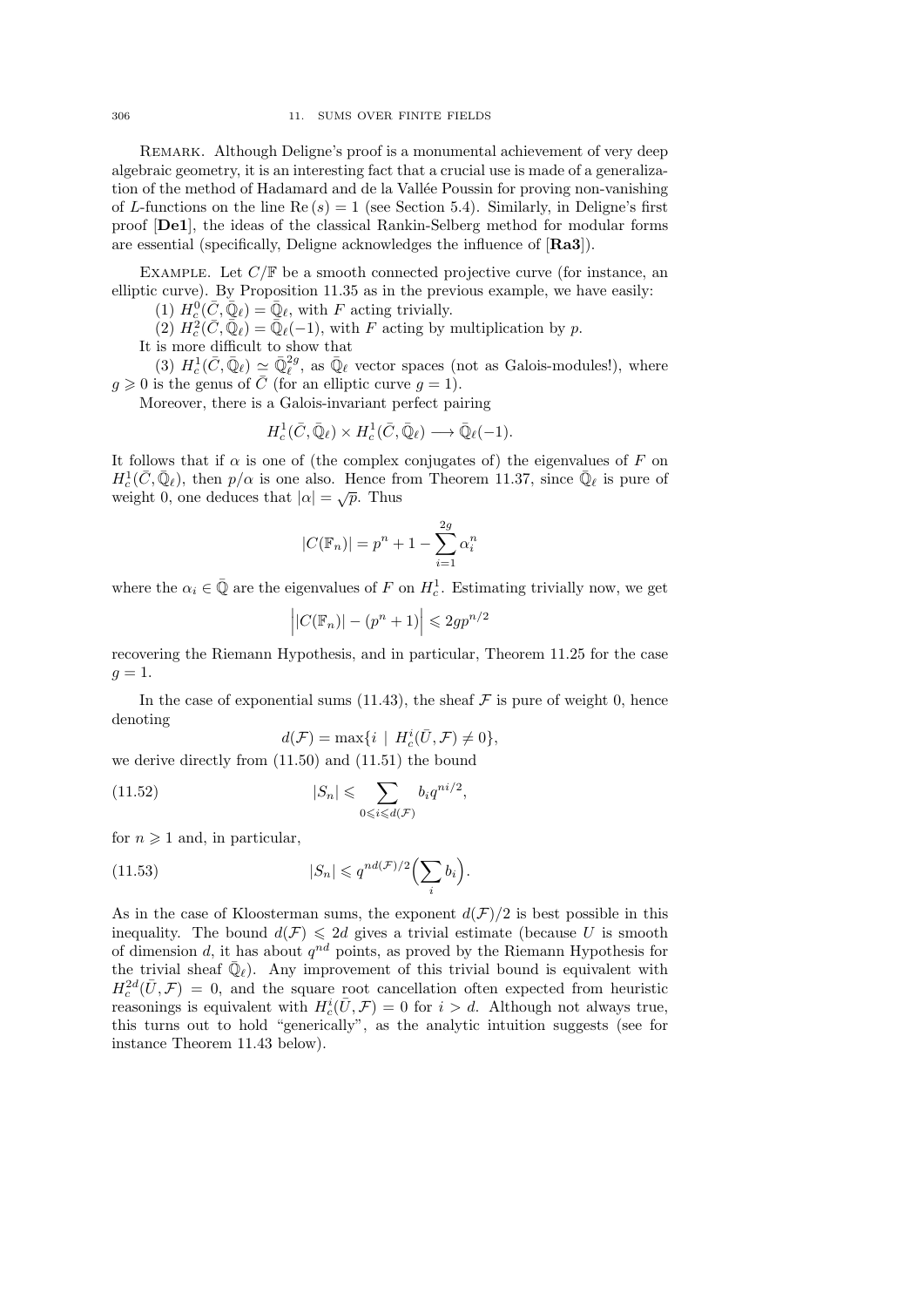For the exponential sums (11.43) we have  $d(\mathcal{F}) < 2d$ , unless  $\mathcal F$  is the trivial sheaf  $\bar{\mathbb{Q}}_{\ell}$ , so there is always a non-trivial bound. This follows from (11.49), since  $F$  is of degree 1 so the space of co-invariants is either the whole space (meaning the representation is trivial) or 0. However, this small gain is usually insufficient in applications.

Another surprising consequence of Deligne's result and the discreteness of integers is the following "self-improving" statement:

COROLLARY 11.38. Let  $S_n$  be an exponential sum as in (11.43) and  $\mathcal F$  the associated sheaf. Suppose  $w \geq 0$  is an integer such that

$$
|S_n| \ll q^{w/2 + \delta}
$$

for some  $\delta \in [0, \frac{1}{2}]$  and  $n \geqslant 1$ . Then we have  $d(\mathcal{F}) \leqslant w$ , hence  $|S_n| \ll q^{w/2}$ .

A second issue in applying the estimates (11.52) or (11.53) in the context of applications to analytic number theory is that we usually have  $\mathbb{F} = \mathbb{Z}/p\mathbb{Z}$ , with the prime number  $p$  varying. In this case, whereas the variety  $U$  can be defined over  $\mathbb Q$  (or  $\mathbb Z$ ) so that the sum is, for all p, over the  $\mathbb F_p$ -points of the reduction  $U_p$  of U modulo p, the sheaves  $\mathcal{F}_p$  genuinely depend on p (see the equation (11.45)), i.e. there is no theory of sheaves over  $U/\mathbb{Z}$  giving each  $\mathcal{F}_p$  by "reduction modulo p". (Katz has asked a number of times for such a theory of "exponential sums over  $\mathbb{Z}$ "; see e.g. [K2], but it remains elusive.) Thus, the Betti numbers

$$
b_i(p) = \dim H_c^i(\bar{U}_p, \mathcal{F}_p)
$$

of the cohomology groups can depend on  $p$ , and the applicability of the results above would be ruined, even with the Riemann Hypothesis, if these dimensions were not bounded in a reasonable way in terms of p.

This is in fact the case. The first general result in this direction is due to Bombieri [**Bo4**] for additive character sums (11.43) where  $f = 1$ , and was generalized by Adolphson and Sperber [AS1], [AS2] for general sums (their methods are p-adic, based on Dwork's original ideas). In general, those results bound the Euler characteristic

$$
\chi_c(\mathcal{F}) = \sum_{i=0}^{2d} (-1)^i \dim H_c^i(\bar{U}, \mathcal{F}) = \sum_{0 \le i \le 2d} (-1)^i b_i,
$$

of a sheaf  $\mathcal F$  on  $U/\mathbb F$ , but further arguments of Katz [K5] show how to deduce bounds for  $\sim$ 

$$
\sigma_c(\mathcal{F}) = \sum_{i=0}^{2a} \dim H_c^i(\bar{U}, \mathcal{F}) = \sum_{0 \leqslant i \leqslant 2d} b_i,
$$

(hence for  $b_i \leq \sigma_c(\mathcal{F})$ ) from those for  $\chi_c(\mathcal{F})$ .

THEOREM 11.39. Let  $U/\mathbb{Q}$  be a smooth variety over  $\mathbb{Q}$ , f and g functions on U with f invertible. Let  $\ell$  be a prime number and for all  $p \neq \ell$  such that the reduction  $U_p$  of U modulo p is smooth, let  $\chi$  and  $\psi$  be any multiplicative and additive characters of  $\mathbb{F}_p$ . Let  $\mathcal{F}_p$  be an  $\ell$ -adic sheaf on  $U_p$  such that

$$
\sum_{x \in U(\mathbb{F}_{p^n})} \chi(Nf(x))\psi(Trg(x)) = \sum_{x \in U(\mathbb{F}_{p^n})} Tr(F_x \mid \mathcal{F}_p)
$$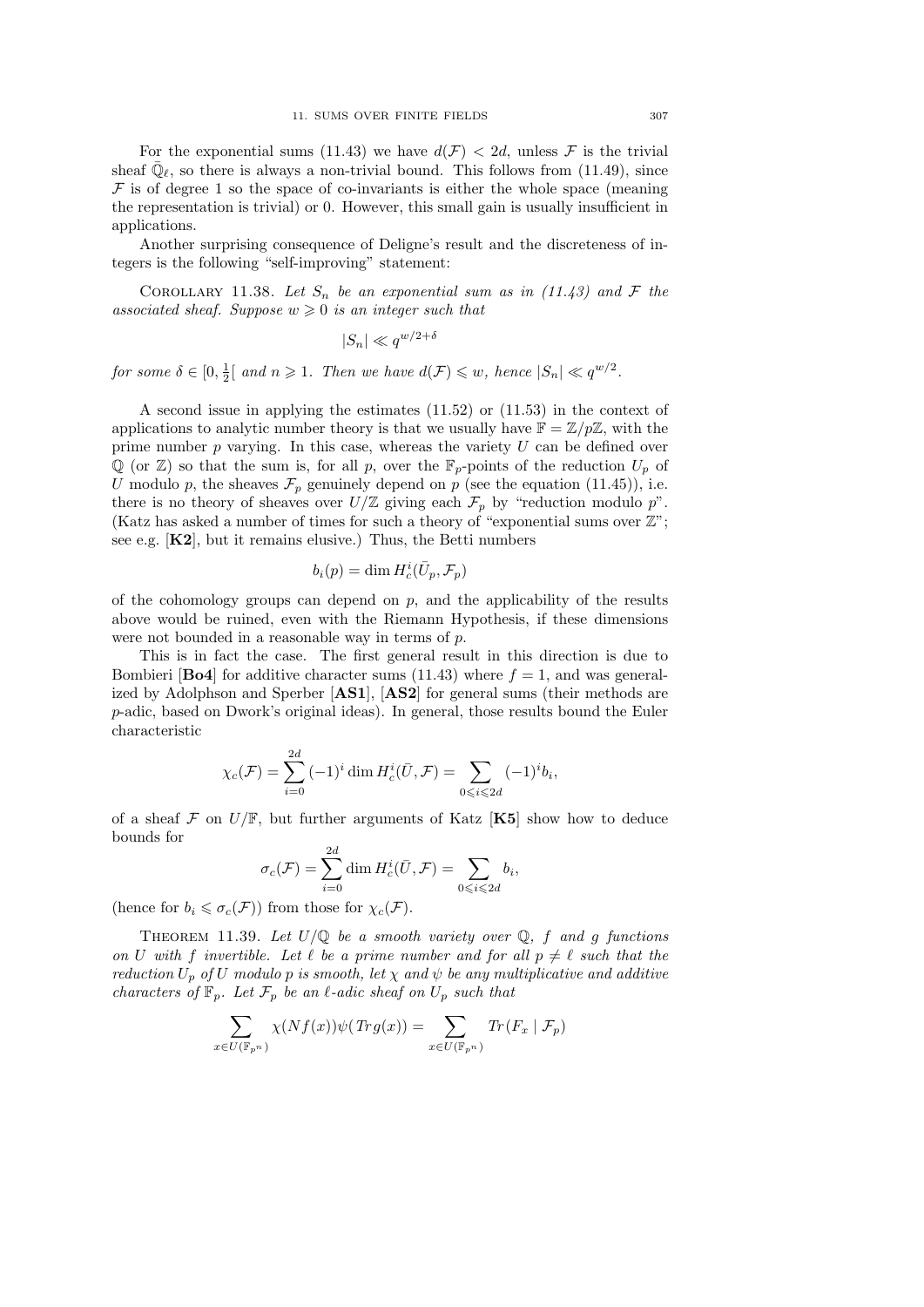for  $n \geq 1$ . We have  $\sigma_c(\mathcal{F}_p) \leq C$  where C is a constant depending only on U, f and g.

A simple explicit bound is given in [AS3] if  $f(x) = 1$ , so only the additive characters occur, and g is a Laurent polynomial on  $U = (\bar{Q} - \{0\})^d$ . The sums over  $\mathbb{Z}/p\mathbb{Z}$  in question are therefore sums in d variables of the type

(11.54) 
$$
S_{f,p} = \sum_{x_1,\ldots,x_d \in (\mathbb{Z}/p\mathbb{Z})^*} \psi(f(x_1,\ldots,x_d))
$$

where  $f \in \mathbb{Q}[x_1, x_1^{-1}, \dots, x_d, x_d^{-1}]$  is a non-zero Laurent polynomial. Writing

$$
f = \sum_{j \in J} a_j x^j
$$

for some (finite) set  $J \subset \mathbb{Z}^d$ , the Newton polyhedron  $W(f)$  of f is defined to be the convex hull in  $\mathbb{R}^d$  of  $J \cup \{0\}.$ 

PROPOSITION 11.40. With the above assumptions, denoting by  $\mathcal{F}_{f,p}$  the associated sheaf for the sums  $S_{f,p}$ , we have

$$
|\chi_c(\mathcal{F}_{f,p})| \le d! \text{Vol}(W(f)),
$$
  

$$
\sigma_c(\mathcal{F}_{f,p}) \le 10^d d! \text{Vol}(W(f))
$$

for any p not dividing the denominator of any coefficient of f, where  $Vol(W(f))$  is the volume of the Newton polyhedron in the subspace spanned by  $W(f)$  in  $\mathbb{R}^d$ , with respect to Lebesgue measure.

Note that by using exclusion-inclusion and detecting polynomials equations by means of multiplicative characters, one can use combinations of sums of the type (11.54) to describe much more general ones. Also, in many cases, one can show that all the odd (or even) cohomology groups vanish, in which case  $|\chi_c(\mathcal{F})| = \sigma_c(\mathcal{F})$ . See also Theorems 11 and 12 of [K5] for explicit estimates in quite general cases.

We now give examples of computations using these fundamental results. For exponential sums arising in analytic number theory, one often needs nothing more, if one uses skillfully some other simple tricks such as averaging over extra parameters to analyze the weight of the roots.

EXAMPLE 1. The Kloosterman sums  $S(a, b; p)$  for  $ab \neq 0$  can be treated using Proposition 11.40 with  $d = 1$  and  $f(x) = ax + bx^{-1}$ . Then  $W(f)$  is the interval  $[-1, 1]$ . By Proposition 11.35, we have  $H_c^0 = H_c^2 = 0$  in this case since  $U = \mathbb{P}^1 - \{0, \infty\}$  is not projective, so  $\sigma_c = -\chi_c$ . By Theorem 11.37,  $H_c^1$  is mixed of weight  $\leq 1$ . Hence we recover the Weil bound:

$$
|S(a, b; p)| \leqslant \sigma_c p^{1/2} \leqslant 2p^{1/2}.
$$

(Of course, in fact we have  $b_1 = 2$  and the last inequality is an equality).

Example 2. The previous example generalizes to the multiple Kloosterman sums defined by

(11.55) 
$$
K_r(a,q) = \sum_{x_1 \cdots x_r=a} e\left(\frac{\text{Tr}(x_1 + \cdots + x_r)}{p}\right)
$$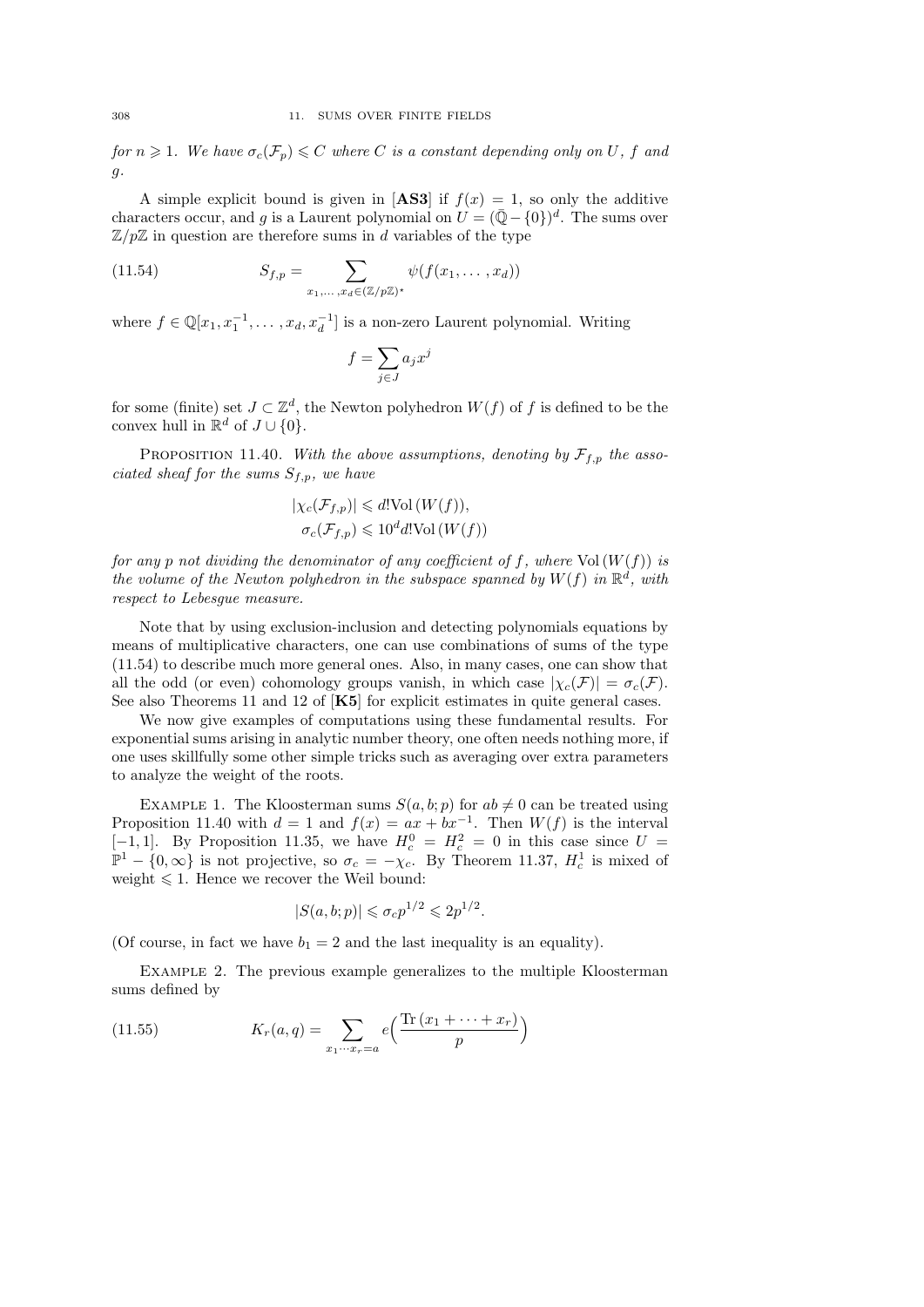for  $r \geqslant 2$  and  $a \neq 0$ , so  $K_2(a, p) = S(a, 1; p)$  (see [**Bo4**], [**De1**]). Without appealing to the L-function, one can nevertheless get some information by averaging over a. We get

(11.56) 
$$
\sum_{a \neq 0} |K_r(a,q)|^2 = q^r - q^{r-1} - \dots - q - 1.
$$

Hence  $|K_r(a,q)| \leqslant q^{r/2}$ . To improve this elementary bound we appeal to the following Lemma

LEMMA 11.41. Given a finite set of distinct angles  $\theta_i$  modulo  $2\pi$  and complex numbers  $\alpha_i$  we have

$$
\sum_{n \leq N} \left| \sum_{i} \alpha_i e(n\theta_i) \right|^2 = N ||\alpha||^2 + O(1)
$$

where the implied constant does not depend on N. Hence

(11.57) 
$$
\limsup_{n \to +\infty} \left| \sum_{i} \alpha_i e(n\theta_i) \right| \geq \| \alpha \|.
$$

PROOF. We have

$$
\sum_{n \leq N} \left| \sum_{i} \alpha_i e(n\theta_i) \right|^2 = N \sum_{i} |\alpha_i|^2 + \sum_{i \neq j} \sum_{n \leq N} \alpha_i \alpha_j \sum_{n \leq N} e(n(\theta_i - \theta_j)).
$$

The inner sum is bounded by a constant independent of  $N$ , so the first result follows and  $(11.57)$  is an obvious consequence.

From (11.56) and (11.57) it follows that among the  $K_r(a,q)$ , there is at most one root of weight r, say for  $K_r(a_0, q)$ , and all other roots are of weight  $\leq r - 1$ .

Notice that  $K_r(a_0, q) \in \mathbb{Q}(\mu_p)$ , the cyclotomic field of p-th roots of unity. Using the Galois action on  $\mathbb{Q}(\mu_p)$ , the conjugates of  $K_r(a_0, q)$  are  $K_r(a_0v^r, q)$  for  $v \in \mathbb{F}_p^{\star}$ . By the Riemann Hypothesis, this means that the conjugate of the root  $\xi$  of weight r is still a root of weight r for  $K_r(a_0v^r, q)$ . Hence  $v^r = 1$  for all  $v \in \mathbb{F}_p^{\star}$ , which is only possible if  $p-1 \mid r$ . In particular all roots are of weight  $\leq r-1$  if  $p > r+1$ . One therefore gets by Proposition 11.40

(11.58) 
$$
K_r(a,q) \ll q^{(r-1)/2}
$$

where the implied constant depends only on r.

In the case of Kloosterman sum the Newton polyhedron is the simplex with vertices  $(1, 0, \ldots, 0), \ldots, (0, \ldots, 0, 1), (-1, \ldots, -1)$  whose volume is  $1/r!$ . Moreover, it is known that the zeta function is a polynomial so  $\chi_c = -\sigma_c$  and we get the precise estimate

$$
|K_r(a,q)| \leqslant r q^{(r-1)/2}.
$$

This was first proved by Deligne [De3], without any assumption on  $p$  and  $r$ .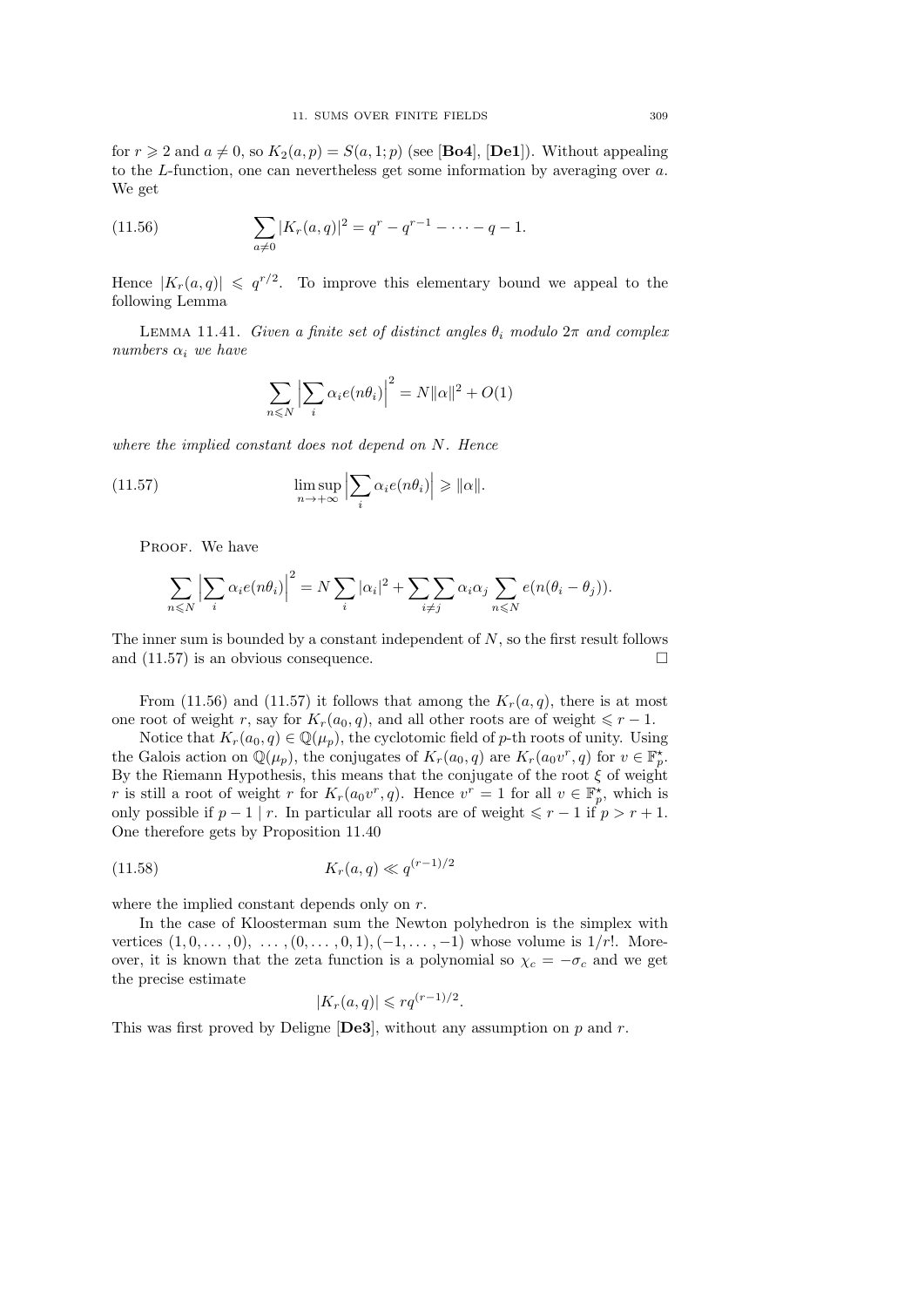EXAMPLE 3. Here is another higher-dimensional example. In [CI1], the following exponential sum over finite fields appears:

(11.59) 
$$
W(\chi, \psi; p) = \sum_{x, y \mod p} \chi(xy(x+1)(y+1))\psi(xy-1)
$$

where p is prime,  $\chi$  is a non-trivial quadratic character modulo p and  $\psi$  is any multiplicative character modulo p.

Theorem 11.42 (Conrey-Iwaniec). There exists an absolute positive constant C such that

$$
(11.60) \t\t |W(\chi, \psi; p)| \leqslant Cp
$$

for all p and all  $\psi$  as above.

The first step of the proof is to apply Theorem 11.34 to say there exists an  $\ell$ -adic sheaf  $\mathcal F$  on the algebraic surface

$$
U = \{(x, y) \mid xy(x + 1)(y + 1) \neq 0\},\
$$

pure of weight 0 for which we have, for  $q = p^n$ ,  $n \geq 1$ , the formula

$$
W(\chi, \psi; q) = \sum_{x, y \in U(\mathbb{F}_q)} \chi(N(xy(x+1)(y+1)))\psi(N(xy-1))
$$
  
= 
$$
\sum_{x, y \in U(\mathbb{F}_q)} \text{Tr} (F_{(x,y)} | \mathcal{F}).
$$

The Lefschetz trace formula (11.47) takes the form

$$
W(\chi, \psi; q) = \sum_{i=0}^{4} (-1)^i \text{Tr} (F^n | H_c^i(\bar{U}, \mathcal{F})).
$$

By Theorem 11.37, each  $H_c^i(\bar{U}, \mathcal{F})$  is mixed of weights  $\leq i$ . Let  $(\alpha_{\nu}, i_{\nu}, w_{\nu})$  be the family of eigenvalues of  $F$  acting on the whole cohomology (with multiplicities), together with their index and weight. We have  $|\alpha_{\nu}| = p^{w_{\nu}/2}$  and

$$
W(\chi, \psi; q) = \sum_{\nu} (-1)^{i_{\nu}} \alpha_{\nu}^{m}.
$$

By Theorem 11.39 in this case, the total number of roots  $\alpha_{\nu}$  is bounded by a constant independent of p. Thus, we gain on the trivial bound  $W \ll p^2$  if  $w_{\nu} \leq 3$ (instead of 4), and the statement of the theorem is that  $w_{\nu} \leq 2$ .

The second step is to show that there is at most one root of weight  $\geq 3$  (actually, it must be = 3) and, if it exists, then  $\psi = \chi$  is the non-trivial quadratic character. This will be derived from the following average formula:

(11.61) 
$$
A = \frac{1}{q-1} \sum_{\psi} |W(\chi, \psi; q)|^2 = q^2 - 2q - 2.
$$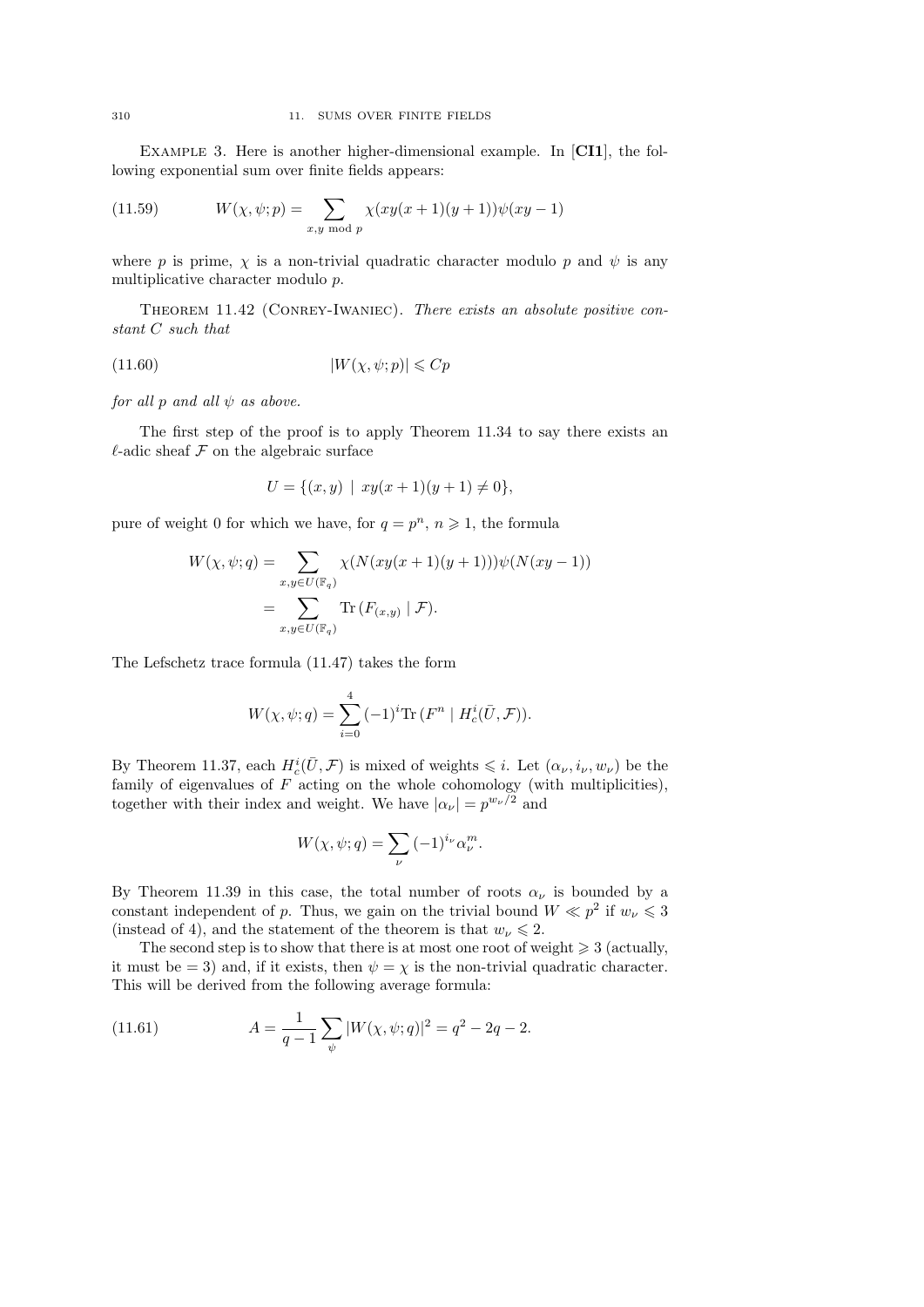To prove this formula, open the square and sum over  $\psi$  first getting by the orthogonality of characters

$$
A = \sum_{u_1v_1=u_2v_2} \sum_{v_2} \chi(u_1v_1(u_1+1)(v_1+1))\overline{\chi}(u_2v_2(u_2+1)(v_2+1))
$$
  
= 
$$
\sum_{u_1,v_1,u_2} \sum_{v_2} \chi((u_1+1)(v_1+1))\overline{\chi}((u_2+1)(u_1v_1+u_2))\chi(u_2)
$$

(where we shorten the notation from  $\chi \circ N$  to  $\chi$ ). Next the summation over  $u_1$  is performed giving

$$
B(v_1, u_2) = \sum_{u_1 \neq 0} \chi(u_1 + 1) \bar{\chi}(u_1 v_1 + u_2) = \begin{cases} \bar{\chi}(v_1)(q - 2) & \text{if } u_2 = v_1, \\ -\bar{\chi}(v_1) - \bar{\chi}(u_2) & \text{if } u_2 \neq v_1. \end{cases}
$$

Then the sum over  $u_2$  is performed giving

$$
\sum_{u_2 \neq 0} \bar{\chi}(u_2 + 1)\chi(u_2)B(v_1, u_2) = q\bar{\chi}(v_1 + 1) + \bar{\chi}(v_1) + 1,
$$

and finally the sum over  $v_1$  gives

$$
A = \sum_{v_1 \neq 0} \chi(v_1 + 1) \Big( q \bar{\chi}(v_1 + 1) + \bar{\chi}(v_1) + 1 \Big) = q(q - 2) - 2.
$$

From (11.61), using Lemma 11.41, it is clear that for all  $\psi$  and  $\nu$  we have  $w_{\nu} \leq 3$  and moreover,  $w_{\nu} \leq 2$  except for at most one root, for one character  $\psi$ . If this case occurs for  $\psi$ , it happens for  $\bar{\psi}$  too, so the only possibility is  $\psi$  being a real character. Since

$$
W(\chi, 1; q) = \left(\sum_{u} \chi(u(u+1))\right)^2 = 1,
$$

we must have  $\psi = \chi$ .

The last step is to treat the case  $\psi = \chi$  separately. Precisely, one can show that

$$
|W(\chi,\chi;q)| \leqslant 4q
$$

for any  $p$  and  $q = p^n$ . This is done in a purely elementary manner without appealing to the Riemann Hypothesis, and we refer to [CI1] for the details. In fact, W. Duke showed that  $W(\chi, \chi; p) = 2\text{Re}(J^2(\chi, \xi))$ , where  $J(\chi, \xi)$  is the Jacobi sum and  $\xi$ is a quartic character modulo  $p \equiv 1 \pmod{4}$ . Also  $W(\chi, \chi; p)$  is the p-th Fourier coefficient of the modular form  $\eta(4z)^6$  of weight 3 and level 12.

When  $U$  is not a curve, numerous geometric subtleties can be involved in dealing with the non-trivial cohomology groups  $H_c^i$  with  $i \neq 0, 2d$ . Here are two general bounds, among many: the first one is due to Deligne [De1], and the second is the recent version in [FK] of a general "stratification" theorem of Katz and Laumon.

THEOREM 11.43. (1) Let  $f \in \mathbb{Z}[X_1,\ldots,X_m]$  be a non-zero polynomial of degree d such that the hypersurface  $H_f$  in  $\mathbb{P}^{m-1}$  defined by the equation

$$
H_f: f_d(x_1,\ldots,x_m)=0,
$$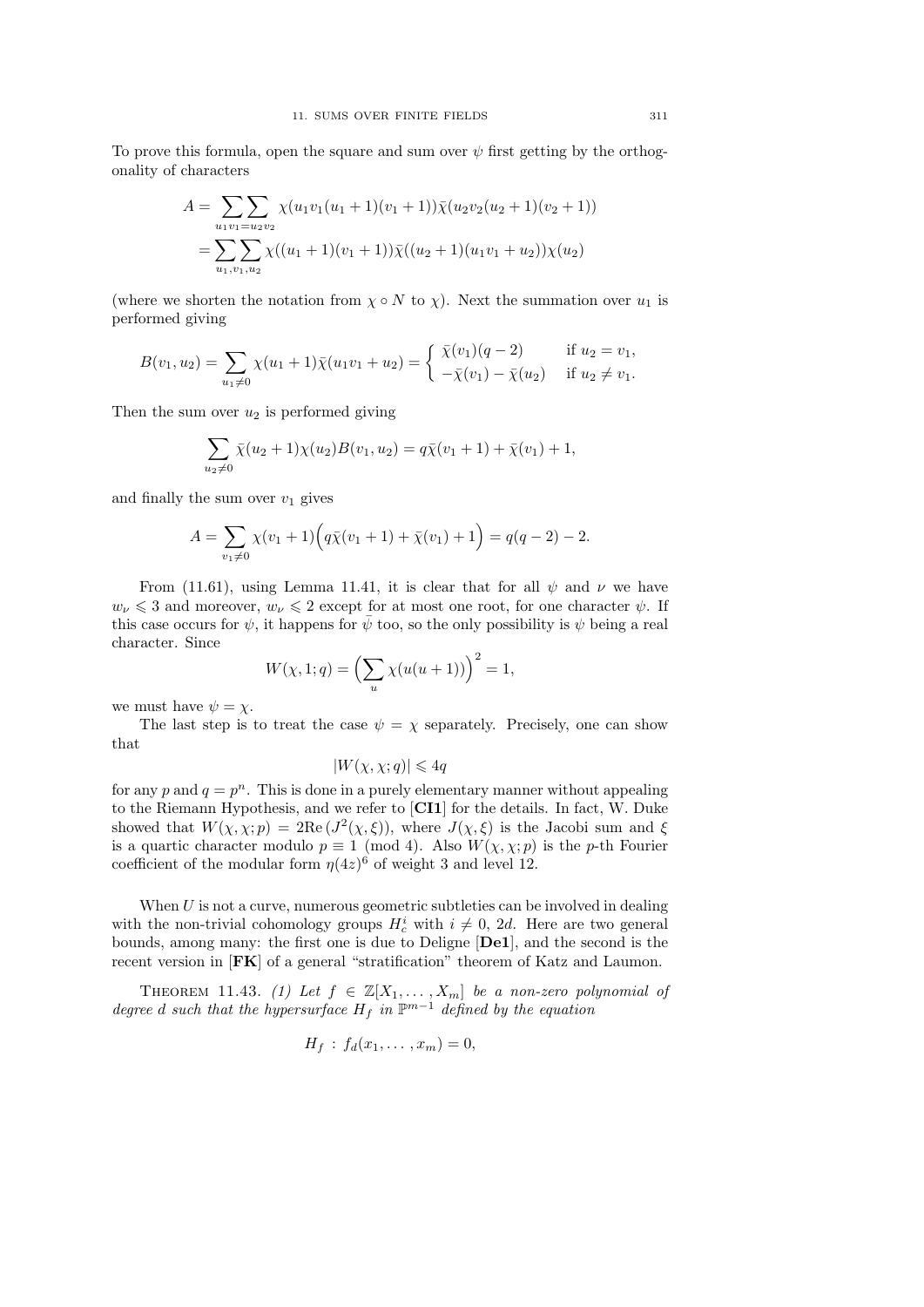where  $f_d$  is the homogeneous component of degree d of f, is non-singular. For any  $p \nmid d$  such that the reduction of  $H_f$  modulo p is smooth, any non-trivial additive character  $\psi$  modulo p and any  $n \geq 1$  we have

$$
(11.62) \qquad \Big|\sum_{x_1,\ldots,x_m\in\mathbb{F}_{p^n}}\psi\big(\operatorname{Tr}(f(x_1,\ldots,x_m))\big)\Big|\leqslant (d-1)^mq^{nm/2}.
$$

(2) Let  $d \geq 1$ ,  $n \geq 1$  be integers, V a locally closed subscheme of  $\mathbb{A}_{\mathbb{Z}}^n$  of dimension dim  $V(\mathbb{C}) \leq d$  and  $f \in \mathbb{Z}[X_1, \ldots, X_n]$  a polynomial.

Then there exists  $C = C(n, d, V, f)$  and closed subschemes  $X_j \subset \mathbb{A}_{\mathbb{Z}}^n$  of relative  $dimension \leq n - j \text{ such that}$ 

$$
X_n \subset \ldots \subset X_2 \subset X_1 \subset \mathbb{A}^n_{\mathbb{Z}}
$$

and for any rational function g non-zero on V, any  $h \in (\mathbb{Z}/p\mathbb{Z})^n - X_j(\mathbb{Z}/p\mathbb{Z})$ , any prime p, any non-trivial additive character  $\psi$  and multiplicative character  $\chi$  modulo p, we have

$$
\sum_{x \in V(\mathbb{Z}/p\mathbb{Z})} \chi(g(x))\psi(f(x) + h_1x_1 + \cdots + h_nx_n) \leqslant Cp^{\frac{d}{2} + \frac{j-1}{2}}.
$$

Note that in (1), subject to a geometric condition on  $H_f$ , we obtain square root cancellation in the exponential sum. In (2) the assumptions are much less stringent, but the conclusion is weaker: we have a family of exponential sums parameterized by  $h \in \mathbb{A}^n$ , and roughly speaking we have square root cancellation for "generic" sums (for h outside an exceptional subvariety  $X_1$  of codimension  $\geq 1$  in  $\mathbb{A}^n$ ), while worse and worse bounds can occur only on smaller and smaller subvarieties. We will give an application of (2) in Chapter 21.

The  $\ell$ -adic theory and formalism are much more developed than what we have surveyed here. It can also deal with sums over singular varieties, but the necessary algebraic notions become rather formidable, and we concede being unable to discuss the perverse sheaves that arise in more advanced situations.

We wish to emphasize, however, that this theory is also particularly well-suited to the study of *families* of exponential sums. The parameters defining those, say  $S_x$ , are most naturally themselves points on some algebraic variety  $X/\mathbb{F}$ . In favorable circumstances there exists a lisse  $\ell$ -adic sheaf F on X (corresponding to an action of  $\pi_1(X)$  on V ) such that

$$
(11.63)\qquad \qquad S_{x,n} = \text{Tr}\left(F_x^n \mid V\right)
$$

for every value of the parameter  $x \in X$  and any  $n \geq 1$ . For example a non-zero polynomial f of degree  $\leq d$  over  $\mathbb F$  can be described as an F-rational point of the affine parameter space  $X = \mathbb{A}^{d+1} - \{0\}$  by

$$
f = \sum_{i=0}^{d} a_i X^i \mapsto (a_0, \dots, a_d).
$$

There is an  $\ell$ -adic sheaf  $\mathcal F$  on  $X$  such that

$$
\sum_{x \in \mathbb{F}_n} \psi(f(x)) = \text{Tr}(F_x^n \mid V).
$$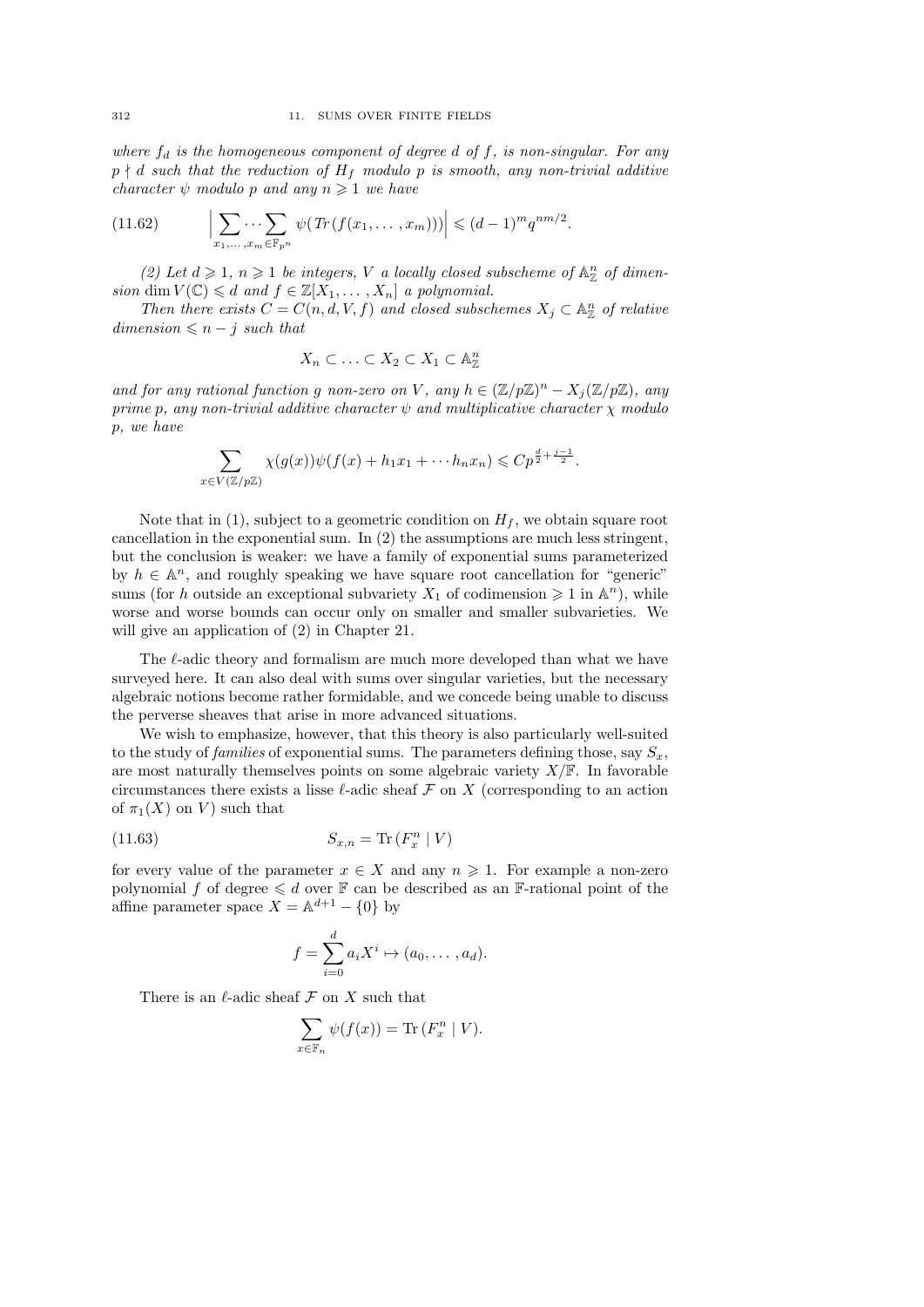Purity of a sheaf satisfying (11.63) depends on a first application of the Riemann Hypothesis. If it holds, the application of the  $\ell$ -adic theory typically results in equidistribution statements (following from [De2]) for the arguments of the exponential sums. This equidistribution is in some space of conjugacy classes of the "monodromy group" of the situation. We refer for instance to  $[KS]$  for a very lucid introduction to these profound aspects.

#### 11.12. Comments.

In this closing section we give some impressions about how the exponential and character sums over finite fields interact with analytic number theory. There are more subtle issues between the two subjects than just applications of results concerning the first one for solving problems of the latter. We could be quite specific by covering completely a few representative examples, but it would be long and not transparent enough. Rather we decided to discuss principles, ideas and tricks in general terms and guide the reader to particular publications.

First of all some exponential sums appear when one uses Fourier analysis to get a hold on the sequence under investigation. There are no finite fields in the background, so the resulting sums are not immediately related to objects of algebraic geometry. However, one can complete these sums (by another use of Fourier analysis) and then factor them into sums of prime power moduli. Usually one can evaluate these local sums explicitly, or give strong estimates by elementary or ad hoc methods, except when the modulus is prime. But in the prime case one may naturally consider the sum as being over a finite field. This scheme allows us to appeal to the powerful results from algebraic geometry. However, the drawback of finishing by estimates for every complete sum individually is that one cannot exploit a possible cancellation from extra variables offered by the varying moduli (finite fields of different characteristics do not interact in algebraic geometry). Sometimes a kind of reciprocity formula can help turn the modulus into a variable (see for example  $\begin{bmatrix} 111 \end{bmatrix}$  or  $\begin{bmatrix} M3 \end{bmatrix}$ . Another scenario is that the sums over modulus appear in the spectral resolution of a differential operator, in which case the spectral theory produces estimates far stronger than those derived by algebraic geometry. For example, this is the case of sums of Kloosterman sums; see Chapter 16. One can also think this way about the real character sums with cubic polynomials; they are coefficients of a cusp form associated with an elliptic curves, so the modularity gives extra cancellation in summation over the modulus.

As a rule the exponential/character sum of a given modulus which comes out of analytic number theory is incomplete. This itself is not a problem because various completing techniques are available as mentioned above. Completing is a natural step to take, but is it useful or wasteful? At this point one should realize that a bound for a complete sum holds essentially the same for the original incomplete sum. This means that the result is relatively weaker for a shorter sum. Still it is non-trivial when the length of the original sum is larger than the square root of the modulus. Very short sums cannot be treated this way. We do not have an absolute recommendation when to complete or not a given incomplete sum. Our experience suggests executing the Fourier method as long as the resulting summation over the frequencies is shorter than the range of the original sum: at least one can feel that one is progressing. But sometimes it is worth acting otherwise, accepting a step backwards in this respect while opening a position for a stronger second move.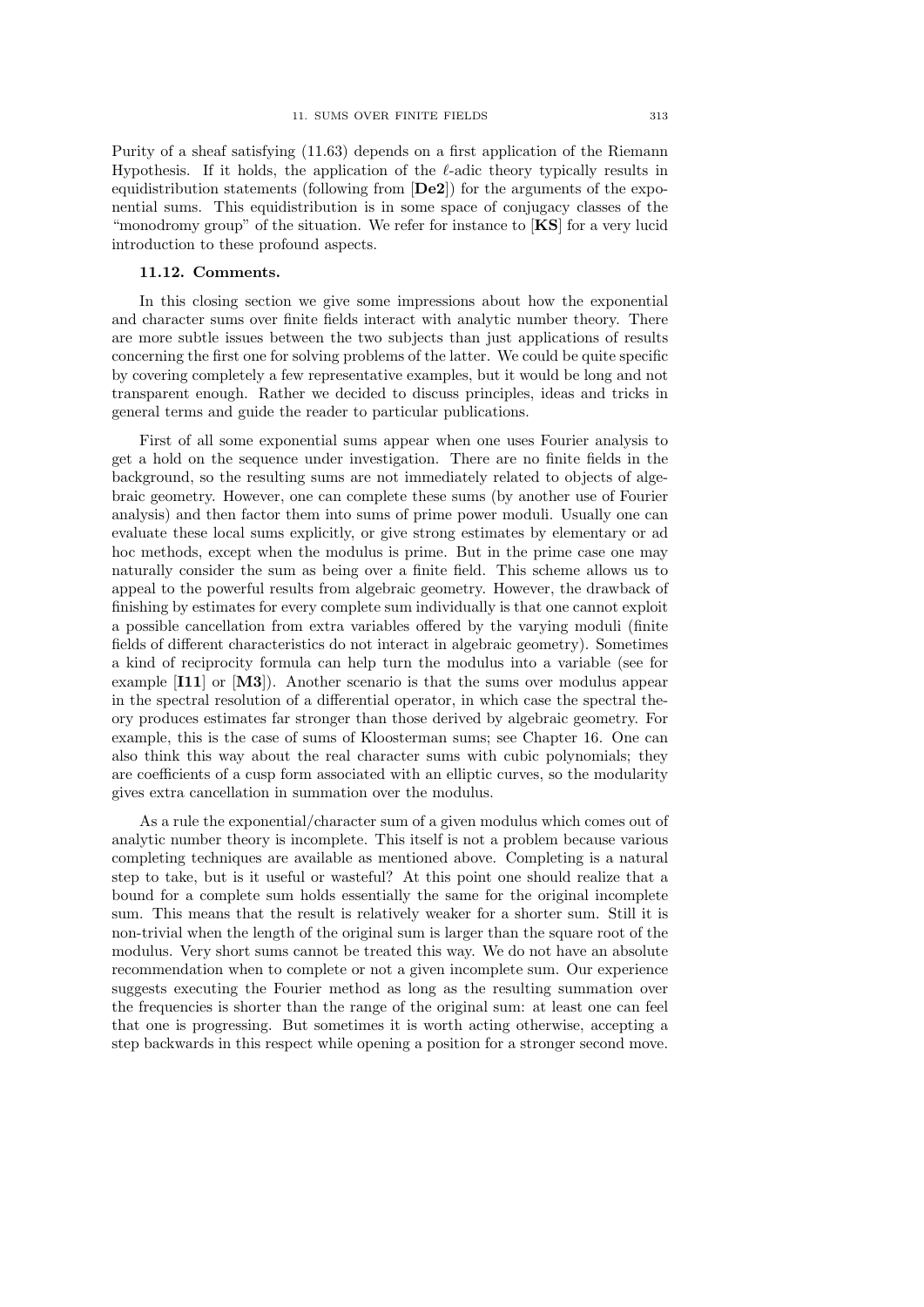For example, imagine that the amplitude in the exponential sum is not a rational function, but nevertheless becomes one after an application of the stationary phase method to the relevant Fourier transform. In this case the losses from the range of summation can be recovered with extra savings by applications of algebraic arguments (see Section 8 of [CI1], where this game is played in several variables simultaneously).

Whatever the arguments which lead to complete sums may be, in the final step one cannot beat the square root saving factor. Therefore to receive a non-trivial result one must first produce somehow a sum with a number of terms larger than the square root of the modulus. There are several ways to get started, depending on the shape of the exponential/character sum. First, one can try to apply a Weyl shift with the effect of squaring the number of terms. Similarly one may just square the whole sum, or raise it to a higher power to produce even more points. Note that shifting the variable and squaring the sum are not the same things; the first requires some additive features of the variable while the latter nothing at all. These operations seem to be quite superficial at first glance (we are taking essentially replicas of the original sum), yet with ingenuity one can rearrange the points so the summation goes in a skewed direction, the consecutive terms repel violently and randomly producing a considerable cancellation. This is easy to say, much harder to execute. In fact one needs many other devices, such as gluing several variables with small multiplicity in order to arrive at a single variable over a range larger than the square root of the modulus. One also must smooth out this composite variable before applying algebraic arguments. Usually an application of Cauchy's inequality and enlarging the outer summation (due to positivity) does the job. A powerful example how this works is given by Burgess [Bur1]. In this paper a short character sum is estimated by an appeal to the Riemann Hypothesis for algebraic curves. An interesting point is that after all the tricks one comes to a complete character sum for a curve of a large genus, although the original sum is over a line segment.

Different arguments for building one extra large variable are applied in [FI4], consequently the final complete sum comes in three variables, or equivalently in four variables over a hypersurface. Here the Deligne theory applies (see the Appendix by Birch and Bombieri), although the related variety is singular. One should not be surprised and afraid of that singularity, because, after all, the process of creating more points of summation at the start is quite superficial. In this game one must be experienced when mixing the points to be sure that it is quite random. Another interesting case of creating and estimating exponential sums in three variables is given by N. Pitt [Pi].

Applications of the Riemann Hypothesis for curves over finite fields are by now customary. Much less successful are the use of genuinely higher-dimensional varieties. There are reasons for the difficulties involved. First of all when more variables appear, stronger restrictions are imposed on them which are harder to resolve (a kind of uncertainty principle). Just imagine having an abundance of points to work with, but which are not free because of some side conditions. For example how would you cope with a requirement that the determinants of a family of elliptic curves match the conductors?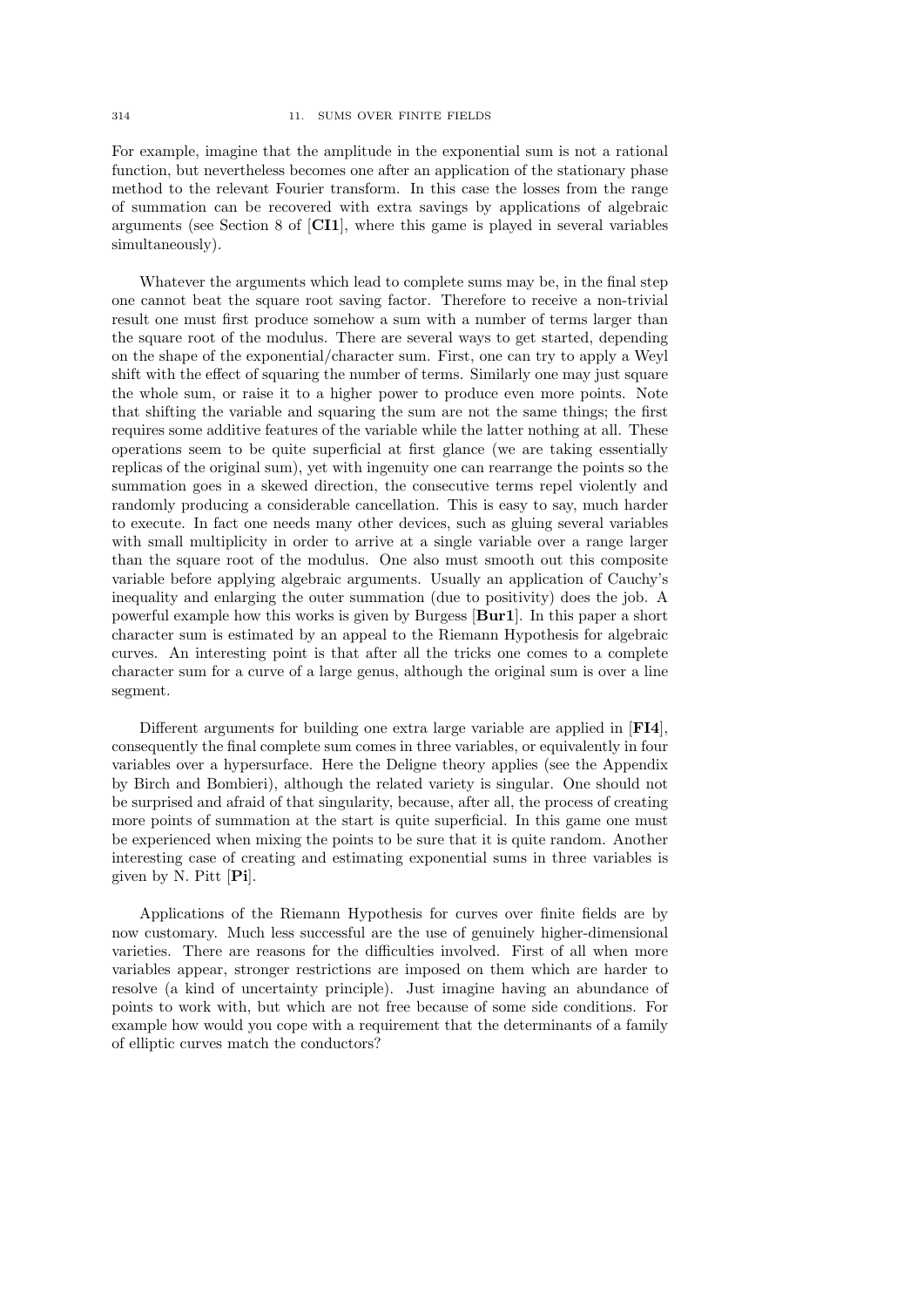Of course, there are also direct applications of the Riemann Hypothesis for varieties to traditional problems of solvability of diophantine equations by means of the circle method (see examples in Chapter 20). If the number of variables is sufficiently large, one needs nothing to manipulate, except for completing the sum by the standard Fourier method. Some ingenuity, however, is required to apply the circle method (a variant of Kloosterman) to treat diophantine equations with a relatively small number of variables, an excellent example being the work of Heath-Brown on cubic forms [HB6].

It is possible in some circumstances to beat the bound for exponential sums which is derived by the Riemann Hypothesis. This is because the angles of the roots of the L-function themselves vary so that additional cancellation may occur. Deligne and Katz have established such occurrences for families parameterized by points on curves or varieties. In other words, in their cases one is actually considering exponential sums in more variables. However, the cancellation of roots can also occur for families parameterized by points over small irregular sets. More important for analytic number theory is that these sets can be quite general, no structure of a subvariety is needed, but instead a kind of a bilinear form structure would suffice. In practice it is not clear how to work with the roots, so one returns to the corresponding exponential sums where manipulations with the parameters (grouping, gluing, etc.) can be performed properly according to the shape of the involved rational function which is seen with the naked eye. In this process one must not destroy the complete variables since in our mind the corresponding summations are already executed in terms of the roots. Therefore when applying Cauchy's inequality to smooth the one variable composed out of the parameters, we put all the complete variables to the inner summation, say  $n$  of them, together with some remaining parameters which where not used in the composition. These inner parameters are critical for enlarging the diagonal. After squaring out we get a complete exponential sum in  $2n + 1$  variables which depends on the inner parameters. Except for a few configurations of those, the complete exponential sum satisfies the best possible bound derived from the Riemann Hypothesis, thus saving the factor of square root of the modulus per each variable. Since the number of variables is larger than twice the original, we win the game. The above recipe is somewhat oversimplified, yet it reveals the source of extra saving. One can see how it works in the particular case of [CI1]. Speaking of [CI1] we would like to add that here the exponential/character sums in several variables emerge after applications of harmonic analysis with respect to the hyperbolic Laplace operator rather than by the traditional Fourier analysis.

The profound theory of Deligne and other geometers is being used in analytic number theory with spectacular effects, yet more ideas need to be invented to fully exploit its potential. Perhaps one should go beyond borrowing estimates and penetrate deeply inside the theory. This is a great subject for future research. P. Michel [M3] made the first significant steps (see also [FK] and [KS1]).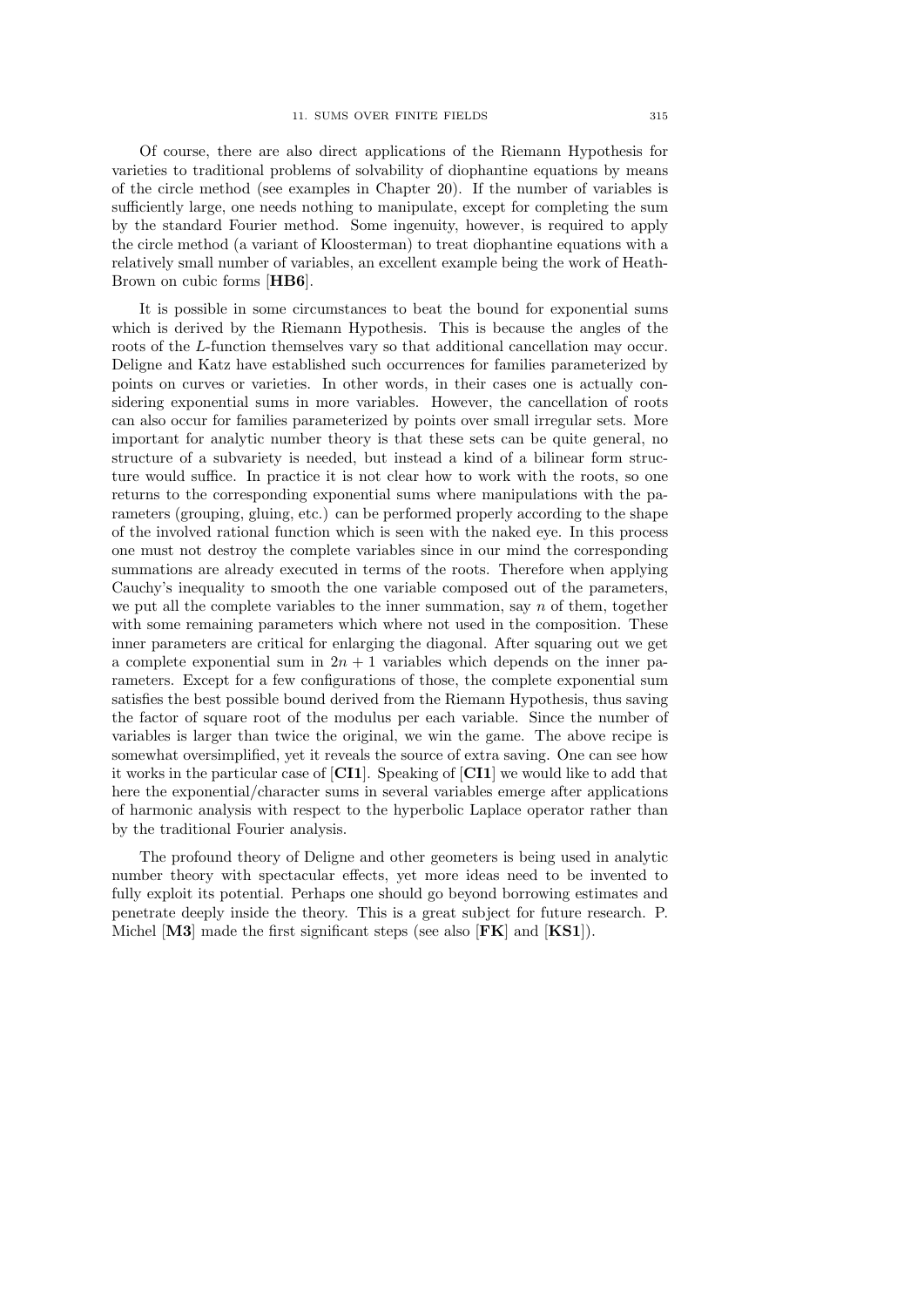# Bibliography

- [AS1] A. Adolphson and S. Sperber, On twisted exponential sums, Math. Ann. 290 (1991), 713–726.
- [AS2] A. Adolphson and S. Sperber, *Character sums in finite fields*, Compositio Math. 52 (1984), 325–354.
- [AS3] A. Adolphson and S. Sperber, *Newton polyhedra and the total degree of the L-function* associated to an exponential sum, Invent. math. 88 (1987), 555–569.
- [Ahl] L. Ahlfors, *Complex Analysis*, McGraw Hill, 1978.
- [AM] M. Atiyah and I.G. MacDonald, *Introduction to commutative algebra*, Addison-Wesley, 1969.
- [AL] A.O.L Atkin and J. Lehner, Hecke operators on  $\Gamma_0(m)$ , Math. Ann. 185 (1970), 134– 160.
- [At] F. V. Atkinson, The mean value of the zeta-function on the critical line, Proc. London Math. Soc. (2) **47** (1941), 174–200.
- [B] A. Baker, *Transcendental Number Theory*, Cambridge Univ. Press, 1990.<br>
[BH] R. Baker and G. Harman. *The difference between consecutive primes*. I
- R. Baker and G. Harman, The difference between consecutive primes, Proc. London Math. Soc. 72 (1996), 261–280.
- [Ba] W. Banks, Twisted symmetric-square L-functions and the nonexistence of Siegel zeros on GL(3), Duke Math. J. 87 (1997), 343–353.
- [Ba] M. B. Barban, The "large sieve" method and its application to number theory, Uspehi Mat. Nauk 21 (1966), 51–102; English transl. in Russian Math. Surveys 21 (1966), 49–103.
- [BG] J. Bernstein and S. Gelbart, An introduction to the Langlands program, Birkhaüser, 2003.
- [BL] H. Bohr and E. Landau, Sur les zéros de la fonction  $\zeta(s)$  de Riemann, Compte Rendus de l'Acad. des Sciences (Paris) 158 (1914), 106–110.
- [Bo1] E. Bombieri, Maggiorazione del resto nel "Primzahlsatz" col metodo di Erd˝os–Selberg., Ist. Lombardo Accad. Sci. Lett. Rend. A 96 (1962), 343–350.
- [Bo2] E. Bombieri, Le grand crible dans la théorie analytique des nombres, S.M.F, 1974.
- [Bo3] E. Bombieri, Counting points on curves over finite fields (d'après S. A. Stepanov), Lecture Notes in Math. 383 (1974), 234–241.
- [Bo4] E. Bombieri, On exponential sums in finite fields, II, Invent. math. 47 (1978), 29–39.
- [Bo5] E. Bombieri, On the large sieve, Mathematika 12 (1965), 201–225.
- [BD] E. Bombieri and H. Davenport, Some inequalities involving trigonometrical polynomials, Ann. Scuola Norm. Sup. Pisa (3) 23 (1969), 223–241.
- [BFI] E. Bombieri, J. Friedlander and H. Iwaniec, Primes in arithmetic progressions to large moduli, Acta Math. 156 (1986), 203–251.
- [BI] E. Bombieri and H. Iwaniec, Some mean-value theorems for exponential sums, Ann. Scuola Norm. Sup. Pisa Cl. Sci. 13 (1986), 473–486.
- [Bou] J. Bourgain, Remarks on Montgomery's conjectures on Dirichlet sums, Lecture Notes in Math. 1469 (1991), 153–165.
- [BDCT] C. Breuil, B. Conrad, F. Diamond and R. Taylor, On the modularity of elliptic curves over Q: wild 3-adic exercises, J. Amer. Math. Soc. 14 (2001), 843–939.
- [BC] W. E. Briggs and S. Chowla, On discriminants of binary quadratic forms with a single class in each genus, Canad. J. Math. 6 (1954), 463–470.
- [Bru] R. W. Bruggeman, Fourier coefficients of cusp forms, Invent. math. 45 (1978), 1–18.
- [Br1] V. Brun, Über das Goldbachsche Gesetz und die Anzahl der Primzahlpaare, Archiv for Math.og Naturvid. B34 (1915), no. 8.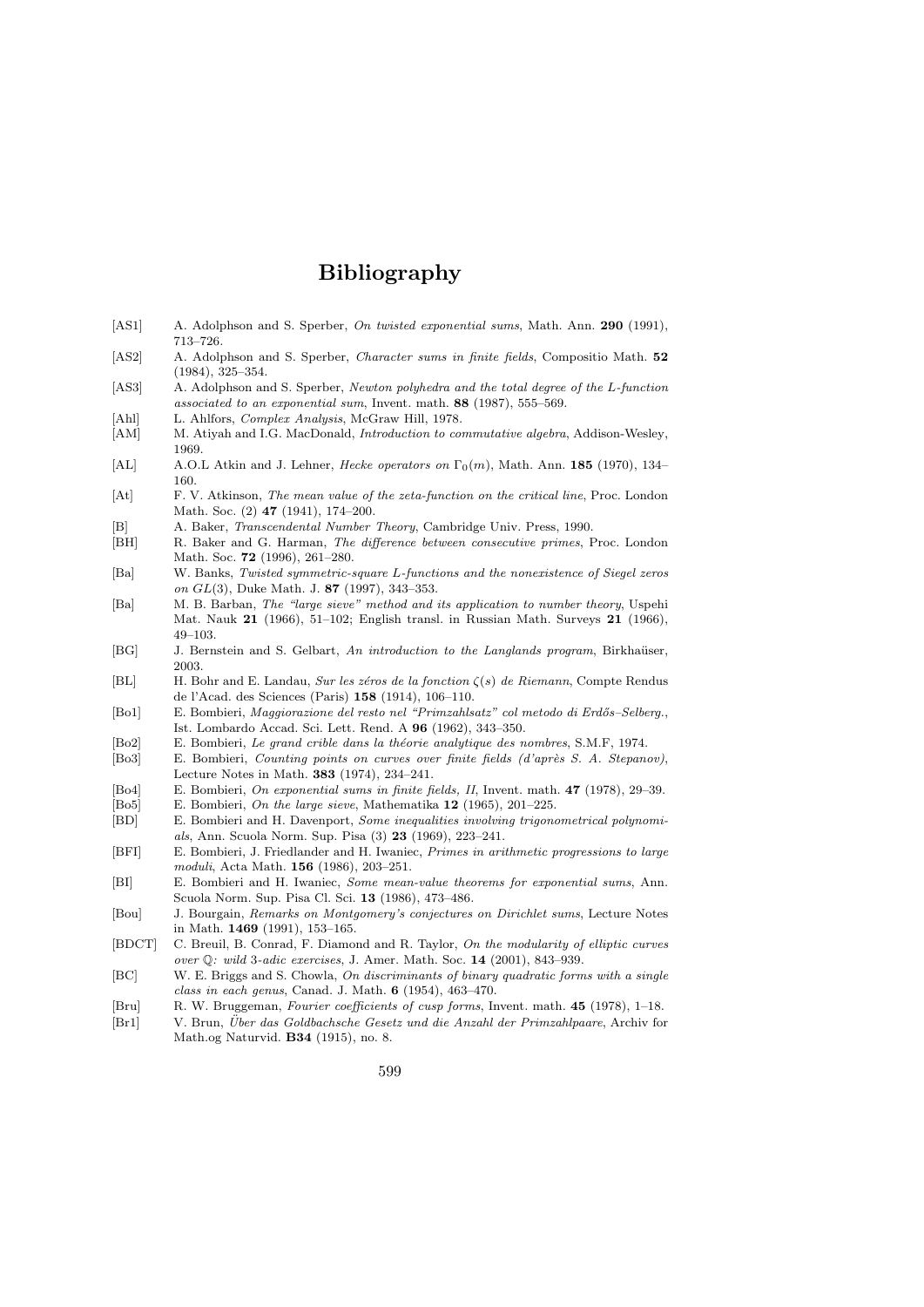[Br2] V. Brun, Le crible d'Eratosthène et le théorème de Goldbach, C. R. Acad. Sci. Paris

|                            | <b>168</b> (1919), 544–546.                                                                                                        |
|----------------------------|------------------------------------------------------------------------------------------------------------------------------------|
| Bu                         | D. Bump, Automorphic forms and representations, Cambridge Univ. Press, 1996.                                                       |
| BDHI                       | D. Bump, W. Duke, J. Hoffstein and H. Iwaniec, An estimate for the Hecke eigenvalues                                               |
|                            | of Maass forms, Internat. Math. Res. Notices 4 (1992), 75–81.                                                                      |
| Burl                       | D. A. Burgess, On character sums and L-series, I, Proc. London Math. Soc. (3) 12                                                   |
|                            | $(1962), 193 - 206.$                                                                                                               |
| $\left[\text{Bur2}\right]$ | D. A. Burgess, On character sums and L-series, II, Proc. London Math. Soc. (3) 13                                                  |
|                            | $(1963), 524-536.$                                                                                                                 |
| BH                         | C. J. Bushnell and G. Henniart, An upper bound on conductors for pairs, J. Number                                                  |
|                            |                                                                                                                                    |
|                            | Theory 65 $(1997)$ , 183-196.                                                                                                      |
| Byk                        | V. A. Bykovsky, Spectral expansion of certain automorphic functions and its number-                                                |
|                            | <i>theoretical applications</i> , Proc. Steklov Inst. (LOMI) 134 (1984), 15–33; English transl.                                    |
|                            | in J. Soviet Math. <b>36</b> (1987), 8-21.                                                                                         |
| Car                        | F. Carlson, Uber die Nullstellen der Dirichletschen Reihen und der Riemannschen                                                    |
|                            | C-Funktion, Arkiv. für Mat. Astr. och Fysik 15 (1920).                                                                             |
| CF                         | J.W.S Cassels and A. Frölich, <i>Algebraic Number Theory</i> , Academic Press, 1990.                                               |
| ChI                        | Chamizo and H. Iwaniec, On the sphere problem, Rev. Mat. Iberoamericana 11 (1995),                                                 |
|                            | 417-429.                                                                                                                           |
| [Ch]                       | J. R. Chen, On the representation of a larger even integer as the sum of a prime and                                               |
|                            | the product of at most two primes, Sci. Sinica 16 (1973), 157–176.                                                                 |
| [CS]                       | S. Chowla and A. Selberg, On Epstein's zeta-function, J. Reine angew. Math. 227                                                    |
|                            | $(1967), 86 - 110.$                                                                                                                |
| $[\text{Co1}]$             | B. Conrey, Zeros of derivatives of Riemann's $\xi$ -function on the critical line, J. Number                                       |
|                            | Theory 16 $(1983)$ , 49-74.                                                                                                        |
| Co2                        | B. Conrey, More than two fifths of the zeros of the Riemann zeta function are on the                                               |
|                            | <i>critical line</i> , J. Reine angew. Math. <b>399</b> (1989), $1-26$ .                                                           |
| $[{\rm CGG}]$              | B. Conrey, A. Ghosh and S. M. Gonek, A note on gaps between zeros of the zeta                                                      |
|                            | <i>function</i> , Bull. London Math. Soc. <b>16</b> (1984), 421-424.                                                               |
| $ {\rm CI1} $              | B. Conrey and H. Iwaniec, The cubic moment of central values of automorphic L-                                                     |
|                            | functions, Ann. of Math. (2) 151 (2000), 1175-1216.                                                                                |
| CI2                        | B. Conrey and H. Iwaniec, Spacing of zeros of Hecke L-functions and the class number                                               |
|                            | <i>problem</i> , Acta Arithmetica $103$ (2002), 259–312.                                                                           |
| CoSo                       | B. Conrey and K. Soundararajan, Real zeros of quadratic Dirichlet L-functions, Invent.                                             |
|                            | math. $150$ (2002), 1-44.                                                                                                          |
| Cor1                       | J.G. van der Corput, <i>Zahlentheoretische Abschätzungen</i> , Math. Ann. <b>84</b> (1921), 53–79.                                 |
| Cor2                       | J.G. van der Corput, <i>Verscharfung der Abschätzungen beim Teilerproblem</i> , Math. Ann.                                         |
|                            | 87 $(1922)$ , 39-65.                                                                                                               |
| $ {\rm Cor3} $             | J. G. van der Corput, Sur l'hypothèse de Goldbach pour presque tous les nombres                                                    |
|                            | <i>premiers</i> , Acta Arithmetica 2 (1937), 266-290.                                                                              |
| $ {\rm Cox} $              | D. Cox, Primes of the form $x^2 + ny^2$ , Wiley, 1989.                                                                             |
| $ {\rm Cra} $              | H. Cramér, On the order of magnitude of the difference between consecutive prime                                                   |
|                            | numbers, Prace Mat.-Fiz. 45 (1937), 51-74.                                                                                         |
| Da1                        | H. Davenport, On some infinite series involving arithmetical functions. II, Quart. J.                                              |
|                            | Math. Oxf. 8 (1937), 313-320.                                                                                                      |
| Da2                        | H. Davenport, Analytic methods for Diophantine equations and Diophantine inequali-                                                 |
|                            | ties, Ann Arbor Publishers, 1963.                                                                                                  |
|                            |                                                                                                                                    |
| DH1                        | H. Davenport and H. Halberstam, The values of a trigonometrical polynomial at well<br>spaced points, Mathematika 13 (1966), 91-96. |
| DH2                        |                                                                                                                                    |
|                            | H. Davenport and H. Halberstam, <i>Primes in arithmetic progressions</i> , Michigan Math.                                          |
|                            | J. 13 (1966), 485–489.                                                                                                             |
| DHe                        | H. Davenport and Heilbronn, On the class-number of binary cubic forms, I, II, J.                                                   |
|                            | London Math. Soc. 26 (1951), 183-192, 192-198.                                                                                     |
| $ {\rm De}1 $              | P. Deligne, La conjecture de Weil, I, Inst. Hautes Études Sci. Publ. Math. 43 (1972),                                              |
|                            | $206 - 226.$                                                                                                                       |
| $ {\rm De2} $              | P. Deligne, La conjecture de Weil, II, Inst. Hautes Études Sci. Publ. Math. 52 (1980),                                             |

137–252.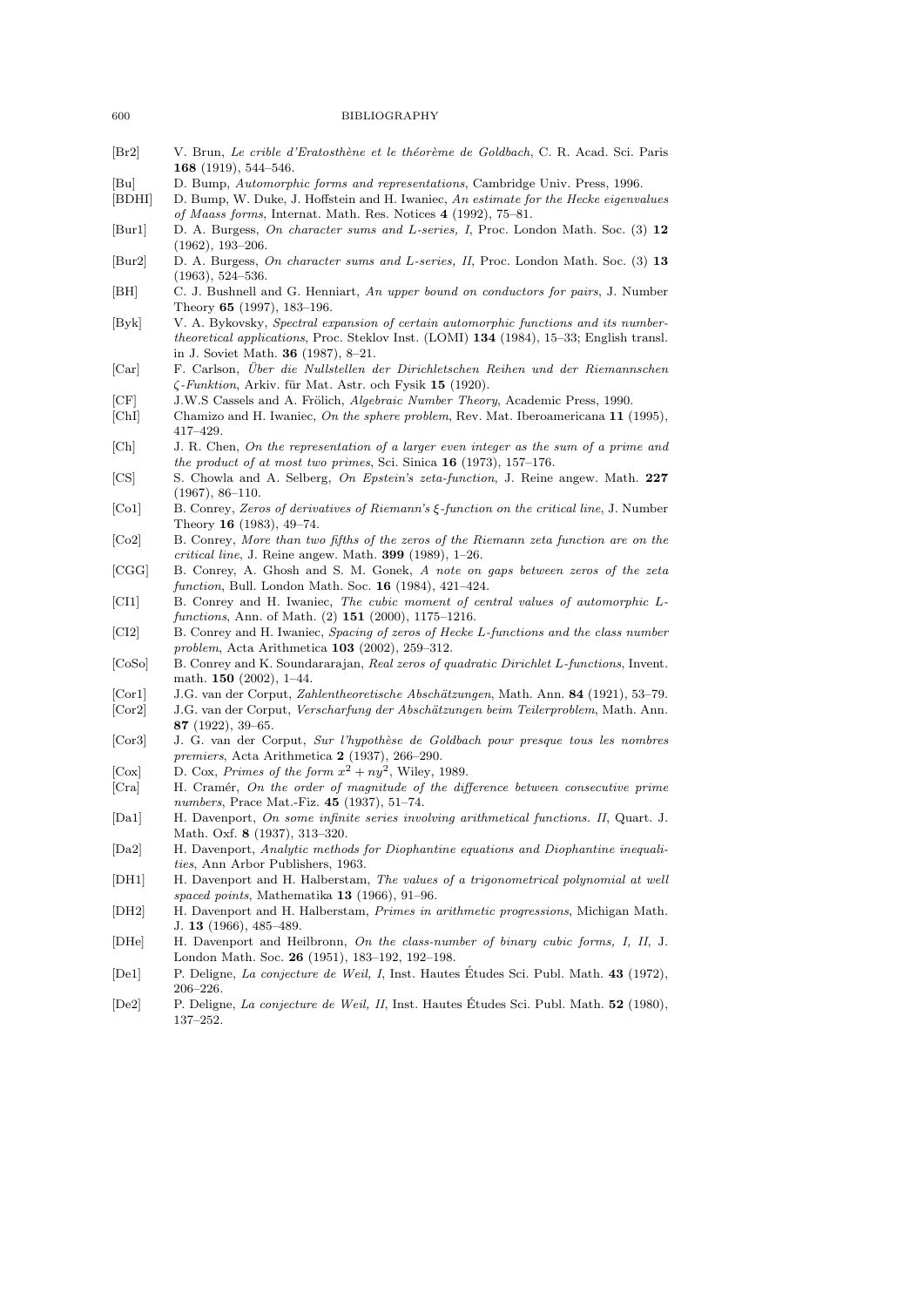- [De3] P. Deligne, *Cohomologie étale, SGA*  $4\frac{1}{2}$ , Lecture Notes. Math. 569, Springer Verlag, 1977.
- [DeSe] P. Deligne and J-P. Serre, Formes modulaires de poids 1, Ann. Sci. École Norm. Sup. (4) 7 (1974), 507–530.
- [DI] J.M. Deshouillers and H. Iwaniec, Kloosterman sums and Fourier coefficients of cusp forms, Invent. math. 70 (1982/83), 219–288.
- [DS] H. Diamond and J. Steinig, An elementary proof of the prime number theorem with a remainder term, Invent. math. 11 (1970), 199–258.
- [Dir] P.G. Dirichlet, Démonstration d'une propriété analogue à la loi de réciprocité qui existe entre deux nombres premiers quelconques, J. Reine angew. Math. 9 (1832), 379–389.
- [Du1] W. Duke, The dimension of the space of cusp forms of weight one, Internat. Math. Res. Notices (1995), 99–109.
- [Du2] W. Duke, Hyperbolic distribution problems and half-integral weight Maass forms, Invent. math. 92 (1988), 73–90.
- [Du3] W. Duke, The critical order of vanishing of automorphic L-functions with large level, Invent. math. 119 (1995), 165–174.
- [Du4] W. Duke, Some problems in multidimensional analytic number theory, Acta Arithmetica 52 (1989), 203–228.
- [Du5] W. Duke, *Elliptic curves with no exceptional primes*, C. R. Acad. Sci. Paris Sér. I Math. 325 (1997), 813–818.
- [DFI1] W. Duke, J. Friedlander and H. Iwaniec, A quadratic divisor problem, Invent. math. 115 (1994), 209–217.
- [DFI2] W. Duke, J. Friedlander and H. Iwaniec, Bounds for automorphic L-functions, II, Invent. math. 115 (1994), 219–239.
- [DFI3] W. Duke, J. Friedlander and H. Iwaniec, The subconvexity problem for Artin Lfunctions, Invent. math. 149 (2002), 489–577.
- [DFI4] W. Duke, J. Friedlander and H. Iwaniec, Bilinear forms with Kloosterman fractions, Invent. math. 128 (1997), 23–43.
- [DFI5] W. Duke, J. Friedlander, H. Iwaniec, Equidistribution of roots of a quadratic congruence to prime moduli, Ann. of Math. (2) 141 (1995), 423–441.
- [DuI1] W. Duke and H. Iwaniec, Bilinear forms in the Fourier coefficients of half-integral weight cusp forms and sums over primes, Math. Ann. 286 (1990), 783–802.
- [DuI2] W. Duke and H. Iwaniec, Estimates for coefficients of L-functions, I, Automorphic forms and analytic number theory (Montreal, PQ, 1989), CRM, 1989, pp. 43–47.
- [DuI3] W. Duke and H. Iwaniec, Estimates for coefficients of L-functions, II, Proceedings of the Amalfi Conference on Analytic Number Theory, Univ. Salerno, Salerno, 1992, pp. 71–82.
- [DuI4] W. Duke and H. Iwaniec, Estimates for coefficients of L-functions, IV, Amer. J. Math. 116 (1994), 207–217.
- [DK] W. Duke and E. Kowalski, A problem of Linnik for elliptic curves and mean-value estimates for automorphic representations, Invent. math. 139 (2000), 1–39.
- [D] F. J. Dyson, Statistical theory of the energy levels of complex systems, I, J. Mathematical Phys. 3 (1962), 140–156.
- [Ell] J. Ellenberg, Galois representations attached to Q-curves and the generalized Fermat equation  $A^4 + B^2 = C^p$ . Amer. J. Math. (to appear).
- [El] P.D.T.A. Elliott, On inequalities of large sieve type, Acta Arithmetica 18 (1971), 405– 422.
- [EK] P. Erdős and M. Kac, The Gaussian law of errors in the theory of additive number theoretic functions, Amer. J. Math. 62 (1940), 738–742.
- [Est] T. Estermann, On Goldbach's Problem: Proof that Almost All Even Positive Integers are Sums of Two Primes, Proc. London Math. Soc. (2) 44 (1938), 307–314.
- [Fon] J.M. Fontaine, *Il* n'y a pas de variétés abéliennes sur  $\mathbb{Z}$ , Invent. math. 81 (1985), 515–538.
- [FK] E. Fouvry and N. Katz, A general stratification theorem for exponential sums, and applications, J. Reine angew. Math. 540 (2001), 115–166.
- [FI] E. Fouvry and H. Iwaniec, *Gaussian Primes*, Acta. Arithmetica 79 (1997), 249–287.
- [FoM] E. Fouvry and P. Michel, Sur le changement de signe des sommes de Kloosterman (preprint).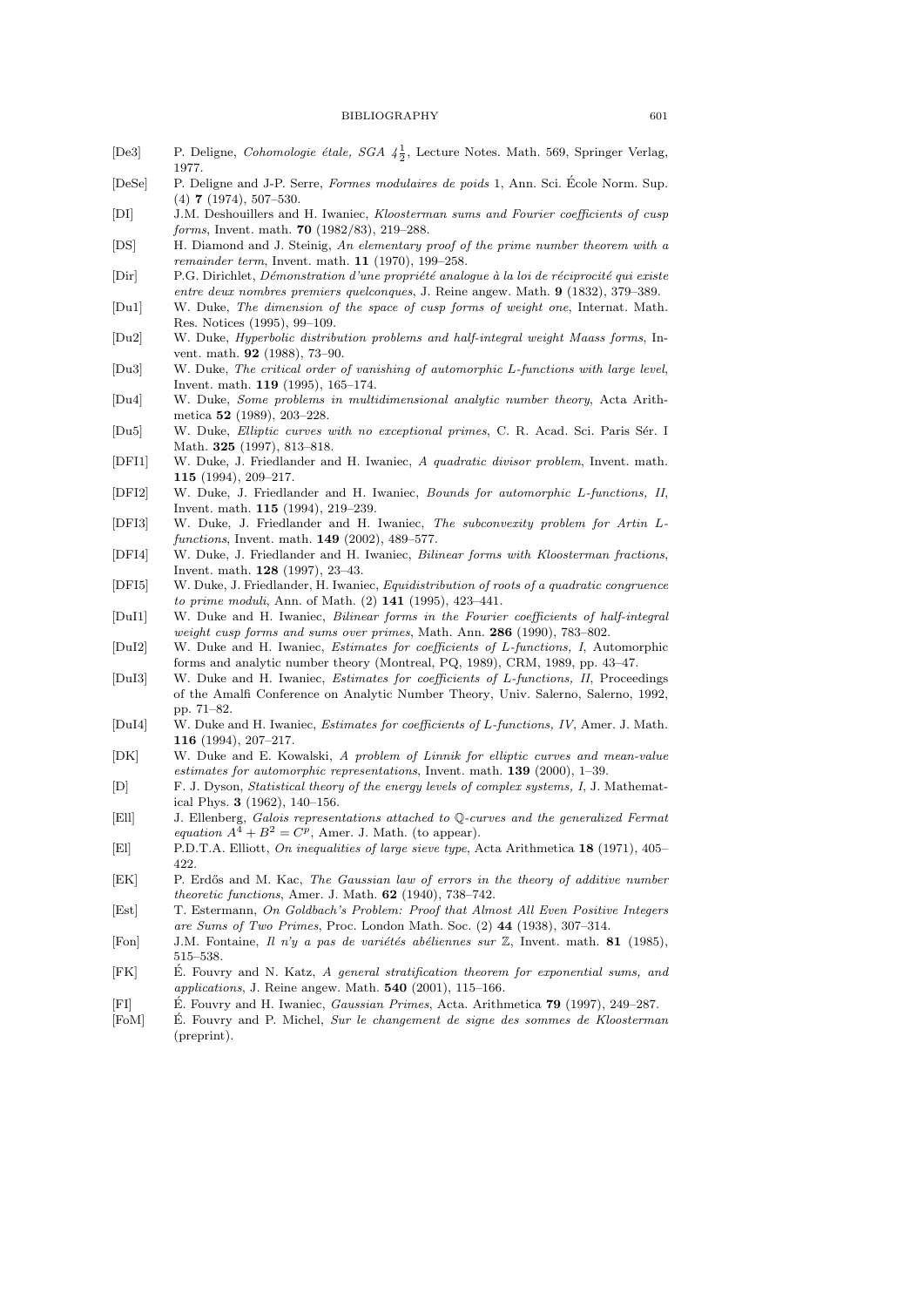- [Fri] J. Friedlander, Primes in arithmetic progressions and related topics, Analytic Number Theory and Diophantine problems, Birkhaüser, 1987, pp. 125–134.
- [FG] J. Friedlander and A. Granville, Limitations to the equi-distribution of primes, III, Compositio Math. 81 (1992), 19–32.
- [FI1] J. Friedlander and H. Iwaniec, The polynomial  $X^2 + Y^4$  captures its primes, Ann. of Math. (2) 148 (1998), 945–1040.
- [FI2] J. Friedlander and H. Iwaniec, Summation formulae for coefficients of L-functions (to appear).
- [FI3] J. Friedlander and H. Iwaniec, A Note on Character Sums, Contemporary Math. 166 (1994), 295–299.
- [FI4] J. Friedlander and H. Iwaniec, Incomplete Kloosterman sums and a divisor problem, Ann. of Math. 121 (1985), 319–350.
- [Ga1] P.X. Gallagher, A large sieve density estimate near  $\sigma = 1$ , Invent. math. 11 (1970), 329–339.
- [Ga2] P.X. Gallagher, Primes in progressions to prime-power modulus, Invent. math. 16 (1972), 191–201.
- [Ga3] P. X. Gallagher, Bombieri's mean value theorem, Mathematika 15 (1968), 1–6.
- [Ga4] P. X. Gallagher, The large sieve and probabilistic Galois theory, Proc. Sympos. Pure Math., Vol. XXIV, Amer. Math. Soc., 1973, pp. 91–101.
- [GM] M. L. Gaudin and M. Mehta, On the density of eigenvalues of a random matrix, Nuclear Phys. 18 (1960), 420–427.
- [Ge] F. Gerth III, Extension of conjectures of Cohen and Lenstra, Expositiones Math. 5 (1987), 181–184.
- [GeJ] S. Gelbart and H. Jacquet, A relation between automorphic representations of GL(2) and  $GL(3)$ , Ann. Sci. École Norm. Sup.  $(4)$  11  $(1978)$ , 471–542.
- [GJ] R. Godement and H. Jacquet, Zeta functions of simple algebras, Lecture Notes Math. 260, Springer Verlag, 1972.
- [Go1] D. Goldfeld, A simple proof of Siegel's theorem, Proc. Nat. Acad. Sci. U.S.A. 71 (1974), 1055.
- [Go2] D. Goldfeld, The class number of quadratic fields and the conjectures of Birch and Swinnerton-Dyer, Ann. Scuola Norm. Sup. Pisa Cl. Sci. (4) 3 (1976), 624–663.
- [GS] D. Goldfeld and P. Sarnak, Sums of Kloosterman sums, Invent. math. 71 (1983), 243– 250.
- [GHL] D. Goldfeld, J. Hoffstein and D. Lieman, Annals of Math. (2) 140 (1994), 161–181.
- [GHB] D. Goldston and D. R. Heath-Brown, A note on the differences between consecutive primes, Math. Ann. 266 (1984), 317–320.
- [GR] I.S. Gradhsteyn and I.M. Rizhik, Table of integrals, series and products, 6th Edition, Academic Press, 2000.
- [G1] S. Graham, An asymptotic estimate related to Selberg's sieve, J. Number Theory 10 (1978), 83–94.
- [G2] S. Graham, On Linnik's constant, Acta Arithmetica 39 (1981), 163–179.
- [GK] S.W Graham and G. Kolesnik, van der Corput's method of exponential sums, Cambridge Univ. Press, 1991.
- [GRi] S. W. Graham and C. J. Ringrose, Lower bounds for least quadratic nonresidues, Analytic number theory (Allerton Park, IL, 1989), Birkhäuser, 1990, pp. 269–309.
- [Gra] A. Granville, Unexpected irregularities in the distribution of prime numbers, Proceedings of the International Congress of Mathematicians, Vol. 1, 2 (Zürich, 1994), Birkhäuser, Basel, 1995, pp. 388–399.
- [Gr] G. Greaves, Sieves in number theory, Ergebnisse der Mathematik und ihrer Grenzgebiete (3), vol. 43, Springer Verlag, 2001.
- [GZ1] B. Gross and D. Zagier, *Heegner points and derivatives of L-series*, Invent. math. 84 (1986), 225–320.
- [GZ2] B. Gross and D. Zagier, *Points de Heegner et dérivées de fonctions L*, C. R. Acad. Sci. Paris Sér. I Math. 297 (1983), 85–87.
- [HaTu] G. Halász and P.Turán, On the distribution of roots of Riemann zeta and allied functions, I, J. Number Theory 1 (1969), 121–137.
- [Hal] H. Halberstam, On the distribution of additive number-theoretic functions, II, III, J. London Math. Soc. 31 (1956), 1–14, 14–27.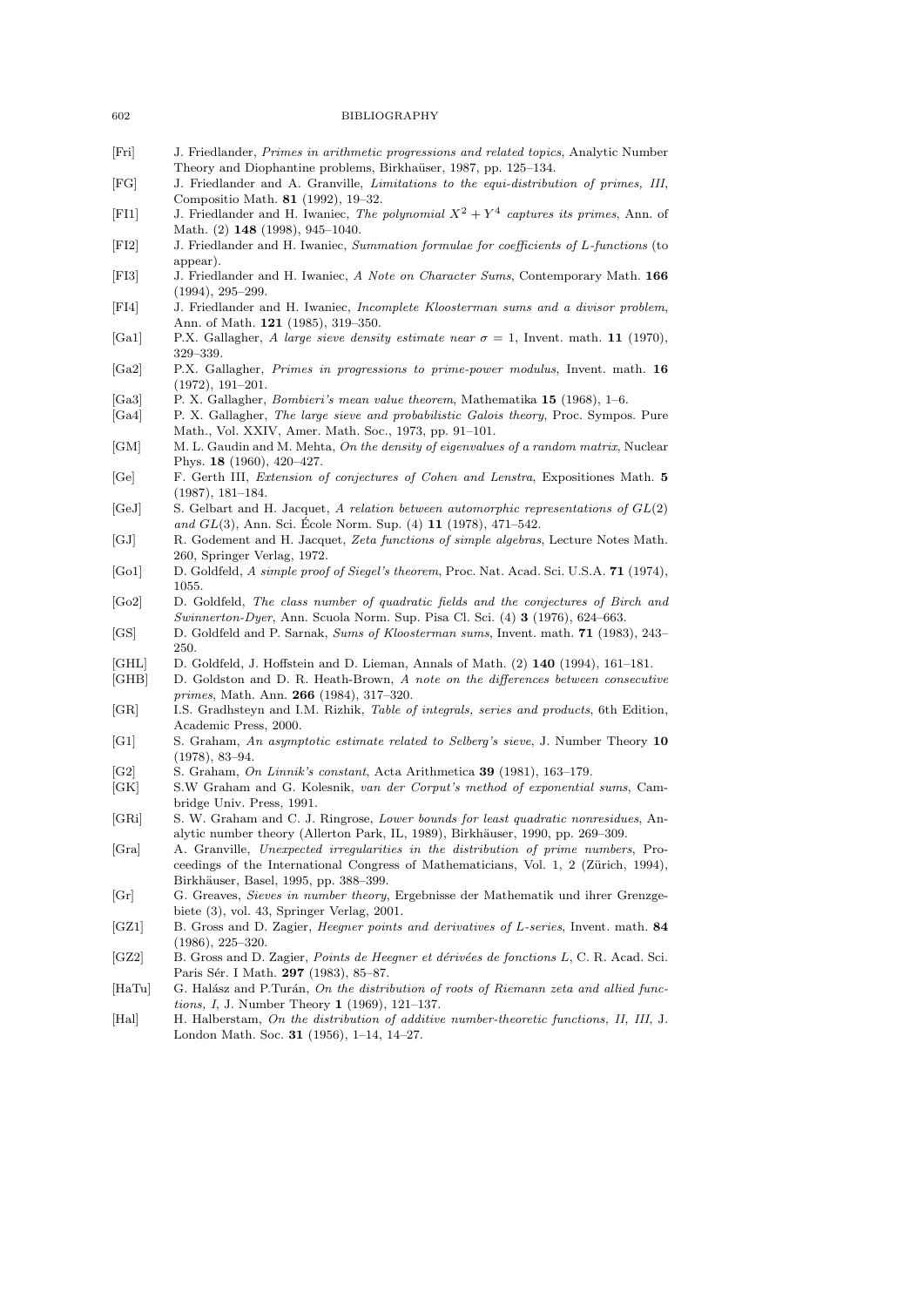- [HaRi] H. Halberstam and H. E. Richert, Sieve methods, Academic Press, 1974.
- [HaLa] G. H. Hardy and E. Landau, *The lattice points of a circle*, Proc. Royal Soc. A 105 (1924), 244–258.
- [HL1] G. H. Hardy and J. E. Littlewood, Some Problems of 'Partitio Numerorum.' III. On the Expression of a Number as a Sum of Primes., Acta Math. 44 (1922), 1–70.
- [HL2] G. H. Hardy and J. E. Littlewood, The zeros of Riemann's zeta function on the critical line, Math. Z. 10 (1921), 283-317.
- [HR] G.H. Hardy and S. Ramanujan, Asymptotic Formulae in Combinatory Analysis, Proc. London Math. Soc. 17 (1918), 75–115.
- [HW] G.H. Hardy and E.M. Wright, An introduction to the theory of numbers, 5th edition, Oxford University Press, 1979.
- [HT] M. Harris and R. Taylor, The geometry and cohomology of some simple Shimura varieties, Princeton Univ. Press, 2002.
- [Ha] R. Hartshorne, Algebraic Geometry, Grad. Texts in Math. 52, Springer Verlag, 1977.
- [HB1] D.R. Heath-Brown, A mean value estimate for real character sums, Acta Arithmetica 72 (1995), 235–275.
- [HB2] D.R. Heath-Brown, An estimate for Heilbronn's exponential sum, Analytic number theory, Vol. 2 (Allerton Park, IL, 1995), Birkhaüser, 1995, pp. 451–463.
- [HB3] D. R. Heath-Brown, Prime numbers in short intervals and a generalized Vaughan identity, Canad. J. Math. 34 (1982), 1365–1377.
- [HB4] D. R. Heath-Brown, Zero-free regions for Dirichlet L-functions, and the least prime in an arithmetic progression, Proc. London Math. Soc. (3) 64 (1992), 265–338.
- [HB5] D. R. Heath-Brown, *Lattice points in the sphere*, Number theory in progress, Vol. 2, de Gruyter, Berlin, 1999, pp. 883–892.
- [HB6] D. R. Heath-Brown, Cubic forms in ten variables, Proc. London Math. Soc. (3) 47 (1983), 225–257.
- [HBP] D.R. Heath-Brown and S.J. Patterson, The distribution of Kummer sums at prime arguments, J. Reine angew. Math. 310 (1979), 111–130.
- [Hec1] E. Hecke, Über eine neue Art von Zetafunktionen, Math. Zeit.  $6$  (1920), 11–51.
- [Hee] K. Heegner, Diophantische Analysis und Modulfunktionen, Math. Z. 56 (1952), 227– 253.
- [H] D. Hilbert, Beweis für die Darstellbarkeit der ganzen Zahlen durch eine feste Anzahl n-ter Potenzen (Waringsches Problem), Math. Annalen 67 (1909), 281–305.
- [Hi1] A. Hildebrand, An asymptotic formula for the variance of an additive function, Math. Z. 183 (1983), 145–170.
- [Hi2] A. Hildebrand, On the constant in the Pólya-Vinogradov inequality, Canad. Math. Bull. 31 (1988), 347–352.
- [Hof] J. Hoffstein, On the Siegel-Tatuzawa theorem, Acta Arithmetica 38 (1980/81), 167– 174.
- [HL] J. Hoffstein and P. Lockhart, Coefficients of Maass forms and the Siegel zero, Annals of Math. 140 (1994), 161–181.
- [Ho] G. Hoheisel, Primzahlprobleme in der Analysis, S.-B. Preuss. Akad. Wiss. Phys.-Math. Kl. (1930), 580–588.
- [H1] Loo-Keng Hua, *Introduction to number theory*, Springer, 1982.
- [H2] Loo Keng Hua, On Waring's problem, Quart. J. Math. Oxford 9 (1938), 199–202.
- [Hub] H. Huber, Zur analytischen Theorie hyperbolischen Raumformen und Bewegungsgruppen, Math. Ann. 138 (1959), 1–26.
- [Hu1] M. N. Huxley, *The large sieve inequality for algebraic number fields*, Mathematika 15 (1968), 178–187.
- [Hu2] M. N. Huxley, Large values of Dirichlet polynomials, Acta Arithmetica 24 (1973), 329–346.
- [Hu3] M. N. Huxley, On the differences between consecutive primes, Invent. math. 15 (1972), 164–170.
- [Hu4] M. N. Huxley, *Area, lattice points, and exponential sums*, The Clarendon Press, 1996. [HuW] M. N. Huxley and N. Watt, Exponential sums and the Riemann zeta function, Proc. London Math. Soc. 57 (1988), 1–24.
- [Ing] A. E. Ingham, On the estimation of  $N(\sigma, T)$ , Quart. J. Math. 11 (1940), 291–292.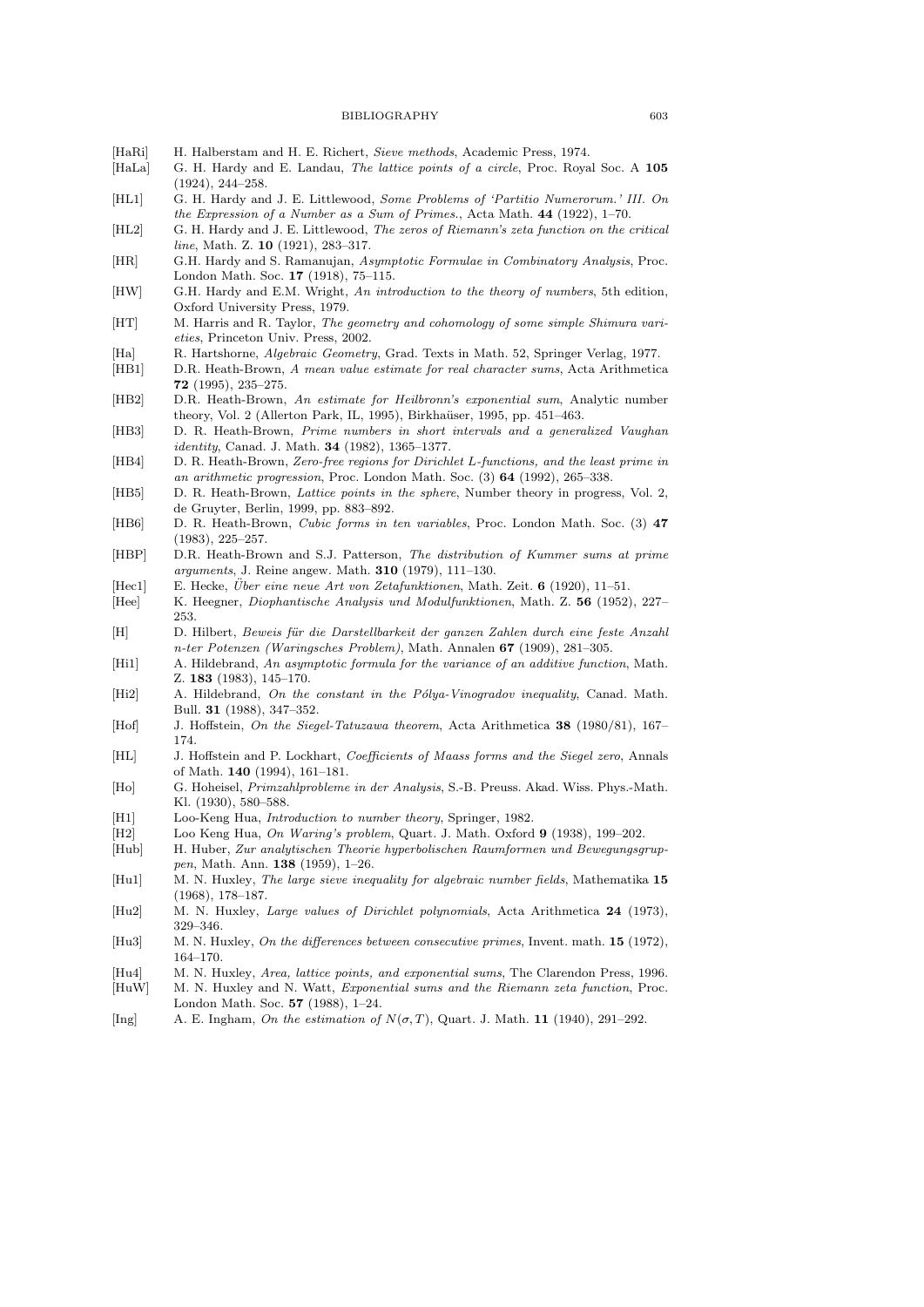| IR            | K. Ireland and M. Rosen, A Classical Introduction to Modern Number Theory, 2nd<br>Edition, Grad. Texts in Math. 84, Springer-Verlag, 1990.                                                                                                                                   |
|---------------|------------------------------------------------------------------------------------------------------------------------------------------------------------------------------------------------------------------------------------------------------------------------------|
| Iv            | A. Ivić, <i>The Riemann zeta-function</i> , <i>Theory and applications</i> , Dover Publications,<br>2003.                                                                                                                                                                    |
| 11            | Iwaniec, <i>Character sums and small eigenvalues for</i> $\Gamma_0(p)$ , Glasgow Math. J. 27 (1985),<br>$99 - 116.$                                                                                                                                                          |
| 12 <br> 13    | H. Iwaniec, On zeros of Dirichlet's L series, Invent. math. 23 (1974), 97-104.<br>H. Iwaniec, Spectral theory of automorphic functions and recent developments in ana-<br>lytic number theory, Proceedings of the ICM Berkeley 1986, Amer. Math. Soc., 1987,<br>pp. 444-456. |
| I4 <br> 15    | H. Iwaniec, <i>Topics in Classical Automorphic Forms</i> , A.M.S, 1997.<br>H. Iwaniec, <i>Introduction to the spectral theory of automorphic forms</i> , 2nd edition,<br>A.M.S and R.M.I, 2002.                                                                              |
| 16            | H. Iwaniec, Fourier coefficients of modular forms of half-integral weight, Invent. math.<br>87 (1987), $385-401$ .                                                                                                                                                           |
| 17            | H. Iwaniec, The spectral growth of automorphic L-functions, J. Reine angew. Math.<br><b>428</b> (1992), 139–159.                                                                                                                                                             |
| 18 <br> 19    | H. Iwaniec, <i>The half-dimensional sieve</i> , Acta Arithmetica 29 (1976), 69–95.<br>H. Iwaniec, A new form of the error term in the linear sieve, Acta Arithmetica 37<br>$(1980), 307-320.$                                                                                |
| 110           | H. Iwaniec, Almost primes represented by quadratic polynomials, Invent. math. 47<br>$(1978), 171-188.$                                                                                                                                                                       |
| 111           | H. Iwaniec, <i>Small eigenvalues of Laplacian for</i> $\Gamma_0(N)$ , Acta Arithmetica 56 (1990),<br>$65 - 82.$                                                                                                                                                              |
| 112           | H. Iwaniec, <i>Prime geodesic theorem</i> , Journal Reine angew. Math. <b>349</b> (1984), 136–159.                                                                                                                                                                           |
| 113           | H. Iwaniec, <i>Nonholomorphic modular forms and their applications</i> , Modular forms<br>(Durham, 1983), Horwood, 1984, pp. 157–196.                                                                                                                                        |
| 114           | H. Iwaniec, <i>The lowest eigenvalue for congruence groups</i> , Topics in geometry, Birk-<br>häuser, 1996, pp. 203–212.                                                                                                                                                     |
| ILS           | H. Iwaniec, W. Luo and P. Sarnak, Low-lying zeros of families of L-functions, Inst.<br>Hautes Études Sci. Publ. Math. 91 (2001), 55-131.                                                                                                                                     |
| IM            | H. Iwaniec and P. Michel, The second moment of the symmetric square L-functions,<br>Ann. Acad. Sci. Fenn. Math. 26 (2001), 465–482.                                                                                                                                          |
| [IS1]         | H. Iwaniec and P. Sarnak, <i>Perspectives on the analytic theory of L-functions</i> , GAFA<br>Special Volume GAFA2000 (2000), 705-741.                                                                                                                                       |
| IS2           | H. Iwaniec and P. Sarnak, The non-vanishing of central values of automorphic L-<br>functions and Landau-Siegel zeros, Israel J. Math. 120 (2000), 155-177.                                                                                                                   |
| [JS]          | H. Jacquet and J. Shalika, On Euler products and the classification of automorphic<br>representations, I and II, Amer. J. Math. $103$ (1981), 499–588, 777–815.                                                                                                              |
| JPS           | H. Jacquet, I. Piatetskii-Shapiro and J. Shalika, Rankin-Selberg convolutions, Amer. J.<br>Math. 105 (1983), 367–464.                                                                                                                                                        |
| Ju1           | M. Jutila, Lectures on a method in the theory of exponential sums, Springer Verlag,<br>1987.                                                                                                                                                                                 |
| Ju2           | M. Jutila, On character sums and class numbers, J. Number Theory 5 (1973), 203-214.                                                                                                                                                                                          |
| $ {\rm Ju3} $ | M. Jutila, On large values of Dirichlet polynomials, Topics in number theory (Proc.<br>Colloq., Debrecen, 1974), North-Holland, 1976, pp. 129–140.                                                                                                                           |
| Ju4           | M. Jutila, <i>Zero-density estimates for L-functions</i> , Acta Arithmetica <b>32</b> (1977), 55–62.                                                                                                                                                                         |
| Ju5           | M. Jutila, <i>Statistical Deuring-Heilbronn phenomenon</i> , Acta Arithmetica <b>37</b> (1980),<br>$221 - 231.$                                                                                                                                                              |
| K1            | N. Katz, Twisted L-functions and monodromy, Princeton Univ. Press, 2002.                                                                                                                                                                                                     |
| K2            | N. Katz, Exponential sums over finite fields and differential equations over the complex<br>numbers: some interactions, Bull. Amer. Math. Soc. (N.S.) 23 (1990), 269–309.                                                                                                    |
| K3            | N. Katz, <i>Gauss sums, Kloosterman sums and monodromy groups</i> , Princeton Univ.<br>Press, 1988.                                                                                                                                                                          |
| K4            | N. Katz, <i>Sommes exponentielles</i> , S.M.F, 1980.                                                                                                                                                                                                                         |
| K5            | N. Katz, Sums of Betti numbers in arbitrary characteristic, Finite Fields Appl. 7<br>$(2001), 29-44.$                                                                                                                                                                        |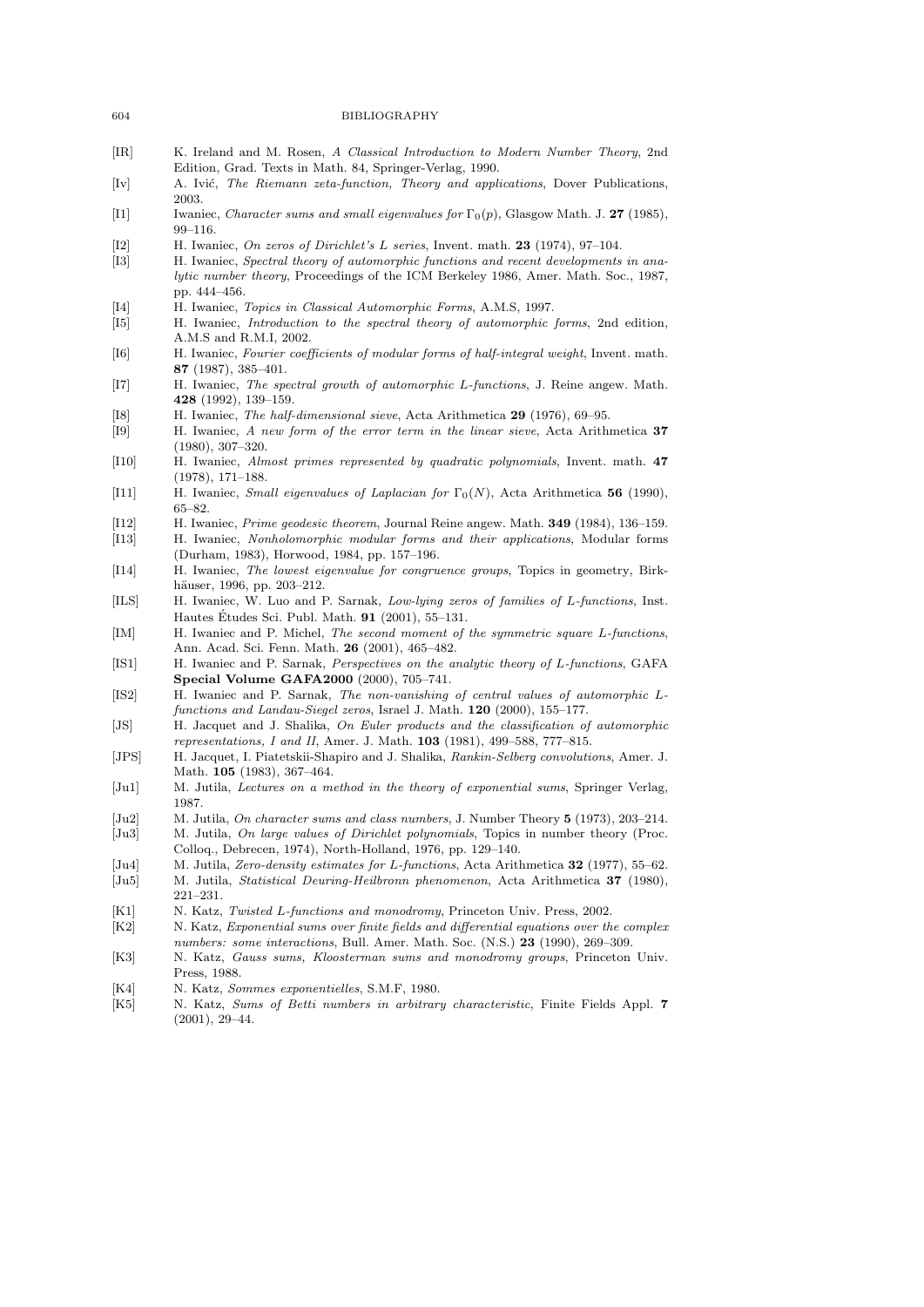- [KS1] N. Katz and P. Sarnak, Random matrices, Frobenius eigenvalues, and monodromy, A.M.S, 1999.
- [KS2] N. Katz and P. Sarnak, Zeroes of zeta functions and symmetry, Bull. Amer. Math. Soc. 36 (1999), 1–26.
- [Kh] A. Y. Khinchine, Three pearls of number theory, Dover Publications, 1998.
- [KiS] H. Kim and P. Sarnak, Refined estimates towards the Ramanujan and Selberg conjectures, J. Amer. Math. Soc. 16 (2003), 175–181.
- [KSh] H. Kim and F. Shahidi, Cuspidality of symmetric powers with applications, Duke Math. J. 112 (2002), 177–197.
- [Klo] H.D. Kloosterman, On the representation of numbers in the form  $ax^2 + by^2 + cz^3 + dt^2$ , Acta Math. 49 (1926), 407–464.
- [Ko1] E. Kowalski, Analytic problems for elliptic curves (2001) (preprint).
- [Ko2] E. Kowalski, On the "reducibility" of arctangents of integers, Amer. Math. Monthly 111 (2004), 351–354.
- [KM1] E. Kowalski and P. Michel, A lower bound for the rank of  $J_0(q)$ , Acta Arithmetica 94 (2000), 303–343.
- [KM2] E. Kowalski and P. Michel, The analytic rank of  $J_0(q)$  and zeros of automorphic Lfunction, Duke Math. J. 100 (1999), 503–542.
- [KMV1] E. Kowalski, P. Michel and J. VanderKam, Mollification of the fourth moment of automorphic L-functions and arithmetic applications, Invent. math. 142 (2000), 95– 151.
- [KMV2] E. Kowalski, P. Michel and J. VanderKam, Rankin-Selberg L-functions in the level aspect, Duke Math. J 114 (2002), 123–191.
- [KMV3] E. Kowalski, P. Michel and J. VanderKam, Non-vanishing of high derivatives of automorphic L-functions at the center of the critical strip, J. Reine angew. Math. 526 (2000), 1–34.
- [Kor] N. M. Korobov, *Estimates of trigonometric sums and their applications*, Uspehi Mat. Nauk. 13 (1958), 185–192.
- [Kub1] J. Kubilius, Probability methods in number theory, Usp. Mat. Nauk. 68 (1956), 31–66. [Kub2] J. Kubilius, Sharpening of the estimate of the second central moment for additive
- arithmetical functions, Litovsk. Mat. Sb. 25 (1985), 104–110.
- [Kuz] N. V. Kuznetsov, The Petersson conjecture for cusp forms of weight zero and the Linnik conjecture, Mat. Sb. (N.S.) 111 (1980), 334–383; Math. USSR-Sb 39 (1981), 299–342.
- [LO] J. Lagarias and A. Odlyzko, *Effective versions of the Chebotarev Density Theorem*, Algebraic number fields: L-functions and Galois properties (Proc. Sympos., Univ. Durham, Durham, 1975), Academic Press, 1977, pp. 409–464.
- [La1] E. Landau, Uber die Einteilung der positiven ganzen Zahlen in vier Klassen nach der Mindestzahl der zu ihrer additiven Zusammensetzung erforderlichen Quadrate, Arch. der Math. u. Phys. (3) 13 (1908), 305–312.
- [La2] E. Landau, Bemerkungen zum Heilbronnschen Satz, Acta Arithmetica 1 (1936), 1–18. [La3] E. Landau, Über die Nullstellen der Dirichletschen Reihen und der Riemannschen  $\zeta$ -Funktion, Arkiv. für Mat. Astr. och Fysik 16 (1921).
- [La] S. Lang, Algebraic Number Theory, 2nd edition, Grad. Texts in Math. 110, Springer-Verlag, 1994.
- [LT] S. Lang and H. Trotter, Frobenius distribution in  $GL_2$  extensions, Lecture Notes in Math. 504, Springer Verlag, 1976.
- [Lau] G. Laumon, *Exponential sums and l-adic cohomology: a survey*, Israel J. Math. 120 (2000), 225–257.
- [Lav] A. F. Lavrik, Approximate functional equations of Dirichlet functions, Izv. Akad. Nauk SSSR Ser. Mat. 32 (1968), 134–185.
- [Leb] N. N. Lebedev, Special functions and their applications, Dover Publications, 1972.
- [Lev] N. Levinson, More than one-third of the zeros of the Riemann zetafunction are on  $\sigma = 1/2$ , Adv. Math. **13** (1974), 383-436.
- [L] W. Li, L-series of Rankin type and their functional equations, Math. Ann. 244 (1979), 135–166.
- [Li1] Yu. V. Linnik, The large sieve, Dokl. Akad. Nauk SSSR 30 (1941), 292–294. (in Russian)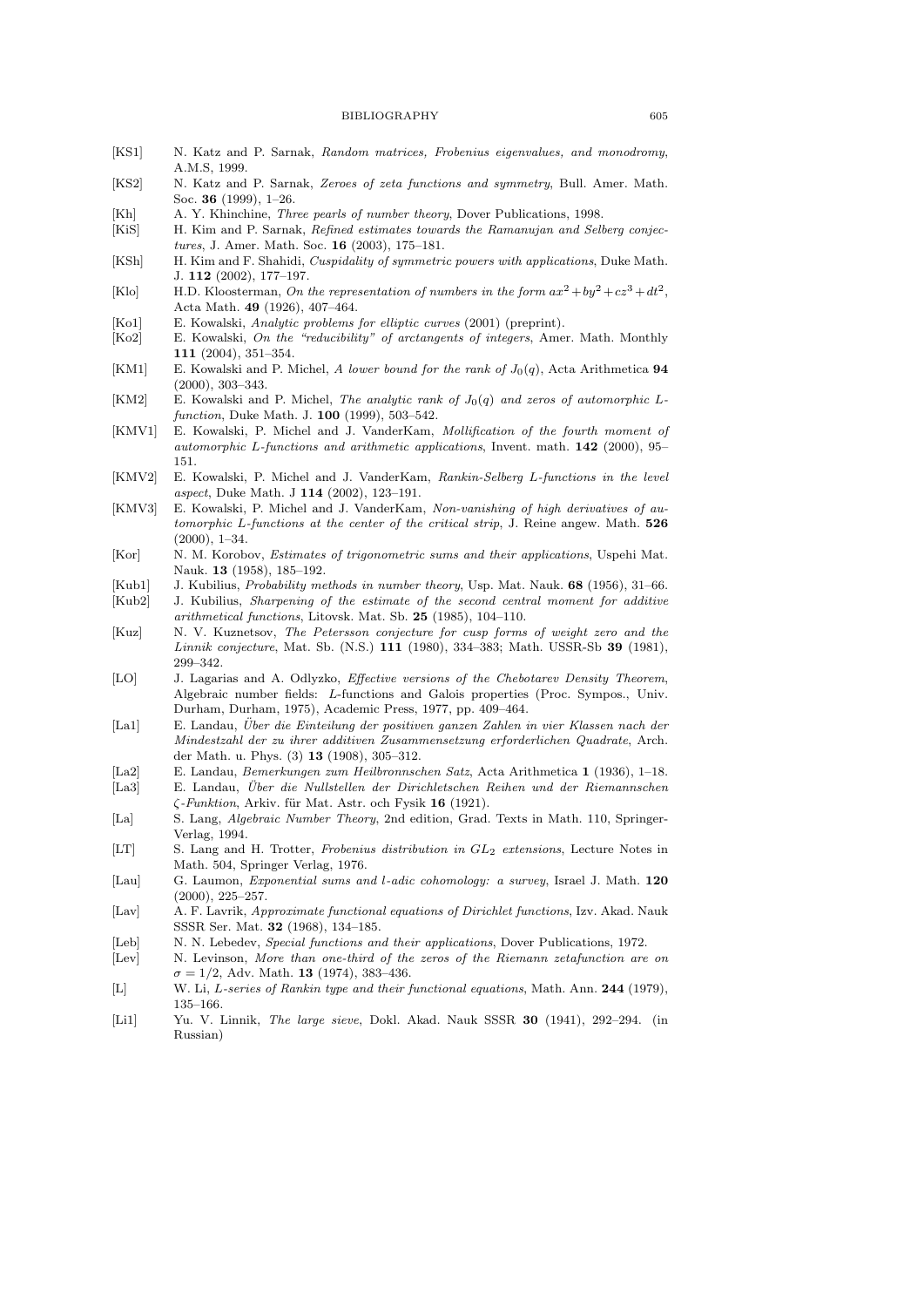- [Li2] Yu. V. Linnik, The dispersion method in binary additive problems, AMS, 1963.
- [Li3] Yu V. Linnik, Additive problems and eigenvalues of the modular operators, Proc. Internat. Congr. Mathematicians (Stockholm, 1962), pp. 270–284.
- [Li4] Yu. V. Linnik, On the least prime in an arithmetic progression, I. The basic theorem, Rec. Math. [Mat. Sbornik] N.S. 15(57) (1944), 139–178.
- [Li5] Yu. V. Linnik, On the least prime in an arithmetic progression, II. The Deuring-Heilbronn phenomenon, Rec. Math. [Mat. Sbornik] N.S.  $15(57)$  (1944), 347-368.
- [Li6] Yu. V. Linnik, On Dirichlet's L-series and prime-number sums, Rec. Math. [Mat. Sbornik] N.S. 15(57) (1944), 3–12.
- [Li7] Yu. V. Linnik, New versions and new uses of the dispersion methods in binary additive problems, Dokl. Akad. Nauk SSSR 137 (1961), 1299–1302.
- [LR] J. H. van Lint and H. -E. Richert, On primes in arithmetic progressions, Acta Arithmetica 11 (1965), 209–216.
- [Lit] J. E. Littlewood, On the zeros of the Riemann Zeta-function, Cambridge Phil. Soc. Proc. 22 (1924), 295–318.
- [LRW] J. van de Lune, H.J.J te Riele, D.T. Winter, On the zeros of the Riemann zeta function in the critical strip, IV, Math. Comp. 174 (1986), 667–681.
- [Luo] W. Luo, Nonvanishing of L-values and the Weyl law, Ann. of Math. (2) 154 (2001), 477–502.
- [LRS] W. Luo, Z. Rudnick and P. Sarnak, On Selberg's eigenvalue conjecture, Geom. Funct. Anal. 5 (1995), 387–401.
- [Ma] H. Maass, Uber eine neue Art von nichtanalytischen automorphen Funktionen und ¨ die Bestimmung Dirichletscher Reihen durch Funktionalgleichungen, Math. Ann. 121 (1949), 141–183.
- [Mai] H. Maier, Primes in short intervals, Michigan Math. J. 32 (1985), 221–225.
- [Mar] G. Margulis, Discrete Subgroups of Semisimple Lie Groups, Ergebnisse der Math. und ihrer Grenzgebiete 68, Springer Verlag, 1991.
- [MSD] B. Mazur and P. Swinnerton-Dyer, Arithmetic of Weil curves, Invent. math. 25 (1974), 1–61.
- [Mes] J-F. Mestre, Formules explicites et minorations de conducteurs de variétés algébriques, Compositio Math. 58 (1986), 209–232.
- [M1] P. Michel, The subconvexity problem for Rankin-Selberg L-functions and equidistribution of Heegner points, Annals. of Math. (to appear).
- [M2] P. Michel, Analytic number theory and families of automorphic L-functions (to appear).
- [M3] P. Michel, Autour de la conjecture de Sato-Tate pour les sommes de Kloosterman, I, Invent. Math. 121 (1995), 61–78.
- [MvdK] P. Michel and J. VanderKam, Non-vanishing of high derivatives of Dirichlet L-functions at the central point, J. Number Theory 81 (2000), 130–148.
- [Mi] T. Miyake, *Modular forms*, Springer Verlag, 1989.
- [MW] C. Moeglin and J-L. Waldspurger, Pôles des fonctions L de paires pour  $GL(N)$ , app. to Le spectre résiduel de  $GL(N)$ , Ann. Sci. ENS (4ème série) 22 (1989), 605–674.
- [Mol] G. Molteni, Upper and lower bounds at  $s = 1$  for certain Dirichlet series with Euler product, Duke Math. J. 111 (2002), 133–158.
- [Mo1] H.L. Montgomery, The analytic principle of the large sieve, Bull. Amer. Math. Soc. 84 (1978), 547–567.
- [Mo2] H.L. Montgomery, Topics in multiplicative number theory, Lecture Notes in Math. 227, Springer Verlag, 1971.
- [Mo3] H. Montgomery, Zeros of L-functions, Invent. math. 8 (1969), 346–354.
- [Mo4] H. L. Montgomery, The pair correlation of zeros of the zeta function, Analytic number theory (Proc. Sympos. Pure Math., Vol. XXIV), Amer. Math. Soc., 1972, pp. 181–193.
- [MV1] H. L. Montgomery and R. C., Vaughan, The large sieve, Mathematikia 20 (1973), 119–134.
- [MV2] H.L. Montgomery and R.C. Vaughan, *Hilbert's inequality*, J. London Math.Soc. (2) 8 (1974), 73–82.
- [MV3] H.L. Montgomery and R.C. Vaughan, The exceptional set in Goldbach's problem, Acta Arithmetica 27 (1975), 353–370.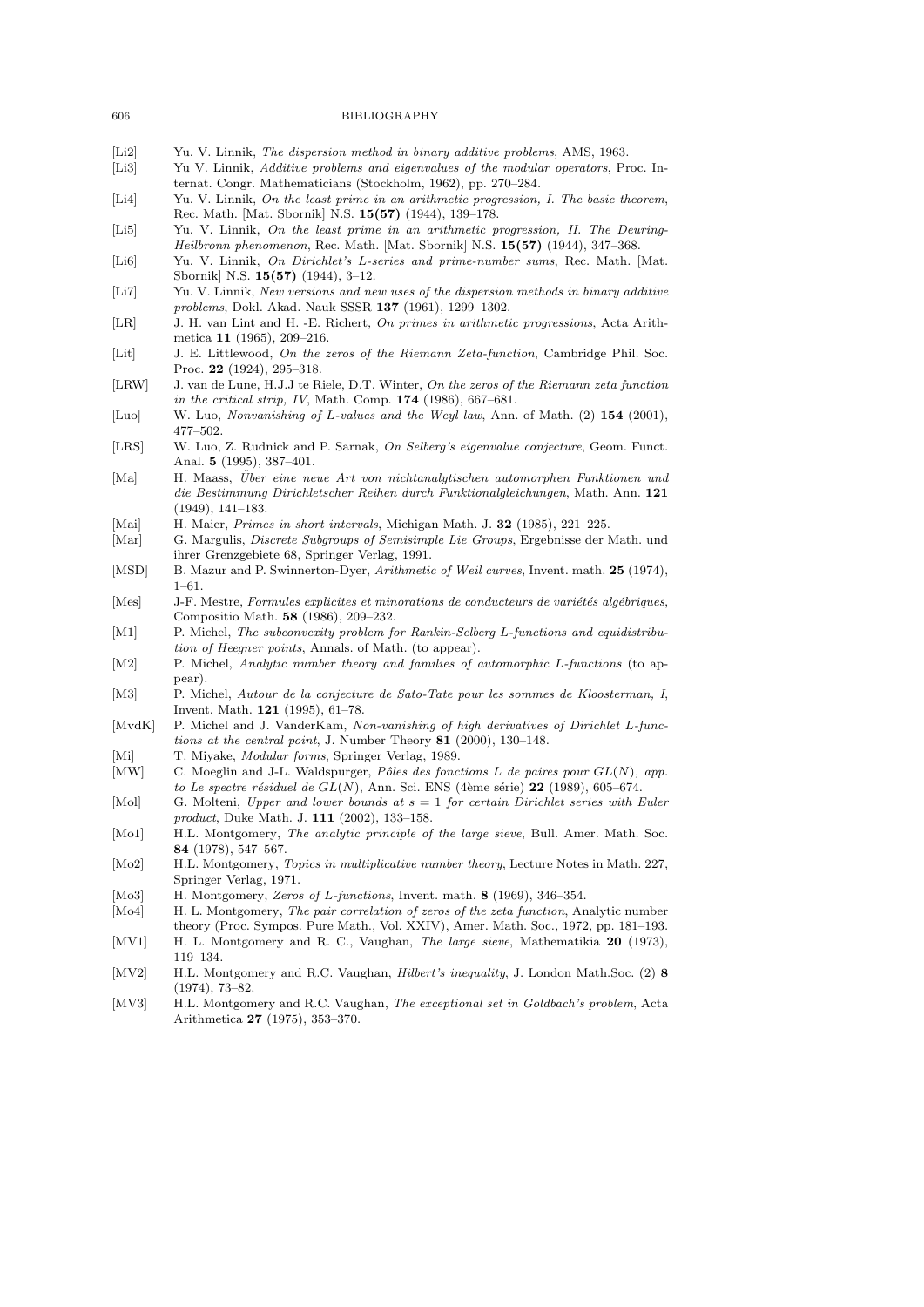- [Mor1] C. Moreno, *Prime number theorems for the coefficients of modular forms*, Bull. Amer. Math. Soc. **78** (1972), 796-798.
- [Mor2] C. Moreno, Algebraic curves over finite fields, Cambridge Univ. Press, 1991.
- [Mor3] C. Moreno, Analytic proof of the strong multiplicity one theorem, Amer. J. Math. 107 (1985), 163–206.
- [Mot1] Y. Motohashi, Spectral theory of the Riemann zeta-function, Camdridge Univ. Press, 1997.
- [Mot2] Y. Motohashi, An induction principle for the generalization of Bombieri's prime number theorem, Proc. Japan Acad. 52 (1976), 273–275.
- [Nak] H. Nakazato, Heegner points on modular elliptic curves, Proc. Japan Acad. Ser. A Math. Sci. 72 (1996), 223–225.
- [Ne] J. Nekovàr, On the parity of ranks of Selmer groups, II, C. R. Acad. Sci. Paris Sér. I Math. **332** (2001), 99-104.
- [Od] A. M. Odlyzko, Some analytic estimates of class numbers and discriminants, Invent. math. 29 (1975), 275–286.
- [Oe] J. Oesterlé, Nombres de classes des corps quadratiques imaginaires, Astérisque 121– 122 (1985), 309–323.
- [Ono] K. Ono, Nonvanishing of quadratic twists of modular L-functions and applications to elliptic curves, J. Reine angew. Math. 533 (2001), 81–97.
- [PP] A. Perelli and J. Pomykala, Averages over twisted elliptic L-functions, Acta Arithmetica 80 (1997), 149–163.
- [PSa] Y. Petridis and P. Sarnak, Quantum unique ergodicity for  $SL_2(\mathcal{O})\backslash\mathbb{H}_3$  and estimates for L-functions, Journal of Evolution Equations 1 (2001), 277–290.
- [Ph] E. Phillips, The zeta-function of Riemann; further developments of van der Corput's method, Quart. J. Math. 4 (1933), 209–225.
- [PS] R. Phillips and P. Sarnak, On cusp forms for co-finite subgroups of  $PSL(2, \mathbb{R})$ , Invent. math. 80 (1985), 339–364.
- [Pi] N. Pitt, On shifted convolution of  $\zeta^3(s)$  with automorphic L-functions, Duke Math. J. 77 (1995), 383–406.
- [Poi] G. Poitou, Sur les petits discriminants, Séminaire Delange-Pisot-Poitou, 18e année (1976-77).
- [Pol] G. Pólya, Über die Verteilung der guadratischen Reste und Nichtreste, Nachr. Königl. Gesell. Wissensch. Göttingen, Math.-phys. Klasse (1918), 21–29.
- [Pos] A. G. Postnikov, On Dirichlet L-series with the character modulus equal to the power of a prime number, J. Indian Math. Soc. (N.S.) 20 (1956), 217–226.
- [PR] A. G. Postnikov and N. P. Romanov, A simplification of A. Selberg's elementary proof of the asymptotic law of distribution of prime numbers, Uspehi Mat. Nauk (N.S.) 10 (1955), 75–87.
- [R] H. Rademacher, On the Partition Function  $p(n)$ , Proc. London Math. Soc. 43 (1937), 241–254.
- [Ra] D. Ramakrishnan, Modularity of the Rankin-Selberg L-series, and multiplicity one for  $SL(2)$ , Annals of Math. (2) 152 (2000), 45-111.
- [Ra1] R. A. Rankin, Van der Corput's method and the theory of exponent pairs, Quart. J. Math. (2) 6 (1955), 147–153.
- [Ra2] R. A. Rankin, The difference between consecutive prime numbers, V, Proc. Edinburgh Math. Soc. (2) 13 (1962/1963), 331–332.
- [Ra3] R. A. Rankin, Contributions to the theory of Ramanujan's τ function and similar arithmetical functions, II, Proc. Camb. Phil. Soc. 35 (1939), 351–372.
- [Re] A. Renyi, On the representation of an even number as the sum of a single prime and single almost-prime number, Izvestiya Akad. Nauk SSSR. Ser. Mat. 12 (1948), 57–78.
- [Rey] E. Reyssat, *Quelques aspects des surfaces de Riemann*, Progress in Math. 77, Birkhaüser, 1989.
- [Rie] B. Riemann, Über die Anzahl der Primzahlen unter einer gegebenen Grösse, Monatsber. Berlin. Akad. (1859), 671–680.
- [RV] F. Rodriguez-Villegas, Square root formulas for central values of Hecke L-series, II, Duke Math. J. 72 (1993), 431–440.
- [Rot] K.F. Roth, On the large sieves of Linnik and Rényi, Mathematika 12 (1965), 1–9.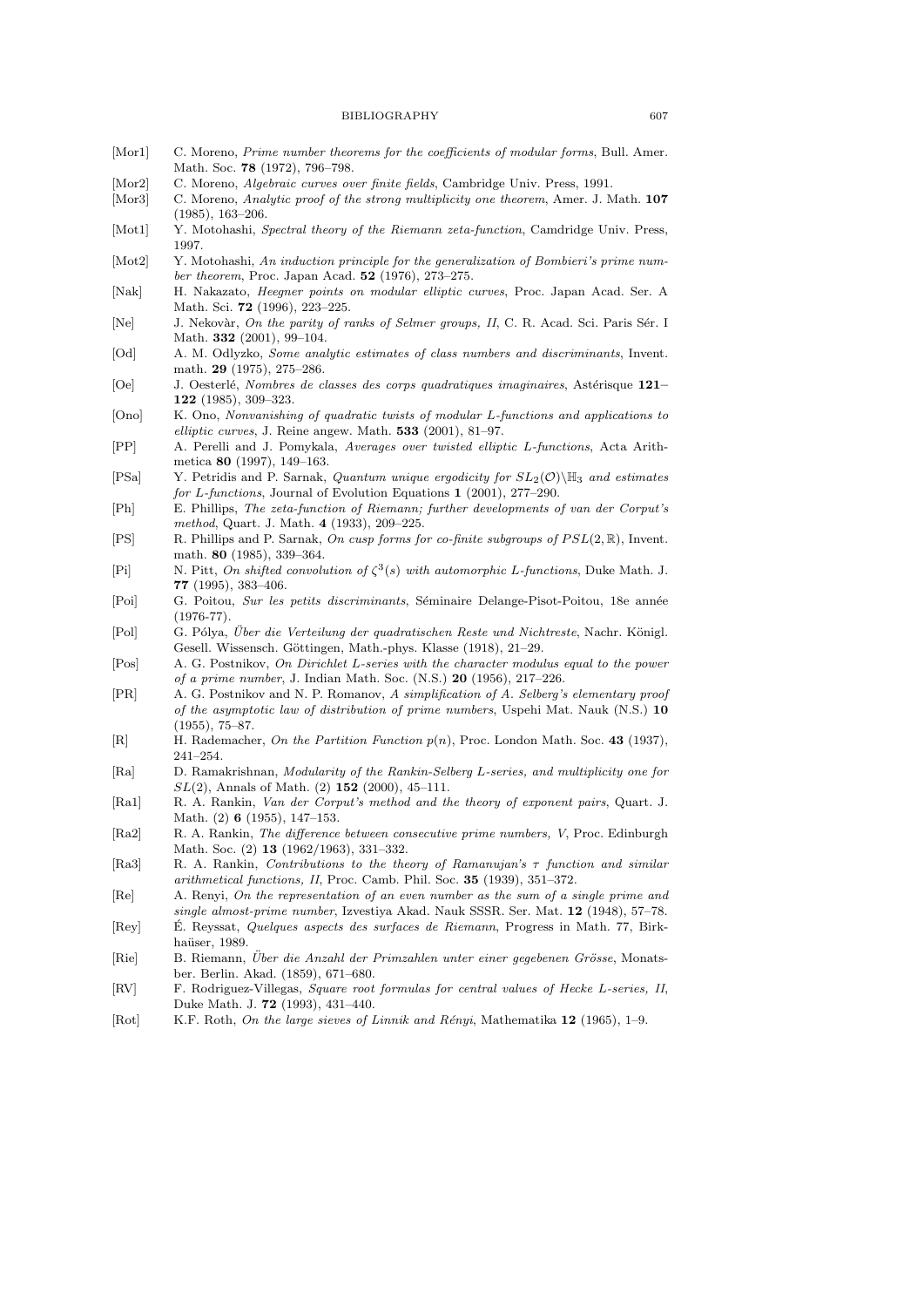- [Roy] E. Royer, Statistique de la variable aléatoire  $L(Sym^2 f, 1)$ , Math. Ann. 321 (2001), 667–687.
- [Ru] W. Rudin, Real and complex analysis, McGraw-Hill, 1987.
- [RS] Z. Rudnick and P. Sarnak, Zeros of principal L-functions and random matrix theory, Duke Math. J. 81 (1996), 269–322.
- [Sal] H. Salié, Über die Kloostermanschen Summen  $S(u, v, q)$ , Math. Z. 34 (1931), 91–109.
- [Sa1] P. Sarnak, Estimates for Rankin-Selberg L-Functions and Quantum Unique Ergodicity, J. Funct. Anal. 184 (2001), 419–453.
- [Sa2] P. Sarnak, Class Numbers of indefinite binary quadratic forms, Journal of Number Theory 15 (1982), 229–247.
- [Sa3] P. Sarnak, Some applications of modular forms, Cambridge Univ. Press, 1990.
- [Sa4] P. Sarnak, Arithmetic quantum chaos, Bar-Ilan Univ., 1995.
- [Sch] W. Schmidt, Equations over finite fields. An elementary approach, Lecture Notes in Math. 536, Springer Verlag, 1976.
- [ST] D. B. Sears and E.C. Titchmarsh, Some eigenfunction formulae, Quart. J. Math. Oxford 1 (1950), 165–175.
- [S1] A. Selberg, The general sieve method and its place in prime number theory, Proc. ICM, vol. 1, Cambridge, MA., 1950, pp. 286–292.
- [S2] A. Selberg, On the estimation of Fourier coefficients of modular forms, Proc. Sympos. Pure Math., Vol. VIII, Amer. Math. Soc., 1965, pp. 1–15.
- [S3] A. Selberg, Lectures on sieves, Collected Papers Vol. II, Springer Verlag, 1991, pp. 66– 247.
- [S4] A. Selberg, On the zeros of Riemann's zeta-function, Skr. Norske Vid. Akad. Oslo I (1942).
- [S5] A. Selberg, Bemerkungen ¨uber eine Dirichletsche Reihe, die mit der Theorie der Modulformen nahe verbunden ist, Arch. Math. Naturvid. 43 (1940), 47–50.
- [S6] A. Selberg, Harmonic analysis and discontinuous groups in weakly symmetric Riemannian spaces with applications to Dirichlet series, J. Indian Math. Soc. (N.S.) 20 (1956), 47–87.
- [S7] A. Selberg, On the estimation of Fourier coefficients of modular forms, Proc. Symp. Pure Math. 8, 1965, pp. 1–8.
- [S8] A. Selberg, On the zeros of the zeta function of Riemann, Der Kong. Norske Vidensk. Selsk. Forhand. 15 (1942), 59–62.
- [Se1] J-P. Serre, Cours d'arithmétique, 2nd edition, P.U.F, 1977.
- [Se2] J-P. Serre, Modular forms of weight one and Galois representations, Algebraic number fields: L-functions and Galois properties (Proc. Sympos., Univ. Durham, Durham, 1975), Academic Press, 1977, pp. 193–268.
- [Se3] J-P. Serre, Congruences et formes modulaires (d'après H. P. F. Swinnerton-Dyer), Séminaire Bourbaki, 24e année (1971/1972), Exp. No. 416, Lecture Notes in Math. 317, Springer Verlag, 1973, pp. 319–338.
- [Se4] J-P. Serre, Corps locaux, Hermann, 1968.
- [Se5] J-P. Serre, Représentations linéaires des corps finis, Hermann, 1971.
- [Se6] J-P. Serre, Quelques applications du théorème de densité de Chebotarev, Publ. Math. IHES 54 (1981), 123–201.
- [Se7] J-P. Serre, Minorations de discriminants, Oeuvres, Vol. III, Springer-Verlag, 1986, pp. 240–243.
- [Se8] J-P. Serre, Letter to J.M. Deshouillers.
- [Shah] F. Shahidi, Symmetric power L-functions for  $GL(2)$ , Elliptic curves and related topics, CRM Proc. Lecture Notes 4, Amer. Math. Soc., 1994, pp. 159–182.
- [Sha] D. Shanks, Class number, a theory of factorization, and genera, 1969 Number Theory Institute (Proc. Sympos. Pure Math., Vol. XX), Amer. Math. Soc., 1971, pp. 415–440.
- [Sh1] G. Shimura, On modular forms of half-integral weight, Annals of Math. 97 (1973), 440–481.
- [Sh2] G. Shimura, On the holomorphy of certain Dirichlet series, Proc. London Math. Soc. (3) 31 (1975), 79–98.
- [Sh3] G. Shimura, Introduction to the arithmetic theory of automorphic functions, Princeton Univ. Press, 1971.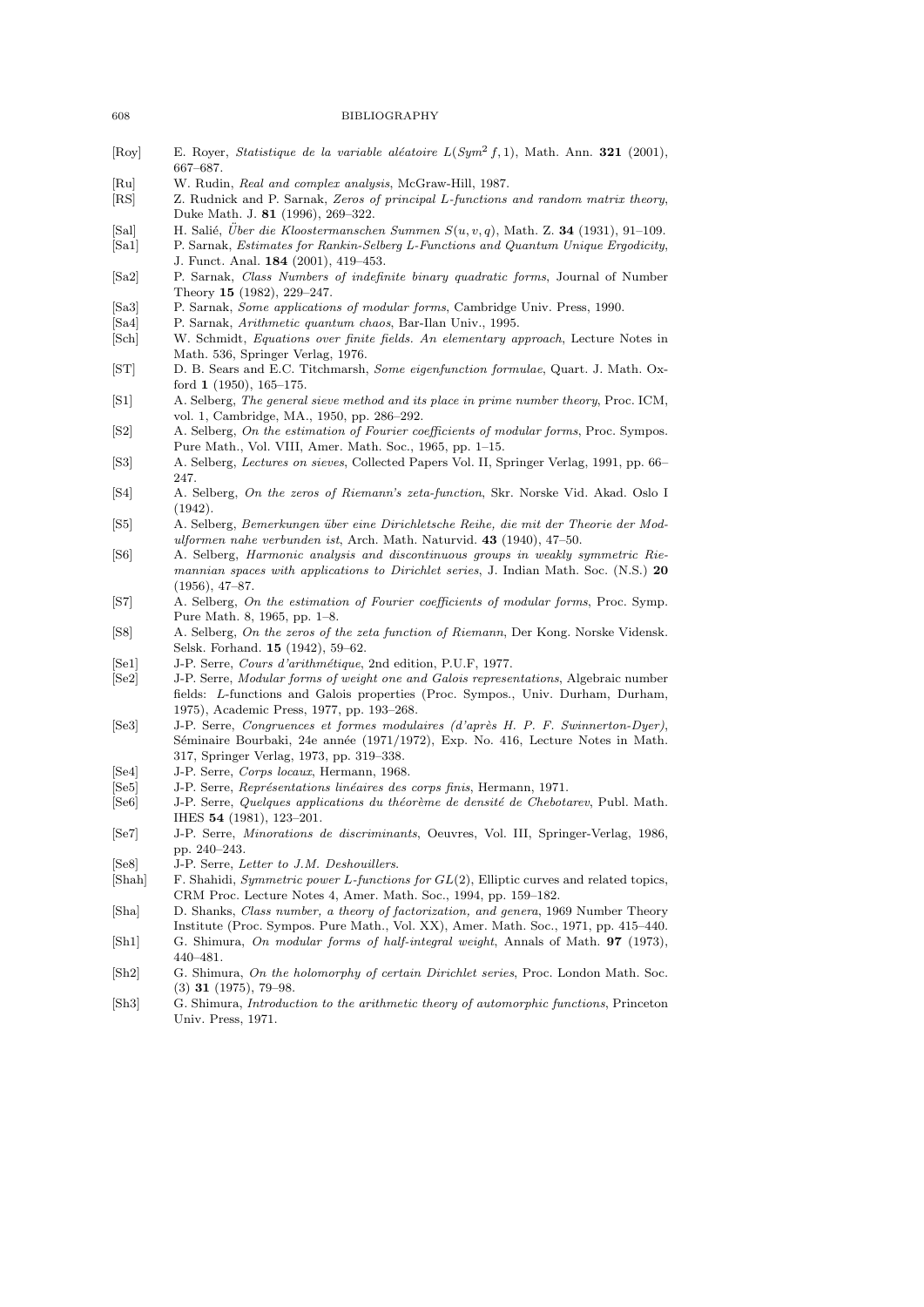- [Sie1] C. L. Siegel, Über die Classenzahl quadratischer Zahlkörper, Acta Arithmetica 1 (1936), 83–86.
- [Sie2] C.L. Siegel, On the theory of indefinite quadratic forms, Ann. of Math. 45 (1944), 577–622.
- [Sie3] C. L. Siegel, Lectures on quadratic forms, Tata Institute, 1967.
- [Sil] J. Silverman, The arithmetic of elliptic curves, Grad. Texts in Math. 106, Springer-Verlag, 1986.
- [Sou] K. Soundararajan, *Nonvanishing of quadratic Dirichlet L-functions at*  $s = \frac{1}{2}$ , Ann. of Math. (2) 152 (2000), 447–488.
- [St1] H. Stark, A complete determination of the complex quadratic fields with class-number one, Michigan Math. J. 14 (1967), 1–27.
- [St2] H. Stark, A transcendence theorem for class-number problems. II, Annals of Math. (2) 96 (1972), 174–209.
- [St3] H. Stark, Some effective cases of the Brauer-Siegel theorem, Invent. math. 23 (1974), 135–152.
- [Ste] S. A. Stepanov, The number of points of a hyperelliptic curve over a finite prime field, Izv. Akad. Nauk SSSR Ser. Mat. 33 (1969), 1171–1181.
- [Ta1] J. Tate, Fourier analysis in number fields and Hecke's zeta functions, Algebraic Number Theory, Academic Press, 1990, pp. 305–347.
- [Tat] J. Tate, Number theoretic preliminaries, Proceedings of Symposia in Pure Math. 33, vol 2, A.M.S, 1979, pp. 3–26.
- [TW] R. Taylor and A. Wiles, Ring-theoretic properties of certain Hecke algebras, Ann. of Math. (2) 141 (1995), 553–572.
- [Tchu] N. G. Tchudakov, Sur le problème de Goldbach, C. R. (Dokl.) Acad. Sci. URSS, n. Ser. 17 (1937), 335–338.
- [Th] A. Thue, Über Annäherungswerte algebraischer Zahlen, J. Reine angew. Math. 135 (1909), 284–305.
- [T1] E.C. Titchmarsh, The theory of functions, 2nd Edition, Oxford Univ. Press, 1939.
- [T2] E. C. Titchmarsh, The theory of the Riemann zeta-function, 2nd edition, Oxford Univ. Press, 1986.
- [T3] E. C. Titchmarsh, Eigenfunction expansions associated with second-order differential equations, Clarendon Press, 1962.
- [Tot] A. Toth, Roots of quadratic congruences, Internat. Math. Res. Notices (2000), 719–739.
- [Tu1] P. Turán, Über einige Verallgemeinerungen eines Satzes von Hardy und Ramanujan, J. Lond. Math. Soc. 11 (1936), 125–133.
- [Tu2] P. Turán, Über die Primzahlen der arithmetischen Progression, Acta Litt. Sci. Szeged 8 (1937), 226–235.
- [vdK] J. VanderKam, *The rank of quotients of*  $J_0(N)$ , Duke Math. J. **97** (1999), 545–577.<br>[VdP] M. van der Put. *Grothendieck's conjecture for the Risch equation*  $y' = ay + b$ . Inde
- [VdP] M. van der Put, *Grothendieck's conjecture for the Risch equation*  $y' = ay + b$ , Indag. Mathem. N.S. 12 (2001), 113–124.
- [Va] R. C. Vaughan, Sommes trigonométriques sur les nombres premiers, C. R. Acad. Sci. Paris Sér. A-B 285 (1977), A981-A983.
- [V1] I. M. Vinogradov, A new estimate for  $\zeta(1+it)$ , Izv. Akad. Nauk SSSR, Ser. Mat. 22 (1958), 161–164.
- [V2] I. M. Vinogradov, On Weyl's sums, Mat. Sbornik 42 (1935), 521–530.
- [V3] I. M. Vinogradov, A new method of estimation of trigonometrical sums, Mat. Sbornik (1) 43 (1936), 175–188.
- [V4] I. M. Vinogradov, Perm. Univ. Fiz.-Mat. ob.-vo Zh 1 (1918), 18–24.
- [V5] I. M.Vinogradov, Some theorems concerning the theory of primes, Math. Sb. 2 44 (1937), 179–195.
- [V6] I. M. Vinogradov, Representation of an odd number as a sum of three primes, Dokl. Akad. Nauk SSSR 15 (1937), 291–294.
- [Vi] A. I. Vinogradov, The density hypothesis for Dirichet L-series, Izv. Akad. Nauk SSSR Ser. Mat. 29 (1965), 903–934.
- [Vor] G. Voronoi, Sur une fonction transcendante et ses applications à la sommation de quelques séries, Ann. Sci. École Norm. Sup.  $(3)$  21  $(1904)$ , 207–267, 459–533..
- [Was] L. Washington, Introduction to cyclotomic fields, Grad. Texts in Math. 83, 2nd edition, Springer Verlag, 1997.